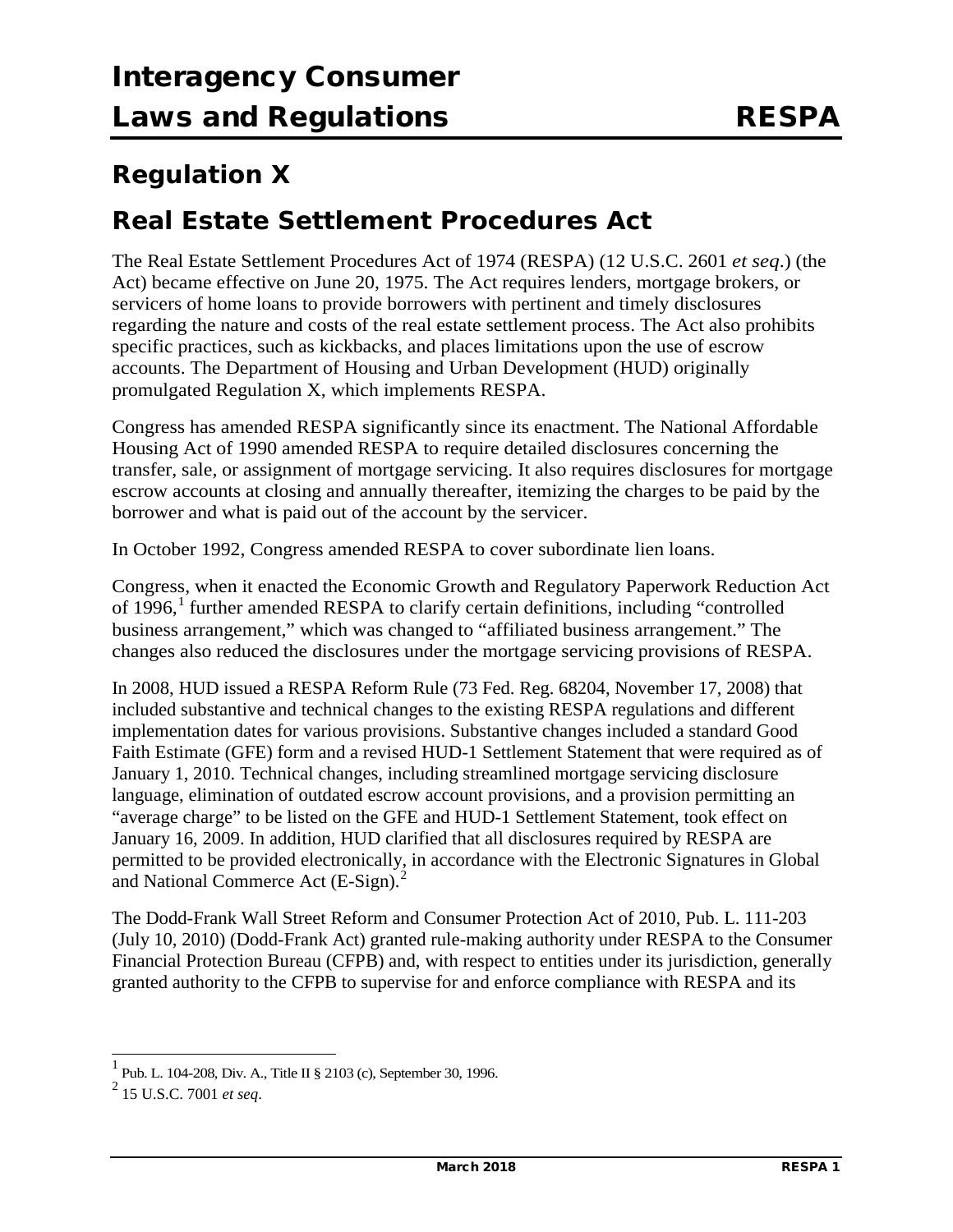implementing regulations.<sup>[3](#page-1-0)</sup> In December 2011, the CFPB restated HUD's implementing regulation at 12 CFR Part 1024 (76 Fed. Reg. 78978) (December 20, 2011).

Since December 2011, the CFPB has issued a series of final rules amending Regulation X. On January 17, 2013, the CFPB issued a final rule that implemented certain provisions of Title XIV of the Dodd-Frank Act and included substantive and technical changes to the existing regulations. (78 Fed. Reg. 10695) (February 14, 2013). Substantive changes included modifying the servicing transfer notice requirements and implementing new procedures and notice requirements related to borrowers' error resolution requests and information requests. The amendments also included new provisions related to escrow payments; force-placed insurance; general servicing; policies, procedures, and requirements; early intervention; continuity of contact; and loss mitigation. The amendments were effective as of January 10, 2014.

Subsequently, on July 10, 2013, September 13, 2013, and October 22, 2014, the CFPB issued final rules to further amend Regulation X ((78 Fed. Reg. 44685) (July 24, 2013), (78 Fed. Reg. 60381) (October 1, 2013), and (79 Fed. Reg. 65299) (November 3, 2014)). The final rules included substantive and technical changes to the existing regulations, including revisions to provisions on the relation to state law of Regulation X's servicing provisions, to the loss mitigation procedure requirements, and to the requirements relating to notices of error and information requests. On October 15, 2013, the CFPB issued an interim final rule to further amend Regulation X (78 Fed. Reg. 62993) (October 23, 2013) to exempt servicers from the early intervention requirements in certain circumstances. The Regulation X amendments were effective as of January 10, 2014.

On December 31, 2013, the CFPB published final rules implementing Sections 1098(2) and 1100A(5) of the Dodd-Frank Act, which direct the CFPB to publish a single, integrated disclosure for mortgage transactions, which includes mortgage disclosure requirements under the Truth in Lending Act (TILA) and Sections 4 and 5 of RESPA. These amendments are referred to in this document as the "TILA-RESPA Integrated Disclosure Rule" or "TRID," and are applicable to covered closed-end mortgage loans for which a creditor or mortgage broker receives an application on or after October 3, 2015. As a result, Regulation Z now houses the integrated forms, timing, and related disclosure requirements for most closed-end consumer mortgage loans.

The new integrated disclosures are not used to disclose information about reverse mortgages; home equity lines of credit (HELOCs); chattel-dwelling loans, such as loans secured by a mobile home or by a dwelling that is not attached to real property (i.e., land); or other transactions not covered by the TILA-RESPA Integrated Disclosure Rule. The final rule also does not apply to loans made by a creditor who makes five or fewer mortgages in a year. Creditors originating these types of mortgages must continue to use, as applicable, the GFE, HUD-1 Settlement Statement, and Truth in Lending (TIL) disclosures.

j

<span id="page-1-0"></span> $3$  Dodd-Frank Act Secs. 1002(12)(M), 1024(b)-(c), and 1025(b)-(c); 1053; 12 U.S.C. 5481(12)(M), 5514(b)-(c), and 5515 (b)-(c).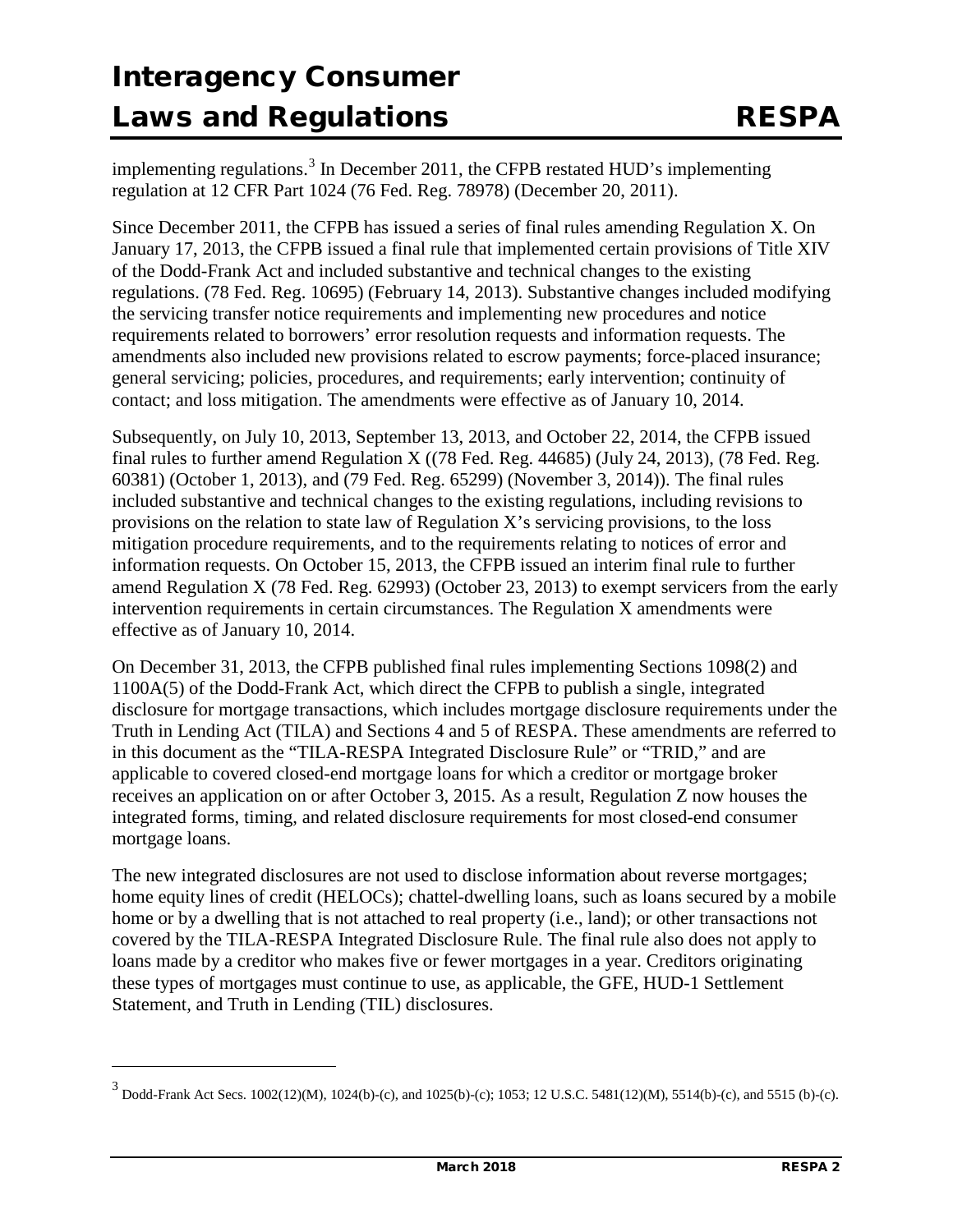On August 4, 2016, the CFPB issued a final rule to further clarify, revise, and amend provisions of Regulation X as well as Regulation Z, the regulation implementing TILA. (81 Fed. Reg. 72160) (October 19, 2016). The amendments in the final rule are referenced in this document as the "2016 Servicing Rule." The 2016 Servicing Rule establishes a definition of successor in interest and provides that confirmed successors in interest are considered "borrowers" for the purposes of Regulation X's mortgage servicing provisions. Confirmed successor in interest means a successor in interest once a servicer has confirmed the successor in interest's identity and ownership interest in a property that secures a mortgage loan subject to Subpart C of Regulation X. The 2016 Servicing Rule also addresses compliance with certain servicing requirements when a person is a debtor in bankruptcy or sends a cease communication request under the Fair Debt Collection Practices Act (FDCPA).

Additionally, the 2016 Servicing Rule clarifies, revises, or amends provisions regarding forceplaced insurance notices, policy and procedure requirements, early intervention, and loss mitigation requirements under Regulation X's mortgage servicing provisions; and which loans are considered in determining whether a servicer qualifies as a small servicer, certain periodic statement requirements relating to bankruptcy and charge-off, and prompt crediting requirements under Regulation Z's mortgage servicing provisions. The 2016 Servicing Rule was effective October 19, 2017, except for the provisions related to successors in interest and periodic statements for borrowers in bankruptcy, which take effect on April 19, 2018.

The CFPB concurrently issued an interpretive rule under the FDCPA to clarify the interaction of the FDCPA and specified mortgage servicing rules in Regulations X and Z. (81 Fed. Reg. 71977) (October 19, 2016).<sup>[4](#page-2-0)</sup> This interpretive rule constitutes an advisory opinion for purposes of the FDCPA and provides safe harbors from liability for servicers acting in compliance with it.

On October 4, 2017, the CFPB issued an interim final rule amending a provision of the 2016 Servicing Rule relating to the timing for servicers to provide modified written early intervention notices under Regulation X to borrowers who have invoked their cease communication rights under the FDCPA. (82 FR 47953) (October 16, 2017). The interim final rule was effective October 19, 2017.

## **Subpart A – General Provisions**

## **Coverage – 12 CFR 1024.5(a)**

RESPA is applicable to all "federally related mortgage loans," except as provided under 12 CFR 1024.5(b) and 1024.5(d), discussed below. "Federally related mortgage loans" are defined as:

<span id="page-2-0"></span> <sup>4</sup> *See* Safe Harbors from Liability under the Fair Debt Collection Practices Act for Certain Actions Taken in Compliance with Mortgage Servicing Rules under the Real Estate Settlement Procedures Act (Regulation X) and the Truth in Lending Act (Regulation Z) (81 Fed. Reg. 71977) (Oct. 19, 2016) (hereinafter 2016 FDCPA Interpretive Rule). The interpretations contained in this interpretive rule are included in Regulation X comments 30(d)-1 and 39(d)-2; Regulation Z comment 2(a)(11)-4.ii.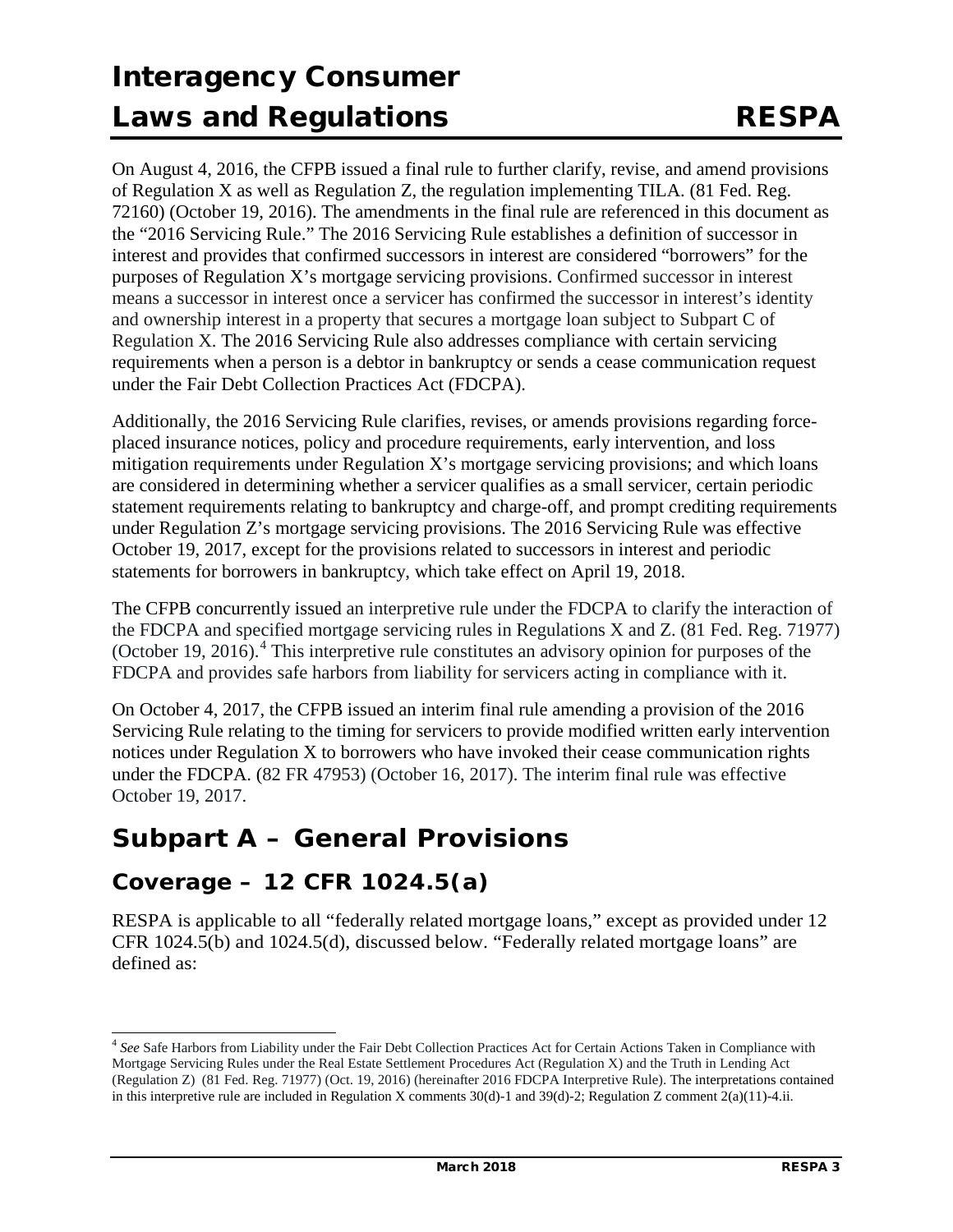Loans (other than temporary loans), including refinancings that satisfy the following two criteria:

- *First*, the loan is secured by a first or subordinate lien on residential real property, located within a state, upon which either:
	- o A one-to-four family structure is located or is to be constructed using proceeds of the loan (including individual units of condominiums and cooperatives); or
	- o A manufactured home is located or is to be constructed using proceeds of the loan.
- *Second*, the loan falls within one of the following categories:
	- $\circ$  Loans made by a lender,<sup>[5](#page-3-0)</sup> creditor,<sup>[6](#page-3-1)</sup> dealer;<sup>[7](#page-3-2)</sup>
	- o Loans made or insured by an agency of the federal government;
	- o Loans made in connection with a housing or urban development program administered by an agency of the federal government;
	- o Loans made and intended to be sold by the originating lender or creditor to the FNMA, GNMA, or FHLMC (or its successor); $8 \text{ or }$  $8 \text{ or }$
	- o Loans that are the subject of a home equity conversion mortgage or reverse mortgage issued by a lender or creditor subject to the regulation.

"Federally related mortgage loans" are also defined to include installment sales contracts, land contracts, or contracts for deeds on otherwise qualifying residential property if the contract is funded in whole or in part by proceeds of a loan made by a lender, specified federal agency, dealer or creditor subject to the regulation.

## **Exemptions – 12 CFR 1024.5(b)**

The following transactions are exempt from coverage:

• A loan primarily for business, commercial or agricultural purposes (definition identical to Regulation Z, 12 CFR 1026.3(a)(1)).

<span id="page-3-0"></span> <sup>5</sup> A lender includes financial institutions either regulated by, or whose deposits or accounts are insured by, any agency of the federal government.

<span id="page-3-1"></span> $<sup>6</sup>$  A creditor is defined in Section 103(g) of the Consumer Credit Protection Act (15 U.S.C. 1602(g)). RESPA covers any creditor</sup> that makes or invests in residential real estate loans aggregating more than \$1,000,000 per year.

<span id="page-3-2"></span> $^7$  "Dealer" is defined in Regulation X to mean a seller, contractor, or supplier of goods or services. Dealer loans are covered by RESPA if the obligations are to be assigned before the first payment is due to any lender or creditor otherwise subject to the regulation.

<span id="page-3-3"></span><sup>8</sup> FNMA – Federal National Mortgage Association; GNMA - Government National Mortgage Association; FHLMC – Federal Home Loan Mortgage Corporation.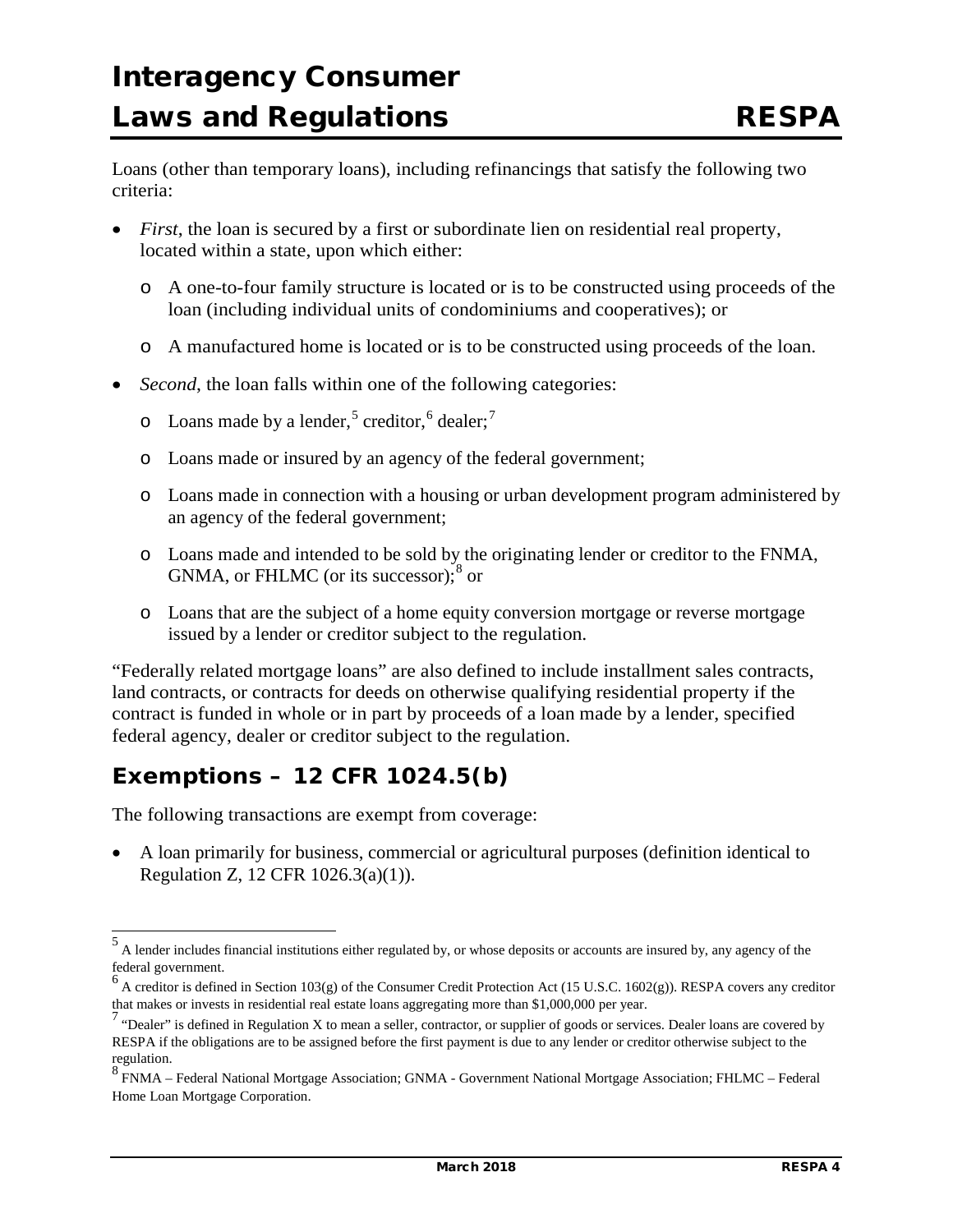- A temporary loan, such as a construction loan. (The exemption does not apply if the loan is used as, or may be converted to, permanent financing by the same financial institution or is used to finance transfer of title to the first user of the property.) If the lender issues a commitment for permanent financing, it is covered by the regulation.
- Any construction loan with a term of two years or more is covered by the regulation, unless it is made to a bona fide contractor. "Bridge" or "swing" loans are not covered by the regulation.
- A loan secured by vacant or unimproved property where no proceeds of the loan will be used to construct a one-to-four family residential structure. If the proceeds will be used to locate a manufactured home or construct a structure within two years from the date of settlement, the loan is covered.
- An assumption, unless the mortgage instruments require lender approval for the assumption and the lender approves the assumption.
- A conversion of a loan to different terms which are consistent with provisions of the original mortgage instrument, as long as a new note is not required, even if the lender charges an additional fee for the conversion.<sup>[9](#page-4-0)</sup>
- A bona fide transfer of a loan obligation in the secondary market. (However, the mortgage servicing requirements of Subpart C, 12 CFR 1024.30-41, still apply.) Mortgage broker transactions that are table funded (the loan is funded by a contemporaneous advance of loan funds and an assignment of the loan to the person advancing the funds) are not secondary market transactions and therefore are covered by RESPA. Similarly, neither the creation of a dealer loan or consumer credit contract, nor the first assignment of such loan or contract to a lender, is a secondary market transaction.

## **Partial Exemptions for Certain Mortgage Loans – 12 CFR 1024.5(d)**

Most closed-end mortgage loans are exempt from the requirement to provide the GFE, HUD-1 settlement statement, and application servicing disclosure requirements of 12 CFR 1024.6, 1024.7, 1024.8, 1024.10, and 1024.33(a). Instead, these loans are subject to disclosure, timing, and other requirements under TILA and Regulation Z. Specifically, the aforementioned provisions do not apply to a federally related mortgage loan that:

• Is subject to the special disclosure (TILA-RESPA Integrated Disclosure) requirements for certain consumer credit transactions secured by real property set forth in Regulation Z, 12 CFR 1026.19(e), (f), and (g); or

j

<span id="page-4-0"></span> $^{9}$  12 CFR 1024.5(b)(6).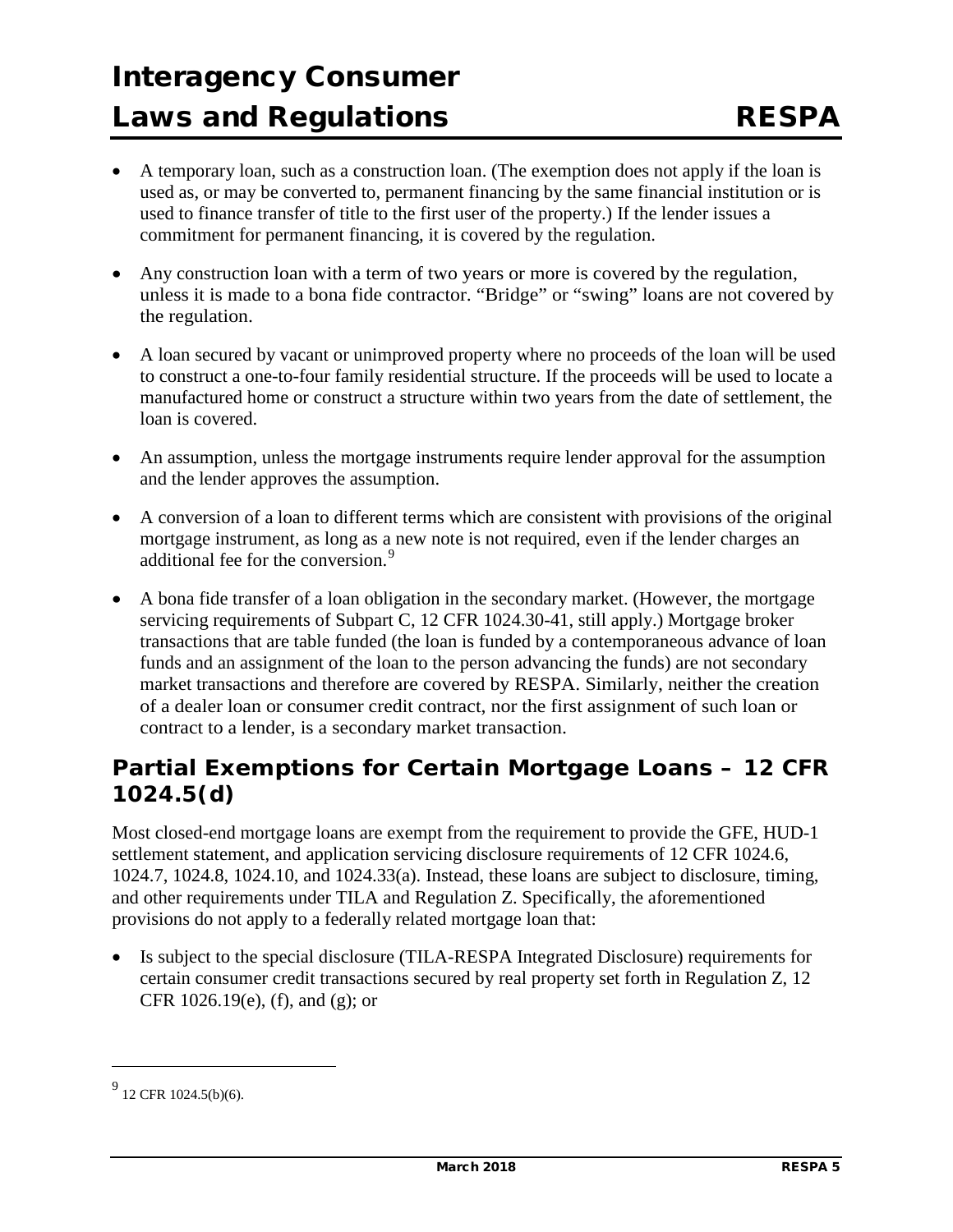• Is subject to the partial exemption under 12 CFR 1026.3(h) (i.e., certain no-interest loans secured by subordinate liens made for the purpose of down payment or similar home buyer assistance, property rehabilitation, energy efficiency, or foreclosure avoidance or prevention. (12 CFR 1026.3(h)).

Note that a creditor may not use the TILA-RESPA Integrated Disclosure forms instead of the GFE, HUD-1, and TIL forms for transactions that continue to be covered by TILA or RESPA that require those disclosures (e.g., reverse mortgages).

| Use TILA-RESPA Integrated Disclosures                                                                                                                    | Continue to use existing TIL, RESPA                                                                                                                                                                                                                                                                                                                                                                                             |
|----------------------------------------------------------------------------------------------------------------------------------------------------------|---------------------------------------------------------------------------------------------------------------------------------------------------------------------------------------------------------------------------------------------------------------------------------------------------------------------------------------------------------------------------------------------------------------------------------|
| (See Regulation $Z$ ):                                                                                                                                   | Disclosures (as applicable):                                                                                                                                                                                                                                                                                                                                                                                                    |
| Most closed-end mortgage loans,<br>including:<br>Construction-only loans<br>$\circ$<br>Loans secured by vacant land or<br>$\circ$<br>by 25 or more acres | HELOCs (subject to disclosure)<br>$\bullet$<br>requirements under Regulation Z,<br>12 CFR 1026.40)<br>• Reverse mortgages <sup>10</sup> (subject to<br>existing TIL and GFE disclosures)<br>Chattel-secured mortgages ( <i>i.e.</i> ,<br>$\bullet$<br>mortgages secured by a mobile<br>home or by a dwelling that is not<br>attached to real property, such as<br>land) (subject to existing TIL<br>disclosures, and not RESPA) |

#### **Summary of Applicable Disclosure Requirements**:

*But note:* In both cases, there is a partial exemption from these disclosures under 12 CFR 1026.3(h) for loans secured by subordinate liens and associated with certain housing assistance loan programs for low- and moderate-income persons.

## **Subpart B – Mortgage Settlement and Escrow Accounts**

Examiners should note that certain provisions in Subpart B (12 CFR 1024.6, 1024.7, 1024.8, and 1024.10) are applicable only to limited categories of mortgage loans. *See* the discussion of 12 CFR 1024.5(d) above.

j

<span id="page-5-0"></span><sup>10</sup> Open-end reverse mortgages receive open-end disclosures, rather than GFEs or HUD-1s.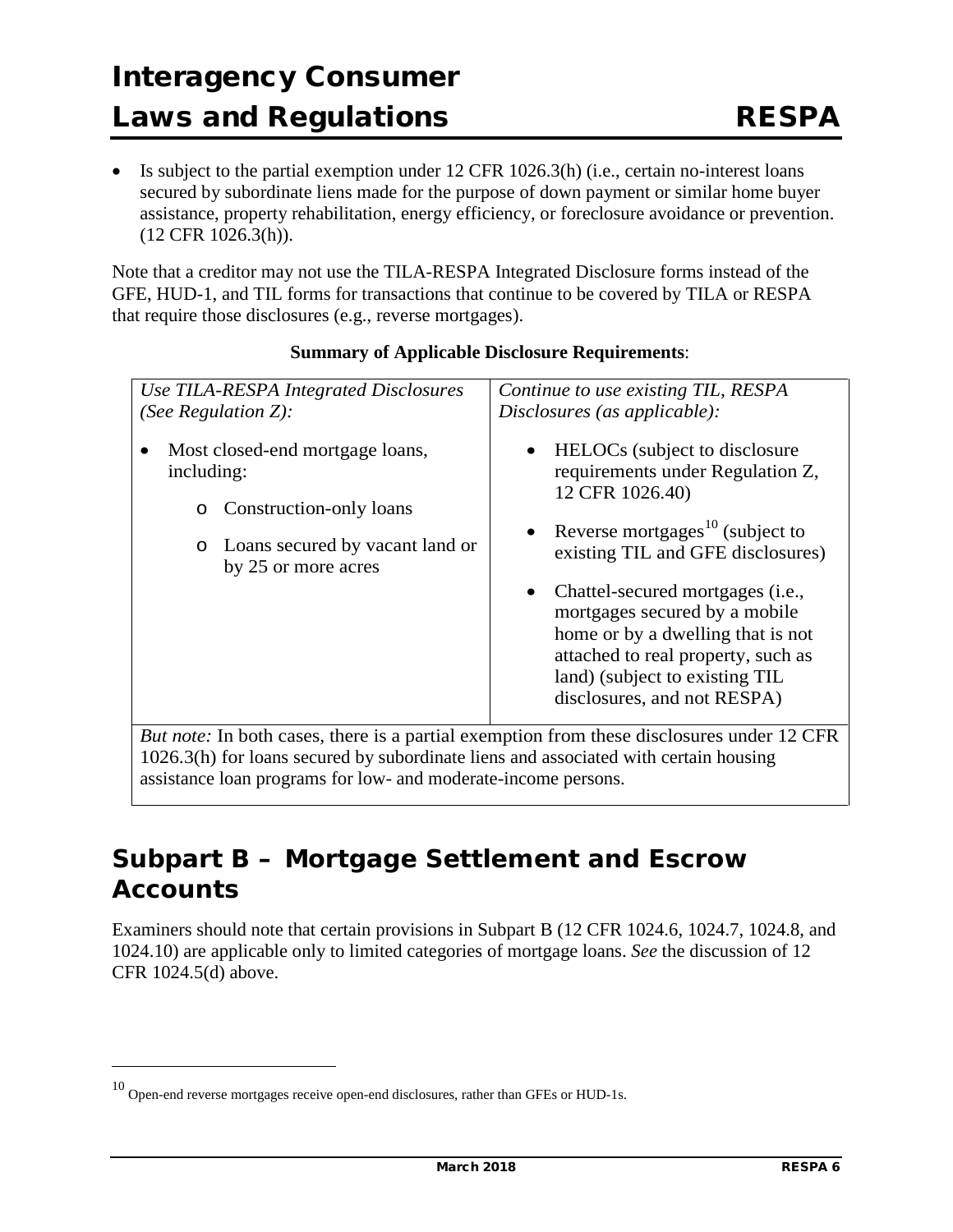## **Special Information Booklet – 12 CFR 1024.6**

For mortgage loans that are not subject to the TILA-RESPA Integrated Disclosure Rule (*see* 12 CFR 1026.19(e), (f) and (g)),\* a loan originator<sup>[11](#page-6-0)</sup> is required to provide the borrower with a copy of the Special Information Booklet at the time a written application is submitted or no later than three business days after the application is received. If the application is denied before the end of the three-business-day period, the loan originator is not required to provide the booklet. If the borrower uses a mortgage broker, the broker rather than the lender, must provide the booklet.

The booklet does not need to be provided for refinancing transactions, closed-end subordinate lien mortgage loans and reverse mortgage transactions, or for any other federally related mortgage loan not intended for the purchase of a one-to-four family residential property.  $(12 \text{ CFR } 1024.19(g)(1)(iii))$ .

A loan originator that complies with Regulation Z (12 CFR 1026.40) for open-end home equity plans (including providing the brochure entitled "What You Should Know About Home Equity Lines of Credit" or a suitable substitute) is deemed to have complied with this section.

\*NOTE: The Special Information Booklet may also be required under 12 CFR 1026.19(g) for those closed-end mortgage loans subject to the TILA-RESPA Integrated Disclosure Rule. A discussion of those requirements is located in the Regulation Z examination procedures.

## **Good Faith Estimate (GFE) of Settlement Costs – 12 CFR 1024.7 Standard GFE Required**

For closed-end reverse mortgages, a loan originator is required to provide a consumer with the standard GFE form that is designed to allow borrowers to shop for a mortgage loan by comparing settlement costs and loan terms. (*See* GFE form at Appendix C to 12 CFR Part 1024.)

### **Overview of the Standard GFE**

 $\overline{a}$ 

The first page of the GFE includes a summary of loan terms and a summary of estimated settlement charges. It also includes information about key dates such as when the interest rate for the loan quoted in the GFE expires and when the estimate for the settlement charges expires. The second page discloses settlement charges as subtotals for 11 categories of costs. The third page provides a table explaining which charges can change at settlement, a trade-off table showing the relationship between the interest rate and settlement charges, and a shopping chart to compare the costs and terms of loans offered by different originators.

<span id="page-6-0"></span> $11$  A "loan originator" is defined as a lender or mortgage broker. 12 CFR 1024.2(b).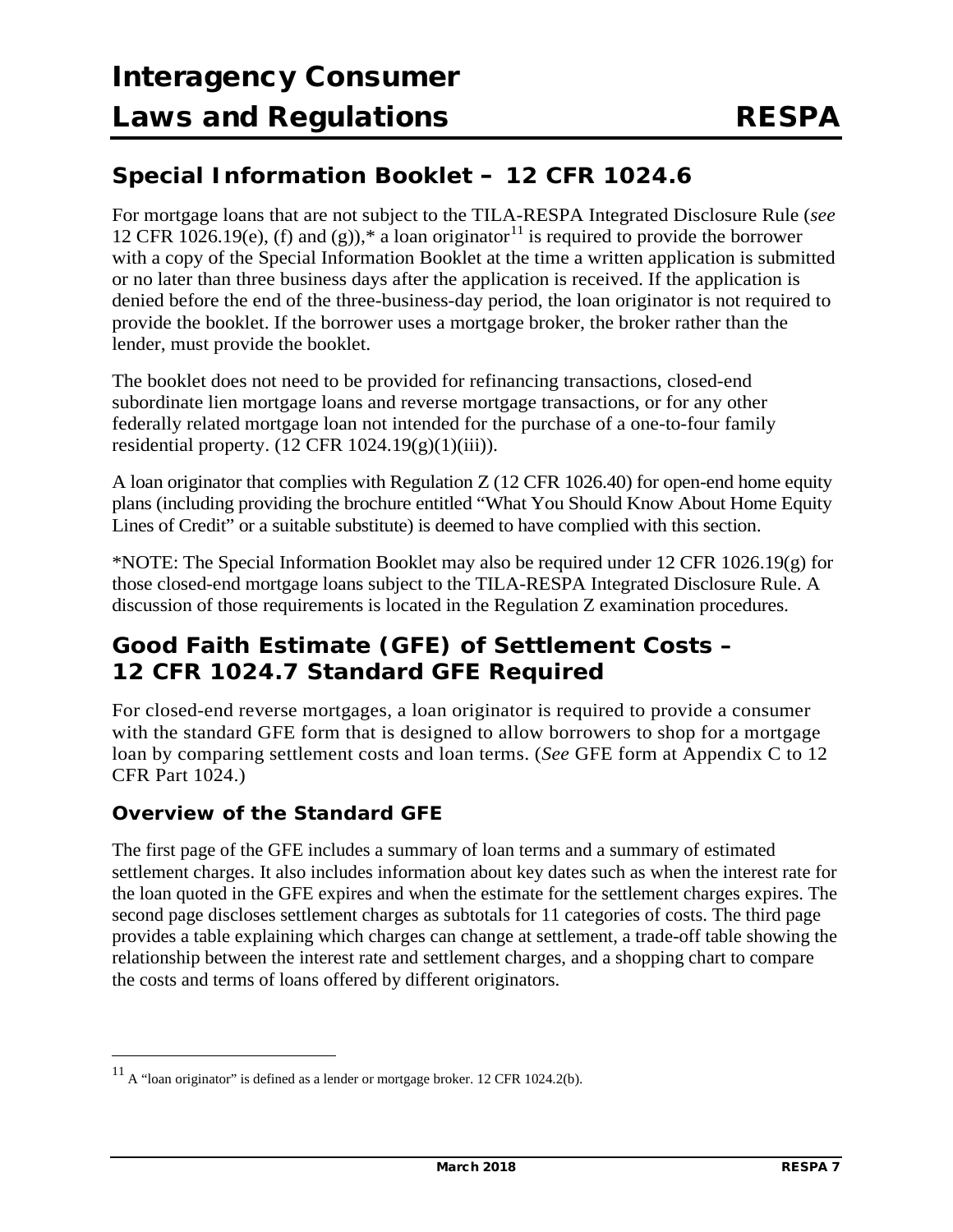#### **GFE Application Requirements**

- The loan originator must provide the standard GFE to the borrower within three business days of receipt of an application for a mortgage loan. A loan originator is not required to provide a GFE if before the end of the three-business-day period, the application is denied or the borrower withdraws the application.
- An application can be in writing or electronically submitted, including a written record of an oral application.
- A loan originator determines what information it needs to collect from a borrower and which of the collected information it will use in order to issue a GFE. Under the regulations, an "application" includes at least the following six pieces of information:
	- 1) The borrower's name;
	- 2) The borrower's gross monthly income;
	- 3) The borrower's Social Security number (e.g., to enable the loan originator to obtain a credit report);
	- 4) The property address;
	- 5) An estimate of the value of the property; and
	- 6) The mortgage loan amount sought. In addition, a loan originator may require the submission of any other information it deems necessary.

A loan originator will be presumed to have relied on such information prior to issuing a GFE and cannot base a revision of a GFE on that information unless it changes or is later found to be inaccurate.

- While the loan originator may require the borrower to submit additional information beyond the six pieces of information listed above in order to issue a GFE, it cannot require, as a condition of providing the GFE, the submission of supplemental documentation to verify the information provided by the borrower on the application. However, a loan originator is not prohibited from using its own sources to verify the information provided by the borrower prior to issuing the GFE. The loan originator can require borrowers to provide verification information after the GFE has been issued in order to complete final underwriting.
- For dealer loans, the loan originator is responsible for providing the GFE directly or ensuring that the dealer provides the GFE.
- For mortgage brokered loans, either the lender or the mortgage broker must provide a GFE within three business days after a mortgage broker receives either an application or information sufficient to complete an application. The lender is responsible for ascertaining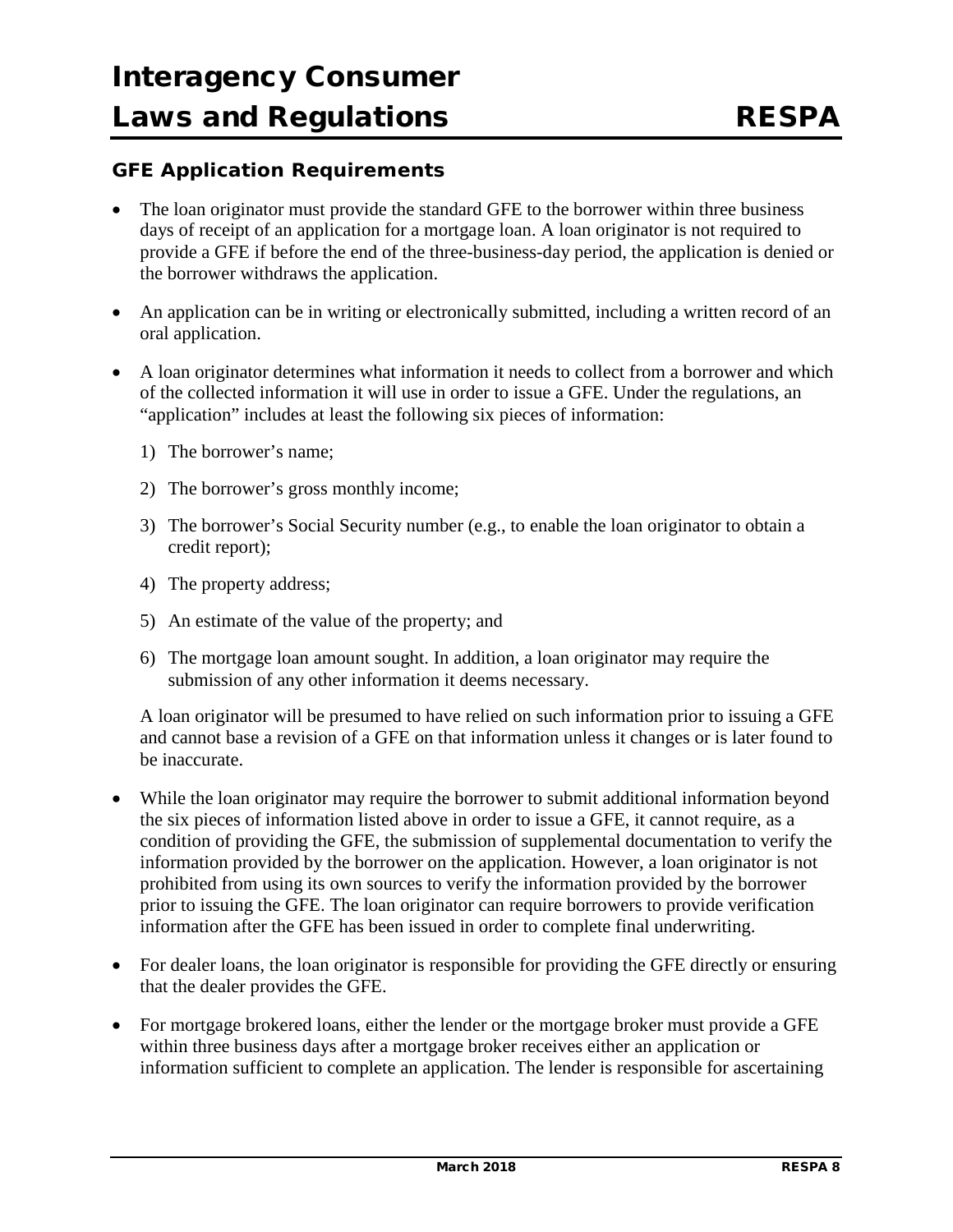whether the GFE has been provided. If the mortgage broker has provided the GFE to the applicant, the lender is not required to provide an additional GFE.

• A loan originator is prohibited from charging a borrower any fee in order to obtain a GFE unless the fee is limited to the cost of a credit report.

### **GFE Not Required for Open End Lines of Credit – 12 CFR 1024.7(h)**

A loan originator that complies with Regulation Z (12 CFR 1026.40) for open-end home equity plans is deemed to have complied with 12 CFR 1024.7.

### **Availability of GFE Terms – 12 CFR 1024.7(c)**

Regulation X does not establish a minimum period of availability for which the interest rate must be honored. The loan originator must determine the expiration date for the interest rate of the loan stated on the GFE. In contrast, Regulation X requires that the estimated settlement charges and loan terms listed on the GFE be honored by the loan originator for at least 10 business days from the date the GFE is provided. The period of availability for the estimated settlement charges and loan terms as well as the period of availability for the interest rate of the loan stated on the GFE must be listed on the GFE in the "important dates" section of the form.

After the expiration date for the interest rate of the loan stated on the GFE, the interest rate and the other rate related charges, including the charge or credit for the interest rate chosen, the adjusted origination charges and the per diem interest can change until the interest rate is locked.

### **Key GFE Form Contents – 12 CFR 1024.7(d)**

The loan originator must ensure that the required GFE form is completed in accordance with the Instructions set forth in Appendix C of 12 CFR Part 1024.

### *First Page of GFE*

- The first page of the GFE discloses identifying information such as the name and address of the "loan originator," which includes the lender or the mortgage broker originating the loan. The "purpose" section indicates what the GFE is about and directs the borrower to the TIL disclosures and HUD's website for more information. The borrower is informed that only the borrower can shop for the best loan and that the borrower should compare loan offers using the shopping chart on the third page of the GFE.
- The "important dates" section requires the loan originator to state the expiration date for the interest rate for the loan provided in the GFE as well as the expiration date for the estimate of other settlement charges and the loan terms not dependent upon the interest rate.
- While the interest rate stated on the GFE is not required to be honored for any specific period of time, the estimate for the other settlement charges and other loan terms must be honored for at least 10 business days from when the GFE is provided.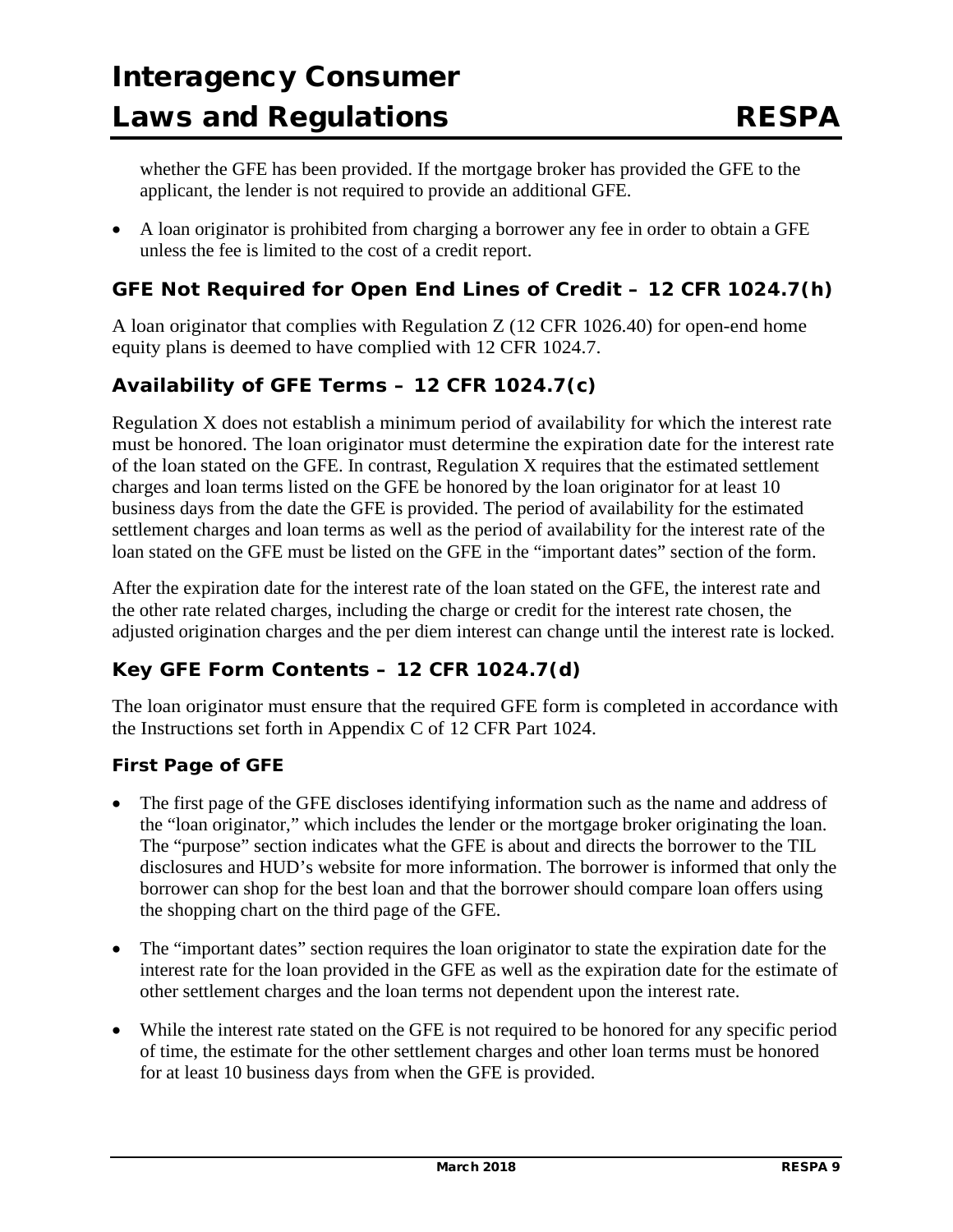- In addition, the form must state how many calendar days within which the borrower must go to settlement once the interest rate is locked (rate lock period). The form also requires disclosure of how many days prior to settlement the interest rate would have to be locked, if applicable.
- The "summary of your loan" section requires disclosure of the initial loan amount; loan term; initial interest rate; initial monthly payment for principal, interest, and any mortgage insurance; whether the interest rate can rise, and if so, the maximum rate to which it can rise over the life of the loan, and the period of time after which the interest rate can first change; whether the loan balance can rise if the payments are made on time and if so, the maximum amount to which it can rise over the life of the loan; whether the monthly amount owed for principal, interest and any mortgage insurance can rise even if payments are made on time, and if so, the maximum amount to which the monthly amount owed can ever rise over the life of the loan; whether the loan has a prepayment penalty, and if so, the maximum amount it could be; and whether the loan has a balloon payment, and if so, the amount of such payment and in how many years it will be due. Specific instructions are provided with respect to closed-end reverse mortgages.
- The "escrow account information" section requires the loan originator to indicate whether the loan does or does not have an escrow account to pay property taxes or other property related charges. In addition, this section also requires the disclosure of the monthly amount owed for principal, interest and any mortgage insurance. Specific instructions are provided with respect to closed-end reverse mortgages.
- The bottom of the first page includes subtotals for the adjusted origination charges and charges for all other settlement charges listed on page two, along with the total estimated settlement charges.

### *Second Page of GFE*

The second page of the GFE requires disclosure of all settlement charges. It provides for the estimate of total settlement costs in eleven categories discussed below. The adjusted origination charges are disclosed in "Block A" and all other settlement charges are disclosed in "Block B." The amounts in the blocks are to be added to arrive at the "total estimated settlement charges" which is required to be listed at the bottom of the page.

### *Disclosure of Adjusted Origination Charge (Block A)*

Block A addresses disclosure of origination charges, which include all lender and mortgage broker charges. The "adjusted origination charge" results from the subtraction of a "credit" from the "origination charge" or the addition of a "charge" to the origination charge.

• Block 1 – the origination charges, which include lender processing and underwriting fees and any fees paid to a mortgage broker.

**Origination Charge Note:** This block requires the disclosure of all charges that all loan originators involved in the transaction will receive for originating the loan (excluding any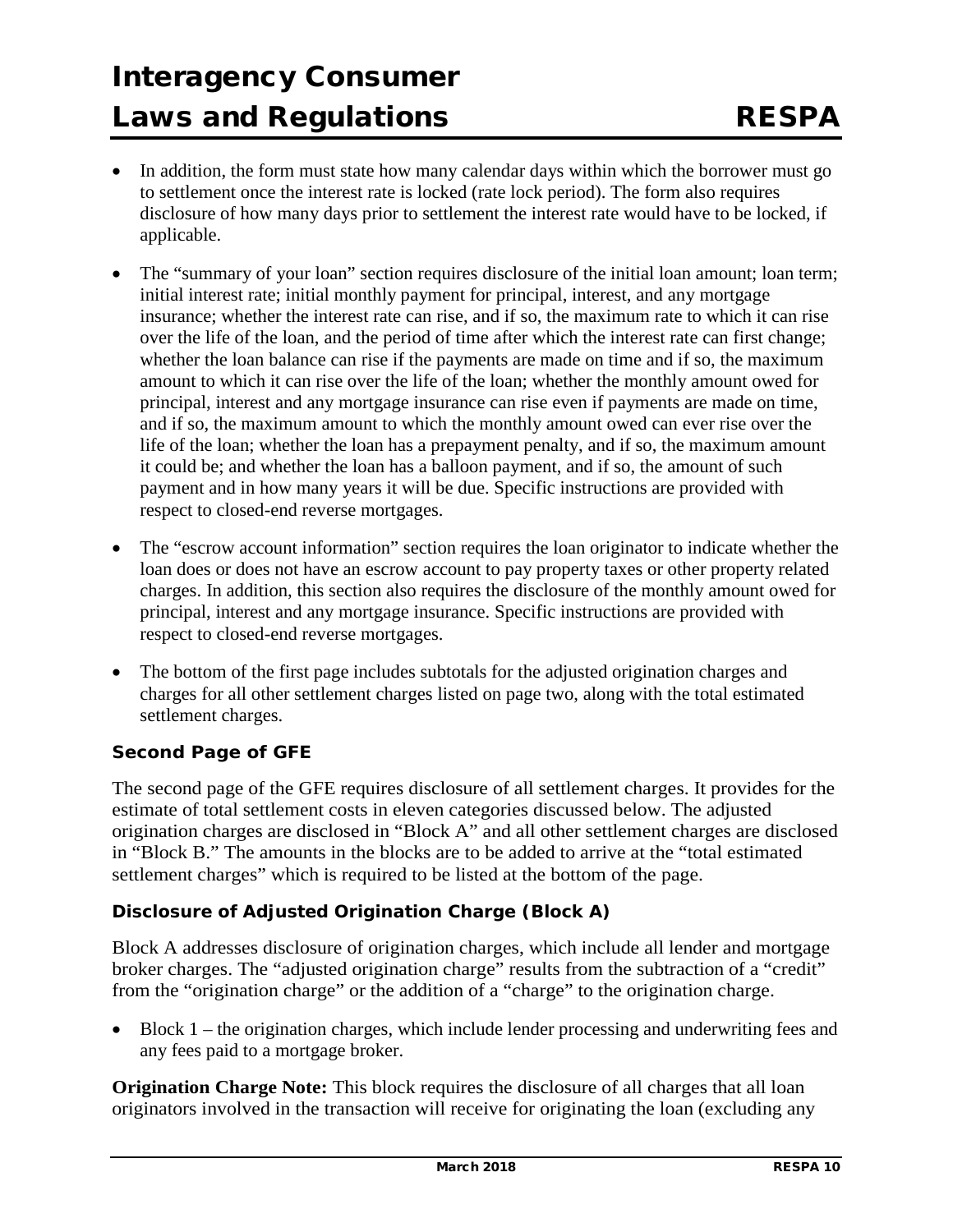charges for points). A loan originator may not separately charge any additional fees for getting the loan such as application, processing or underwriting fees. The amount in Block 1 is subject to zero tolerance, i.e., the amount cannot change at settlement.

Block  $2 - a$  "credit" or "charge" for the interest rate chosen.

#### **Credit or Charge for the Interest Rate Chosen Note:**

*Transaction Involving a Mortgage Broker*. For a transaction involving a mortgage broker,<sup>[12](#page-10-0)</sup> Block 2 requires disclosure of a "credit" or charge (points) for the specific interest rate chosen. The credit or charge for the specific interest rate chosen is the net payment to the mortgage broker (i.e., the sum of all payments to the mortgage broker from the lender, including payments based on the loan amount, a flat rate or any other compensation, and in a table funded transaction, the loan amount less the price paid for the loan by the lender.)

When the net payment to the mortgage broker from the lender is positive, there is a "credit" to the borrower and it is entered as a negative amount. For example, if the lender pays a yield spread premium to a mortgage broker for the loan set forth in the GFE, the payment must be disclosed as a "credit" to the borrower for the particular interest rate listed on the GFE (reflected on the GFE at Block 2, checkbox 2). The term "yield spread premium" is not featured on the GFE or the HUD-1 Settlement Statement.

Points paid by the borrower for the interest rate chosen must be disclosed as a "charge" (reflected on the GFE at Block 2, third checkbox). A loan cannot include both a charge (points) and a credit (yield spread premium).

*Transaction Not Involving a Mortgage Broker.* For a transaction without a mortgage broker, a lender may choose not to separately disclose any credit or charge for the interest rate chosen for the loan in the GFE. If the lender does not include any credit or charge in Block 2, it must check the first checkbox in Block 2 indicating that "The credit or charge for the interest rate you have chosen is included in 'our origination charge' above." Only one of the boxes in Block 2 may be checked, as a credit and charge cannot occur together in the same transaction.

### *Disclosure of Charges for All Other Settlement Services (Block B)*

Block B is the sum of charges for all settlement services other than the origination charges.

• Block 3 – required services by providers selected by the lender such as appraisal and flood certification fees.

<span id="page-10-0"></span> $\frac{12}{12}$  The 2008 RESPA Reform Rule changed the definition of "mortgage broker" to mean a person or entity (not an employee of a lender) that renders origination services and serves as an intermediary between a lender and a borrower in a transaction involving a federally related mortgage loan, including such person or entity that closes the loan in its own name and table funds the transaction. The definition will also apply to a loan correspondent approved under 24 CFR 202.8 for Federal Housing Administration (FHA programs). The definition would also include an "exclusive agent" who is not an employee of the lender.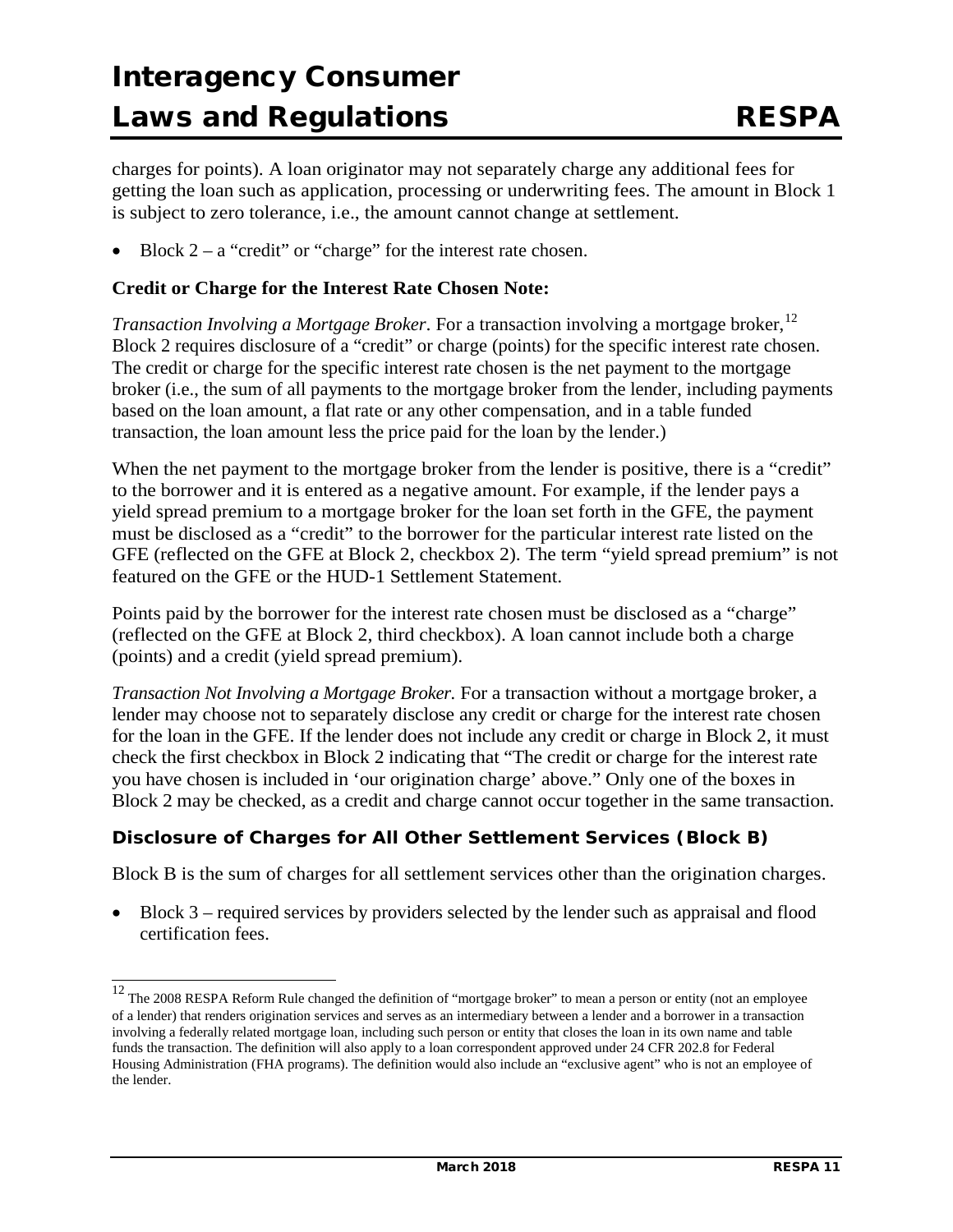- Block 4 title service fees and the cost of lender's title insurance.
- Block 5 owner's title insurance.
- Block  $6$  other required services for which the consumer may shop.
- Block 7 government recording charges.
- Block  $8$  transfer tax charges.
- Block 9 initial deposit for escrow account.
- Block  $10 -$  daily interest charges.
- Block 11 homeowner's insurance charges.

#### *Third Page of GFE*

The third page of the GFE includes the following information:

- A tolerance chart identifying the charges that can change at settlement (*see* discussion on tolerances below);
- A trade-off table that requires the loan originator to provide information on the loan described in the GFE and at the loan originator's option, information about alternative loans (one with lower settlement charges but a higher interest rate and one with a lower interest rate but higher settlement charges);
- A shopping chart that allows the consumer to fill in loan terms and settlement charges from other lenders or brokers to use to compare loans; and
- Language indicating that some lenders may sell the loan after settlement, but that any fees the lender receives in the future cannot change the borrower's loan or the settlement charges.

#### **Tolerances on Settlement Costs – 12 CFR 1024.7(e) and (i)**

The 2008 RESPA Reform Rule established "tolerances" or limits on the amount actual settlement charges can vary at closing from the amounts stated on the GFE. The rule established three categories of settlement charges and each category has different tolerances. If, at settlement, the charges exceed the charges listed on the GFE by more than the permitted tolerances, the loan originator may cure the tolerance violation by reimbursing to the borrower the amount by which the tolerance was exceeded, at settlement or within 30 calendar days after settlement.

#### *Tolerance Categories*

• *Zero tolerance category.* This category of fees is subject to a zero tolerance standard. The fees estimated on the GFE may not be exceeded at closing. These fees include: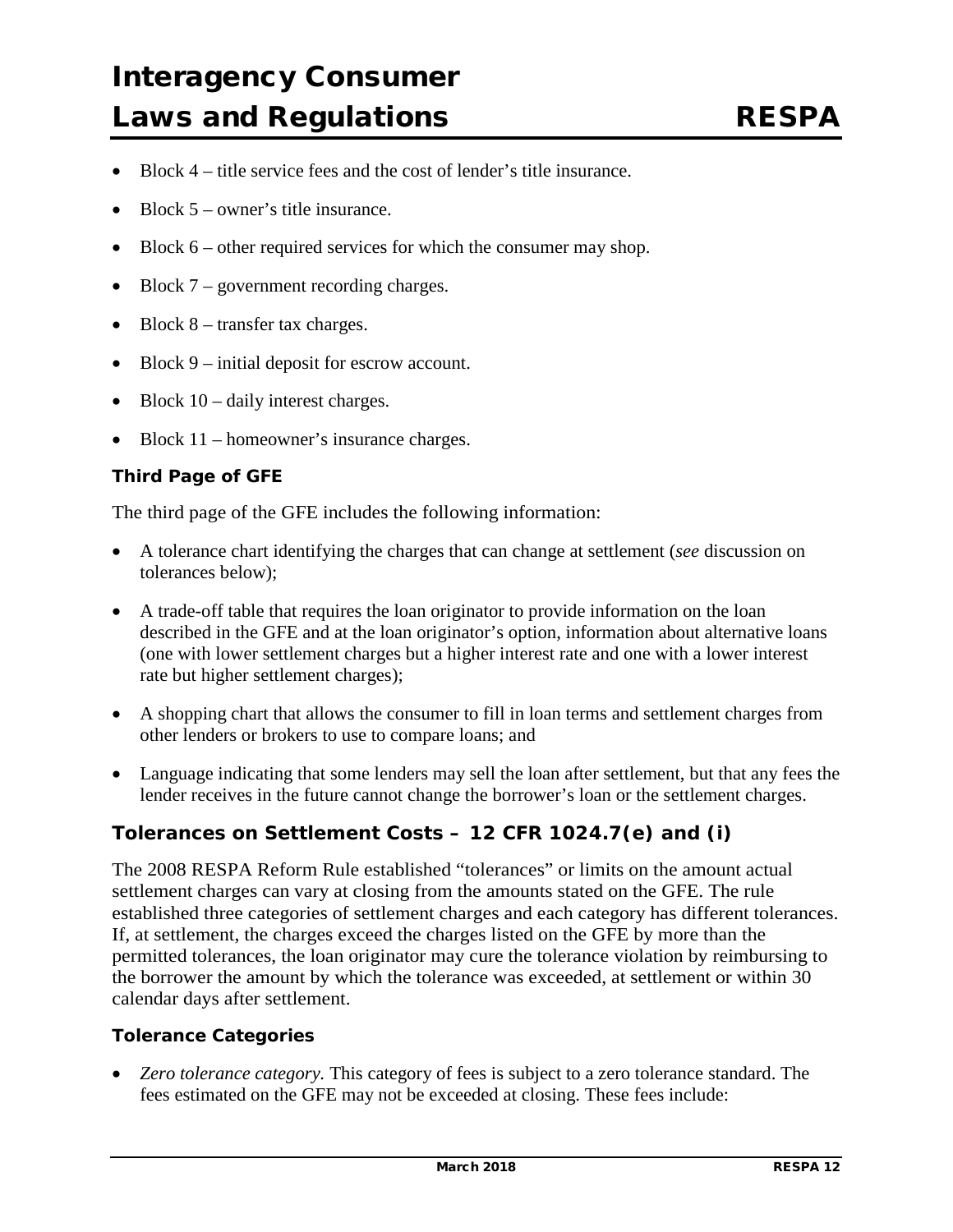- o The loan originator's own origination charge, including processing and underwriting fees;
- o The credit or charge for the interest rate chosen (i.e., yield spread premium or discount points) while the interest rate is locked;
- o The adjusted origination charge while the interest rate is locked; and
- o State/local property transfer taxes.
- *Ten percent tolerance category.* For this category of fees, while each individual fee may increase or decrease, the sum of the charges at settlement may not be greater than 10 percent above the sum of the amounts included on the GFE. This category includes fees for:
	- o Loan originator required settlement services, where the loan originator selects the thirdparty settlement service provider;
	- o Loan originator required services, title services, required title insurance and owner's title insurance when the borrower selects a third-party provider identified by the loan originator; and
	- o Government recording charges.
- *No tolerance category*. The final category of fees is not subject to any tolerance restriction. The amounts charged for the following settlement services included on the GFE can change at settlement and the amount of the change is not limited:
	- o Loan originator required services where the borrower selects his or her own third-party provider;
	- o Title services, lender's title insurance, and owner's title insurance when the borrower selects his or her own provider;
	- o Initial escrow deposit;
	- o Daily interest charges; and
	- o Homeowner's insurance.

#### *Identification of Third-Party Settlement Service Providers*

When the loan originator permits a borrower to shop for one or more required third-party settlement services and select the settlement service provider for such required services, the loan originator must list in the relevant block on page two of the GFE the settlement service and the estimated charge to be paid to the provider of each required service. In addition, the loan originator must provide the borrower with a written list of settlement service providers for those required services on a separate sheet of paper at the time the GFE is provided.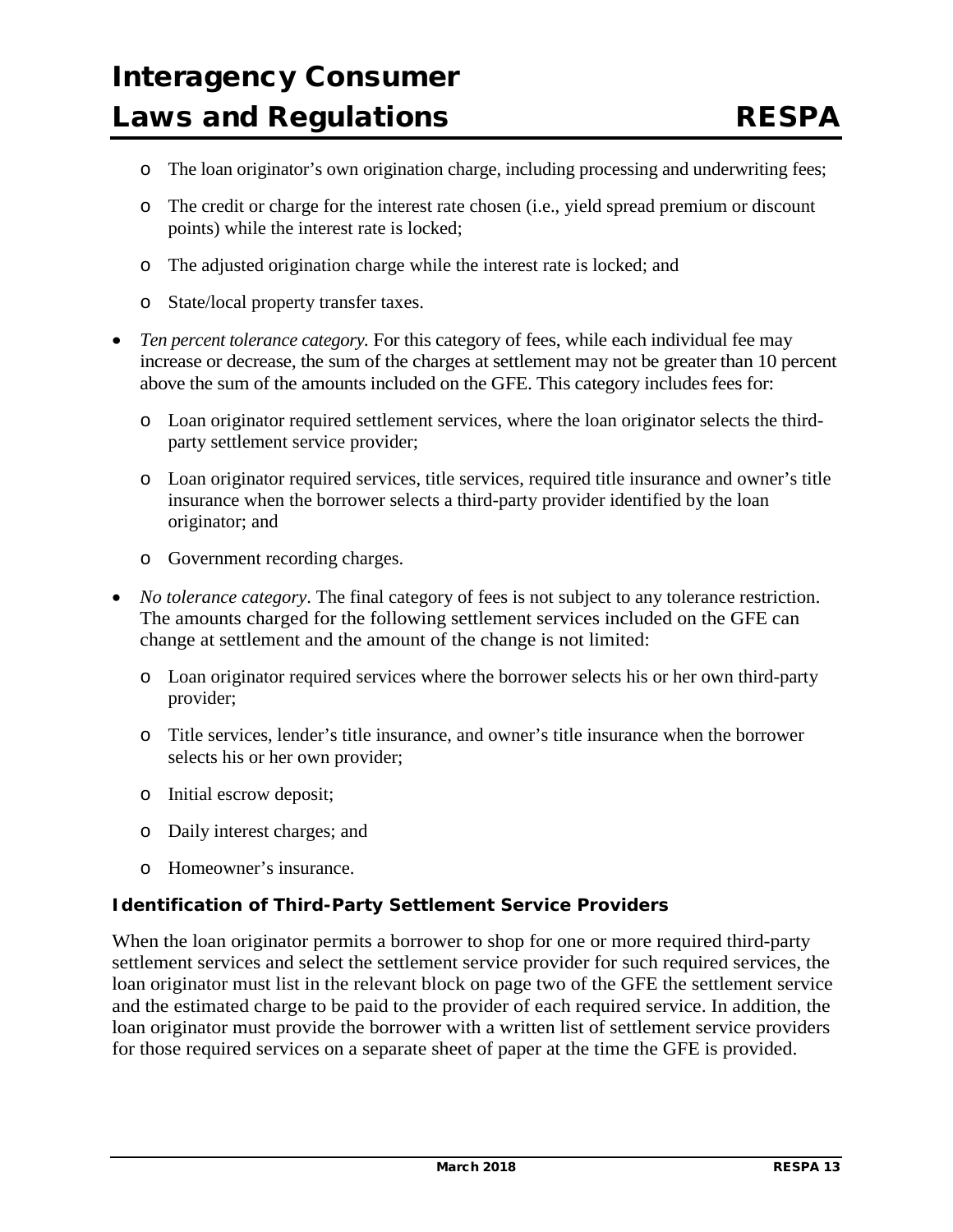### **Binding GFE – 12 CFR 1024.7(f)**

The loan originator is bound, within the tolerances provided, to the settlement charges and terms listed on the GFE provided to the borrower, unless a new GFE is provided prior to settlement (see discussion below on changed circumstances). This also means that if a lender accepts a GFE issued by a mortgage broker, the lender is subject to the loan terms and settlement charges listed in the GFE, unless a new GFE is issued prior to settlement.

#### *Changed Circumstances – 12 CFR 1024.2(b), 1024.7(f)(1) and (f)(2)*

Changed circumstances are defined as:

- Acts of God, war, disaster, or other emergency;
- Information particular to the borrower or transaction that was relied on in providing the GFE that changes or is found to be inaccurate after the GFE has been provided;
- New information particular to the borrower or transaction that was not relied on in providing the GFE; or
- Other circumstances that are particular to the borrower or transaction, including boundary disputes, the need for flood insurance, or environmental problems.

Changed circumstances do not include the borrower's name, the borrower's monthly income, the property address, an estimate of the value of the property, the mortgage loan amount sought, and any information contained in any credit report obtained by the loan originator prior to providing the GFE, unless the information changes or is found to be inaccurate after the GFE has been provided. In addition, market price fluctuations by themselves do not constitute changed circumstances.

Changed circumstances affecting *settlement costs* are those circumstances that result in increased costs for settlement services such that the charges at settlement would exceed the tolerances or limits on those charges established by the regulations.

Changed circumstances affecting the *loan* are those circumstances that affect the borrower's eligibility for the loan. For example, if underwriting and verification indicate that the borrower is ineligible for the loan provided in the GFE, the loan originator would no longer be bound by the original GFE. In such cases, if a new GFE is to be provided, the loan originator must do so within three business days of receiving information sufficient to establish changed circumstances. The loan originator must document the reason that a new GFE was provided and must retain documentation of any reasons for providing a new GFE for no less than three years after settlement.

None of the information collected by the loan originator prior to issuing the GFE may later become the basis for a "changed circumstance" upon which it may offer a revised GFE, unless: it can demonstrate 1) that there was a change in the particular information; 2) that the information was inaccurate; or 3) that it did not rely on that particular information in issuing the GFE. A loan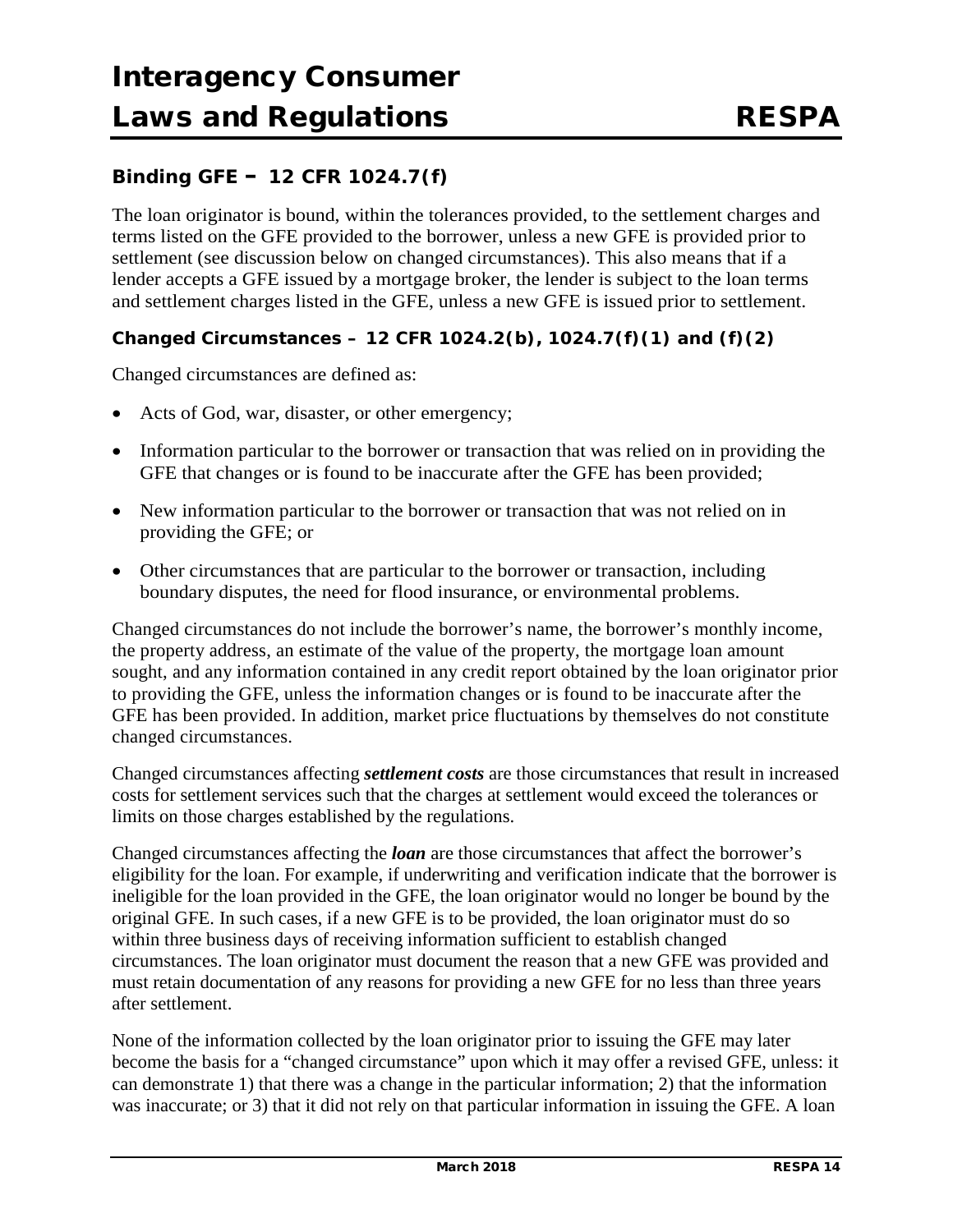originator has the burden of demonstrating nonreliance on the collected information, but may do so through various means including through a documented record in the underwriting file or an established policy of relying on a more limited set of information in providing GFEs.

If a loan originator issues a revised GFE based on information previously collected in issuing the original GFE and "changed circumstances," it must document the reasons for issuing the revised GFE, such as its nonreliance on such information or the inaccuracy of such information.

#### *Borrower Requested Changes – 12 CFR 1024.7(f)(3)*

If a borrower requests changes to the mortgage loan identified in the GFE that change the settlement charges or the terms of the loan, the loan originator may provide a revised GFE to the borrower. If a revised GFE is provided, the loan originator must do so within three business days of the borrower's request.

#### *Expiration of Original GFE – 12 CFR 1024.7(f)(4)*

If a borrower does not express an intent to continue with an application within 10 business days after the GFE is provided, or such longer time provided by the loan originator, the loan originator is no longer bound by the GFE.

#### *Interest Rate Dependent Charges and Terms – 12 CFR 1024.7(f)(5)*

If the interest rate has not been locked by the borrower, or a locked interest rate has expired, all interest rate-dependent charges on the GFE are subject to change. The charges that may change include the charge or credit for the interest rate chosen, the adjusted origination charges, per diem interest, and loan terms related to the interest rate. However, the loan originator's origination charge (listed in Block 1 of page two of the GFE) is not subject to change, even if the interest rate floats, unless there is another changed circumstance or borrower-requested change.

If the borrower later locks the interest rate, a new GFE must be provided showing the revised interest rate dependent charges and terms. All other charges and terms must remain the same as on the original GFE, unless changed circumstances or borrower-requested changes result in increased costs for settlement services or affect the borrower's eligibility for the specific loan terms identified in the original GFE.

#### *New Home Purchases – 12 CFR 1024.7(f)(6)*

In transactions involving new home purchases, where settlement is expected to occur more than 60 calendar days from the time a GFE is provided, the loan originator may provide the GFE to the borrower with a clear and conspicuous disclosure stating that at any time up until 60 calendar days prior to closing, the loan originator may issue a revised GFE. If the loan originator does not provide such a disclosure, it cannot issue a revised GFE except as otherwise provided in Regulation X.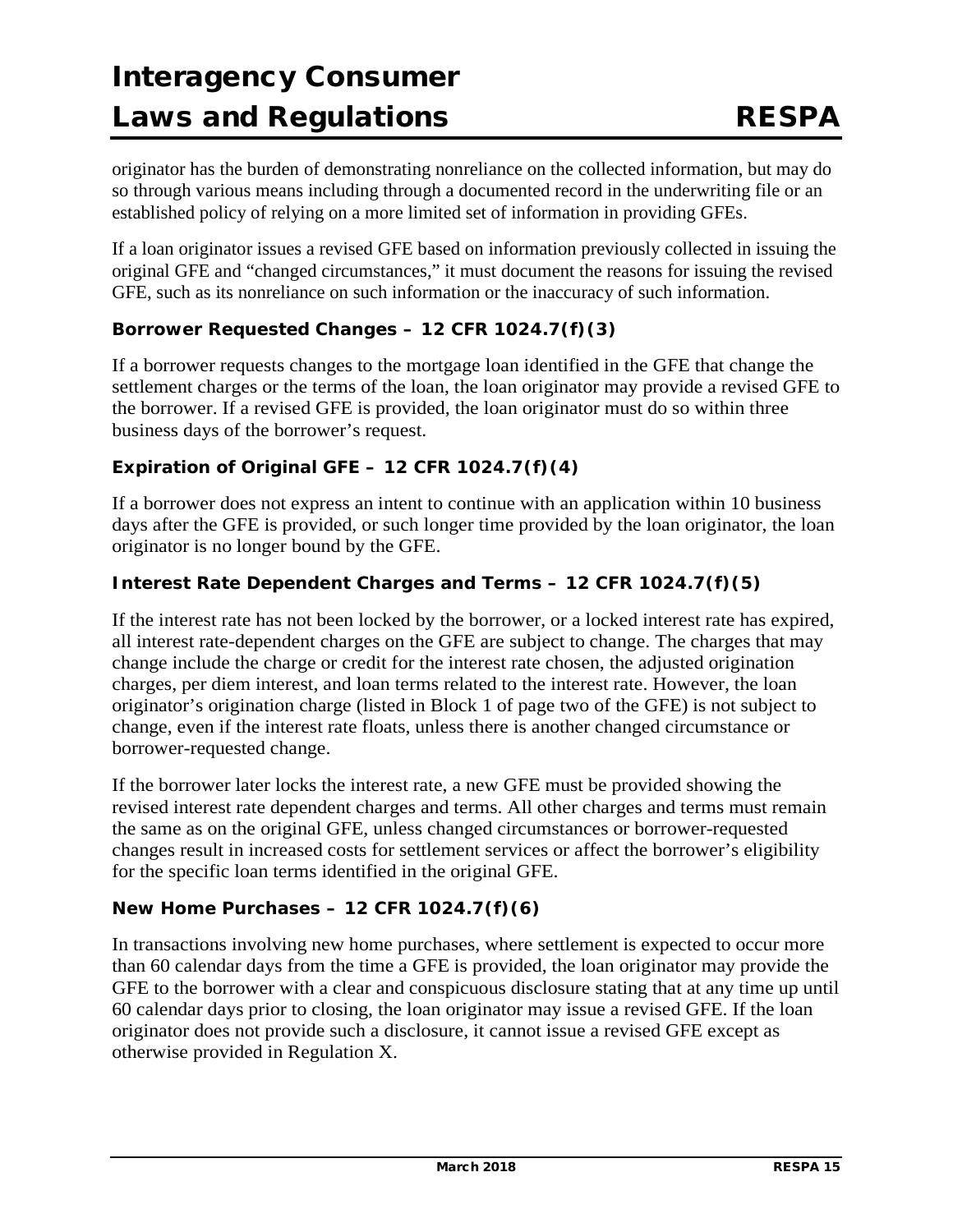### **Volume-Based Discounts**

The 2008 RESPA Reform Rule did not formally address the legality of volume-based discounts. However, HUD indicated in the preamble to the rule that discounts negotiated between loan originators and other settlement service providers, where the discount is ultimately passed on to the borrower in full, is not, depending on the circumstances of a particular transaction, a violation of Section 8 of RESPA.<sup>[13](#page-15-0)</sup>

## **Uniform Settlement Statement (HUD-1 OR HUD-1A) – 12 CFR 1024.8**

For closed-end reverse mortgages, the person conducting the settlement (settlement agent) must provide the borrower with a HUD-1 Settlement Statement at or before settlement that clearly itemizes all charges imposed on the buyer and the seller in connection with the settlement. The 2008 RESPA Reform rule included a revised HUD-1/1A Settlement Statement form that is required as of January 1, 2010. The HUD-1 is used for transactions in which there is a borrower and seller. For transactions in which there is a borrower and no seller (refinancings and subordinate lien loans), the HUD-1 may be completed by using the borrower's side of the settlement statement. Alternatively, the HUD-1A may be used.

However, no settlement statement is required for home equity plans subject to TILA and Regulation Z, Appendix A to 12 CFR 1024 contains the instructions for completing the forms.

### **Key 2008 RESPA Reform Enhancements to the HUD-1/1A Settlement Statement**

While the 2008 RESPA Reform Rule did not include any substantive changes to the first page of the HUD-1/1A form, there were changes to the second page of the form to facilitate comparison between the HUD-1/1A and the GFE. Each designated line on the second page of the revised HUD-1/1A includes a reference to the relevant line from the GFE.

With respect to disclosure of "no cost" loans where "no cost" refers only to the loan originator's fees (*see* Section L, Subsection 800 of the HUD-1 form), the amounts shown for the "origination charge" and the "credit or charge for the interest rate chosen" should offset, so that the "adjusted origination charge" is zero.

In the case of a "no cost" loan where "no cost" encompasses loan originator and third-party fees, all third-party fees must be itemized and listed in the borrower's column on the HUD-1/1A. These itemized charges must be offset with a negative adjusted origination charge (Line 803) and recorded in the columns.

To further facilitate comparability between the forms, the revised HUD-1 includes a third page (second page of the HUD-1A) that allows borrowers to compare the loan terms and

<span id="page-15-0"></span> <sup>13</sup> 73 Fed. Reg. 68204, 68232 (November 17, 2008).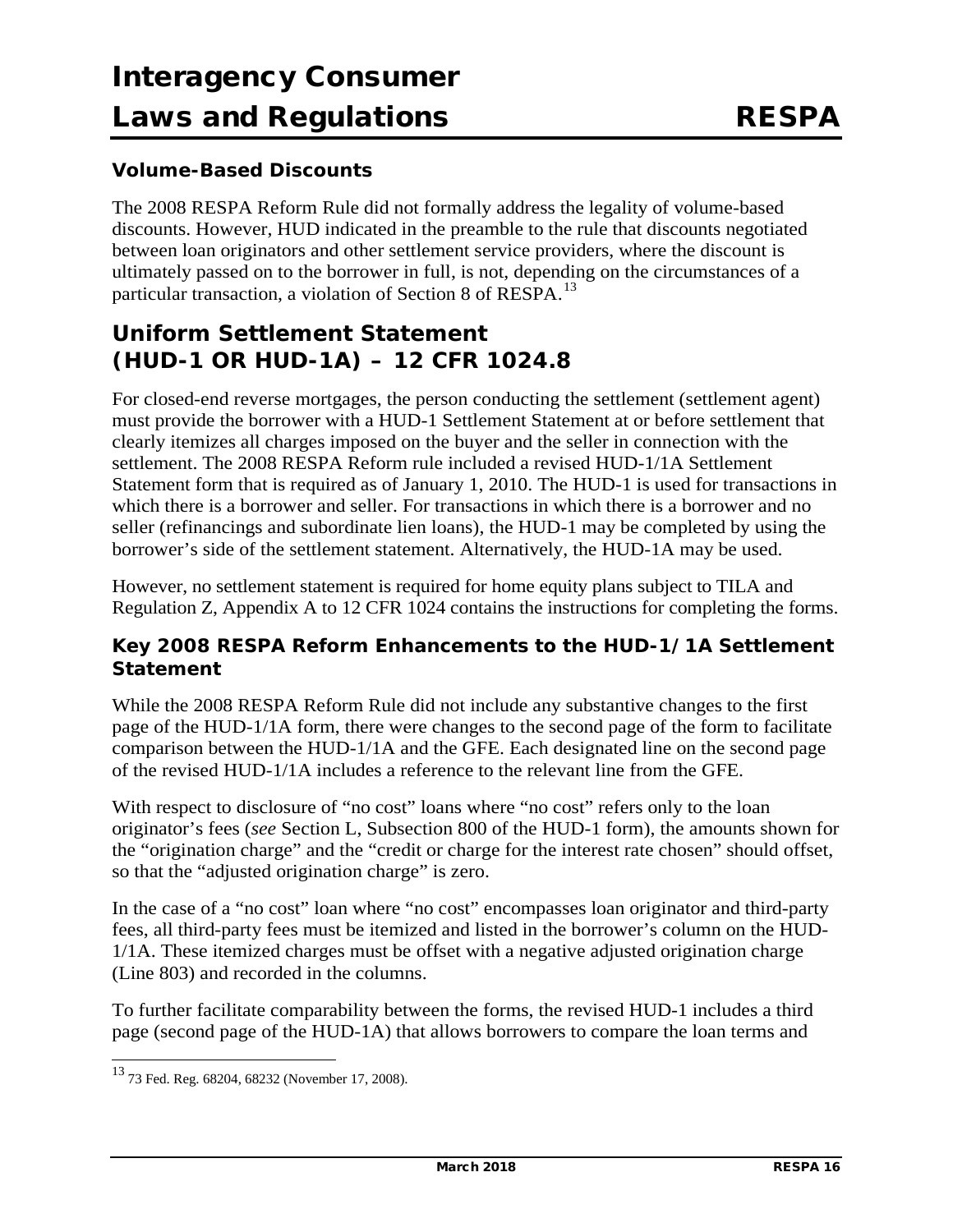settlement charges listed on the GFE with the terms and charges listed on the closing statement. The first half of the third page includes a comparison chart that sets forth the settlement charges from the GFE and the settlement charges from the HUD-1 to allow the borrower to easily determine whether the settlement charges exceed the charges stated on the GFE. If any charges at settlement exceed the charges listed on the GFE by more than the permitted tolerances, the loan originator may cure the tolerance violation by reimbursing to the borrower the amount by which the tolerance was exceeded. A borrower will be deemed to have received timely reimbursement if the financial institution delivers or places the payment in the mail within 30 calendar days after settlement.

Inadvertent or technical errors on the settlement statement are not deemed to be a violation of Section 4 of RESPA if a revised HUD-1/1A is provided to the borrower within 30 calendar days after settlement.

The second half of the third page sets forth the loan terms for the loan received at settlement in a format that reflects the summary of loan terms on the first page of the GFE, but with additional loan related information that would be available at closing. The note at the bottom of the page indicates that the borrower should contact the lender if the borrower has questions about the settlement charges or loan terms listed on the form.

12 CFR 1024.8(b) and the instructions for completing the HUD-1/1A Settlement Statement provide that the loan originator shall transmit sufficient information to the settlement agent to allow the settlement agent to complete the "loan terms" section. The loan originator must provide the information in a format that permits the settlement agent to enter the information in the appropriate spaces on the HUD-1/1A, without having to refer to the loan documents.

### **Average Charge Permitted**

As of January 16, 2009, an average charge may be stated on the HUD-1/1A if such average charge is computed in accordance with 12 CFR 1024.8(b)(2). All settlement service providers, including loan originators, are permitted to list the average charge for a settlement service on the HUD-1/1A Settlement Statement (and on the GFE) rather than the exact cost for that service.

The method of determining the average charge is left up to the settlement service provider. The average charge may be used as the charge for any third-party vendor charge, not for the provider's own internal charges. The average charge also cannot be used where the charge is based on the loan amount or the value of the property.

The average charge may be used for any third-party settlement service, provided that the total amounts received from borrowers for that service for a particular class of transactions do not exceed the total amounts paid to providers of that service for that class of transactions. A class of transactions may be defined based on the period of time, type of loan and geographic area. If an average charge is used in any class of transactions defined by the loan originator, then the loan originator must use the same average charge for every transaction within that class. The average charge must be recalculated at least every six months.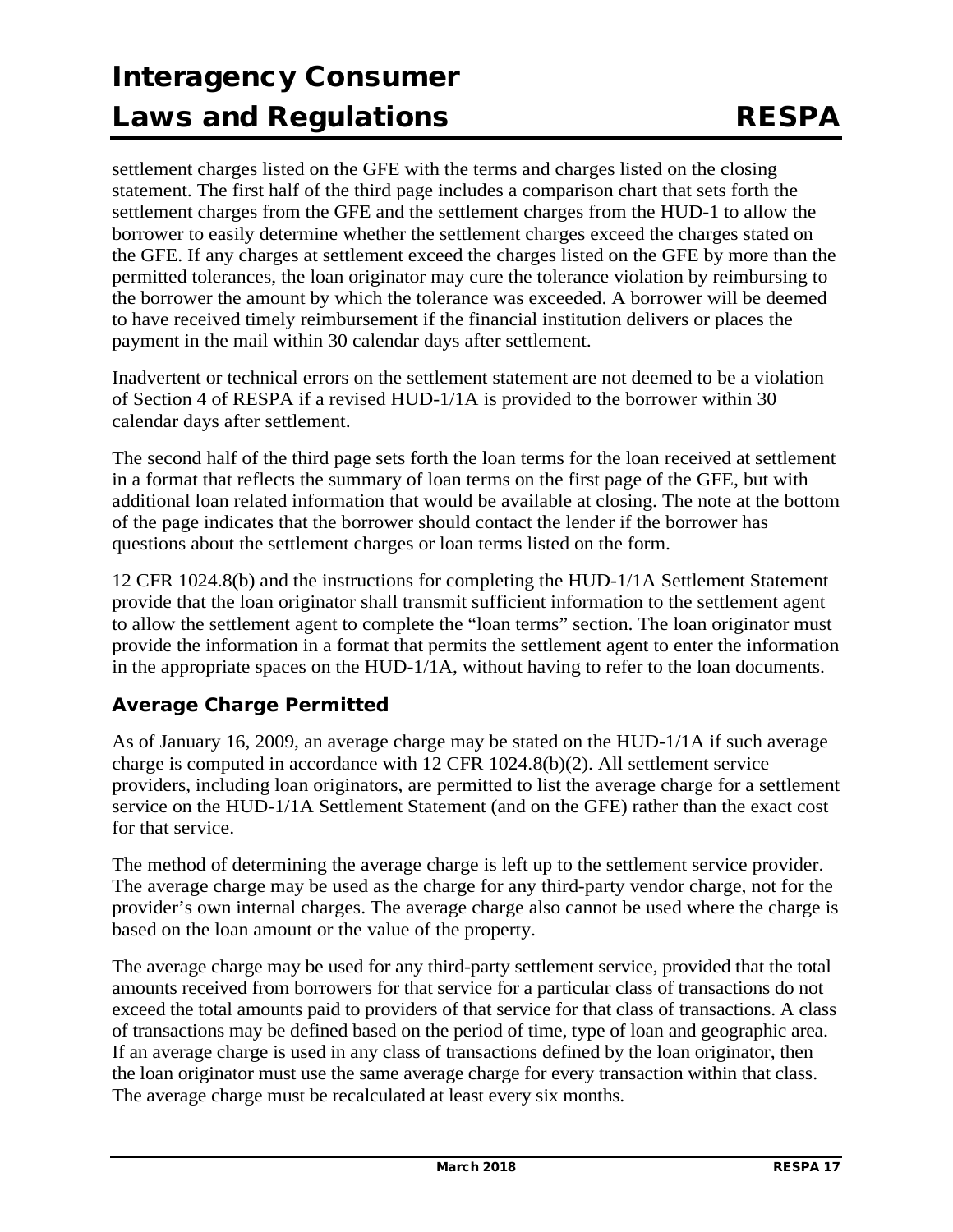A settlement service provider that uses an average charge for a particular service must maintain all documents that were used to calculate the average charge for at least three years after any settlement in which the average charge was used.

## **Printing and Duplication of the Settlement Statement – 12 CFR 1024.9**

Financial institutions have numerous options for layout and format in reproducing the HUD-1 and HUD-1A that do not require prior CFPB approval such as size of pages; tint or color of pages; size and style of type or print; spacing; printing on separate pages, front and back of a single page or on one continuous page; use of multi-copy tear-out sets; printing on rolls for computer purposes; addition of signature lines; and translation into any language. Other changes may be made only with the approval of the CFPB.

## **One-Day Advance Inspection of the Settlement Statement – 12 CFR 1024.10**

For closed-end reverse mortgages, and upon request by the borrower, the HUD-1 or HUD-1A must be completed and made available for inspection during the business day immediately preceding the day of settlement, setting forth those items known at that time by the person conducting the closing.

### **Delivery – 12 CFR 1024.10(a) and (b)**

The completed HUD-1 or HUD-1A must be mailed or delivered to the borrower, the seller (if there is one), the lender (if the lender is not the settlement agent), and/or their agents at or before settlement. However, the borrower may waive the right of delivery by executing a written waiver at or before settlement. The HUD-1 or HUD-1A shall be mailed or delivered as soon as practicable after settlement if the borrower or borrower's agent does not attend the settlement.

### **Retention – 12 CFR 1024.10(e)**

A lender must retain each completed HUD-1 or HUD-1A and related documents for five years after settlement, unless the lender disposes of its interest in the mortgage and does not service the mortgage. If the loan is transferred, the lender shall provide a copy of the HUD-1 or HUD-1A to the owner or servicer of the mortgage as part of the transfer. The owner or servicer shall retain the HUD-1 or HUD-1A for the remainder of the five-year period.

## **Prohibition of Fees for Preparing Federal Disclosures – 12 CFR 1024.12**

For loans subject to RESPA, no fee may be charged for preparing the Settlement Statement or the Escrow Account statement or any disclosures required by TILA.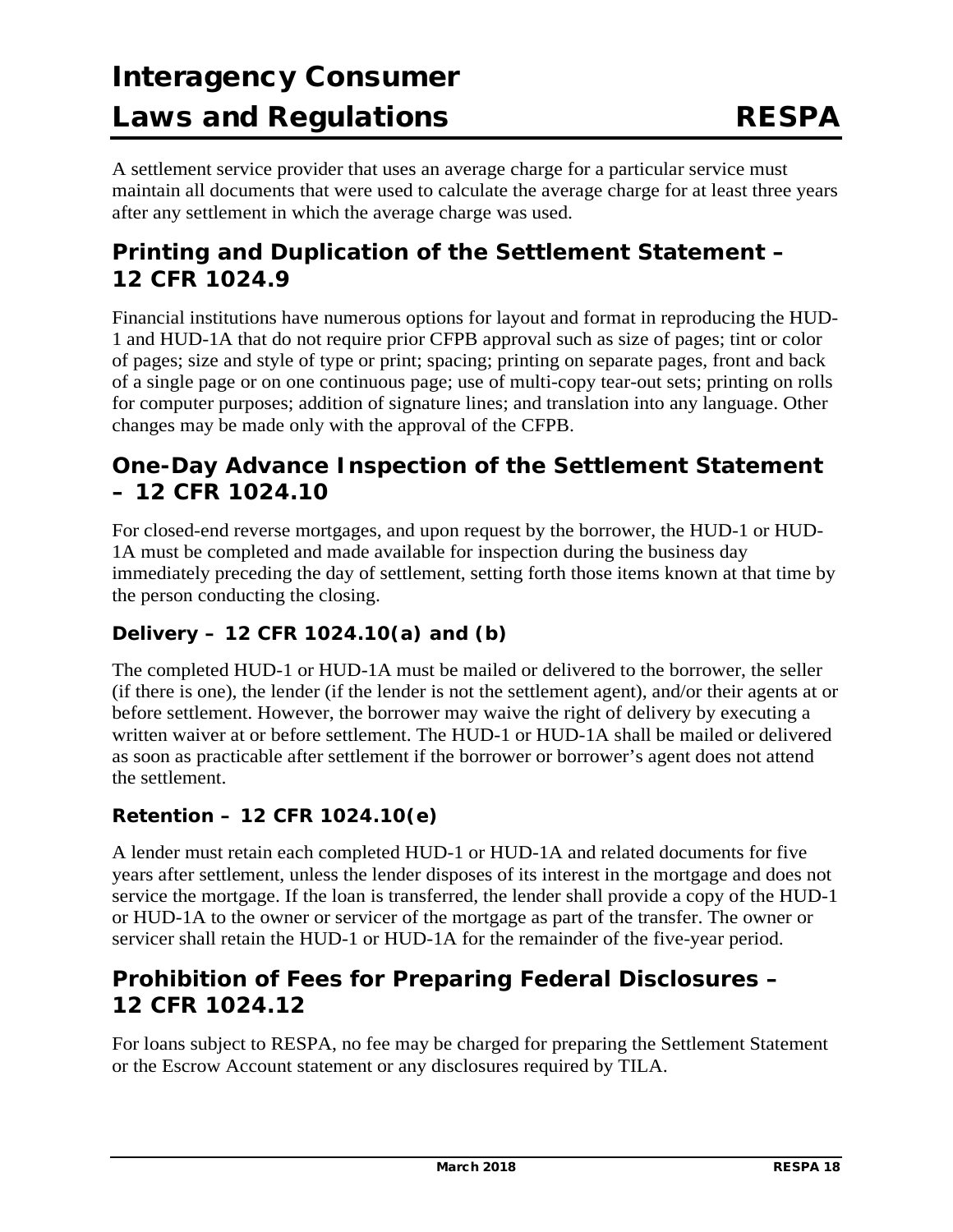## **Prohibition Against Kickbacks and Unearned Fees – 12 CFR 1024.14**

Any person who gives or accepts a fee, kickback, or thing of value (payments, commissions, gifts, tangible item or special privileges) for the referral of settlement business is in violation of Section 8(a) of RESPA. Any person who gives or accepts any portion, split, or percentage of a charge for real estate settlement services, other than for services actually performed, is in violation of Section 8(b) of RESPA. Appendix B of Regulation X provides guidance on the meaning and coverage of the prohibition against kickbacks and unearned fees.

RESPA Section 8(b) is not violated when a single party charges and retains a settlement service fee, and that fee is unearned or excessive.

#### **Penalties and Liabilities**

Civil and criminal liability is provided for violating the prohibition against kickbacks and unearned fees including:

- Civil liability to the parties affected, equal to three times the amount of any charge paid for such settlement service.
- The possibility that the costs associated with any court proceeding together with reasonable attorney's fees could be recovered.
- A fine of not more than \$10,000 or imprisonment for not more than one year or both.

## **Affiliated Business Arrangements – 12 CFR 1024.15**

If a loan originator (or an associate)<sup>[14](#page-18-0)</sup> has either an affiliate relationship or a direct or beneficial ownership interest of more than one percent in a provider of settlement services and the loan originator directly or indirectly refers business to the provider it is an affiliated business arrangement. An affiliated business arrangement is not a violation of Section 8 of RESPA and of 12 CFR 1024.14 of Regulation X if the following conditions are satisfied.

Prior to the referral, the person making each referral has provided to each person whose business is referred an Affiliated Business Arrangement Disclosure Statement (Appendix D of Regulation X). This disclosure shall specify the following:

- The nature of the relationship (explaining the ownership and financial interest) between the provider and the loan originator; and
- The estimated charge or range of charges generally made by such provider.

<span id="page-18-0"></span><sup>&</sup>lt;sup>14</sup> An associate includes a corporation or business entity that controls, is controlled by, or is under common control with the institution; an employer, officer, director, partner, franchisor, or franchisee of the institution; or anyone with an arrangement with the institution that enables the person to refer settlement business and benefit financially from the referrals. 12 U.S.C. 2602(8).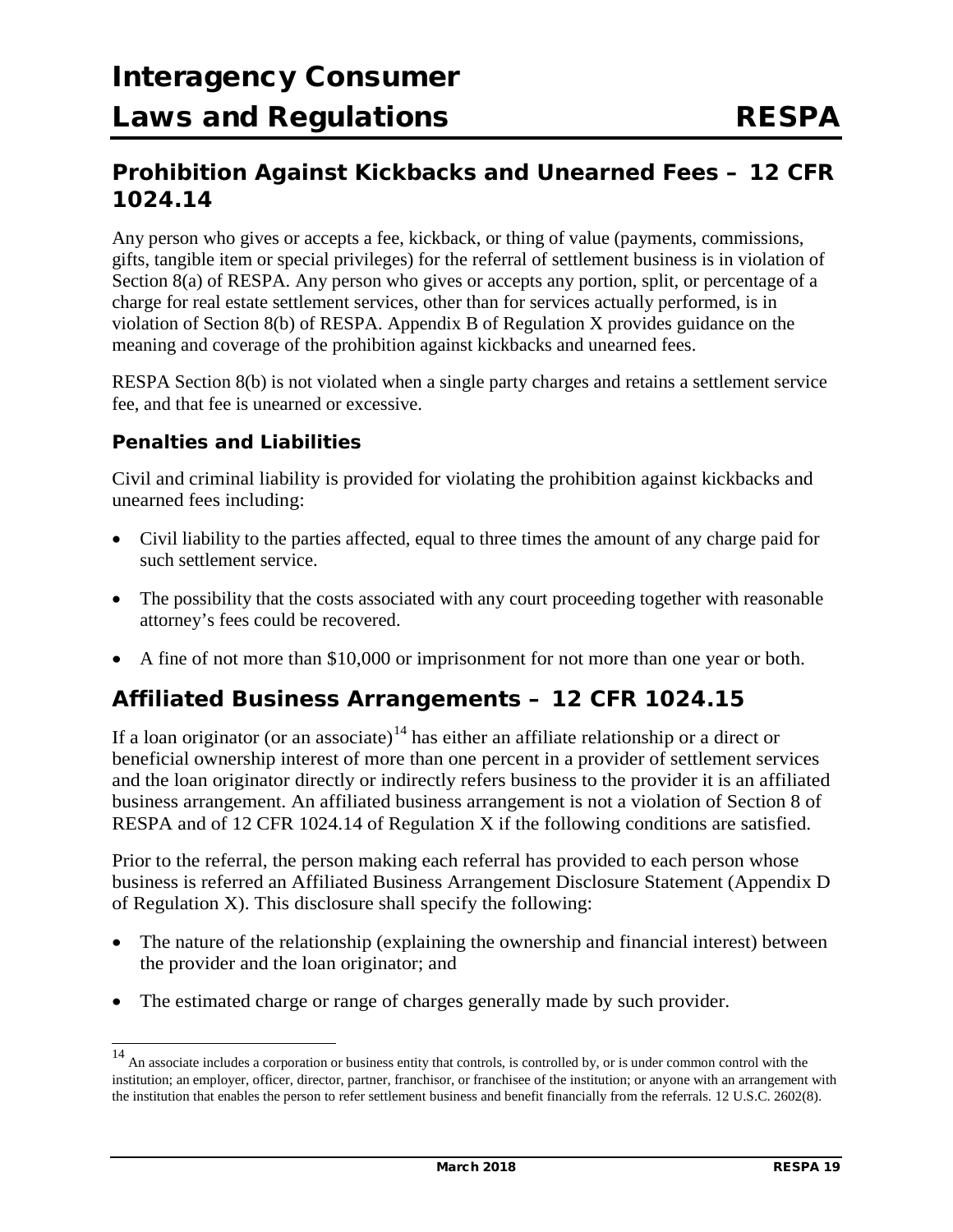This disclosure must be provided on a separate piece of paper either at the time of loan application, or with the GFE, or at the time of the referral.

The loan originator may not require the use of such a provider, with the following exceptions: the institution may require a buyer, borrower, or seller to pay for the services of an attorney, credit reporting agency, or real estate appraiser chosen by the institution to represent its interest. The loan originator may only receive a return on ownership or franchise interest or payment otherwise permitted by RESPA.

## **Title Insurance Companies – 12 CFR 1024.16**

Sellers that hold legal title to the property being sold are prohibited from requiring borrowers, either directly or indirectly, as a condition to selling the property, to use a particular title insurance company.

## **Escrow Accounts – 12 CFR 1024.17**

On October 26, 1994, HUD issued its final rule changing the accounting method for escrow accounts, which was originally effective April 24, 1995. The final rule established a national standard accounting method, known as aggregate accounting. The final rule also established formats and procedures for initial and annual escrow account statements.

The amount of escrow funds that can be collected at settlement or upon creation of an escrow account is restricted to an amount sufficient to pay charges, such as taxes and insurance, that are attributable to the period from the date such payments were last paid until the initial payment date. Throughout the life of an escrow account, the servicer may charge the borrower a monthly sum equal to one-twelfth of the total annual escrow payments that the servicer reasonably anticipates paying from the account. In addition, the servicer may add an amount to maintain a cushion no greater than one-sixth of the estimated total annual payments from the account.

Starting April 19, 2018, a servicer must treat a confirmed successor in interest as a borrower for purposes of 12 CFR 1024.17 and for Subpart C's provisions.

### **Escrow Account Analysis – 12 CFR 1024.17(c)(2) and (3) and 12 CFR 1024.17(k)**

Before establishing an escrow account, a servicer must conduct an analysis to determine the periodic payments and the amount to be deposited. The servicer shall use an escrow disbursement date that is on or before the deadline to avoid a penalty and may make annual lump sum payments to take advantage of a discount.

## **Transfer of Servicing – 12 CFR 1024.17(e)**

If the new servicer changes either the monthly payment amount or the accounting method used by the old servicer, then it must provide the borrower with an initial escrow account statement within 60 days of the date of transfer. When the new servicer provides an initial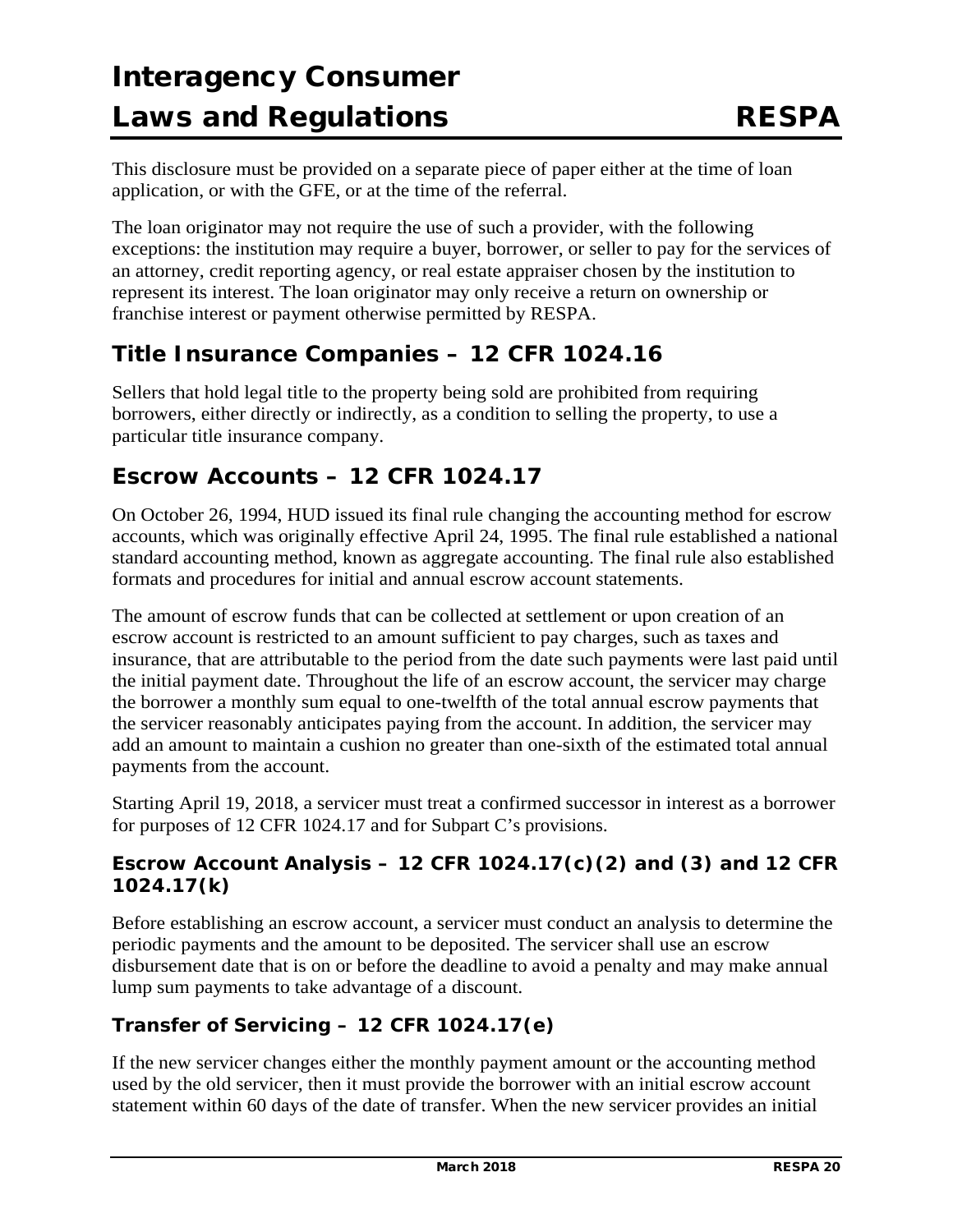escrow account statement, it shall use the effective date of the transfer of servicing to establish the new escrow account computation year. In addition, if the new servicer retains the monthly payments and accounting method used by the old servicer, then the new servicer may continue to use the same computation year established by the old servicer or it may choose a different one, using a short year statement.

### **Shortages, Surpluses, and Deficiency Requirements – 12 CFR 1024.17(f)**

The servicer shall conduct an annual escrow account analysis to determine whether a surplus, shortage, or deficiency exists as defined under 12 CFR 1024.17(b).

If the escrow account analysis discloses a surplus, the servicer shall, within 30 days from the date of the analysis, refund the surplus to the borrower if the surplus is greater than or equal to \$50. If the surplus is less than \$50, the servicer may refund such amount to the borrower, or credit such amount against the next year's escrow payments. These provisions apply as long as the borrower's mortgage payment is current at the time of the escrow account analysis.

If the escrow account analysis discloses a shortage of less than one month's escrow payments, then the servicer has three possible courses of action:

- The servicer may allow the shortage to exist and do nothing to change it,
- The servicer may require the borrower to repay the shortage amount within 30 days, or
- The servicer may require the borrower to repay the shortage amount in equal monthly payments over at least a 12-month period.

If the shortage is more than or equal to one month's escrow payment, then the servicer has two possible courses of action:

- The servicer may allow the shortage to exist and do nothing to change it, or
- The servicer may require the borrower to repay the shortage in equal monthly payments over at least a 12-month period.

If the escrow account analysis discloses a deficiency, then the servicer may require the borrower to pay additional monthly deposits to the account to eliminate the deficiency.

If the deficiency is less than one month's escrow account payment, then the servicer;

- May allow the deficiency to exist and do nothing to change it,
- May require the borrower to repay the deficiency within 30 days, or
- May require the borrower to repay the deficiency in two or more equal monthly payments.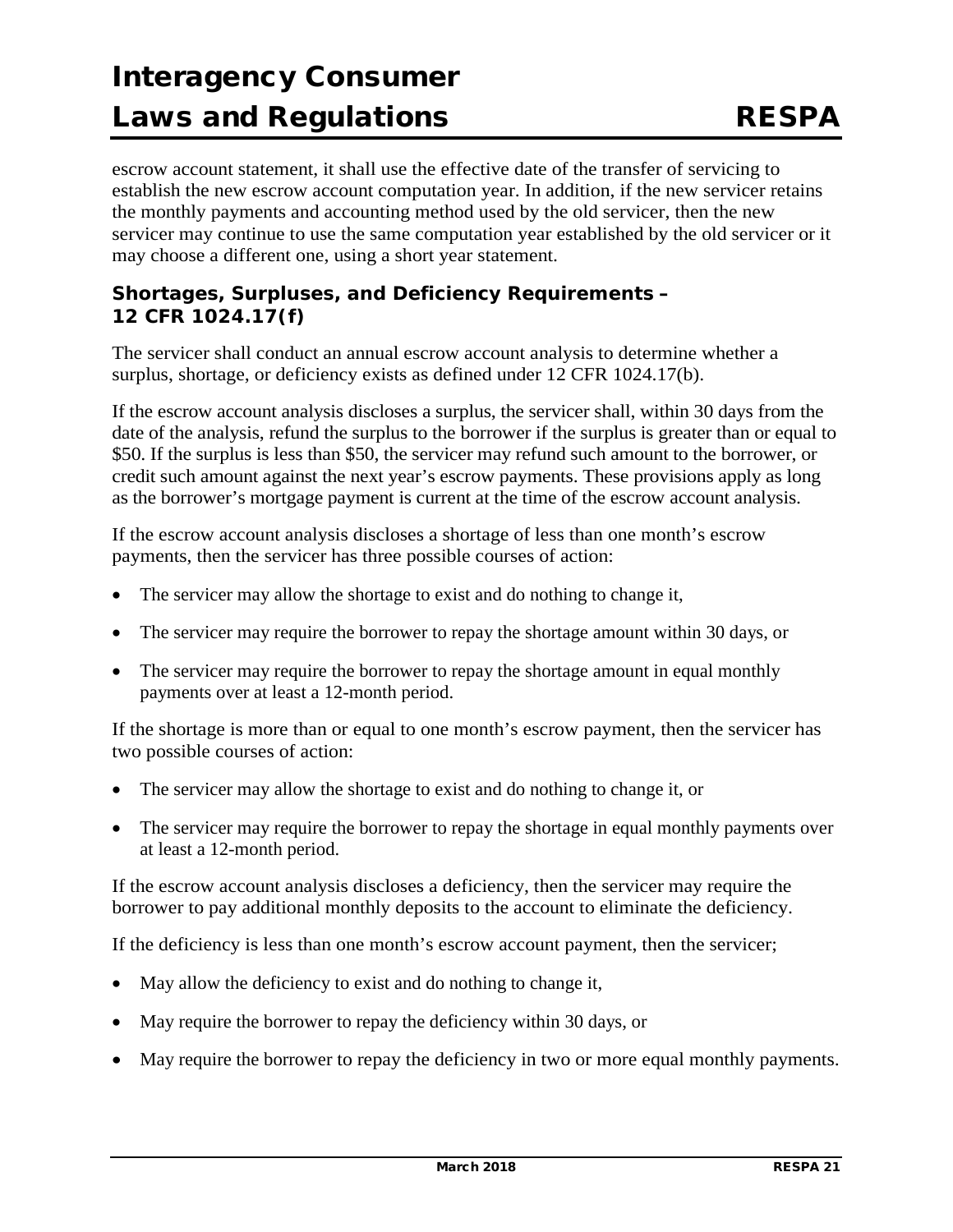If the deficiency is greater than or equal to one month's escrow payment, the servicer may allow the deficiency to exist and do nothing to change it, or require the borrower to repay the deficiency in two or more equal monthly payments.

These provisions apply as long as the borrower's mortgage payment is current at the time of the escrow account analysis.

A servicer must notify the borrower at least once during the escrow account computation year if a shortage or deficiency exists in the account.

### **Initial Escrow Account Statement – 12 CFR 1024.17(g)**

After analyzing each escrow account, the servicer must submit an initial escrow account statement to the borrower at settlement or within 45 calendar days of settlement for escrow accounts that are established as a condition of the loan.

The initial escrow account statement must include the monthly mortgage payment; the portion going to escrow; itemize estimated taxes, insurance premiums, and other charges; the anticipated disbursement dates of those charges; the amount of the cushion; and a trial running balance.

### **Annual Escrow Account Statement – 12 CFR 1024.17(i)**

A servicer shall submit to the borrower an annual statement for each escrow account within 30 days of the completion of the computation year. The servicer must conduct an escrow account analysis before submitting an annual escrow account statement to the borrower.

The annual escrow account statements must contain the account history; projections for the next year; current mortgage payment and portion going to escrow; amount of past year's monthly mortgage payment and portion that went into the escrow account; total amount paid into the escrow account during the past year; amount paid from the account for taxes, insurance premiums, and other charges; balance at the end of the period; explanation of how the surplus, shortage, or deficiency is being handled; and, if applicable, the reasons why the estimated low monthly balance was not reached.

### **Short-Year Statements – 12 CFR 1024.17(i)(4)**

Short-year statements can be issued to end the escrow account computation year and establish the beginning date of the new computation year. Short-year statements may be provided upon the transfer of servicing and are required upon loan payoff. The statement is due to the borrower within 60 days after receiving the pay-off funds.

### **Timely Payments – 12 CFR 1024.17(k)**

The servicer must pay escrow disbursements by the disbursement date. In calculating the disbursement date, the servicer must use a date on or before the deadline to avoid a penalty and may make annual lump sum payments to take advantage of a discount. A servicer may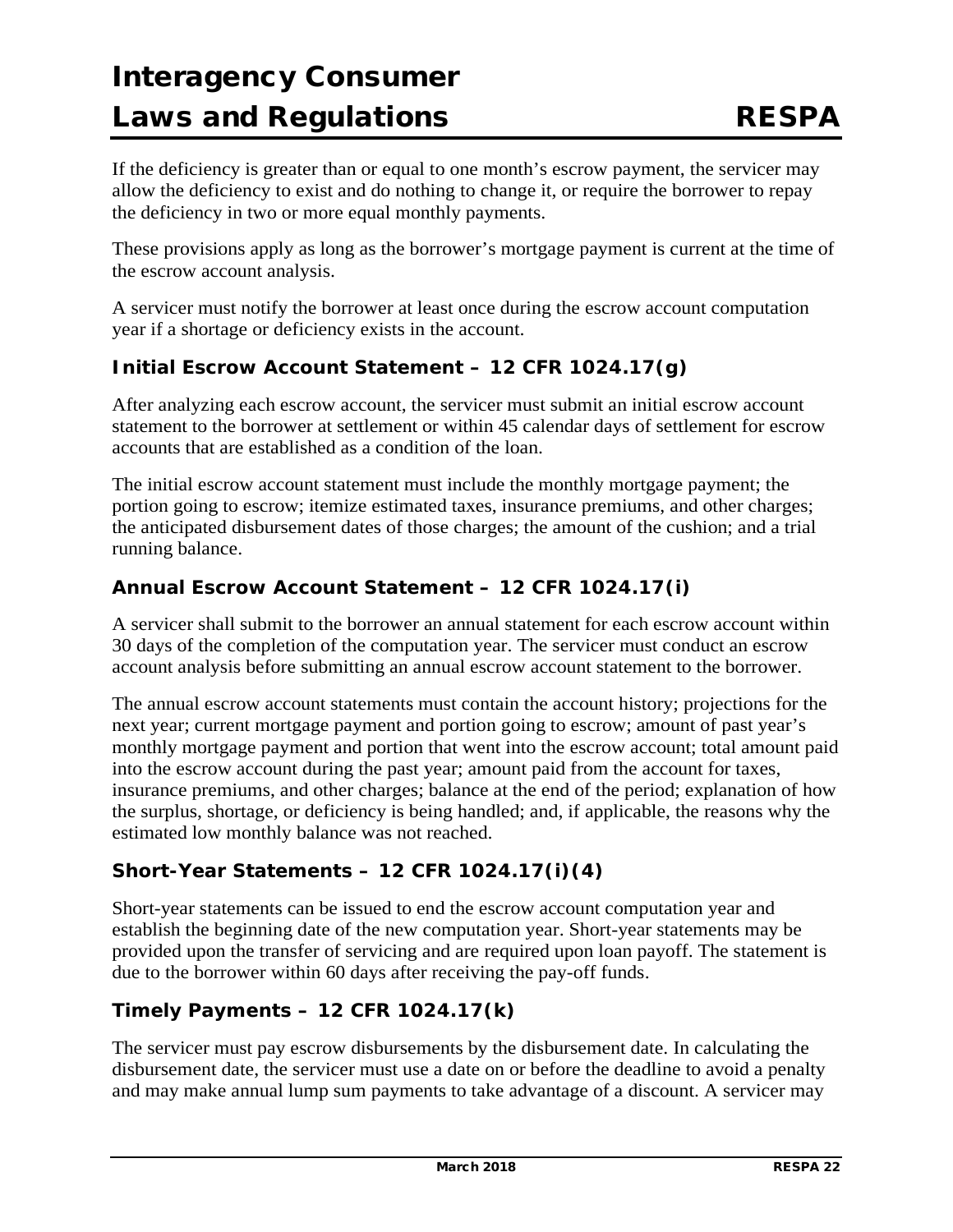not purchase force-placed insurance unless it is unable to disburse funds from the borrower's escrow account to maintain the borrower's hazard insurance. A servicer is unable to disburse funds only if the servicer has a reasonable basis to believe that either the borrower's property is vacant or the borrower's hazard insurance has terminated for reasons other than non-payment. A servicer is not unable to disburse funds from the borrower's escrow account solely because the account is deficient. If a servicer advances funds to an escrow account to ensure that the borrower's hazard insurance premium charges are paid in a timely manner, a servicer may seek repayment from the borrower for the funds the servicer advanced, unless otherwise prohibited by applicable law.

Regulation X includes a limited exemption from the restriction on force-placed insurance purchases for small servicers. Subject to the requirements of 12 CFR 1024.37, small servicers may purchase force-placed insurance and charge the borrower for the cost of that insurance if the cost to the borrower is less than the amount the small servicer would need to disburse from the borrower's escrow account to ensure timely payment of the borrower's hazard insurance premium charges.

An institution qualifies as a small servicer under 12 CFR 1026.41(e)(4)(ii) if:

- The institution services, together with any affiliates, 5,000 or fewer mortgage loans, for all of which the institution (or an affiliate) is the creditor or assignee;
- The institution is a Housing Finance Agency, as defined in 24 CFR 266.5 (12) CFR  $1026.41(e)(4)(ii)$ ; or
- The institution is a nonprofit entity (defined in 12 CFR  $1026.41(e)(4)(ii)(C)(I)$ ) that services 5,000 or fewer mortgage loans, including any mortgage loans serviced on behalf of associated nonprofit entities (defined in 12 CFR 1026.41(e)(4)(ii)(C)(*2*)), for all of which the servicer or an associated nonprofit entity is the creditor.

The determination as to whether a servicer qualifies as a small servicer is generally made based on the mortgage loans, as that term is used in 12 CFR  $1026.41(a)(1)$ , serviced by the servicer and any affiliates as of January 1 for the remainder of that calendar year. However, to determine small servicer status under the nonprofit small servicer definition, a nonprofit servicer should be evaluated based on the mortgage loans serviced by the servicer (and not those serviced by associated nonprofit entities) as of January 1 for the remainder of the calendar year. A servicer that ceases to qualify as a small servicer will have six months from the time it ceases to qualify or until the next January 1, whichever is later, to comply with any requirements from which the servicer is no longer exempt as a small servicer.

Under 12 CFR  $1026.41(e)(4)(iii)$ , the following mortgage loans are not considered in determining whether a servicer qualifies as a small servicer: (a) mortgage loans voluntarily serviced by the servicer for a non-affiliate of the servicer and for which the servicer does not receive any compensation or fees; (b) reverse mortgage transactions; and (c) mortgage loans secured by consumers' interests in timeshare plans; and (d) certain seller-financed transactions that meet the criteria identified in 12 CFR 1026.36(a)(5).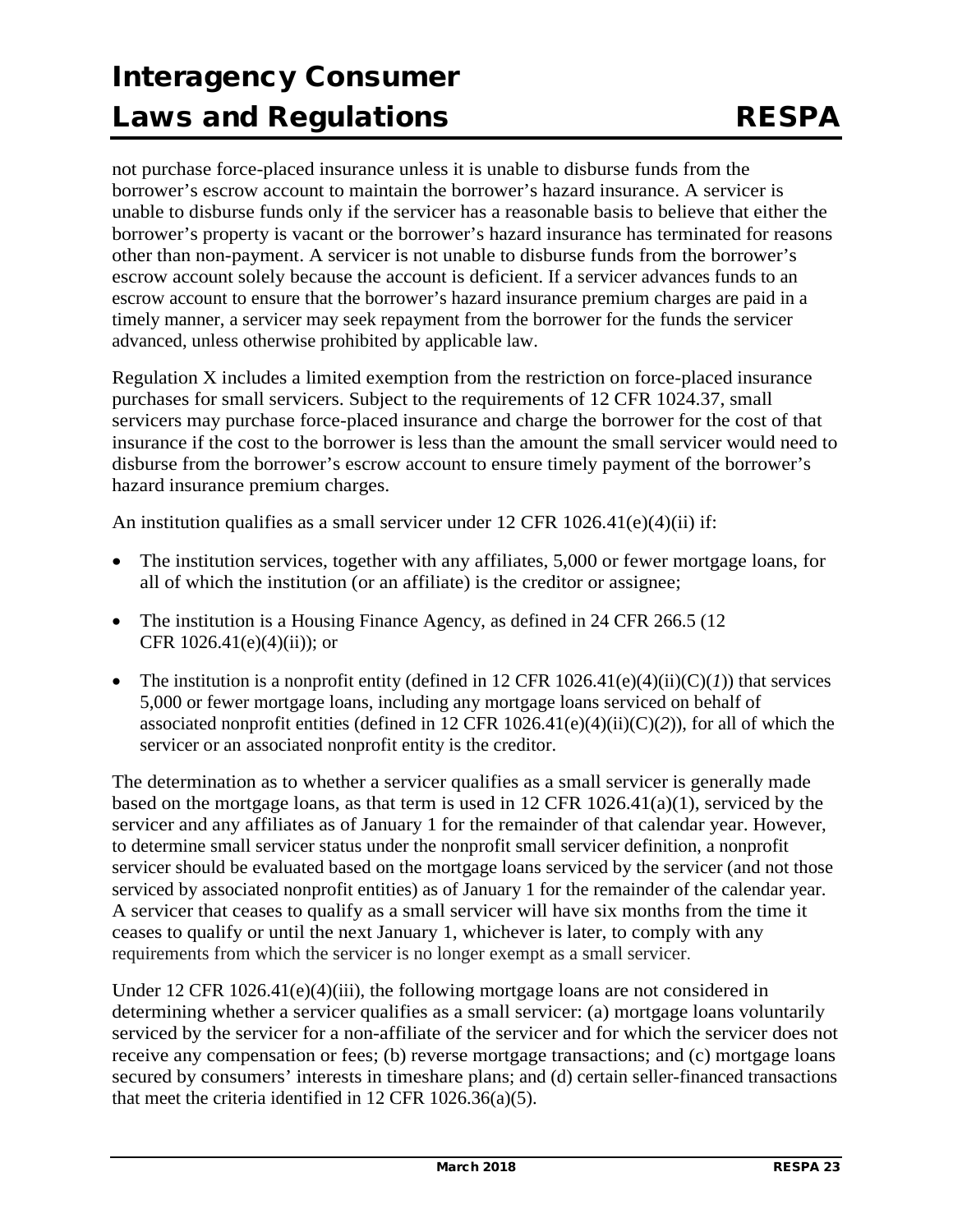## **List of Homeownership Counseling Organizations – 12 CFR 1024.20**

For any application for a federally related mortgage loan, as that term is defined in 12 CFR 1024.2 subject to the exemptions in 12 CFR 1024.5(b) (except for applications for reverse mortgages or timeshare loans), the lender must provide a loan applicant with a clear and conspicuous written list of homeownership counseling services in the loan applicant's location, no later than three business days after a lender, mortgage broker, or dealer receives an application or information sufficient to complete an application. The list is available on a website maintained by the CFPB, or from data made available by the CFPB or HUD.

Lenders must make sure that the list of homeownership counseling services was obtained no earlier than 30 days before they provide it to the applicant. This list may be combined with other disclosures (unless otherwise prohibited by Regulation X or Regulation Z). A mortgage broker or dealer that receives a loan application, or for whom it prepares an application, may provide the list, in which case the lender is not required to provide an additional list, though in all cases the lender remains responsible for ensuring that the list is provided to the applicant. The list may be provided in person, by mail or other means. The list may be provided in electronic form, subject to compliance with the consumer consent and other applicable provisions of E-Sign.

If, before the three-day period ends, the lender denies the application or the applicant withdraws it, the lender does not have to provide the list. If the transaction involves more than one lender, the lenders should agree on which of them will provide the list. If there is more than one applicant, the list can go to any one of them that has primary liability on the loan.

## **Subpart C – Mortgage Servicing**

## **Scope – 12 CFR 1024.30**

Except as otherwise noted below, the provisions of Subpart C – Mortgage Servicing, 12 CFR 1024.30-41, apply to any mortgage loan, as that term is defined in 12 CFR 1024.31. The procedures set forth in 12 CFR 1024.39-1024.41 regarding early intervention, continuity of contact, and loss mitigation only apply to a mortgage loan secured by a property that is the borrower's principal residence. If a property ceases to be a borrower's principal residence, the procedures set forth in the early intervention provisions (12 CFR 1024.39), the continuity of contact provisions (12 CFR 1024.40), and the loss mitigation provisions (12 CFR 1024.41) do not apply to the mortgage loan secured by the property. (Comment  $30(c)(2)-1$ ). The determination of principal residence status will depend on the specific facts and circumstances regarding the property and applicable state law. For example, a vacant property may still be a borrower's principal residence. (Comment 30(c)(2)-1).

Starting April 19, 2018, a servicer must treat a confirmed successor in interest as a borrower under Subpart C's provisions and under the escrow account requirements in 12 CFR 1024.17. Further, a servicer that is a debt collector under the FDCPA with respect to a mortgage loan does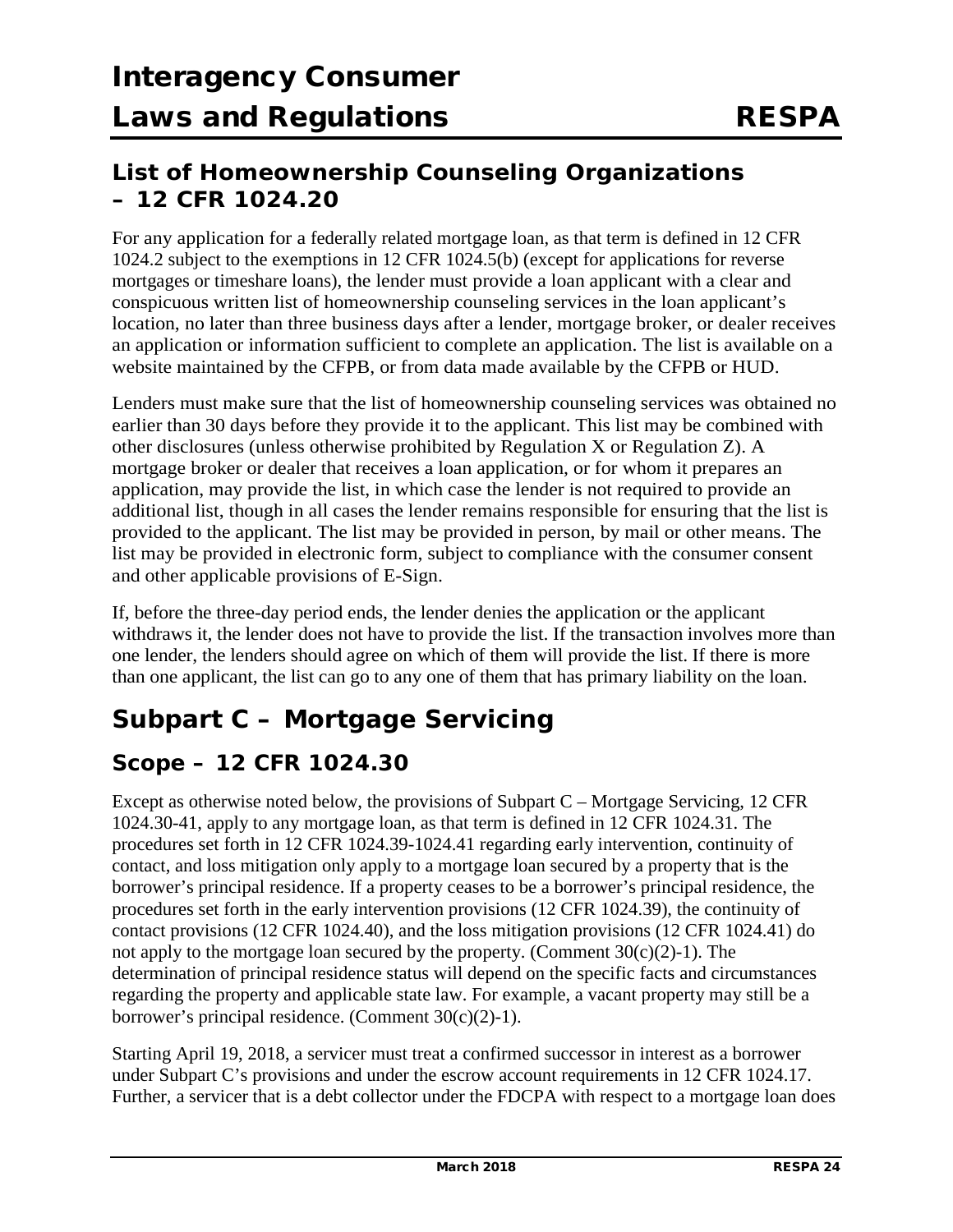not violate the FDCPA Section 805(b)'s prohibition on communicating with third parties by communicating with a confirmed successor in interest in compliance with the mortgage servicing rules because "consumer" for purposes of FDCPA Section 805 includes any person who meets the definition in this part of confirmed successor in interest. (Comment  $30(d)-1$ ).<sup>[15](#page-24-0)</sup>

## **Definitions – 12 CFR 1024.31**

Regulation X, 12 CFR 1024.31 contains definitions that are applicable to Subpart  $C$  – Mortgage Servicing, 12 CFR 1024.30-41. Among other definitions, Regulation X provides that "mortgage loan" means "any federally related mortgage loan, as that term is defined in 12 CFR 1024.2 subject to the exemptions in 12 CFR 1024.5(b), but does not include open-end lines of credit (home equity plans)." Thus, the term "mortgage loan" includes (but is not limited to) refinancing transactions, whether secured by a senior or subordinate lien.

The 2016 Servicing Rule establishes definitions of "successor in interest" and "confirmed successors in interest," and provides that the latter are considered "borrowers" for the purposes of Regulation X's mortgage servicing provisions. The 2016 Servicing Rule also adds a new definition of "delinquency."

#### *Successors in Interest (Effective April 19, 2018)*

"Successor in interest" means a person to whom an ownership interest in a property securing a mortgage loan if the transfer is:

(1) A transfer by devise, descent, or operation of law on the death of a joint tenant or tenant by the entirety;

(2) A transfer to a relative resulting from the death of a borrower;

(3) A transfer where the spouse or children of the borrower become an owner of the property;

(4) A transfer resulting from a decree of a dissolution of marriage, legal separation agreement, or from an incidental property settlement agreement, by which the spouse of the borrower becomes an owner of the property; or

(5) A transfer into an *inter vivos* trust in which the borrower is and remains a beneficiary and which does not relate to a transfer of rights of occupancy in the property.

"Confirmed successor in interest" means a successor in interest once a servicer has confirmed the successor in interest's identity and ownership interest in a property that secures a mortgage loan subject to Subpart C of Regulation X.

j

<span id="page-24-0"></span><sup>15</sup> *See also* the 2016 FDCPA Interpretive Rule (81 Fed. Reg. 71977, 71979).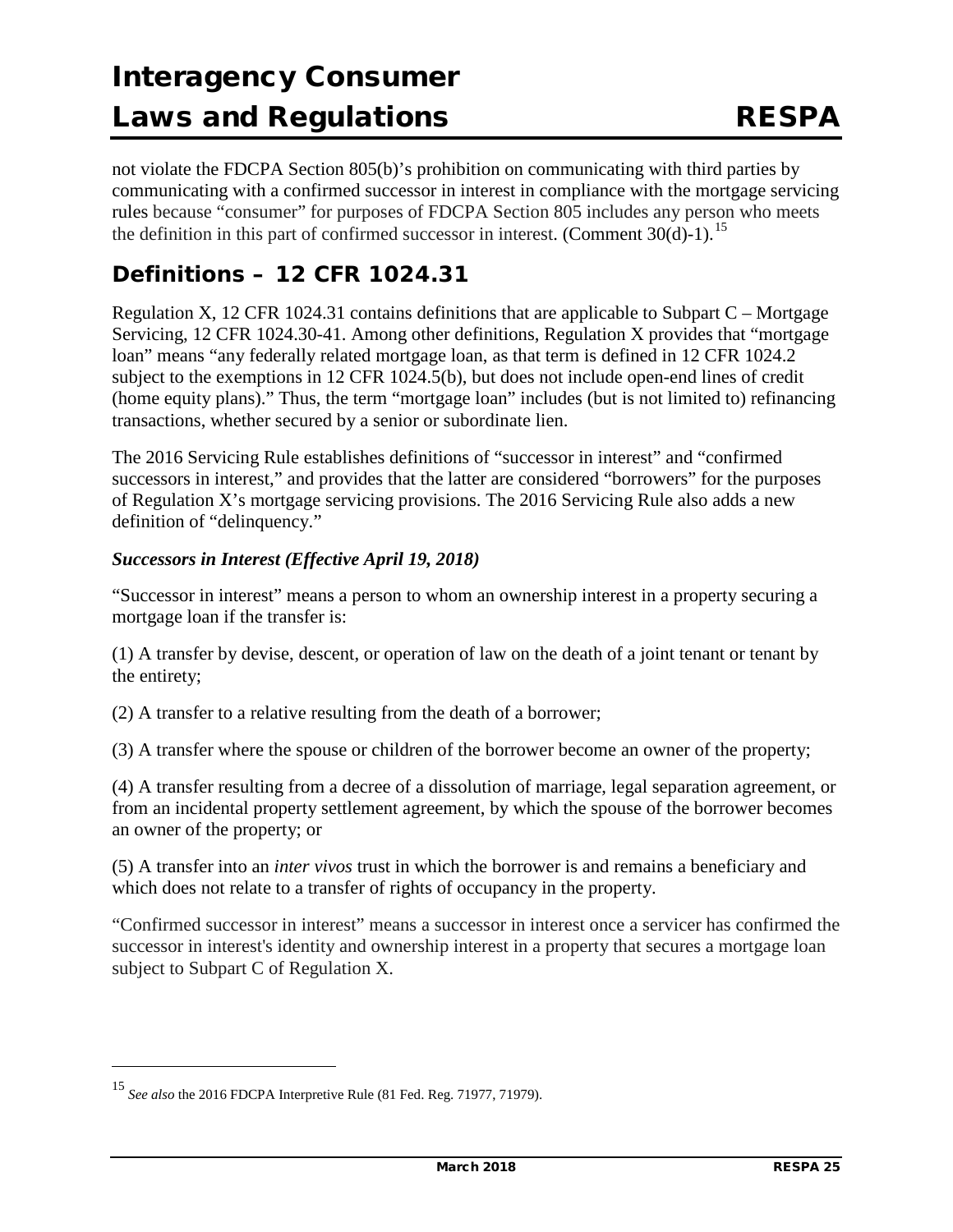#### *Delinquency*

The definition of "delinquency" applies to the servicing provisions in Subpart C of Regulation X and the provisions regarding periodic statements for mortgage loans in Regulation  $Z<sup>16</sup>$  $Z<sup>16</sup>$  $Z<sup>16</sup>$  Under the definition, a borrower and a borrower's mortgage loan obligation are delinquent beginning on the date a payment sufficient to cover principal, interest, and, if applicable, escrow, becomes due and unpaid, and the borrower remains delinquent until such time as no periodic payment is due and unpaid (even if the borrower is afforded a period after the due date to pay before the servicer assesses a late fee).

If a servicer applies payments to the oldest outstanding payment, a payment by a delinquent borrower advances the date the borrower's delinquency began. For example, assume a borrower's mortgage loan requires borrower to make periodic payments of principal, interest, and escrow by the first of each month. The borrower fails to make a payment on January 1 or on any day in January, and on January 31 the borrower is 30 days delinquent. On February 3, the borrower makes a periodic payment. The servicer applies the payment it received on February 3 to the outstanding January payment. On February 4, the borrower is three days delinquent. (Comment 31-2).

Further, if a servicer chooses to accept a payment that is less than the periodic payment due without considering the borrower delinquent for purposes of any provisions in Subpart C, the borrower is not delinquent for any other provisions in the Subpart. (Comment 31-3).<sup>[17](#page-25-1)</sup>

## **General Disclosure Requirements – 12 CFR 1024.32**

### **Disclosure Requirements – 12 CFR 1024.32(a)**

Disclosures required under 12 CFR 1024.30-.41 must be clear and conspicuous, in writing, and in a form that a recipient may keep. The disclosures may be provided in electronic form, subject to consumer consent and the provisions of  $E-Sign<sup>18</sup>$  $E-Sign<sup>18</sup>$  $E-Sign<sup>18</sup>$  and a servicer may use commonly accepted or readily understandable abbreviations. Disclosures may be made in a language other than English, provided that they are made in English upon a recipient's request.

<span id="page-25-0"></span><sup>&</sup>lt;sup>16</sup> For purposes of periodic statements for residential mortgage loans under Regulation Z, [12 CFR 1026.41\(d\)\(8\),](https://1.next.westlaw.com/Link/Document/FullText?findType=L&pubNum=1000547&cite=12CFRS1026.41&originatingDoc=N2A6FE650D29711E69433D80CE303A078&refType=VB&originationContext=document&transitionType=DocumentItem&contextData=(sc.Keycite)#co_pp_12ab0000df301) the length of a consumer's delinquency is measured as of the date of the periodic statement or the date of the written notice provided under [12 CFR 1026.41\(e\)\(3\)\(iv\).](https://1.next.westlaw.com/Link/Document/FullText?findType=L&pubNum=1000547&cite=12CFRS1026.41&originatingDoc=N2A6FE650D29711E69433D80CE303A078&refType=VB&originationContext=document&transitionType=DocumentItem&contextData=(sc.Keycite)#co_pp_bc300000de221) A consumer's delinquency begins on the date an amount sufficient to cover a periodic payment of principal, interest, and escrow, if applicable, becomes due and unpaid, even if the consumer is afforded a period after the due date to pay before the servicer assesses a late fee. A consumer is delinquent if one or more periodic payments of principal, interest, and escrow, if applicable, are due and unpaid. (Comment 1026.41(d)(8)-1).

<span id="page-25-2"></span><span id="page-25-1"></span> $\frac{17}{4}$  A creditor is not prevented from exercising a right provided by a mortgage loan contract to accelerate payment for a breach of that contract. Failure to pay the amount due after the creditor accelerates the mortgage loan obligation in accordance with the mortgage loan contract would begin or continue delinquency. (Comment 31-4). 18 15 U.S.C. 7001 *et seq*.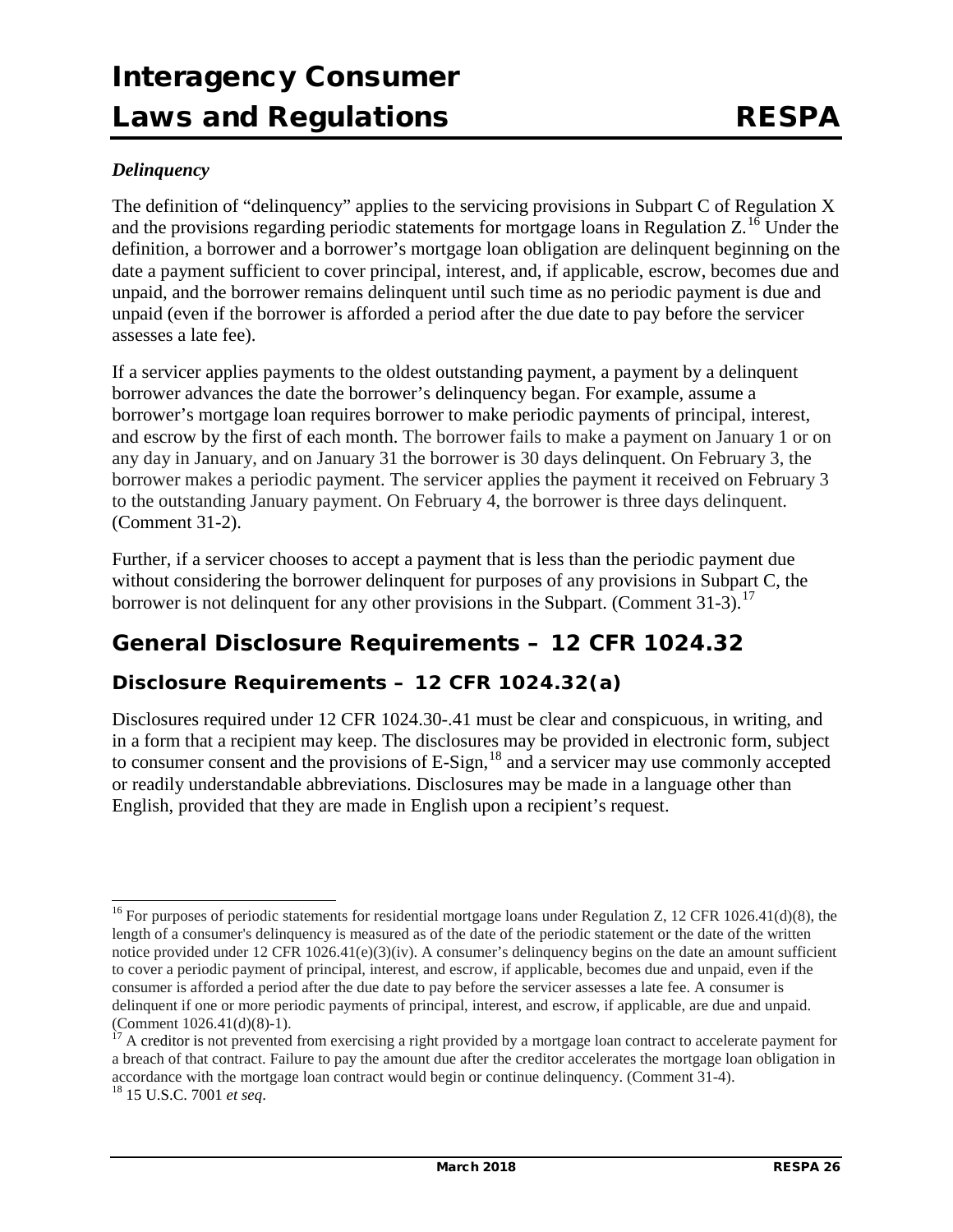### **Additional Information, Disclosures Required by Other Laws – 12 CFR 1024.32(b)**

Servicers may include additional information in disclosures required under 12 CFR 1024.30-41 or combine these disclosures with any disclosure required by other law unless doing so is expressly prohibited by 12 CFR 1024.30-41, by other applicable law (such as TILA or the Truth in Savings Act), or by the terms of an agreement with a federal or state regulatory agency.

### **Successors in Interest – 12 CFR 1024.32(c) (***Effective April 19, 2018***)**

Under 12 CFR 1024.32(c), servicers have the option to provide a written notice and acknowledgment form to confirmed successors in interest who have not assumed the mortgage loan and are not otherwise liable on it. Among other things, the written notice must explain that the confirmed successor in interest may be entitled to receive certain notices and communications about the mortgage loan if the servicer is not providing them to another confirmed successor in interest or borrower on the account. The notice also must explain that in order to receive such notices and communications, the successor in interest must execute and provide to the servicer the acknowledgment form.

Servicers that send this type of notice and acknowledgement form are not required to provide to the confirmed successor in interest any written disclosure required by 12 CFR 1024.17, 1024.33, 1024.34, 1024.37, or 1024.39, or to comply with the live contact requirements in 12 CFR 1024.39(a) with respect to the confirmed successor in interest until the confirmed successor in interest either assumes the mortgage loan or executes the acknowledgment form.

Regardless of whether the confirmed successor in interest executes the acknowledgment form, the written notice must state the successor in interest is entitled to submit notices of error under 12 CFR 1024.35, requests for information under 12 CFR 1024.36, and requests for a payoff statement under 12 CFR 1026.36 with respect to the mortgage loan account, and the notice must include a brief explanation of those rights and how to exercise them, including appropriate address information.

Furthermore, except as required by 12 CFR 1024.36, a servicer is not required to provide to a confirmed successor in interest any written disclosure required by 12 CFR 1024.17, 1024.33, 1024.34, 1024.37, or 1024.39(b) if the servicer is providing the same specific disclosure to another borrower on the account. A servicer is also not required to comply with the live contact requirements in 12 CFR 1024.39(a) with respect to a confirmed successor in interest if the servicer is complying with those requirements with respect to another borrower on the account. A confirmed successor in interest who does not receive servicing communications because the servicer is providing them to another borrower on the account can request additional information as needed through the request for information process under Regulation X.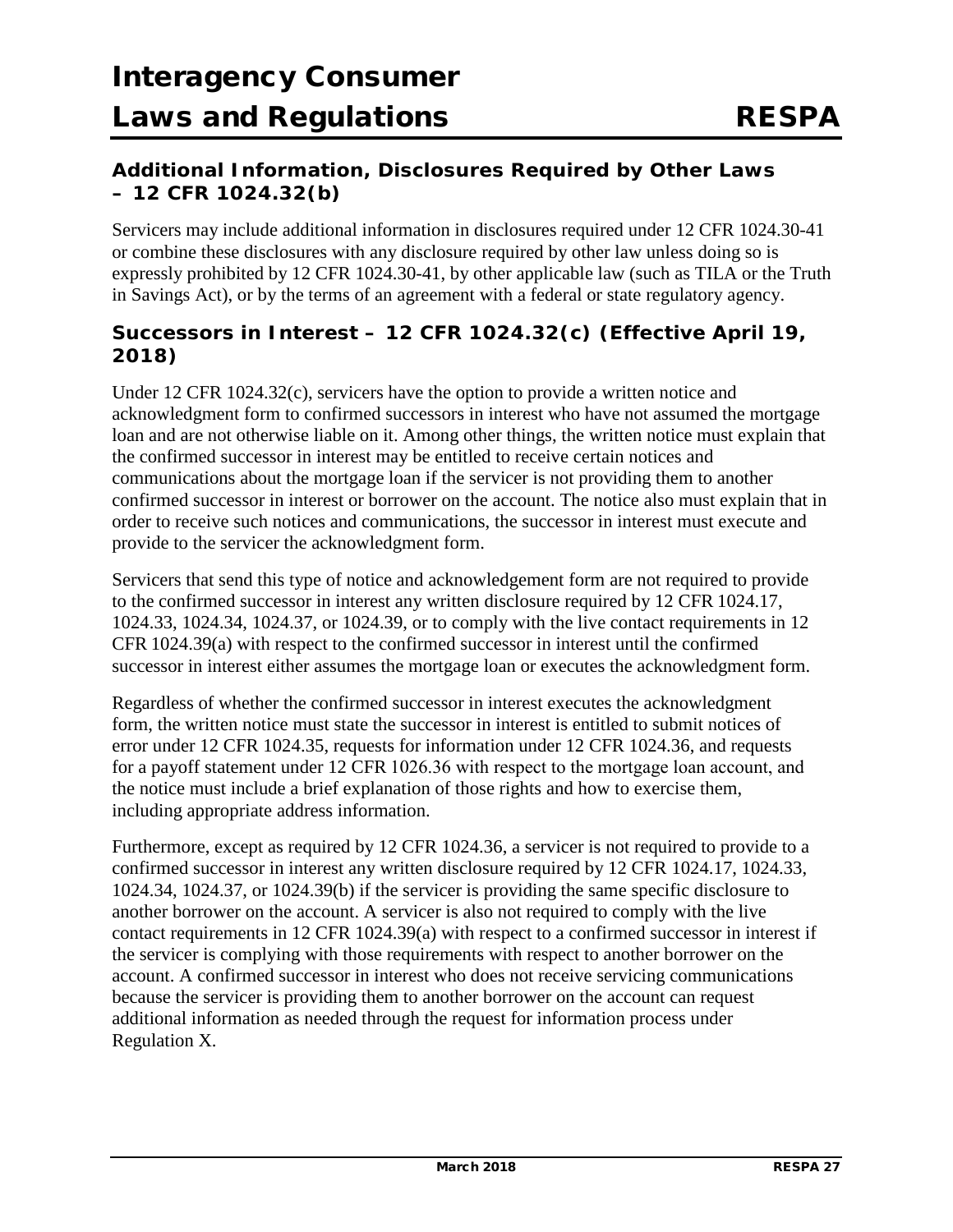## **Mortgage Servicing Transfer Disclosures – 12 CFR 1024.33**

The disclosures related to the transfer of mortgage servicing generally are required for any mortgage loan, as that term is defined in 12 CFR 1024.31, except that the servicing disclosure statement required under 12 CFR 1024.33(a) is required only for reverse mortgage transactions.

### **Servicing Disclosure Statement – 12 CFR 1024.33(a)**

A lender, mortgage broker who anticipates using table funding, or dealer in a first-lien dealer loan that receives an application for a reverse mortgage transaction is required to provide the servicing disclosure statement to the borrower within three days (excluding legal public holidays, Saturdays, and Sundays) after receipt of the application. The disclosure statement must advise whether the servicing of the mortgage loan may be assigned, sold, or transferred to any other person at any time. A model disclosure statement is set forth in Appendix MS-1.

If the institution denies the borrower's application within the three-day period, it is not required to provide the disclosure statement.

### **Notices of Transfer of Loan Servicing – 12 CFR 1024.33(b)**

When any mortgage loan, as that term is defined in 12 CFR 1024.31, is assigned, sold or transferred, the transferor (former servicer) generally must provide a disclosure at least 15 days before the effective date of the transfer. Generally, a transfer of servicing notice from the transferee (new servicer) must be provided not more than 15 days after the effective date of the transfer. Generally, both notices may be combined into one notice if delivered to the borrower at least 15 days before the effective date of the transfer. Notices provided at the time of settlement satisfy the timing requirements.

The disclosure must include:

- The effective date of the transfer;
- The name, address, and toll-free or collect-call telephone number for an employee or department of the transferee servicer that can be contacted by the borrower to obtain answers to servicing transfer inquiries;
- The name, address, and toll-free or collect-call telephone number for an employee or department of the transferor servicer that can be contacted by the borrower to obtain answers to servicing transfer inquiries;
- The date on which the transferor servicer will cease accepting payments relating to the loan, and the date on which the transferee servicer will begin to accept such payments. The dates must be either the same or consecutive dates;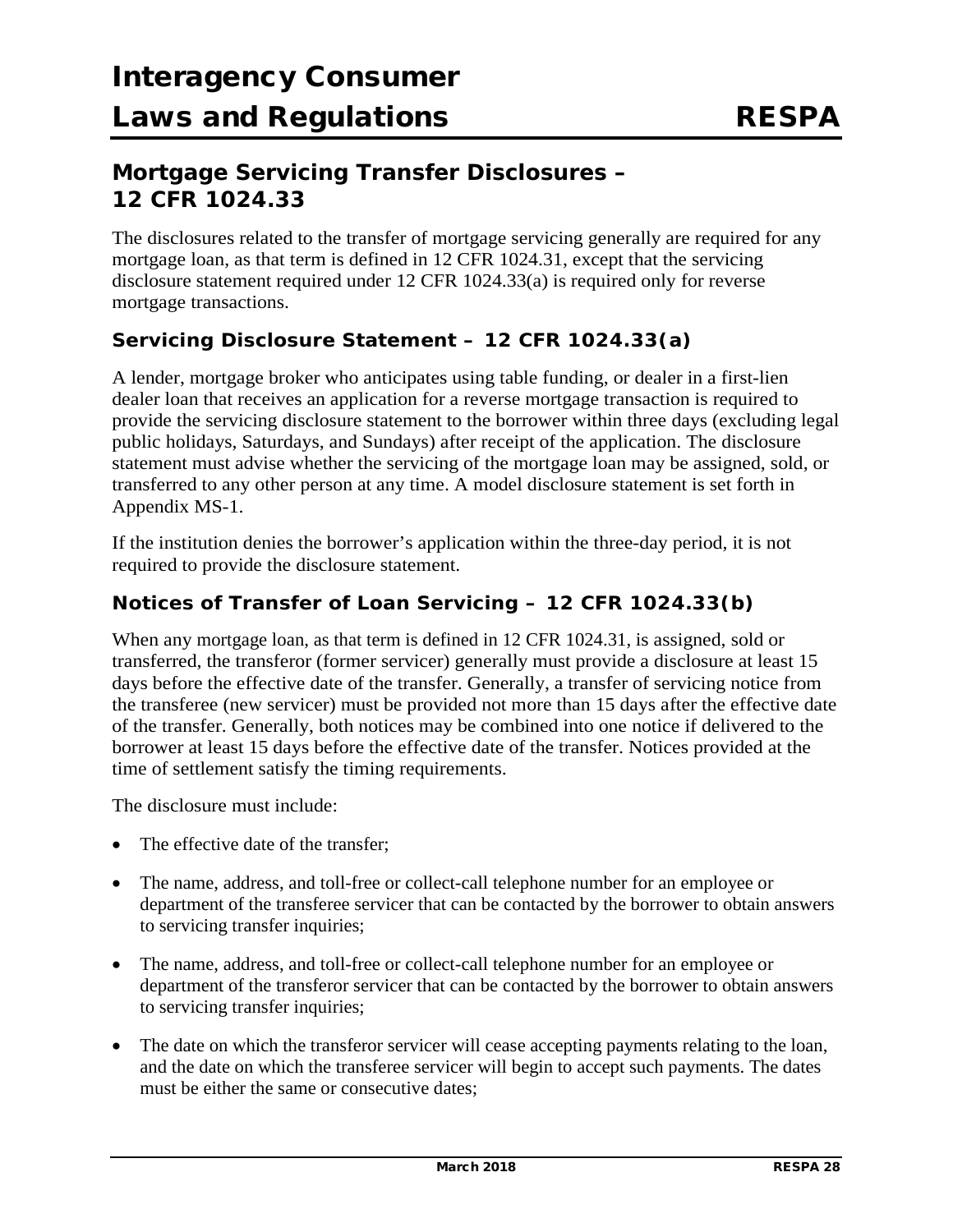- Whether the transfer will affect the terms or the availability of optional insurance and any action the borrower must take to maintain such coverage; and
- A statement that the transfer does not affect the terms or conditions of the mortgage (except as directly related to servicing).

Servicers may use the disclosure in Appendix MS-2 to comply with the mortgage servicing transfer disclosure.

The following transfers are not considered an assignment, sale, or transfer of mortgage loan servicing for purposes of this requirement if there is no change in the payee, address to which payment must be delivered, account number, or amount of payment due:

- Transfers between affiliates;
- Transfers resulting from mergers or acquisitions of servicers or subservicers; and
- Transfers between master servicers, when the subservicer remains the same.

Additionally, the Federal Housing Administration (FHA) is not required to provide a notice of transfer to the borrower where a mortgage insured under the National Housing Act is assigned to FHA.

### **Borrower Payments During Transfer of Servicing – 12 CFR 1024.33(c)**

During the 60-day period beginning on the date of transfer, no late fee or other penalty can be imposed on a borrower who has made a timely payment to the transferor servicer (former servicer). Additionally, if the transferor servicer (former servicer) receives any incorrect payments on or after the effective date of the transfer, the transferor servicer must either transfer the payment to the transferee servicer (new servicer) or return the payment and inform the payor of the proper recipient of the payment.

## **Timely Escrow Payments and Treatment of Escrow Account Balances – 12 CFR 1024.34**

Servicers must comply with requirements concerning the treatment of escrow funds, which apply to any mortgage loan, as that term is defined in 12 CFR 1024.31.

If the terms of a mortgage loan require the borrower to make payments to the servicer for deposit into an escrow account to pay taxes, insurance premiums, and other charges, the servicer shall make payments from the escrow account in a timely manner. A payment is made in a timely manner if it is made on or before the deadline to avoid a penalty.

Generally, the servicer must return any amounts remaining in escrow within the servicer's control within 20 days (excluding legal public holidays, Saturdays, and Sundays) after the borrower pays the mortgage loan in full, unless the borrower and servicer agree to credit the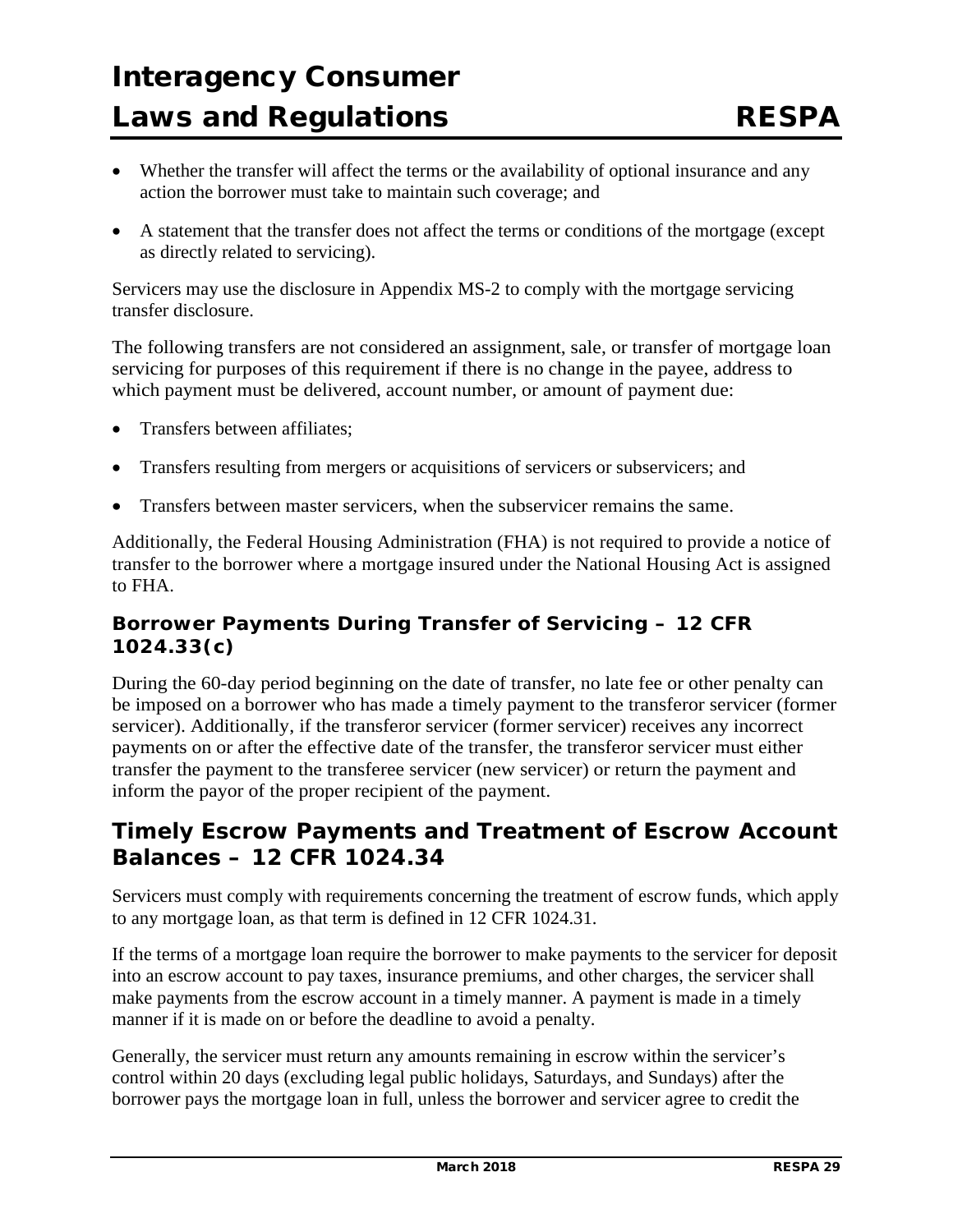remaining funds towards an escrow account for certain new mortgage loans. The rule does not prohibit servicers from netting any funds remaining in an escrow account against the outstanding balance of the borrower's mortgage loan.

## **Error Resolution Procedures – 12 CFR 1024.35**

Servicers must comply with error resolution procedures that are triggered when a borrower submits an error notice to the servicer. The requirements set forth in 12 CFR 1024.35 apply to any mortgage loan, as that term is defined in 12 CFR 1024.31.

The CFPB has issued an advisory opinion clarifying that, because borrowers initiate the error resolution process, a servicer's communications with a borrower regarding an error notice are not subject to the "cease communication" provision of the FDCPA unless the borrower specifically withdraws the request for action regarding the error.<sup>[19](#page-29-0)</sup>

### **Notice of Error – 12 CFR 1024.35(a)**

An error notice must be in writing and identify the borrower's name, information that allows the servicer to identify the borrower's account, and the alleged error. A qualified written request that asserts an error relating to the servicing of a mortgage loan is an error notice, and the servicer must comply with all of the error notice requirements with respect to such qualified written request.

The commentary clarifies that a servicer should not rely solely on the borrower's description of a submission to determine whether it is an error notice, an information request, or both. For example, a borrower may submit a letter titled "Notice of Error" that indicates that the borrower wants to receive the information set forth in an annual escrow account statement and asserts an error for the servicer's failure to provide that statement. Such a letter could be both an error notice and an information request, and the servicer must evaluate whether the letter fulfills the substantive requirements of an error notice, information request, or both.

### **Scope of Error Resolution – 12 CFR 1024.35(b)**

The error resolution procedures apply to the following alleged errors:

- Failure to accept a payment that complies with the servicer's written requirements;
- Failure to apply an accepted payment to principal, interest, escrow, or other charges as required by the mortgage loan and applicable law;
- Failure to credit a payment to the borrower's account as of the date the servicer received it, as required by 12 CFR 1026.36(c)(1);
- Failure to pay taxes, insurance premiums, or other charges by the due date, as required by 12 CFR 1024.34(a);

<span id="page-29-0"></span> <sup>19</sup> CFPB Bulletin 2013-12.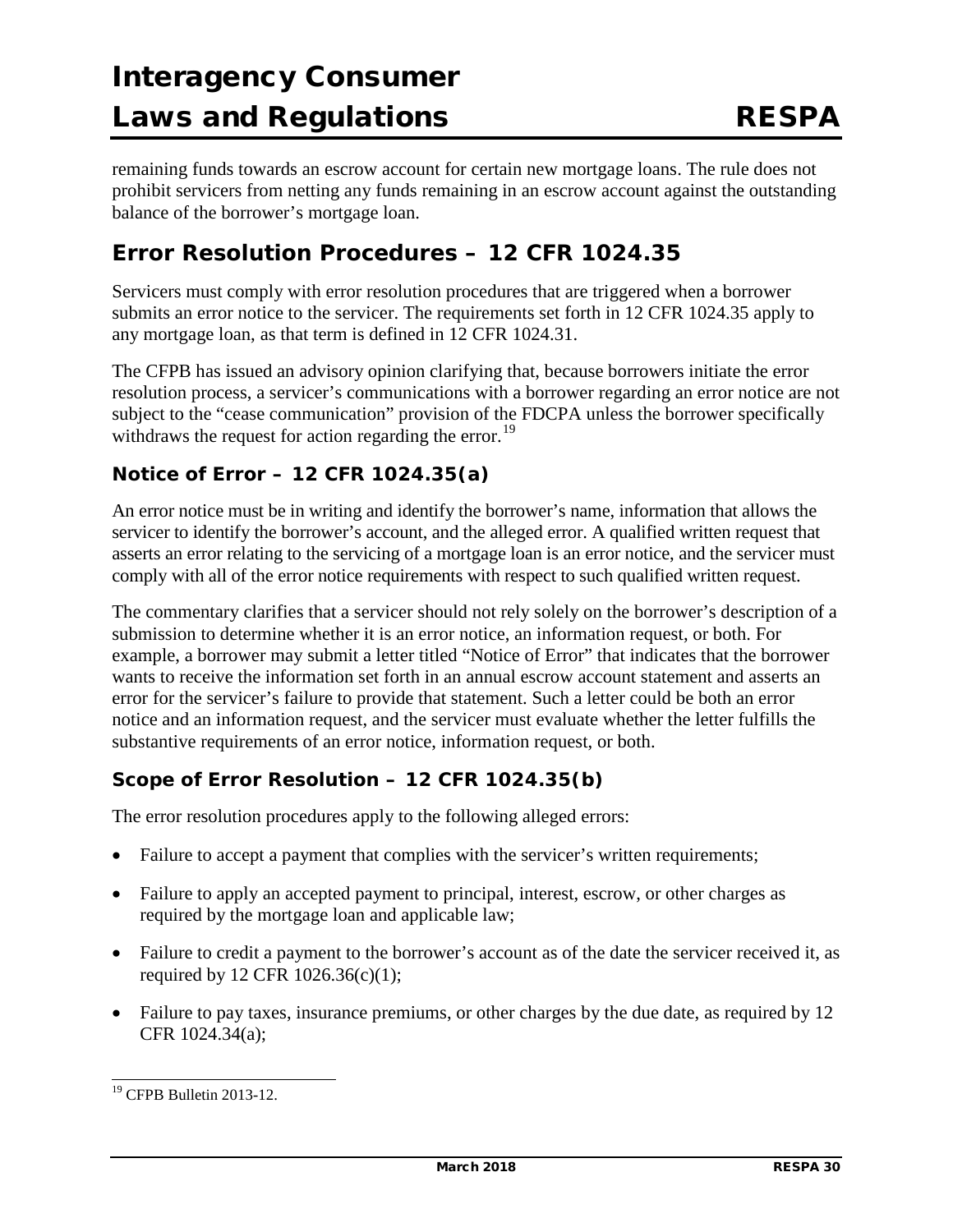- Failure to refund an escrow account balance within 20 days (excluding legal public holidays, Saturdays, and Sundays) after the borrower pays the mortgage loan in full, as required by 12 CFR 1024.34(b);
- Imposition of a fee or charge without a reasonable basis to do so;
- Failure to provide an accurate payoff balance amount upon the borrower's request, as required by 12 CFR 1026.36(c)(3);
- Failure to provide accurate information to a borrower regarding loss mitigation options and foreclosure, as required by 12 CFR 1024.39;
- Failure to transfer accurate and timely information relating to servicing to a transferee servicer;
- Making the first notice or filing for a judicial or non-judicial foreclosure process before the time periods allowed by 12 CFR 1024.41(f) and (j);
- Moving for foreclosure judgment or order of sale or conducting a foreclosure sale in violation of 12 CFR  $1024.41(g)$  or (j); and
- Any other error relating to the servicing of a borrower's mortgage loan.

The commentary gives examples of errors not covered by 12 CFR 1024.35(b), such as errors relating to: (i) the origination of a mortgage loan; (ii) the underwriting of a mortgage loan; (iii) a subsequent sale or securitization of a mortgage loan; and (iv) a determination to sell, assign, or transfer the servicing of a mortgage loan (unless it concerns the failure to transfer accurate and timely information relating to the servicing of the borrower's mortgage loan account to a transferee servicer).

#### **Contact Information – 12 CFR 1024.35(c)**

If the servicer establishes an address to which borrowers must send error notices, the servicer must provide written notice of the address to the borrower with specified content. The commentary states that the servicer must also include this address on the following communications: (i) any periodic statement or coupon book required under 12 CFR 1026.41; (ii) any website the servicer maintains in connection with the servicing of the loan; and (iii) any notice required pursuant to 12 CFR 1024.39 (early intervention) or 12 CFR 1024.41 (loss mitigation) that includes contact information for assistance. The servicer must use the same address for receiving information requests under 12 CFR 1024.36(b), and provide written notice to the borrower before changing the address to which the borrower must send error notices.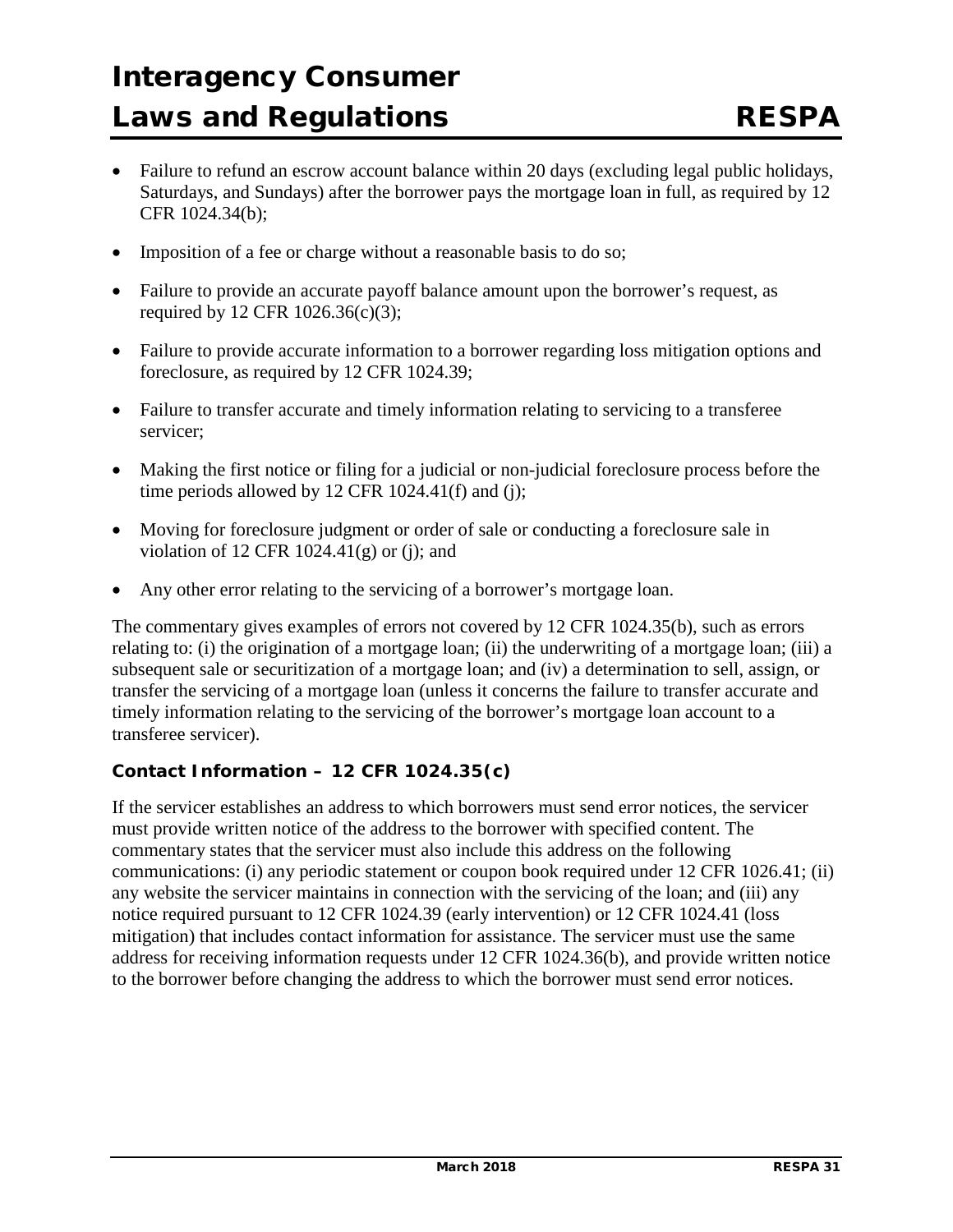### **Acknowledgement of Receipt – 12 CFR 1024.35(d)**

The servicer generally must provide a written acknowledgment to the borrower within five days (excluding legal public holidays, Saturdays, and Sundays) after receiving the error notice.

### **Response to an Error Notice – 12 CFR 1024.35(e)**

A servicer generally has 30 days (excluding legal public holidays, Saturdays, and Sundays) from receipt of the error notice to investigate and respond to the notice, except that a servicer may extend this period by an additional 15 days (excluding legal public holidays, Saturdays, and Sundays) if, prior to the expiration of the original 30-day period, it notifies the borrower in writing of the extension and the reasons for it.

A servicer must respond within seven days (excluding legal public holidays, Saturdays, and Sundays) if the alleged error is a failure to provide an accurate payoff balance amount, and a servicer must respond by the earlier of 30 days (excluding legal public holidays, Saturdays, and Sundays) or the date of a foreclosure sale if the error involves either (i) making the first notice or filing for a judicial or non-judicial foreclosure process before the time periods allowed by 12 CFR 1024.41(f) or (j), or (ii) moving for foreclosure judgment or order of sale or conducting a foreclosure sale in violation of 12 CFR 1024.41(g) or (j).

In response to the notice of error, the servicer must either correct the error or conduct a reasonable investigation and determine that no error occurred. The servicer must also send a written response to the borrower that accomplishes one of the following:

- *If the servicer corrects the alleged error*. The servicer must advise the borrower of the correction and when the correction took effect, and provide contact information, including phone number, for further assistance;
- *If the servicer determines that it committed an error or errors different than or in addition to those identified by the borrower*. The servicer must correct the error and advise the borrower of the correction and when the correction took effect, and provide contact information, including phone number, for further assistance; or
- *If the servicer determines after a reasonable investigation that no error occurred*. The servicer must state that it determined that no error occurred, the reasons for its determination, and the borrower's right to request documents relied upon by the servicer in reaching its determination and how the borrower can make such a request, and provide contact information, including phone number, for further assistance. If the borrower requests those documents, the servicer generally must provide them within 15 days (excluding legal public holidays, Saturdays, and Sundays) at no cost to the borrower. The servicer need not provide documents that constitute confidential, proprietary, or privileged information.

Furthermore, servicers responding to a notice of error request for documentation may omit location, contact, and personal financial information (other than information about the terms, status, and payment history of the mortgage loan) if: (i) the information pertains to a potential or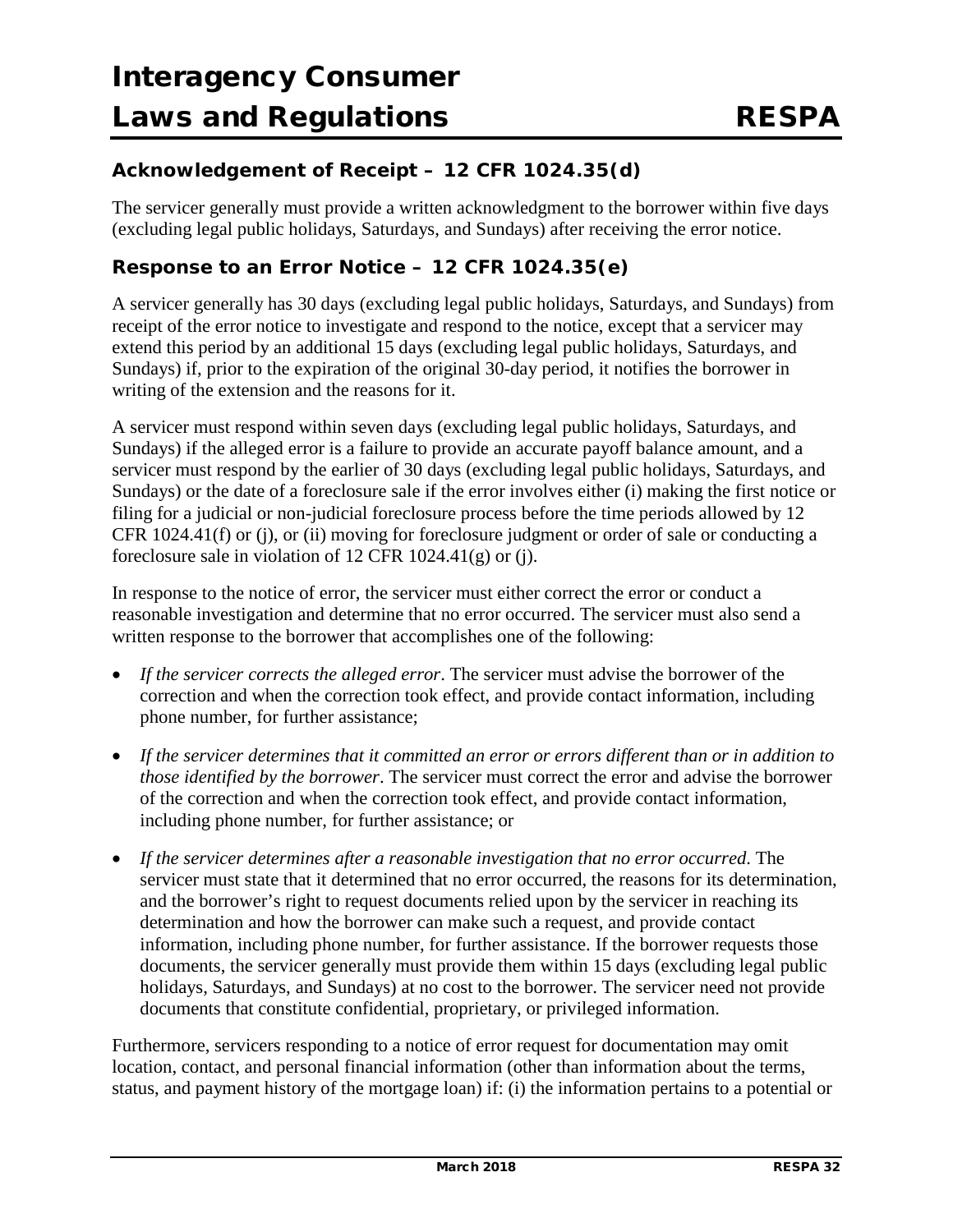confirmed successor in interest who is not the requester; or (ii) the requester is a confirmed successor in interest and the information pertains to any borrower who is not the requester. (*Effective April 19, 2018*).

As a part of its investigation of the asserted error, the servicer may request supporting documentation from the borrower, but the servicer must conduct a reasonable investigation even if the borrower does not provide supporting documentation.

#### **Early Correction or Error Asserted Before Foreclosure Sale – 12 CFR 1024.35(f)**

A servicer is not required to provide the five-day acknowledgement notice (12 CFR 1024.35(d)) or the response notice (12 CFR 1024.35(e)) if either:

- The servicer corrects the asserted errors and notifies the borrower of the correction within five days (excluding legal public holidays, Saturdays, and Sundays) after receiving the error notice; or
- The servicer receives the error notice seven or fewer days before a foreclosure sale and the asserted error concerns the timing of the foreclosure process under 12 CFR 1024.35(b)(9) or (10). In this instance, the servicer must make a good faith attempt to respond to the borrower, either orally or in writing, and either correct the error or state the reason the servicer has determined that no error occurred.

### **Requirements Not Applicable – 12 CFR 1024.35(g)**

A servicer does not need to provide the five-day acknowledgement notice (12 CFR 1024.35(d)), provide the response notice (12 CFR 1024.35(e)), or refrain from providing adverse information to credit reporting agencies for 60 days (12 CFR 1024.35(i)), if the servicer reasonably determines any of the following apply:

- *Duplicative notice of error*. The asserted error is substantially the same as a previouslyasserted error for which the servicer complied with the obligation to respond, unless the borrower provides new and material information to support the asserted error. New and material information is information that is reasonably likely to change the servicer's prior determination about the error;
- *Overbroad notice of error*. The error notice is overbroad if the servicer cannot reasonably determine the specific alleged error. The commentary provides examples of overbroad notices, including those that assert errors regarding substantially all aspects of the mortgage loan (including origination, servicing, and foreclosure), notices that resemble legal pleadings and demand a response to each numbered paragraph, or notices that are not reasonably understandable or contain voluminous tangential information such that a servicer cannot reasonably identify from the notice any error that requires a response. Note that if a servicer concludes an error notice as submitted is overbroad, the servicer must still provide a five-day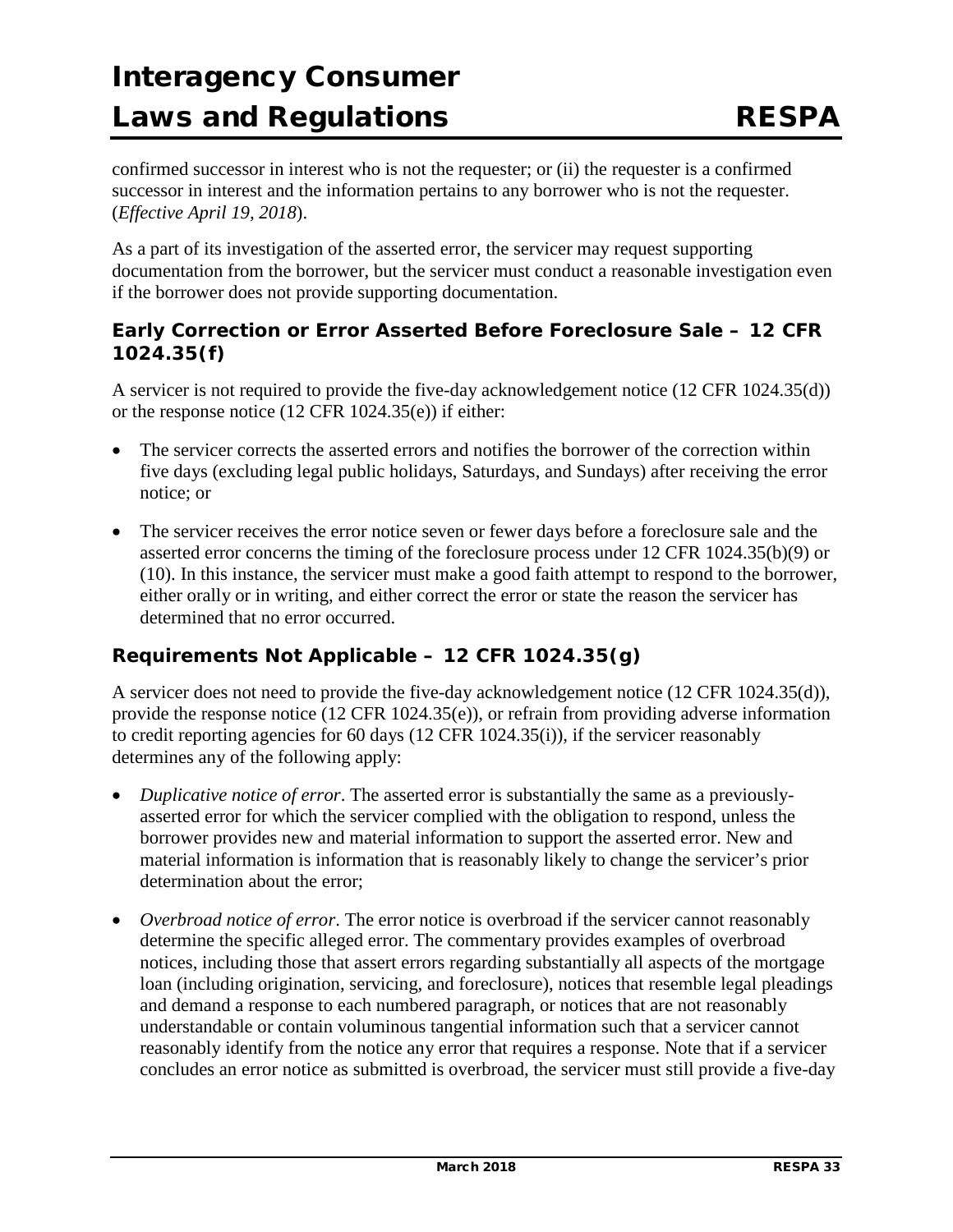acknowledgment notice and a subsequent response to the extent the servicer can identify an appropriate error notice within the submission; or

• *Untimely notice of error*. The error notice is sent more than one year after either the mortgage loan was discharged or the servicer receiving the notice of error transferred the mortgage loan to another servicer. For purposes of this provision, a mortgage loan is discharged when both the debt and all corresponding liens have been extinguished or released, as applicable.

If a servicer determines that any of these three exceptions apply, it must provide written notice to the borrower within five days (excluding legal public holidays, Saturdays, and Sundays) after making that determination, including the basis relied upon.

#### **Payment Requirements Prohibited – 12 CFR 1024.35(h)**

A servicer may not charge a fee or require a borrower to make any payments as a condition to responding to an error notice.

### **Effect on Servicer Remedies – 12 CFR 1024.35(i)**

In the 60-day period after receiving an error notice, a servicer may not furnish adverse information to any consumer reporting agency regarding any payment that is the subject of the error notice.

## **Requests for Information – 12 CFR 1024.36**

Servicers must follow certain procedures in response to a borrower's written request for information with respect to the borrower's mortgage loan. The request must include the borrower's name, information that allows the servicer to identify the borrower's account, and the requested information related to the borrower's mortgage loan. The request can be from the borrower or the borrower's agent; a servicer may undertake reasonable procedures to determine if an alleged agent has authority from the borrower to act as the borrower's agent. A qualified written request that requests information relating to the servicing of a mortgage loan is an information request, and the servicer must comply with all of the information request requirements with respect to such a qualified written request.

The requirements set forth in 12 CFR 1024.36 apply to any mortgage loan, as that term is defined in 12 CFR 1024.31.

The CFPB has issued an advisory opinion clarifying that, because borrowers initiate requests for information, a servicer's communications with a borrower regarding such a request for information are not subject to the FDCPA's "cease communication" provision, unless the borrower specifically withdraws the information request.<sup>[20](#page-33-0)</sup>

j

<span id="page-33-0"></span><sup>20</sup> CFPB Bulletin 2013-12.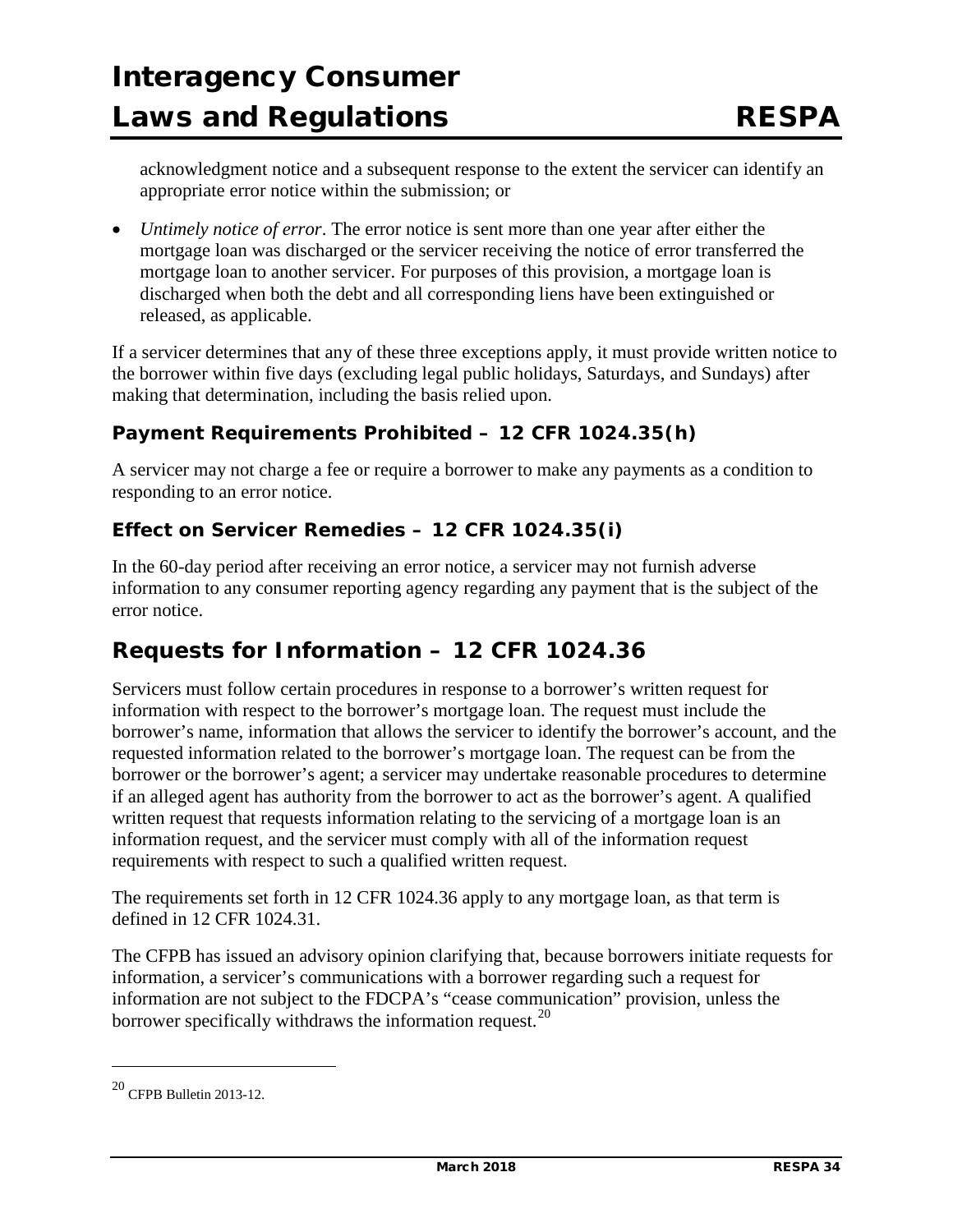### **Contact Information – 12 CFR 1024.36(b)**

If the servicer establishes an address to which borrowers must send information requests, the servicer must provide written notice of the address to the borrower with specified information. The commentary states that the servicer must also include this address on the following communications: (i) any periodic statement or coupon book required under 12 CFR 1026.41; (ii) any website the servicer maintains in connection with the servicing of the loan; and (iii) any notice required pursuant to 12 CFR 1024.39 (early intervention) or 12 CFR 1024.41 (loss mitigation) that includes contact information for assistance. The servicer must use the same address for receiving error notices under 12 CFR 1024.35(b), and provide written notice to the borrower before changing the address to which the borrower must send information requests.

### **Acknowledgement of Receipt – 12 CFR 1024.36(c)**

The servicer generally must provide a written acknowledgment to the borrower within five days (excluding legal public holidays, Saturdays, and Sundays) after receiving the information request.

### **Response to Information Request – 12 CFR 1024.36(d)**

A servicer generally must respond in writing to an information request within 30 days (excluding legal public holidays, Saturdays, and Sundays) of receipt, except that a servicer may extend this period by an additional 15 days (excluding legal public holidays, Saturdays, and Sundays) if, prior to the expiration of the original 30-day period, it notifies the borrower in writing of the extension and the reasons for it. A servicer must respond within 10 days (excluding legal public holidays, Saturdays, and Sundays) after receiving the request, if the borrower requested the identity or contact information for the owner or assignee of a mortgage loan.

The servicer must respond in writing by either:

- Providing the requested information and contact information, including phone number, for further assistance; or
- Conducting a reasonable search for the information and advising the borrower that the servicer has determined that the requested information is not available to it, the basis for the servicer's determination, and contact information, including phone number, for further assistance.

Information is not available if it is not in the servicer's control or possession, or the servicer cannot retrieve it in the ordinary course of business through reasonable efforts. The commentary gives examples of when information is or is not available.

In its response to a request for information, a servicer may omit location, contact, and personal financial information (other than information about the terms, status, and payment history of the mortgage loan) if: (i) the information pertains to a potential or confirmed successor in interest who is not the requester; or (ii) the requester is a confirmed successor in interest and the information pertains to any borrower who is not the requester. (12 CFR 1024.36(d)(3)). (*Effective April 19, 2018*).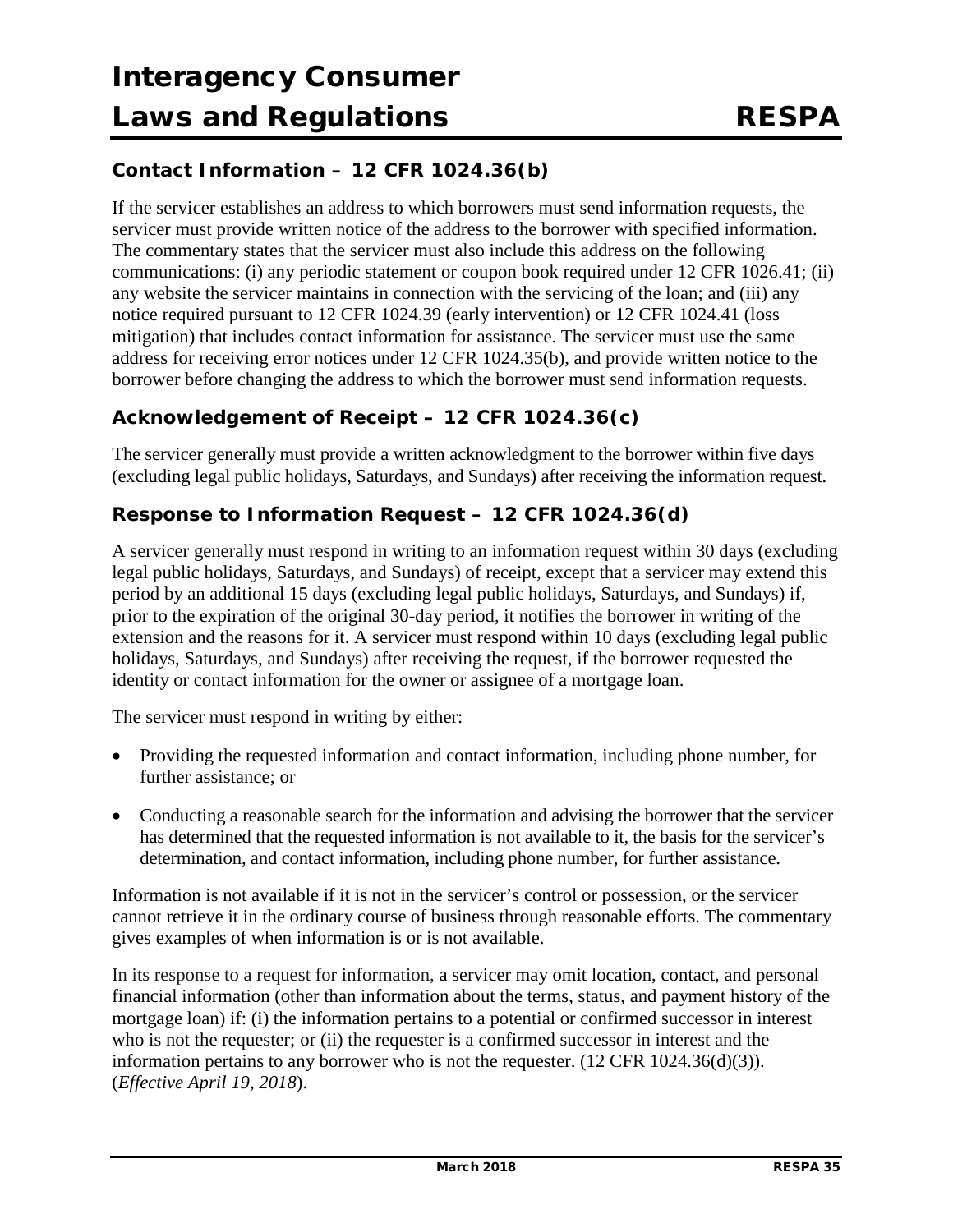### **Early Response – 12 CFR 1024.36(e)**

The five-day receipt acknowledgement (12 CFR 1024.36(c)) and the response (12 CFR 1024.36(d)) requirements do not apply if the servicer provides the requested information and contact information, including phone number, for further assistance within five days (excluding legal public holidays, Saturdays, and Sundays) after receiving the information request.

### **Requirement Not Applicable – 12 CFR 1024.36(f)**

The five-day receipt acknowledgement (12 CFR 1024.36(c)) and the response notice (12 CFR 1024.36(d)) requirements also do not apply if the servicer reasonably determines any of the following exceptions apply:

- The information requested is substantially the same information that the borrower previously requested.
- The information requested is confidential, proprietary, or privileged.
- The information requested is not directly related to the borrower's mortgage loan account. The commentary provides examples of irrelevant information, including information related to the servicing of mortgage loans other than the borrower's loan and investor instructions or requirements for servicers regarding the negotiation or approval of loss mitigation options.
- The information request is overbroad or unduly burdensome. A request is overbroad if the borrower requests that the servicer provide an unreasonable volume of documents or information. A request is unduly burdensome if a diligent servicer could not respond within the time periods set forth in 12 CFR 1024.36(d)(2) or would incur costs (or have to dedicate resources) that would be unreasonable in light of the circumstances. The commentary provides examples of overbroad or unduly burdensome requests, such as requests that seek documents relating to substantially all aspects of mortgage origination, mortgage servicing, mortgage sale or securitization, and foreclosure, as well as requests that require servicers to provide information in a specific format or seek information that is not reasonably likely to assist the borrower. If an information request as submitted is overbroad or unduly burdensome, the servicer must still provide the five-day acknowledgment of receipt and subsequent response if the servicer can reasonably identify an appropriate information request within the submission.
- The information request is sent more than one year after either the mortgage loan was discharged or the servicer receiving the information request transferred the mortgage loan to another servicer. For purposes of this provision, a mortgage loan is discharged when both the debt and all corresponding liens have been extinguished or released, as applicable.

If a servicer determines that any of these five exceptions apply, it must provide written notice to the borrower within five days (excluding legal public holidays, Saturdays, and Sundays) after making that determination, including the basis relied on.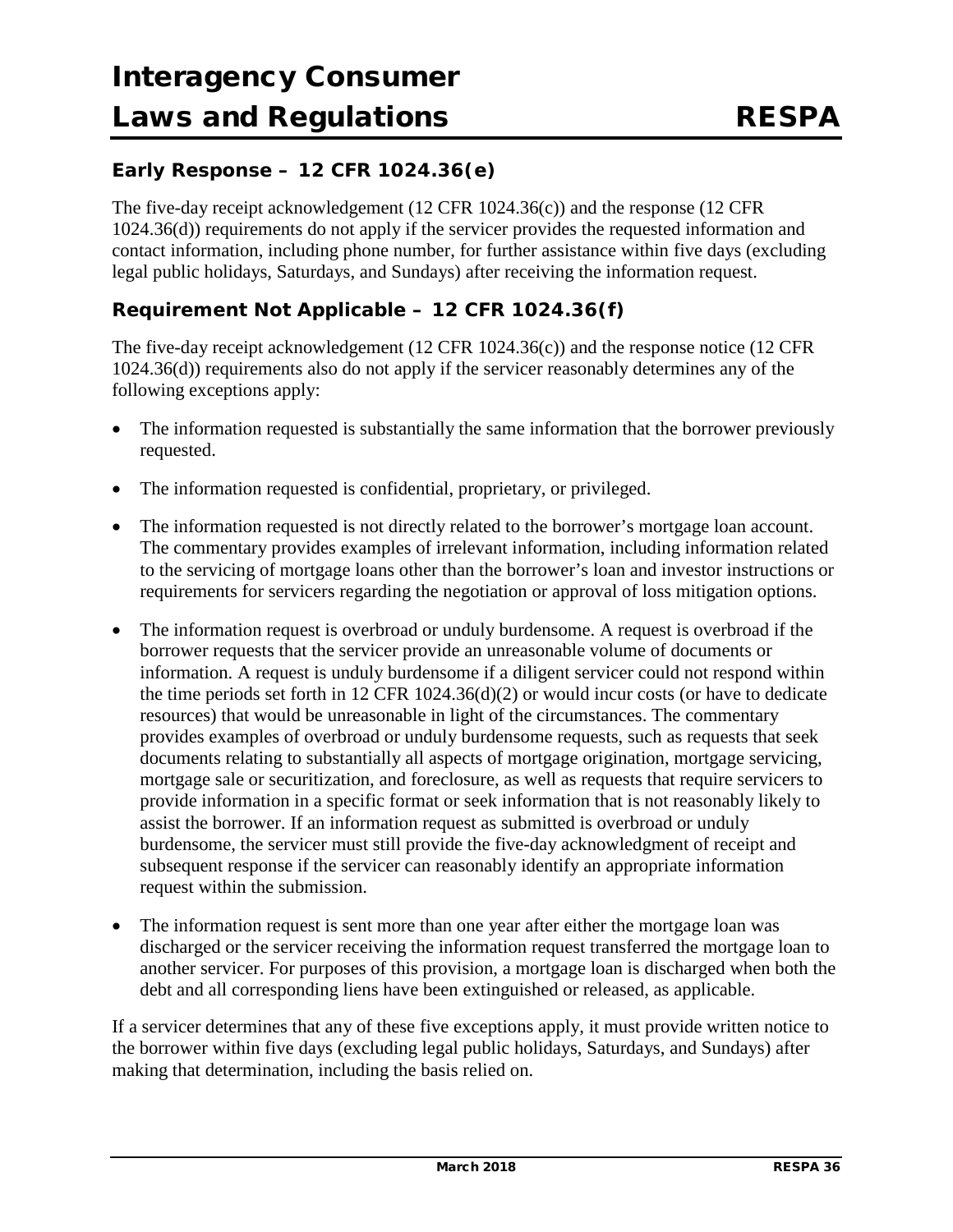### **Payment Requirement Limitations – 12 CFR 1024.36(g)**

A servicer generally may not charge a fee, or require a borrower to make any payment that may be owed on a borrower's account, as a condition of responding to an information request. A servicer may charge for providing a beneficiary notice under applicable state law, if such a fee is not otherwise prohibited by applicable law.

### **Potential Successors in Interest – 12 CFR 1024.36(i) (***Effective April 19, 2018***)**

A servicer must respond to a written request from a person indicating that the person may be a successor in interest if the request includes the name of the transferor borrower from whom the person received an ownership interest and information that enables the servicer to identify the mortgage loan. The response must generally provide a written description of the documents the servicer reasonably requires to confirm the person's identity and ownership interest in the property as well as contact information, including a telephone number, for further assistance. With respect to the written request, a servicer must treat the potential successor in interest as a borrower for the purposes of 12 CFR1024.36(c) through  $1024.36(g)$ .

A servicer must respond to such a request not later than the time limits set forth in 12 CFR 1024.36(d)(2) for information requests. Depending on the facts and circumstances of the request, responding promptly may require a servicer to respond more quickly than the time limits established in 12 CFR 1024.36(d)(2). (Comment 36(i)-2).

Under 12 CFR 1024.38(b)(1)(vi)(B), a servicer, other than a small servicer, must maintain policies and procedures that are reasonably designed to promptly facilitate communication with potential successors in interest and promptly confirm a potential successor in interest's identity and ownership interest in the property securing the mortgage loan.

### **Force-Placed Insurance – 12 CFR 1024.37**

Servicers must comply with restrictions on obtaining and assessing charges and fees for forceplaced insurance, defined as hazard insurance that a servicer obtains on behalf of the owner or assignee to insure the property securing the mortgage loan (but does not include (i) flood insurance required by the Flood Disaster Protection Act of 1973, (ii) hazard insurance obtained by a borrower but renewed by the borrower's servicer in accordance with 12 CFR 1024.17(k)(1), (2), or (5), or (iii) hazard insurance obtained by a borrower but renewed by the borrower's servicer with the borrower's agreement). The requirements set forth in 12 CFR 1024.37 apply to any mortgage loan, as that term is defined in 12 CFR 1024.31.

The CFPB has issued an advisory opinion clarifying that, because the Dodd-Frank Act specifically mandates certain disclosures regarding force-placed insurance without any mention of the FDCPA's "cease communication" provisions, a servicer acting as a debt collector does not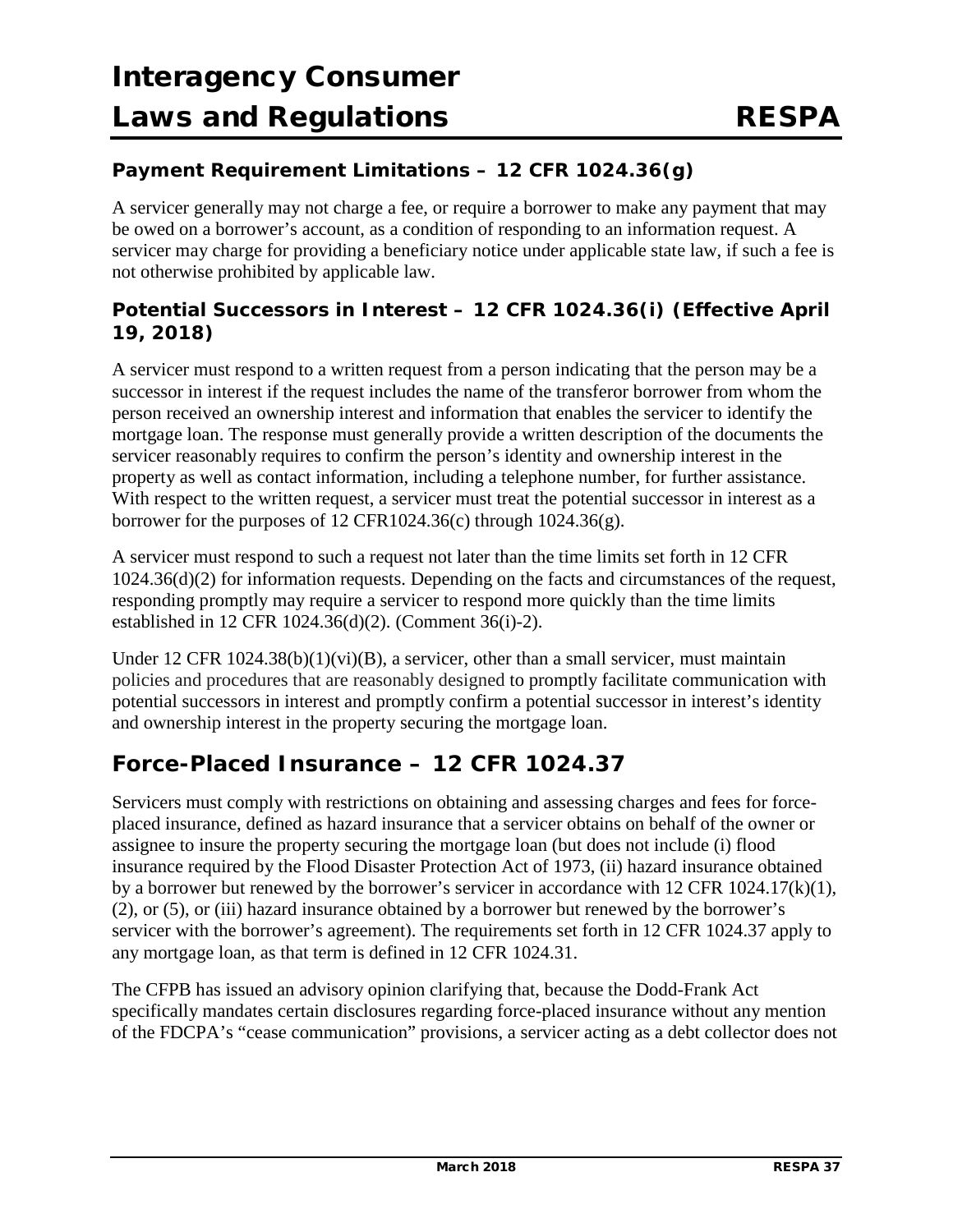violate the FDCPA's "cease communication" provision by providing the notices required under 12 CFR  $1024.37.<sup>21</sup>$  $1024.37.<sup>21</sup>$  $1024.37.<sup>21</sup>$ 

### **Requirements Before Charging For Force-placed Insurance – 12 CFR 1024.37(b), (c), (d)**

Servicers may not assess charges or fees for force-placed insurance unless the servicer satisfies four requirements.

*First*, the servicer must have a reasonable basis to believe that the borrower has failed to maintain required hazard insurance. The commentary states that information about a borrower's hazard insurance received by the servicer from the borrower, the borrower's insurance provider, or the borrower's insurance agent, may provide a servicer with a reasonable basis. If a servicer receives no such information, the servicer may satisfy the reasonable basis standard if the servicer acts with reasonable diligence to ascertain the borrower's hazard insurance status and does not receive evidence of hazard insurance.

*Second*, the servicer must mail or deliver an initial written notice to the borrower at least 45 days before assessing a charge or fee related to force-placed insurance. The servicer's notice must identify the following:

- The date of the notice:
- The servicer's name and mailing address;
- The borrower's name and mailing address;
- A statement requesting that the borrower provide hazard insurance information for the borrower's property and identifying the property by its physical address;
- A statement that the borrower's hazard insurance has expired, is expiring, or provides insufficient coverage, as applicable; that the servicer lacks evidence that the borrower has hazard insurance coverage past the expiration date or lacks evidence of sufficient coverage, as applicable; and if applicable, identifies the type of hazard insurance lacking;
- A statement that hazard insurance is required on the borrower's property and that the servicer has purchased or will purchase insurance at the borrower's expense;
- A request that the borrower promptly provide the servicer with insurance information;
- A description of the requested insurance information and how the borrower may provide such information, and if applicable, that the requested information must be in writing;

j

<span id="page-37-0"></span> $21$  CFPB Bulletin 2013-12.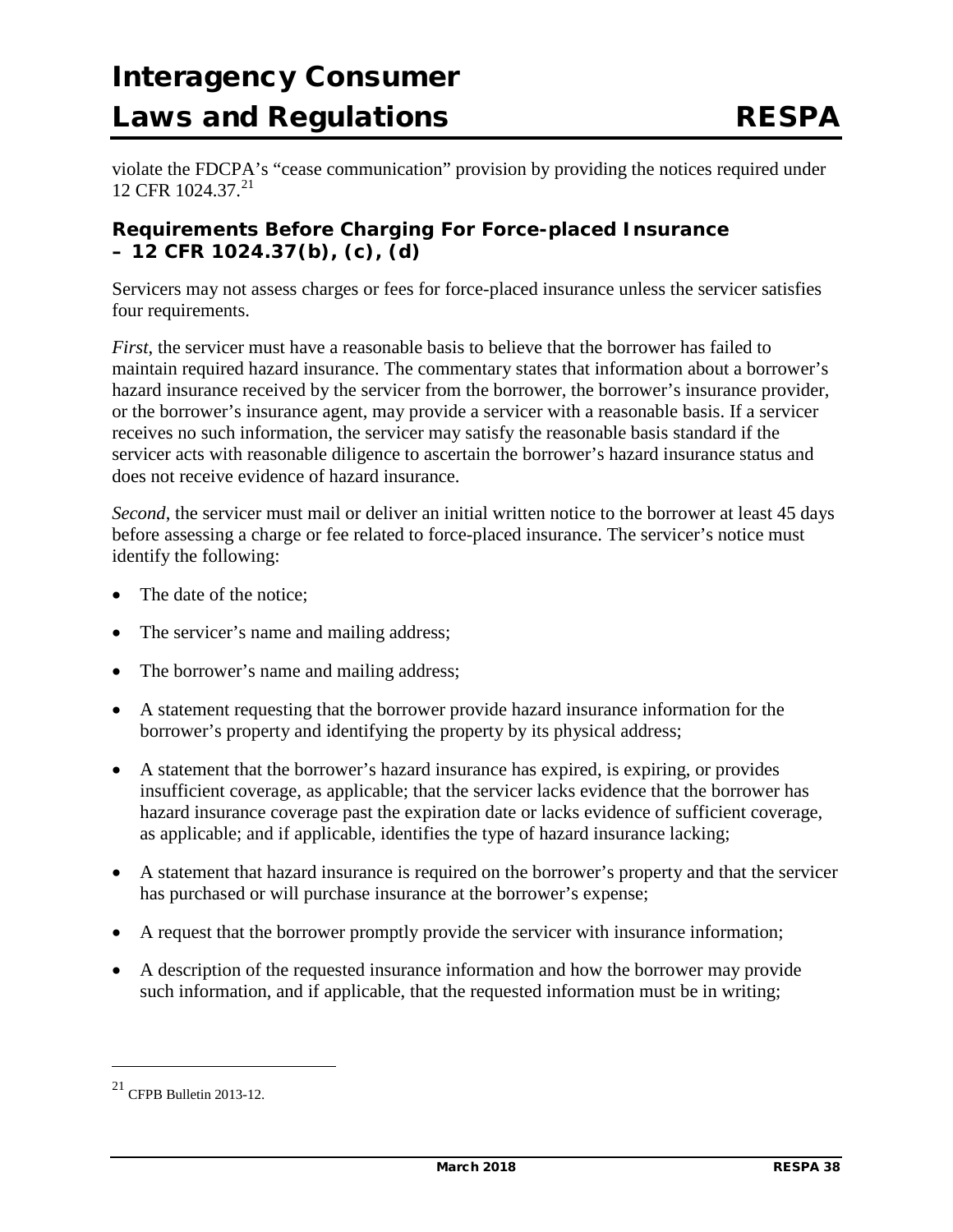- A statement that the insurance coverage the servicer has purchased or will purchase may cost significantly more than, and provide less coverage than, hazard insurance purchased by the borrower;
- The servicer's phone number for borrower inquiries; and
- A statement advising that the borrower review additional information provided in the same transmittal (if applicable).

The servicer cannot provide any information on the initial notice other than the specific statements listed above and, at the servicer's option, the loan account number. The servicer, however, can provide additional information on separate pages of paper contained in the same mailing. Certain information must be provided in bold text. Appendix MS-3(A) contains a form notice that servicers may use.

*Third*, the servicer must send a reminder notice at least 30 days after the initial notice is mailed or delivered and at least 15 days before the servicer assesses charges or fees. If the servicer has received no hazard insurance information in response to the initial notice described above, the reminder notice must contain the date of the reminder notice and all of the other information provided in the initial notice, as well as (i) advise that it is a second and final notice, and (ii) identify the annual cost of force-placed insurance, or if unknown, a reasonable estimate of that cost.

If the servicer has received hazard insurance information but not evidence that sufficient coverage has been in place continuously, the reminder notice must identify the following:

- The date of the notice:
- The servicer's name and mailing address;
- The borrower's name and mailing address;
- A statement requesting that the borrower provide hazard insurance information for the borrower's property and that identifies the property by its physical address;
- A statement that the insurance coverage the servicer has purchased or will purchase may cost significantly more than, and provide less coverage than, hazard insurance purchased by the borrower;
- The servicer's phone number for borrower inquiries;
- A statement advising that the borrower review additional information provided in the same transmittal (if applicable);
- A statement that it is the second and final notice;
- The annual cost of force-placed insurance, or if unknown, a reasonable estimate of that cost;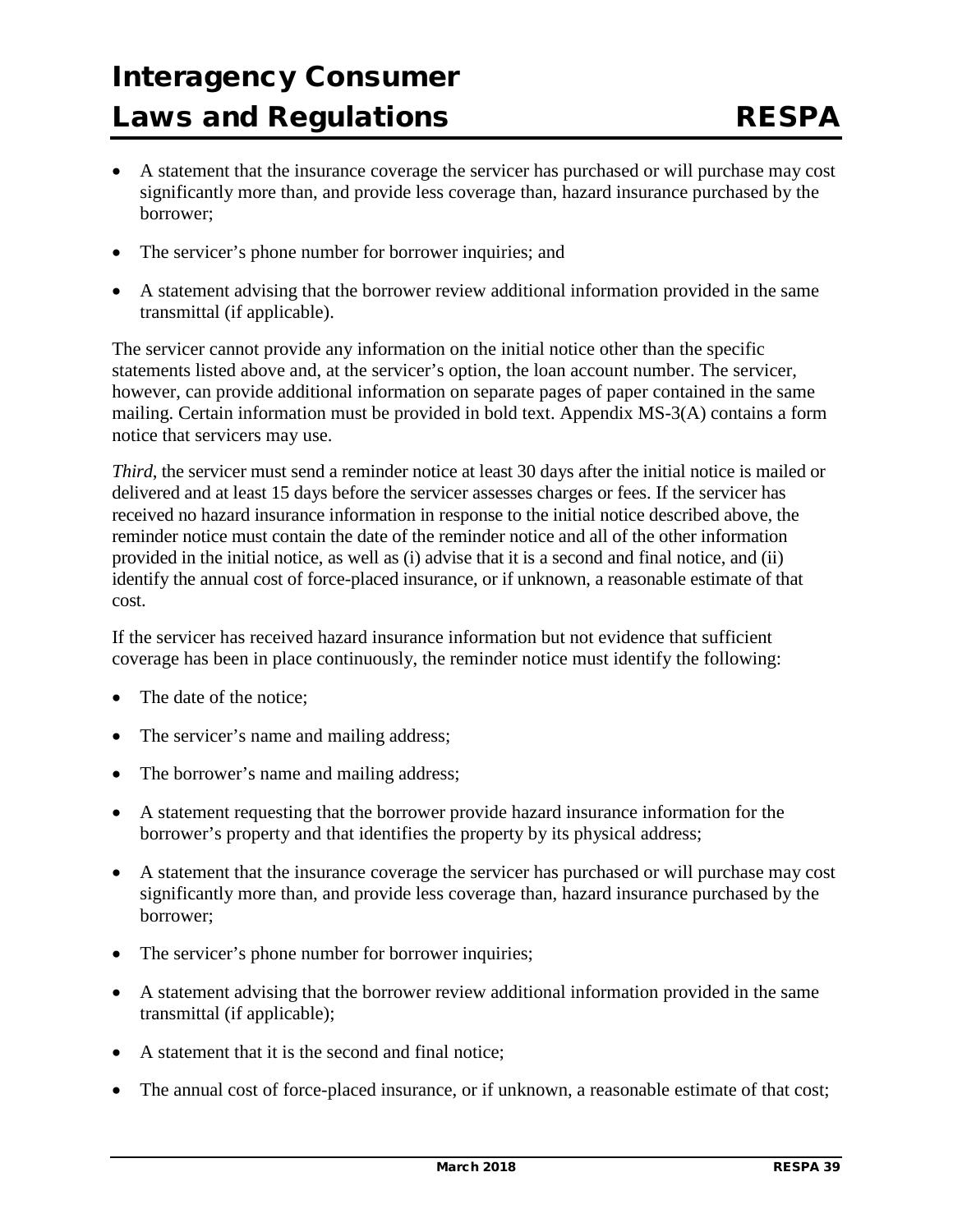- A statement that the servicer has received the hazard insurance information that the borrower provided;
- A request that the borrower provide the missing information; and
- A statement that the borrower will be charged for insurance the servicer purchases during the time period in which the servicer cannot verify coverage.

The servicer cannot provide any additional information on the reminder notice other than specific statements listed above and, at the servicer's option, the loan account number. The servicer, however, can provide additional information on separate pages of paper contained in the same transmittal. Certain information must be provided in bold text. Appendix MS-3 contains sample reminder notices at forms MS-3(B) and MS-3(C). If a servicer receives new information about a borrower's hazard insurance after the required written notice has been put into production, the servicer is not required to update the notice if the written notice was put into production a reasonable time prior to the servicer delivering the notice to the borrower or placing the notice in the mail. For purposes of [12 CFR 1024.37\(d\)\(5\),](https://1.next.westlaw.com/Link/Document/FullText?findType=L&pubNum=1000547&cite=12CFRS1024.37&originatingDoc=N7947CB60773011E2BE9DA0FBD7A2EF11&refType=VB&originationContext=document&transitionType=DocumentItem&contextData=(sc.Keycite)#co_pp_20c3000034ad5) five days (excluding legal holidays, Saturdays, and Sundays) is a reasonable time. (Comment  $37(d)(5)-1$ ).

*Fourth*, by the end of the 15-day period beginning on the date the servicer delivers the reminder notice or places it in the mail, the servicer must not have received evidence that the borrower has had required hazard insurance continuously in place. As evidence, the servicer may require a copy of the borrower's hazard insurance policy declaration page, the borrower's insurance certificate, the borrower's insurance policy, or other similar forms of written confirmation.

### **Renewing Force-Placed Insurance – 12 CFR 1024.37(e)**

A servicer must comply with two requirements before assessing charges or fees on a borrower to renew or replace existing force-placed insurance.

*First*, the servicer must provide written notice at least 45 days before assessing a premium charge or fee. This renewal notice must provide the following information:

- The date of the renewal notice;
- The servicer's name and mailing address;
- The borrower's name and mailing address;
- A request that the borrower update the hazard insurance information and that identifies the property by its physical address;
- A statement that the servicer previously purchased force-placed insurance at the borrower's expense because the servicer did not have evidence that the borrower had hazard insurance coverage;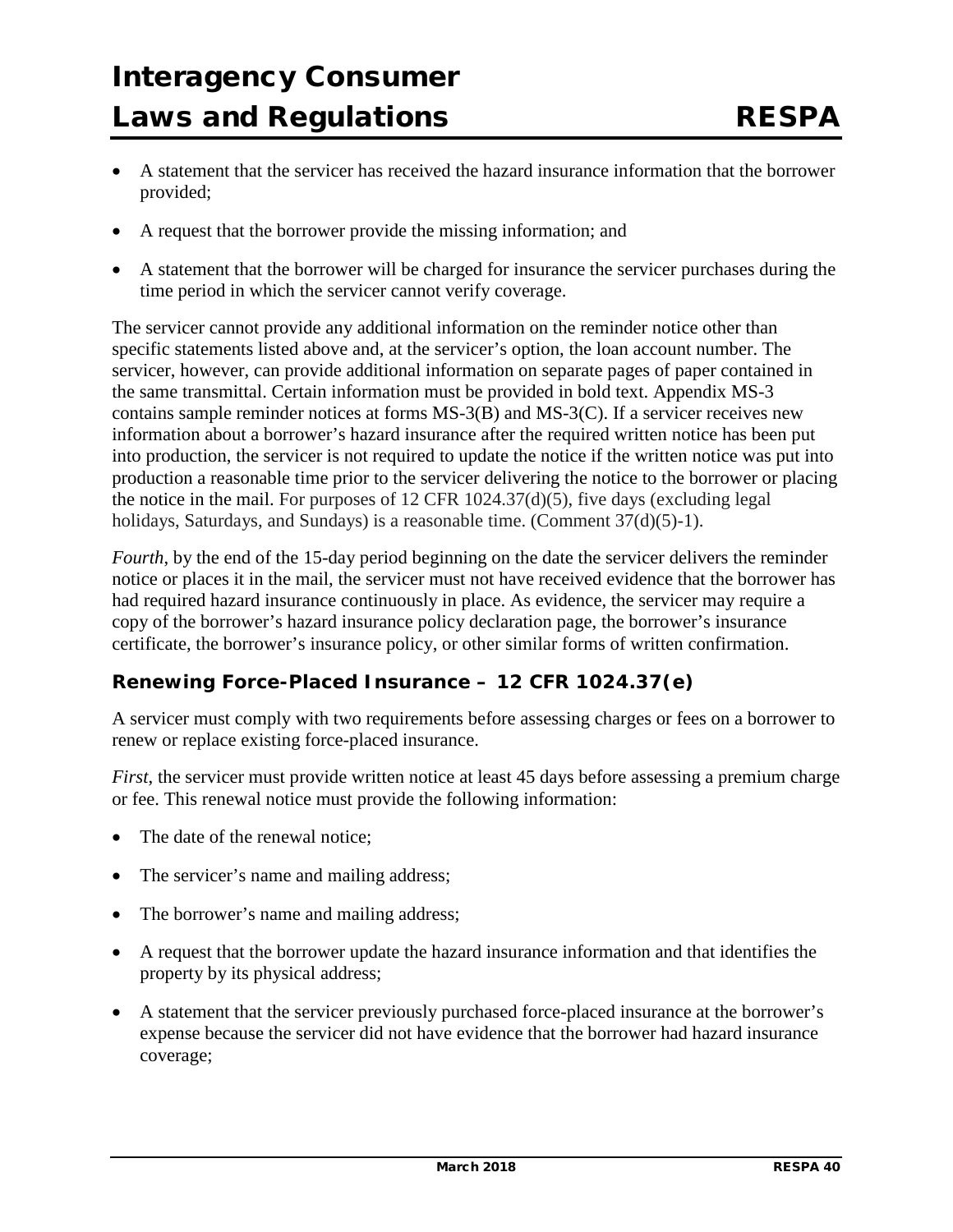- A statement that the force-placed insurance is expiring or has expired and that the servicer intends to renew or replace it because hazard insurance is required on the property;
- A statement that the insurance coverage the servicer has purchased or will purchase may cost significantly more than, and provide less coverage than, hazard insurance purchased by the borrower, and identifying the annual cost (or if unknown, a reasonable estimate) of forceplaced insurance;
- A statement that if the borrower purchases hazard insurance, the borrower should promptly advise the servicer;
- A description of the requested insurance information and how the borrower may provide such information, and if applicable, that the requested information must be in writing;
- The servicer's telephone number for borrower inquiries; and
- A statement advising the borrower to review additional information provided in the same transmittal (if applicable).

The servicer cannot provide any additional information on the renewal notice other than the specific statements listed above, and, at the servicer's option, the loan account number. The servicer, however, can provide additional information on separate pages of paper contained in the same transmittal. Certain information must be provided in bold text. Appendix MS-3(D) contains a form notice that servicers may use.

*Second*, by the end of the 45-day period beginning on the date the written notice was delivered or placed in the mail, the servicer must not have received evidence demonstrating that the borrower has purchased required hazard insurance coverage.

Notwithstanding these two requirements, if not prohibited by state or other applicable law, if the servicer receives evidence that the borrower lacked insurance for some period of time after the existing force-placed insurance expired, the servicer may promptly assess a premium charge or fee related to renewing or replacing the existing force-placed insurance for that period of time.

The servicer must mail or deliver the renewal notice before each anniversary of purchasing forceplaced insurance, though the servicer need not send the renewal notice more than once per year.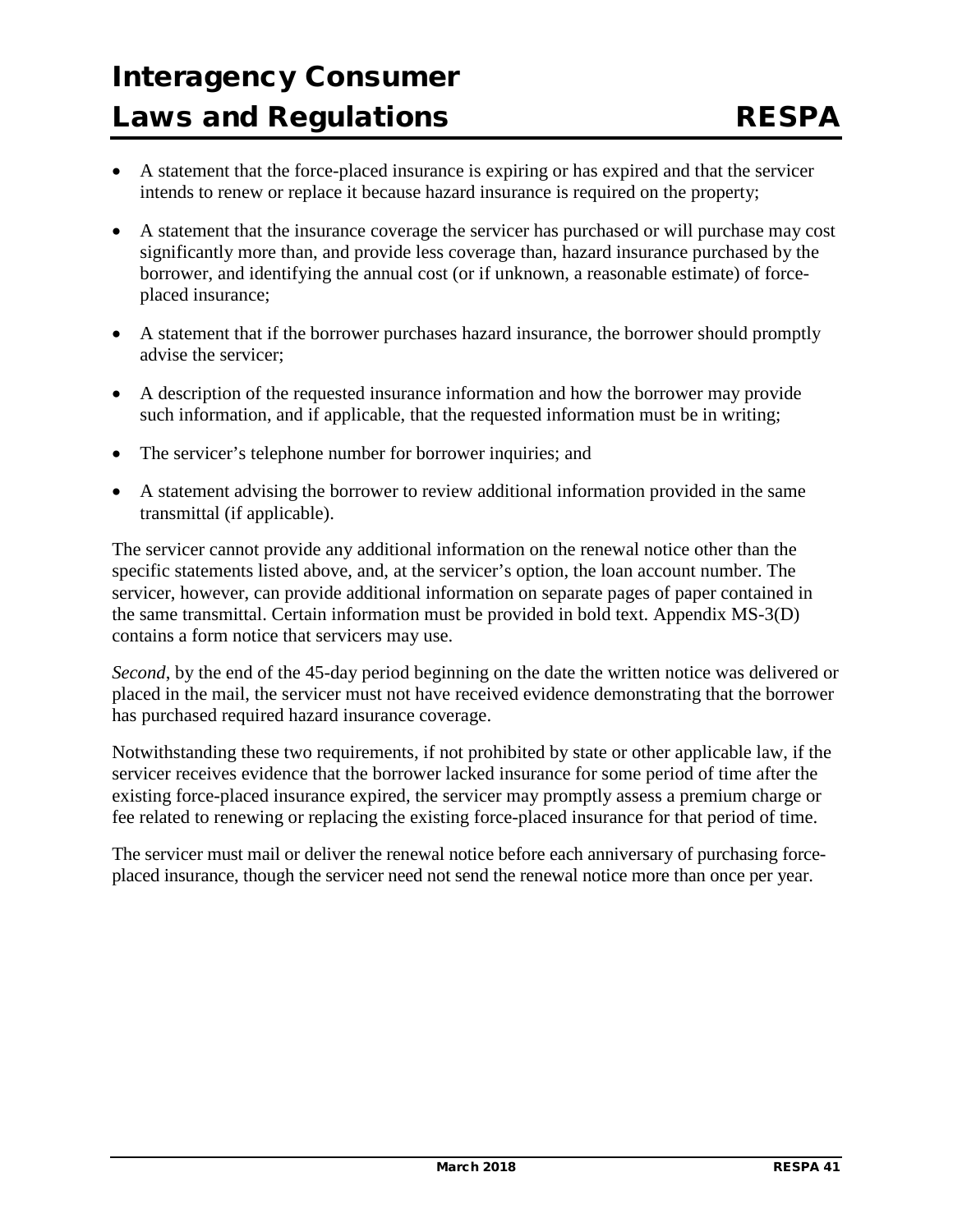### **Mailing the Notices – 12 CFR 1024.37(f)**

If the servicer mails the initial notice, the reminder notice, or the renewal notice, the servicer must use at least first-class mail.

#### **Canceling Force-Placed Insurance – 12 CFR 1024.37(g)**

If the servicer receives evidence that the borrower has had required hazard insurance coverage in place, then the servicer has 15 days to cancel the force-placed insurance, refund force-placed insurance premium charges and fees for the period of overlapping insurance coverage, and remove all force-placed charges and fees from the borrower's account for that period.

#### **Limitations on Force-Placed Insurance – 12 CFR 1024.37(h)**

All charges that a servicer assesses on a borrower related to force-placed insurance must be bona fide and reasonable, except for charges subject to state regulation and charges authorized by the Flood Disaster Protection Act of 1973. A bona fide and reasonable charge is one that is reasonably related to the servicer's cost of providing the service and is not otherwise prohibited by law.

### **General Servicing Policies, Procedures, and Requirements – 12 CFR 1024.38**

Servicers must maintain policies and procedures reasonably designed to achieve certain servicing-related objectives, and are subject to requirements regarding record retention and the ability to create servicing files.

These requirements apply to any mortgage loan, as that term is defined in 12 CFR 1024.31, except that they do not apply to (i) small servicers, (ii) reverse mortgage transactions, as that term is defined in 12 CFR 1024.31, or (iii) mortgage loans for which the servicer is a qualified lender.

As noted above, an institution qualifies as a small servicer under 12 CFR 1026.41(e)(4)(ii) if it (a) services, together with any affiliates, 5,000 or fewer mortgage loans, for all of which the institution (or an affiliate) is the creditor or assignee, (b) is a Housing Finance Agency, as defined in 24 CFR 266.5, or (c) is a nonprofit entity (defined in 12 CFR  $1026.41(e)(4)(ii)(C)(I)$ ) that services 5,000 or fewer mortgage loans, including any mortgage loans serviced on behalf of associated nonprofit entities (defined in 12 CFR 1026.41(e)(4)(ii)(C)(*2*)), for all of which the servicer or an associated nonprofit entity is the creditor.

The determination as to whether a servicer qualifies as a small servicer is generally made based on the mortgage loans, as that term is used in 12 CFR 1026.41(a)(1), serviced by the servicer and any affiliates as of January 1 for the remainder of that calendar year. However, to determine small servicer status under the nonprofit small servicer definition, a nonprofit servicer should be evaluated based on the mortgage loans serviced by the servicer (and not those serviced by associated nonprofit entities) as of January 1 for the remainder of the calendar year.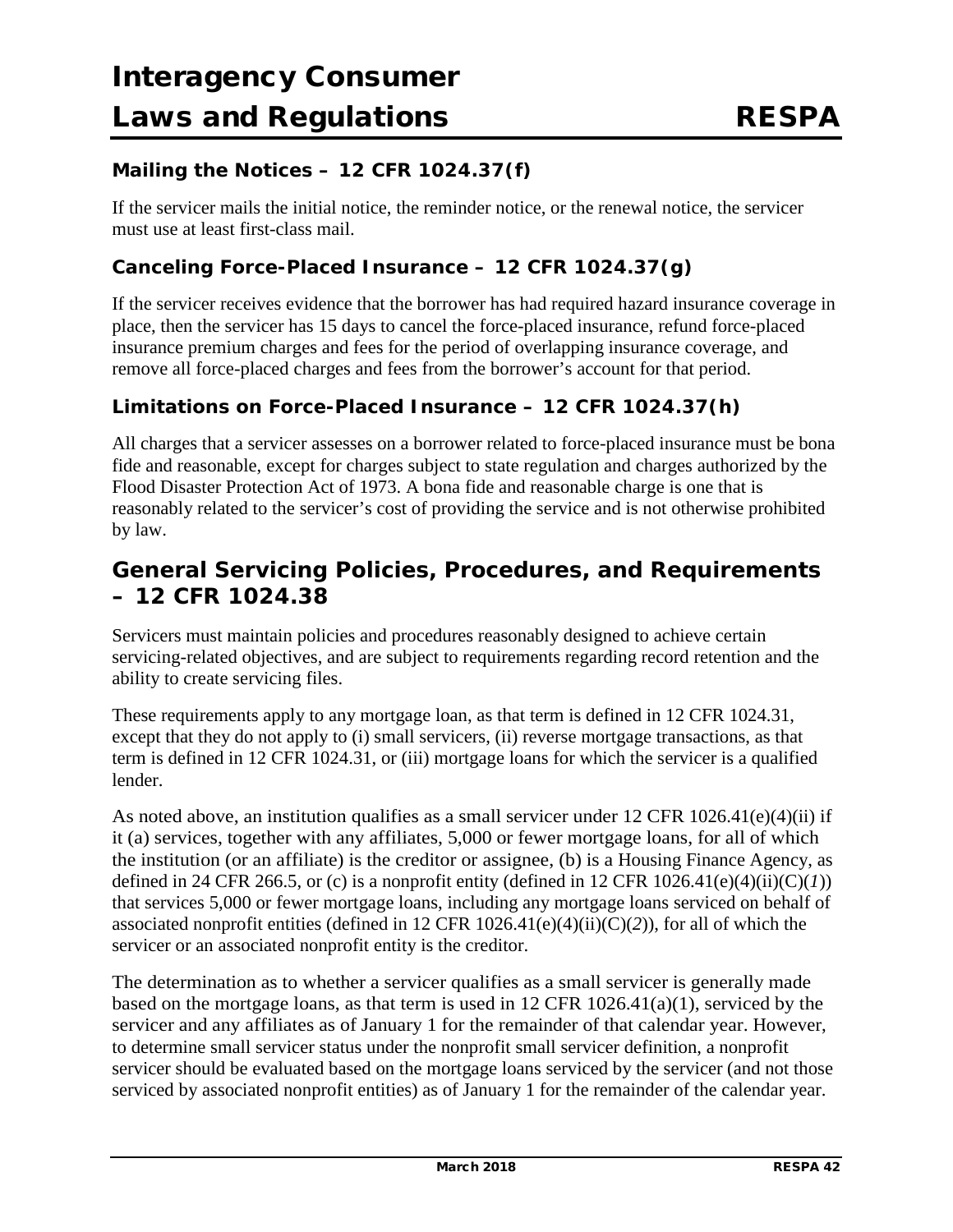A servicer that ceases to qualify as a small servicer will have six months from the time it ceases to qualify or until the next January 1, whichever is later, to comply with any requirements from which the servicer is no longer exempt as a small servicer.

As specified in 12 CFR 1026.41(e)(4)(iii), the following mortgage loans are not considered in determining whether a servicer qualifies as a small servicer: (a) mortgage loans voluntarily serviced by the servicer for a non-affiliate of the servicer and for which the servicer does not receive any compensation or fees; (b) reverse mortgage transactions; and (c) mortgage loans secured by consumers' interests in timeshare plans; and (d) certain seller-financed transactions that meet the criteria identified in 12 CFR 1026.36(a)(5).

Qualified lenders are those defined to be qualified lenders under the Farm Credit Act of 1971 and the Farm Credit Administration's accompanying regulations set forth at 12 CFR 617.7000 *et seq*. [22](#page-42-0)

### **Reasonable Policies and Procedures – 12 CFR 1024.38(a)**

Servicers must maintain policies and procedures reasonably designed to meet the objectives identified in 12 CFR 1024.38(b). Servicers may determine the specific policies and procedures they will adopt and the methods for implementing them in light of the size, nature, and scope of the servicers' operations, including, for example, the volume and aggregate unpaid principal balance of mortgage loans serviced, the credit quality (including the default risk) of the mortgage loans serviced, and the servicer's history of consumer complaints. "Procedures" refer to the servicer's actual practices for achieving the objective.

### **Objectives – 12 CFR 1024.38(b)**

 $\overline{a}$ 

Servicers are required to maintain policies and procedures that are reasonably designed to achieve the following objectives.

- 1. *Accessing and providing timely and accurate information*. The servicer's policies and procedures must be reasonably designed to ensure that the servicer can:
	- a. Provide accurate and timely disclosures to the borrower.
	- b. Investigate, respond to, and make corrections in response to borrowers' complaints. These policies and procedures must be reasonably designed to ensure that the servicer can promptly obtain information from service providers to facilitate investigation and correction of errors resulting from actions of service providers.
	- c. Provide a borrower with accurate and timely information and documents in response to the borrower's request for information with respect to the borrower's mortgage loan.

<span id="page-42-0"></span><sup>&</sup>lt;sup>22</sup> 12 CFR 617.7000 defines a qualified lender as (i) a system institution (except a bank for cooperatives) that extends credit to a farmer, rancher, or producer or harvester of aquatic products for any agricultural or aquatic purpose and other credit needs of the borrower, and (ii) other financing institutions with respect to loans discounted or pledged under Section 1.7(b)(1)(B) of the Farm Credit Act.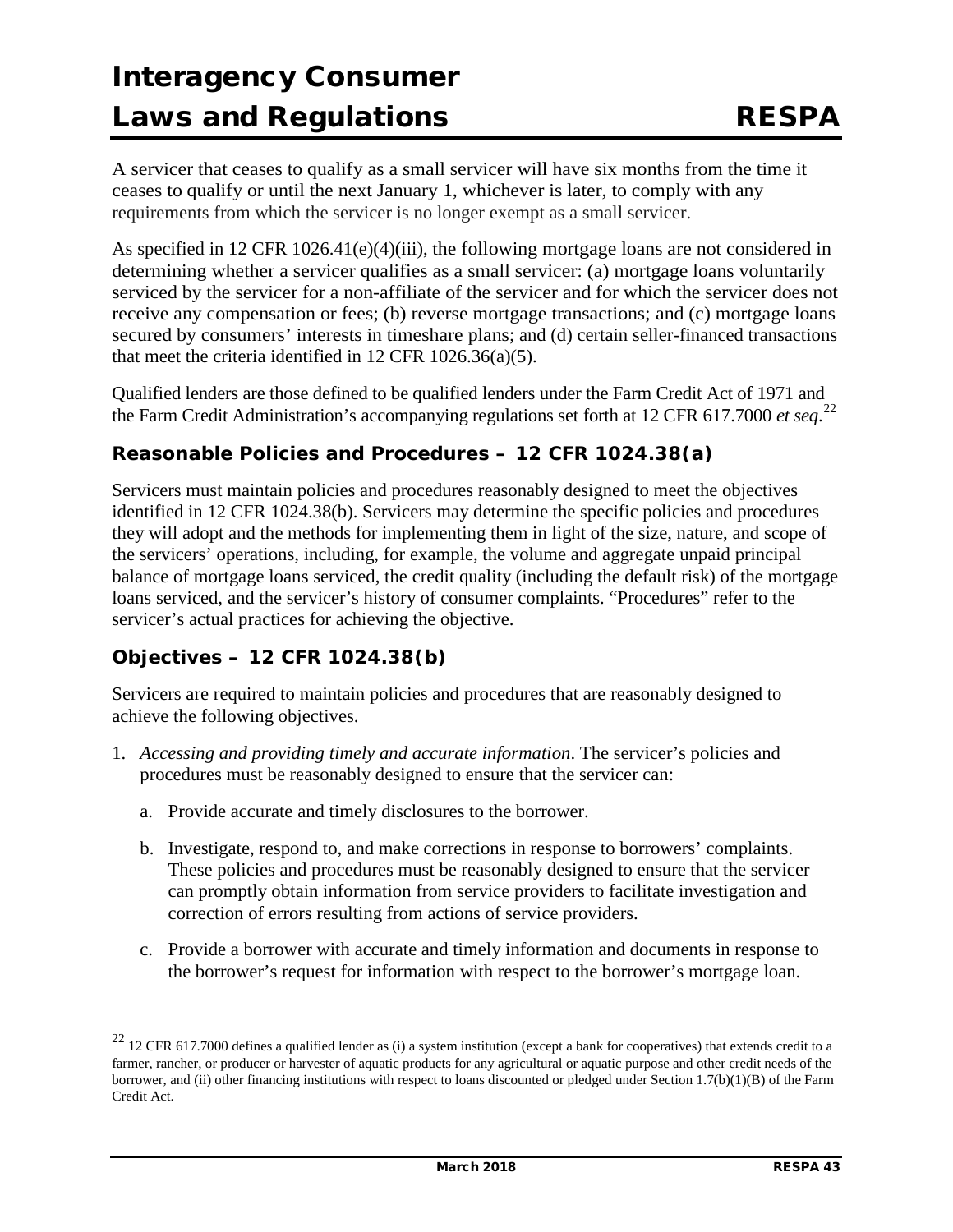- d. Provide owners and assignees of mortgage loans with accurate information and documents about all the mortgage loans that they own. This includes information about a servicer's evaluations of borrowers for loss mitigation options and a servicer's loss mitigation agreements with borrowers, including loan modifications. Such information includes, for example: (a) a loan modification's date, terms, and features; (b) the components of any capitalized arrears; (c) the amount of any servicer advances; and (d) any assumptions regarding the value of property used in evaluating any loss mitigation options.
- e. Submit documents or filings required for a foreclosure process, including documents or filings required by a court, that reflect accurate and current information and that comply with applicable law.
- f. 1. Upon notification of a borrower's death, promptly identify and facilitate communication with the borrower's successor in interest concerning the secured property. (Effective until April 19, 2018).

2. Upon receiving notice of a borrower's death or of any transfer of the secured property, promptly facilitate communication with any potential or confirmed successors in interest regarding the property. (*Effective April 19, 2018*).

- g. Upon receiving notice of the existence of a potential successor in interest, promptly determine the documents the servicer reasonably requires to confirm the person's identity and ownership interest in the property (see commentary to 12 CFR 1024.38(b)(1)(vi) for illustrative examples) and promptly provide to the potential successor in interest a description of those documents and how the person may submit a written request under 12 CFR 1024.36(i). (*Effective April 19, 2018*).
- h. Upon the receipt of such documents, promptly make a confirmation determination and promptly notify the person, as applicable, that the servicer has confirmed the person's status, has determined that additional documents are required (and what those documents are), or has determined that the person is not a successor in interest. (*Effective April 19, 2018*).
- 2. *Properly evaluating loss mitigation applications*. The servicer's policies and procedures must be reasonably designed to ensure that the servicer can:
	- o Provide accurate information regarding loss mitigation options available to the borrower from the owner or assignee of the borrower's loan.
	- o Identify specifically all loss mitigation options available to a borrower from the owner or assignee of the borrower's mortgage loan. This includes identifying, with respect to each owner or assignee all of the loss mitigation options the servicer may consider when evaluating a borrower, as well as the criteria the servicer should apply for each option. The policies and procedures should be reasonably designed to address how the servicer will apply any specific thresholds for eligibility for particular loss mitigation options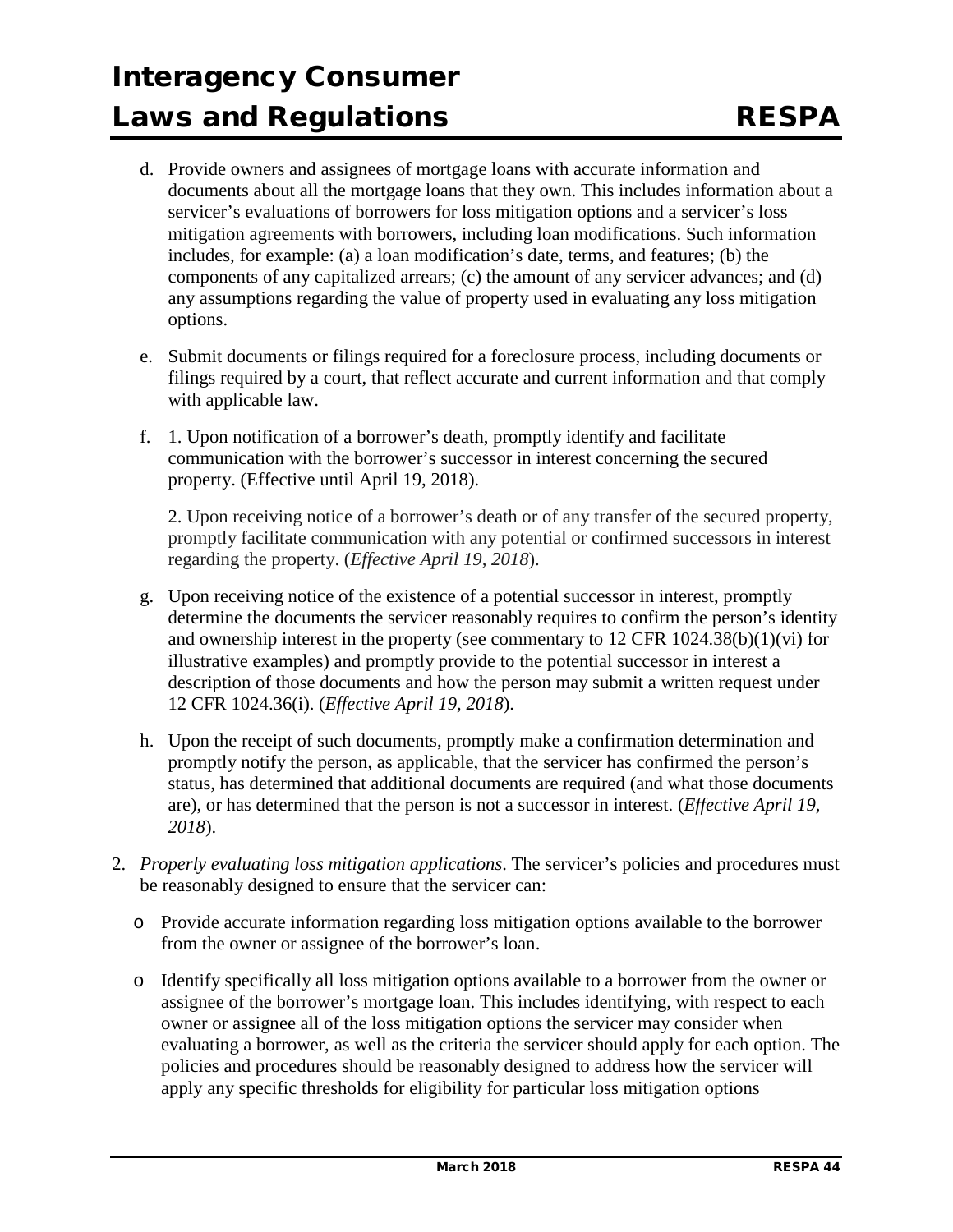established by an owner or assignee of a mortgage loan (e.g., if the owner requires that a particular option be limited to a certain percentage of loans, then the policies and procedures must be reasonably designed to determine in advance how the servicer will apply that threshold). The policies and procedures must be reasonably designed to ensure that such information is readily accessible to the servicer's loss mitigation personnel.

- o Provide the loss mitigation personnel assigned to the borrower's mortgage loan with prompt access to all of the documents and information that the borrower submitted in connection with a loss mitigation option.
- o Identify the documents and information a borrower must submit to complete a loss mitigation application, and facilitate compliance with the notice required pursuant to 12 CFR 1024.41(b)(2)(i)(B).
- o In response to a complete loss mitigation application, properly evaluate the borrower for all eligible loss mitigation options pursuant to any requirements established by the owner or assignee of the mortgage loan, even if those requirements are otherwise beyond the requirements of 12 CFR 1024.41. For example, an owner or assignee may require that the servicer review a loss mitigation application submitted less than 37 days before a foreclosure sale or re-evaluate a borrower who has demonstrated a material change in financial circumstances.
- o Promptly identify and obtain documents or information not in the borrower's control that the servicer requires to determine which loss mitigation options, if any, to offer the borrower in accordance with the requirements of 12 CFR 1024.41(c)(4).
- 3. *Facilitating oversight of, and compliance by, service providers*. The servicer's policies and procedures must be reasonably designed to ensure that the servicer can:
	- o Provide appropriate personnel with access to accurate and current documents and information concerning service providers' actions.
	- o Facilitate periodic reviews of service providers.
	- o Facilitate the sharing of accurate and current information regarding the status of any evaluation of a borrower's loss mitigation application and any foreclosure proceeding among appropriate servicer personnel, including the loss mitigation personnel assigned the borrower's mortgage loan, and appropriate service provider personnel, including service provider personnel responsible for handling foreclosure proceedings.
		- o Further, a servicer's policies and procedures must be reasonably designed to ensure that servicer personnel promptly inform service provider personnel handling foreclosure proceedings that the servicer has received a complete loss mitigation application and promptly instruct foreclosure counsel to take any step required by 12 CFR 1024.41(g)—which generally sets forth limitations on moving for judgment or order of sale, or conducting a foreclosure sale—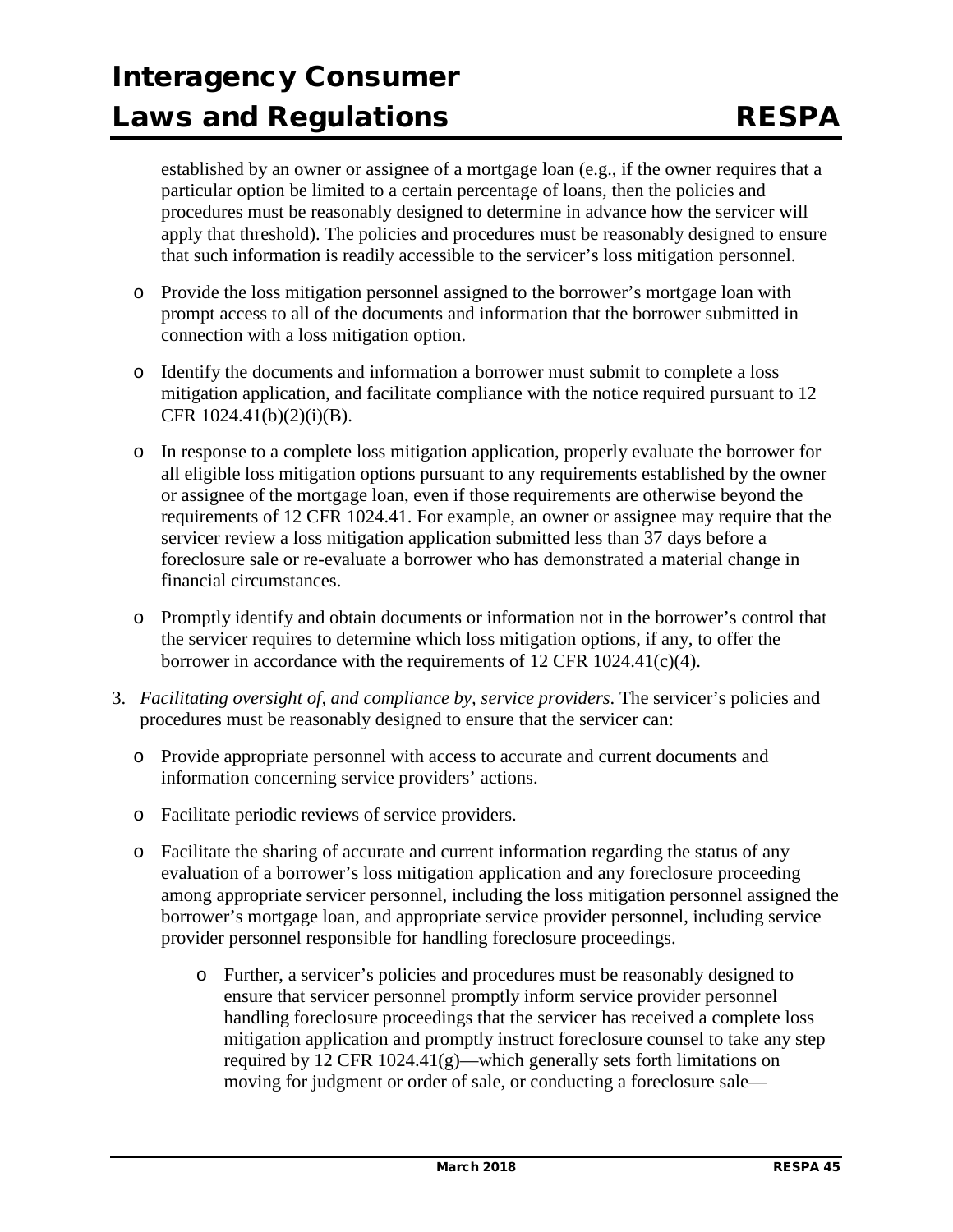sufficiently timely to avoid violating the prohibition against moving for judgment or order of sale, or conducting a foreclosure sale. (Comment 38(b)(3)(iii)-1).

- 4. *Facilitating transfer of information during servicing transfers*.
	- o *Transferor Servicer*. The servicer's policies and procedures must be reasonably designed to ensure that when it transfers a mortgage loan to another servicer, it (i) timely and accurately transfers all information and documents in its possession and control related to a transferred mortgage loan to the transferee servicer, and (ii) transfers the information and documents in a form and manner that ensures their accuracy and that allows the transferee to comply with the terms of the mortgage loan and applicable law. For example, where data is transferred electronically, a transferor servicer must have policies and procedures reasonably designed to ensure that data can be properly and promptly boarded by a transferee servicer's electronic systems. The information that must be transferred includes information reflecting the current status of discussions with the borrower concerning loss mitigation options, any loss mitigation agreements entered into with the borrower, and analysis the servicer performed with respect to potential recovery from a non-performing mortgage loan.
	- o *Transferee Servicer*. The servicer's policies and procedures must be reasonably designed to ensure that when it receives a mortgage loan from another servicer, it can (i) identify necessary documents or information that may not have been transferred, and (ii) obtain such documentation or information from the transferor servicer. The servicer's policies and procedures must also be reasonably designed to address obtaining missing information regarding loss mitigation from the transferor servicer before attempting to obtain it from the borrower. For example, if a servicer receives information indicating that a borrower has made payments consistent with a trial or permanent loan modification but the servicer has not received information about the actual modification, the servicer must have policies and procedures reasonably designed to identify whether any such modification agreement exists and to obtain any such agreement from the transferor servicer.
- 5. *Informing borrowers of the written error resolution and information request procedures*.
	- o The servicer must have policies and procedures reasonably designed to inform borrowers of the procedures for submitting written error notices under 12 CFR 1024.35 and written information requests under 12 CFR 1024.36. A servicer may comply with these requirements by informing borrowers of these procedures by notice (mailed or delivered electronically) or a website. For example, a servicer may comply with this provision by including a statement in the 12 CFR 1026.41 periodic statement advising borrowers that they have certain rights under federal law related to resolving errors and requesting information, that they may learn more about their rights by contacting the servicer, and directing borrowers to a website.
	- o A servicer's policies and procedures also must be reasonably designed to ensure that the servicer provides borrowers who are dissatisfied with the servicer's response to oral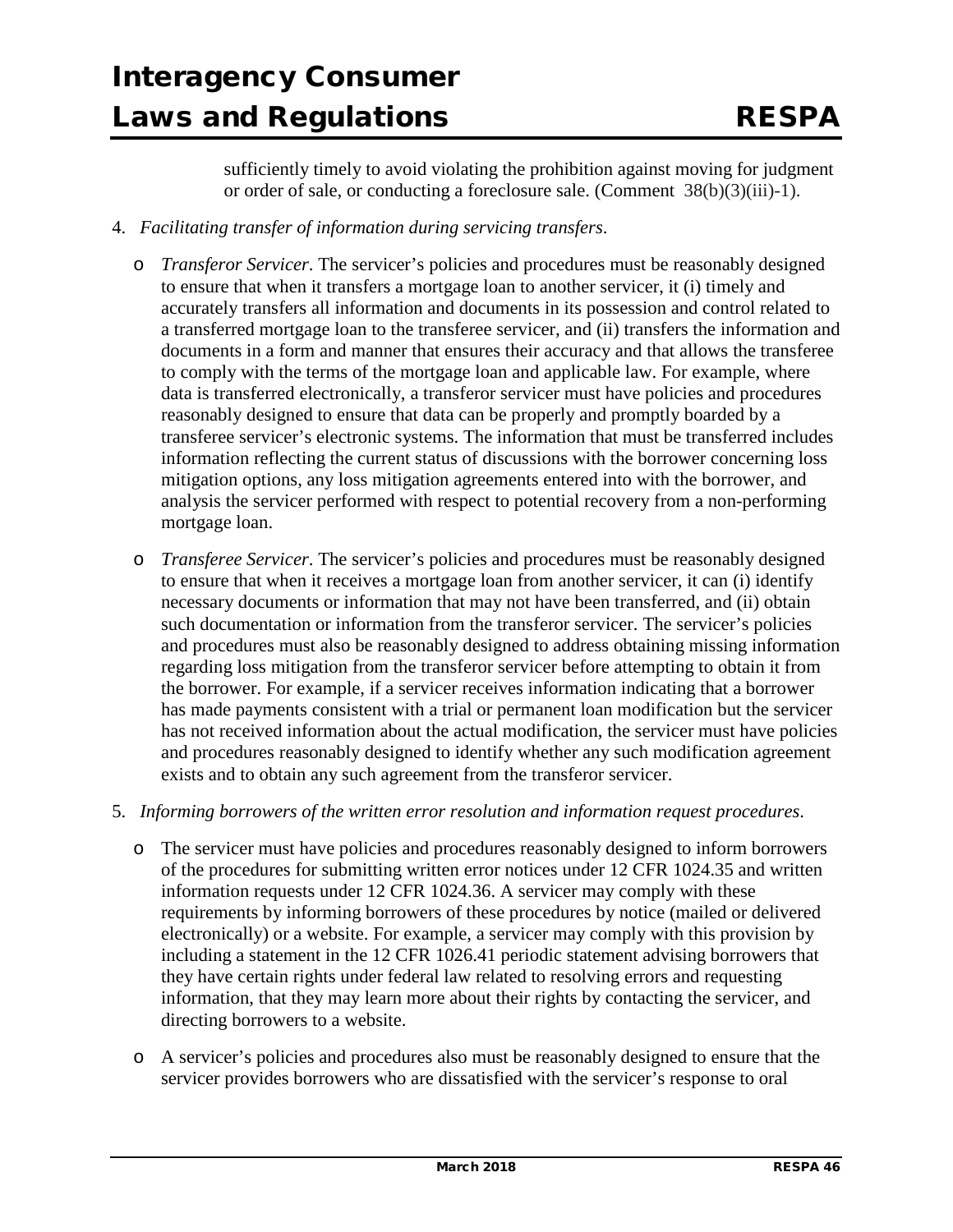complaints or information requests with information about submitting a written error notice or written information request.

o The commentary addresses the circumstance in which a borrower incorrectly submits an error notice to any address given to the borrower in connection with the submission of a loss mitigation application or continuity of contact. A servicer's policies and procedures must be reasonably designed to ensure that the servicer informs a borrower of the correct procedures for submitting written error notices under such circumstances, including the correct address. Alternatively, the servicer could redirect the error notice to the correct address.

### **Standard Requirements – 12 CFR 1024.38(c)**

Servicers must also retain certain records and maintain particular documents in a manner that facilitates compiling such documents and data into a servicing file.

#### *Record Retention – 12 CFR 1024.38(c)(1)*

Servicers must retain records that document any actions the servicer took with respect to a borrower's mortgage loan account until one year after the loan is discharged or the servicer transfers servicing for the mortgage loan. Servicers may use any retention method that reproduces records accurately (such as computer programs) and that ensures that a servicer can access the records easily (such as a contractual right to access records another entity holds).

### *Servicing File – 12 CFR 1024.38(c)(2)*

Servicers must maintain the following documents and data in a manner that facilitates compiling such documents and data into a servicing file within five days: a schedule of all credits and debits to the account (including escrow accounts and suspense accounts), a copy of the security instrument establishing the lien securing the mortgage, any notes created by servicer personnel concerning communications with the borrower, a report of the data fields created by the servicer's electronic systems relating to the borrower's account (if applicable), and copies of any information or documents provided by the borrower in connection with error notices or loss mitigation.

For purposes of this section, a report of data fields relating to a borrower's account means a report listing the relevant data fields by name, populated with any specific data relating to the borrower's account. Examples of such data fields include fields used to identify the terms of the borrower's mortgage loan, the occurrence of automated or manual collection calls, the evaluation of borrower for a loss mitigation option, the owner or assignee of a mortgage loan, and any credit reporting history.

These requirements apply only to information created on or after January 10, 2014.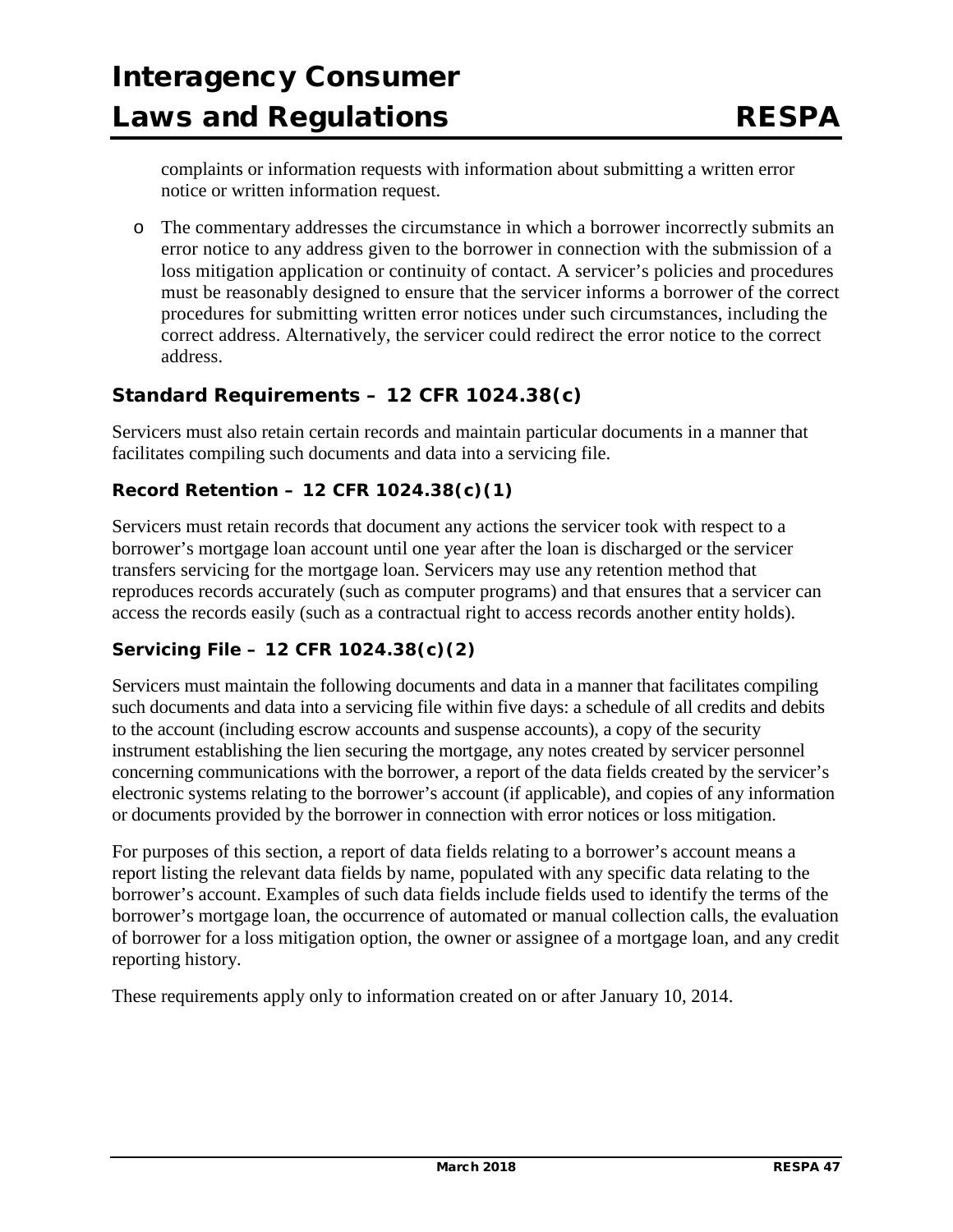### **Early Intervention Requirements for Certain Borrowers – 12 CFR 1024.39**

Servicers must engage in certain efforts to contact delinquent borrowers. These requirements apply to only those mortgage loans, as that term is defined in 12 CFR 1024.31, that are secured by the borrower's principal residence. The requirements do not apply to (i) small servicers, (ii) reverse mortgage transactions, as that term is defined in 12 CFR 1024.31, or (iii) mortgage loans for which the servicer is a qualified lender.

As noted above, an institution qualifies as a small servicer under 12 CFR 1026.41(e)(4)(iii) if it (a) services, together with any affiliates, 5,000 or fewer mortgage loans, for all of which the institution (or an affiliate) is the creditor or assignee, (b) is a Housing Finance Agency, as defined in 24 CFR 266.5, or (c) is a nonprofit entity (defined in 12 CFR  $1026.41(e)(4)(ii)(C)(I)$ ) that services 5,000 or fewer mortgage loans, including any mortgage loans serviced on behalf of associated nonprofit entities (defined in 12 CFR 1026.41(e)(4)(ii)(C)(*2*)), for all of which the servicer or an associated nonprofit entity is the creditor.

The determination as to whether a servicer qualifies as a small servicer is generally made based on the mortgage loans, as that term is used in 12 CFR 1026.41(a)(1), serviced by the servicer and any affiliates as of January 1 for the remainder of that calendar year. However, to determine small servicer status under the nonprofit small servicer definition, a nonprofit servicer should be evaluated based on the mortgage loans serviced by the servicer (and not those serviced by associated nonprofit entities) as of January 1 for the remainder of the calendar year. A servicer that ceases to qualify as a small servicer will have six months from the time it ceases to qualify or until the next January 1, whichever is later, to comply with any requirements from which the servicer is no longer exempt as a small servicer.

As specified in 12 CFR 1026.41(e)(4)(iii), the following mortgage loans are not considered in determining whether a servicer qualifies as a small servicer: (a) mortgage loans voluntarily serviced by the servicer for a non-affiliate of the servicer and for which the servicer does not receive any compensation or fees; (b) reverse mortgage transactions; and (c) mortgage loans secured by consumers' interests in timeshare plans; and (d) certain seller-financed transactions that meet the criteria identified in 12 CFR 1026.36(a)(5).

Qualified lenders are those defined to be qualified lenders under the Farm Credit Act of 1971 and the Farm Credit Administration's accompanying regulations set forth at 12 CFR 617.7000 *et seq*.

For purposes of this section, a borrower who is performing under a loss mitigation agreement is not considered delinquent and is not covered by this section.

### **Live Contact – 12 CFR 1024.39(a)**

Servicers must make good faith efforts to establish live contact with a borrower no later than the 36th day of delinquency. The servicer's live contact requirement is continuous so long as the borrower remains delinquent.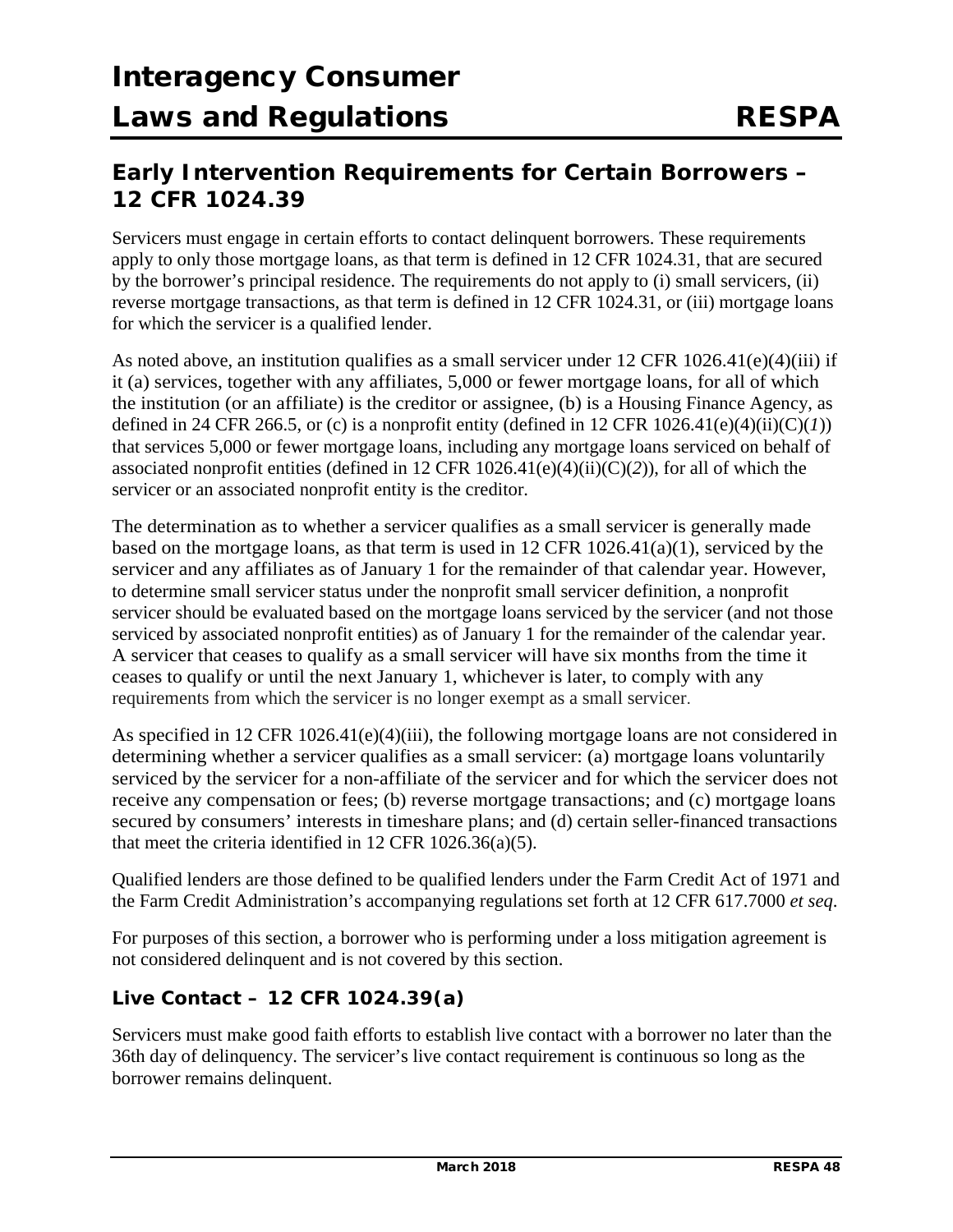Under 12 CFR 1024.31, "delinquency" for Subpart C's provisions means a period of time during which a borrower and a borrower's mortgage loan obligation are delinquent. A borrower and a borrower's mortgage loan obligation are delinquent beginning on the date a periodic payment sufficient to cover principal, interest, and, if applicable, escrow becomes due and unpaid, until such time as no periodic payment is due and unpaid. *See also* the related commentary to 1024.31 for more on the delinquency definition. Borrowers are not delinquent for purposes of early intervention requirements under 12 CFR 1024.39 if they are performing as agreed according to the terms of a loss mitigation plan designed to bring the borrower current on a previously missed payment, but they may be considered delinquent for other purposes under the servicing rules and may also become delinquent for purposes of early intervention requirements if and when they fail to make a payment required under such a plan.

The commentary also states that good faith efforts to establish live contact consist of "reasonable steps, under the circumstances," and these efforts "may include telephoning the borrower on more than one occasion or sending written or electronic communication encouraging the borrower to establish live contact with the servicer."

Promptly after establishing live contact, the servicer must inform the borrower of any loss mitigation options, if appropriate. It is within the servicer's reasonable discretion to determine whether it is appropriate under the circumstances to inform a borrower of the availability of loss mitigation options. Examples of a servicer making a reasonable determination include a servicer informing a borrower about loss mitigation options after the borrower notifies the servicer during live contact of a material adverse change in financial circumstances that is likely to cause a longterm delinquency for which loss mitigation options may be available, or a servicer not providing information about loss mitigation options to a borrower who has missed a January 1 payment and notified the servicer that the full late payment will be transmitted to the servicer by February 15.

If the servicer has established and is maintaining ongoing contact with the borrower under the loss mitigation procedures in 12 CFR 1024.41, including during the borrower's completion of a loss mitigation application or the servicer's evaluation of the borrower's complete loss mitigation application, or if the servicer has sent the borrower a notice pursuant to  $12 \text{ CFR } 1024.41(c)(1)(ii)$ that the borrower is not eligible for any loss mitigation options, the servicer complies with its live contact requirements under 12 CFR 1024.39(a) and need not otherwise establish or make good faith efforts to establish live contact. A servicer must resume compliance with the live contact requirements for a borrower who becomes delinquent again after curing a prior delinquency. (Comment 39(a)-6).

### **Written Notice – 12 CFR 1024.39(b)**

Servicers must send a borrower a written notice within 45 days after the borrower becomes delinquent and again no later than 45 days after each payment due date so long as the borrower remains delinquent. The written notice must encourage the borrower to contact the servicer, provide the servicer's telephone number and address to access assigned loss mitigation personnel, describe examples of loss mitigation options that may be available (if applicable), provide loss mitigation application instructions or advise how to obtain more information about loss mitigation options such as contacting the servicer (if applicable), and list either the CFPB's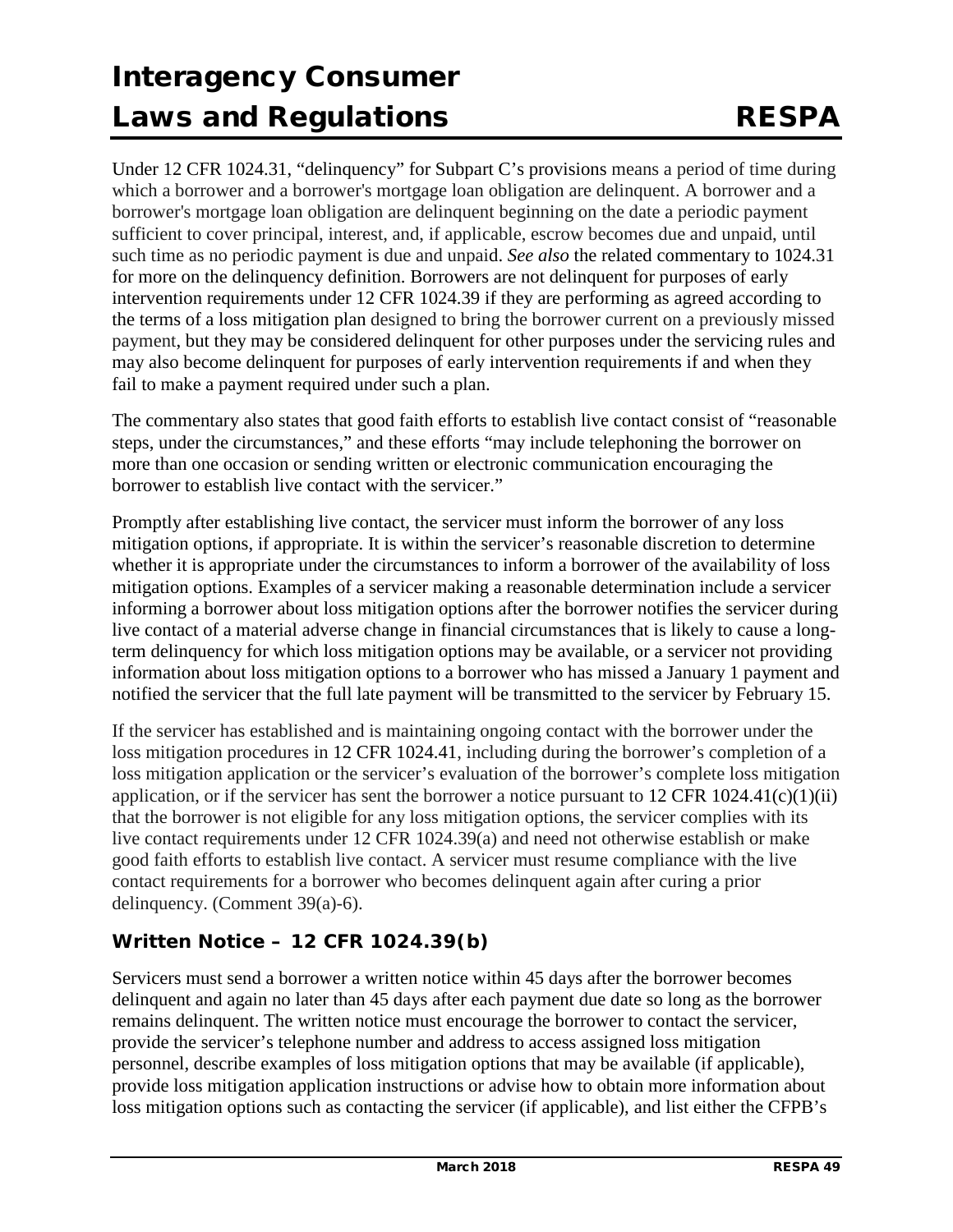or HUD's website to access a list of homeownership counselors or counseling organization and HUD's toll-free number to access homeownership counselors or counseling organizations.

Appendix MS-4 contains model clauses at MS-4(A), MS-4(B), MS-4(C), and MS-4(D) that servicers subject to the FDCPA can use to comply with a new disclosure requirement for the written notice, as discussed more below.

A servicer is not required to provide the written notice under this section to a borrower more than once in any 180-day period. For example, a servicer who provided the written notice to the borrower within 45 days after the borrower became delinquent on January 1 would not be required to send another written notice if the borrower failed to make the February 1 payment. If a borrower is 45 days or more delinquent at the end of any 180-day period after the servicer has provided the written notice, a servicer must provide the written notice again no later than 180 days after the provision of the prior written notice. If the borrower is less than 45 days delinquent at the end of that period, a servicer must provide the notice again no later than 45 days after the payment due date for which the borrower remains delinquent.

A transferee servicer is required to provide the written notice to the borrower regardless of whether the transferor servicer provided a written notice in the preceding 180-day period. However, a transferee servicer is not required to provide a written notice if the transferor servicer provided one within 45 days of the transfer date. For example, assume a borrower has monthly payments, with a payment due on March 1. The transferor servicer provides the notice required by 12 CFR 1024.39(b) on April 10. The loan is transferred on April 12. Assuming the borrower remains delinquent, the transferee servicer is not required to provide another written notice until 45 days after May 1, the first post-transfer payment due date—i.e., by June 15. (Comment  $39(b)(1)-5)$ .

### **Borrowers in bankruptcy – 12 CFR 1024.39(c))**

#### *Partial Exemption*

Servicers are exempt from complying with the live contact obligations under 12 CFR 1024.39(a) while any borrower on a mortgage loan is a debtor in bankruptcy under Title 11 of the United States Code, with regard to that mortgage loan. Servicers are also exempt from providing the written notice under 12 CFR 1024.39(b) while any borrower on a mortgage loan is a debtor in bankruptcy under Title 11 of the United States Code, with regard to that mortgage loan, if no loss mitigation option is available or if any borrower on the mortgage loan has provided a cease communication notice under the FDCPA with respect to that mortgage loan (and the servicer is subject to the FDCPA for that loan).

If the above conditions relating to the written notice exemption are not met, and any borrower on the mortgage loan is a debtor in bankruptcy, then the servicer must comply with modified written notice requirements under 12 CFR 1024.39(b):

- Content:
	- o The notice may not contain a request for payment.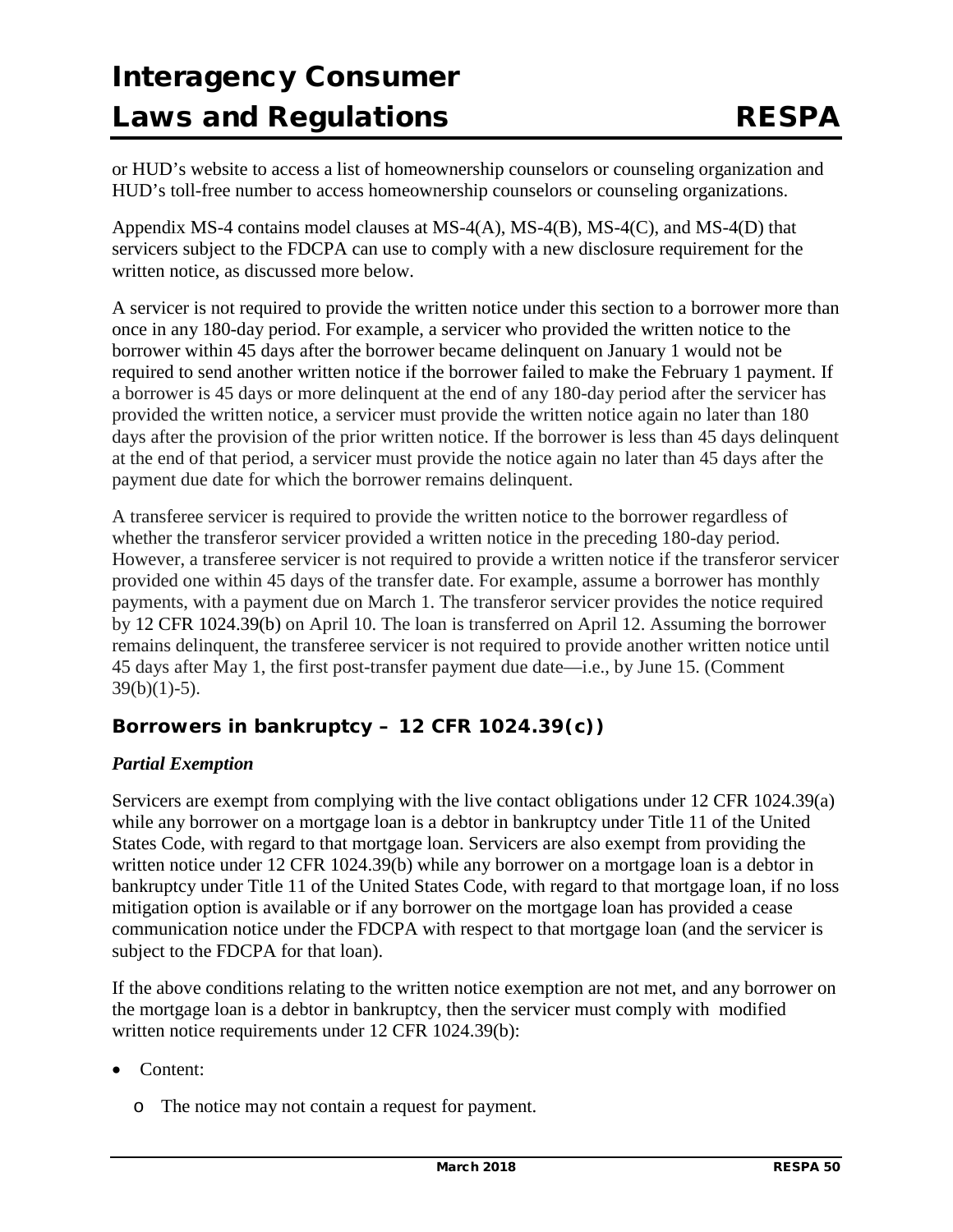#### • Timing:

- o If a borrower is delinquent when the borrower becomes a debtor in bankruptcy, the servicer must provide the written notice not later than the 45th day after the borrower files a bankruptcy petition under Title 11 of the United States Code.
- o However, if the borrower is not delinquent at the time of the bankruptcy petition filing, but subsequently becomes delinquent while a debtor in bankruptcy, the servicer must provide the written notice not later than the 45th day of the borrower's delinquency.
- o A servicer must comply with these timing requirements regardless of whether the servicer provided the written notice in the preceding 180-day period.
- o A servicer is not required to provide the written notice more than once during a single bankruptcy case.

#### *Resuming Compliance*

A servicer that was exempt from the live contact and written early intervention notice requirements must resume compliance with such requirements after the next payment due date that follows the earliest of the following events:

- The bankruptcy case is dismissed,
- The bankruptcy case is closed, and
- The borrower reaffirms personal liability for the mortgage loan.

A servicer is not required to resume compliance with the live contact requirements with respect to a mortgage loan for which the borrower has discharged personal liability pursuant to Sections 727, 1141, 1228, or 1328 of Title 11 of the United States Code, but must resume compliance with the written notice requirement if the borrower has made any partial or periodic payment on the mortgage loan after the commencement of the borrower's bankruptcy case.

#### **Fair Debt Collections Practices Act Partial Exemption – 12 CFR 1024.39(d)**

If a mortgage servicer is a debt collector under the FDCPA with regard to a borrower's mortgage loan, 12 CFR 1024.39(d) clarifies the servicer's early intervention obligations when that borrower has invoked cease communication protections by providing a notification pursuant to Section 805(c) of the FDCPA.

For such borrowers invoking their FDCPA cease communication protections, servicers are exempt from the live contact requirements under 12 CFR 1024.39(a).

Servicers are also exempt from the written notice requirements under 12 CFR 1024.39(b) when such a borrower on the loan has invoked the FDCPA cease communication protections and either of the following applies: (1) no loss mitigation option is available or (2) any borrower on the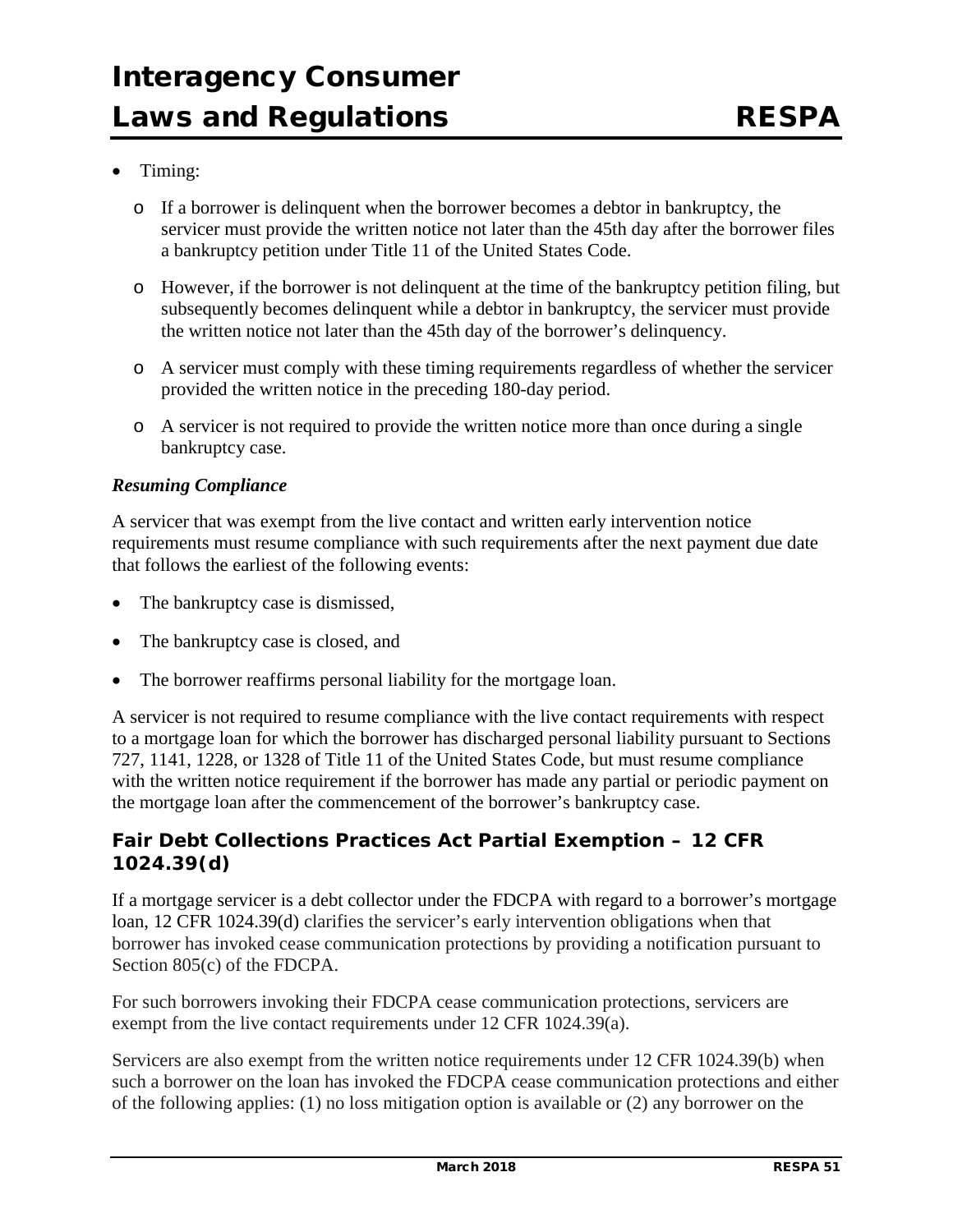mortgage loan is a debtor in bankruptcy under Title 11 of the United States Code. However, servicers are required to comply with modified written notice requirements if the borrower has invoked FDCPA cease communication protections and these conditions are not met (e.g., a loss mitigation option *is* available or no borrower on that loan is a debtor in bankruptcy):

- Content:
	- o The modified written notice must include a statement that the servicer may or intends to invoke its remedy of foreclosure.
	- o The written notice, however, may not contain a request for payment.

Servicers subject to the FDCPA can use MS-4(D) to comply with a new disclosure requirement for the written notice.

- Timing:
	- o A servicer is prohibited from providing the written notice more than once during any 180 day period. If a borrower is 45 days or more delinquent at the end of any 180-day period after the servicer has provided the written notice, a servicer must provide the written notice again no later than 190 days after the provision of the prior written notice. If a borrower is less than 45 days delinquent at the end of any 180-day period after the servicer has provided the written notice, a servicer must provide the written notice again no later than 45 days after the payment due date for which the borrower remains delinquent or 190 days after the provision of the prior written notice, whichever is later.<sup>[23](#page-51-0)</sup>

Further, such servicers do not violate FDCPA Section 805(c) with respect to the mortgage loan when providing the written early intervention notice required by 12 CFR 1024.39(b)(3), as modified by 12 CFR 1024.39(d)(3), to a borrower who has invoked the cease communication rights.<sup>[24](#page-51-1)</sup> Nor does a servicer violate FDCPA Section 805(c) by providing loss mitigation information or assistance in response to a borrower-initiated communication after the borrower has invoked the cease communication rights.<sup>[25](#page-51-2)</sup> A servicer subject to the FDCPA, however, must continue to comply with all other applicable provisions of the FDCPA, including restrictions on communications and prohibitions on harassment or abuse, false or misleading representations, and unfair practices.<sup>[26](#page-51-3)</sup>

 $\overline{a}$ 

<span id="page-51-1"></span><span id="page-51-0"></span><sup>&</sup>lt;sup>23</sup> See Interim Final Rule, 82 Fed. Reg. 47953, 47957-58 (October 16, 2017).<br><sup>24</sup> Comment 39(d)-2. *See also* 2016 FDCPA Interpretive Rule (81 Fed. Reg. 71977, 71979-80).<br><sup>25</sup> Comment 39(d)-2. *See also* 2016 FDCPA Inter

<span id="page-51-2"></span>

<span id="page-51-3"></span>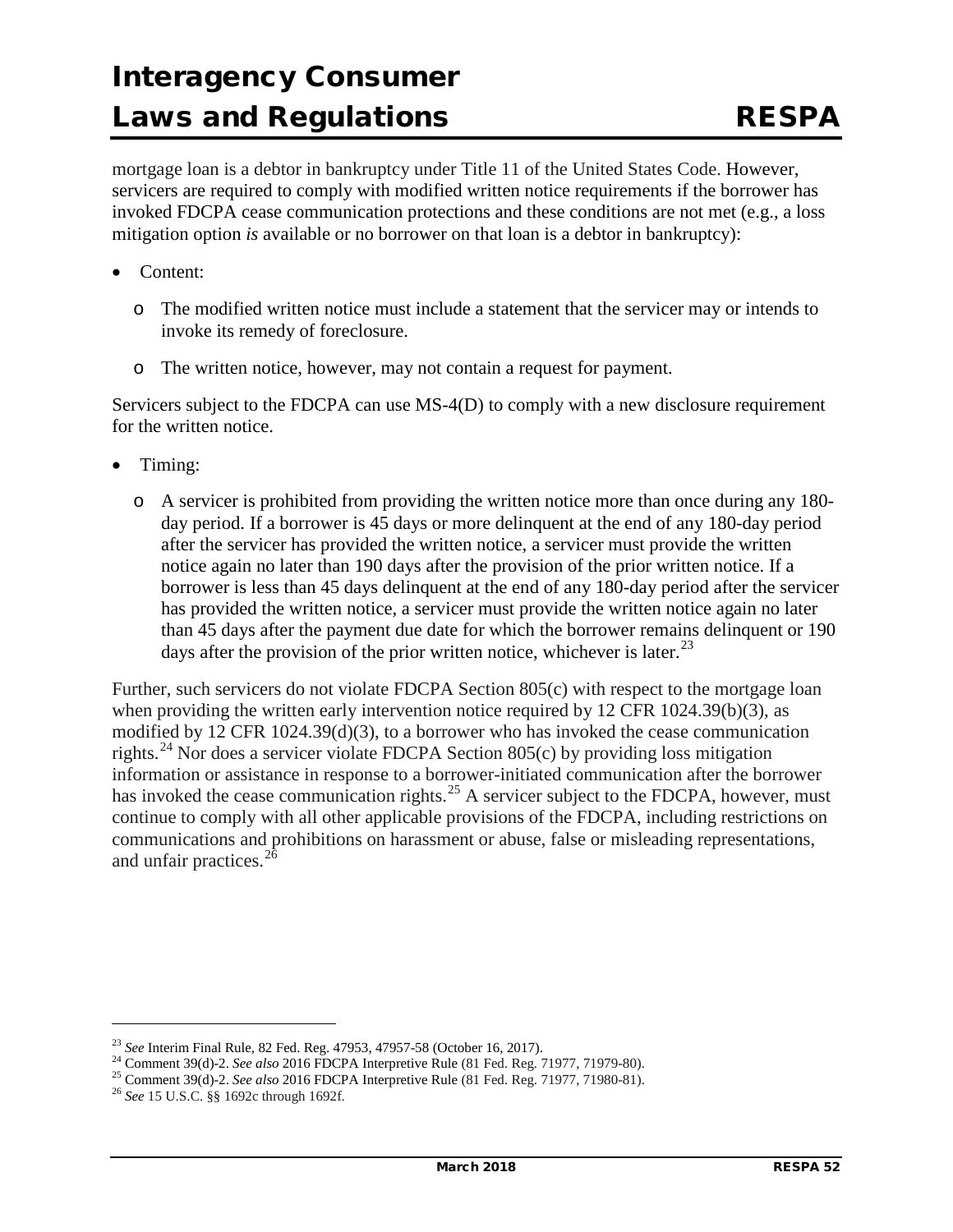### **Continuity of Contact – 12 CFR 1024.40**

Servicers must maintain policies and procedures to facilitate continuity of contact between the borrower and the servicer.

These requirements apply to only those mortgage loans, as that term is defined in 12 CFR 1024.31, that are secured by the borrower's principal residence. The requirements do not apply to (i) small servicers, (ii) reverse mortgage transactions, as that term is defined in 12 CFR 1024.31, or (iii) mortgage loans for which the servicer is a qualified lender.

As noted above, an institution qualifies as a small servicer if it (a) services, together with any affiliates, 5,000 or fewer mortgage loans, for all of which the institution (or an affiliate) is the creditor or assignee, (b) is a Housing Finance Agency, as defined in 24 CFR 266.5, or (c) is a nonprofit entity (defined in 12 CFR  $1026.41(e)(4)(ii)(C)(I)$ ) that services 5,000 or fewer mortgage loans, including any mortgage loans serviced on behalf of associated nonprofit entities (defined in 12 CFR 1026.41(e)(4)(ii)(C)(2)), for all of which the servicer or an associated nonprofit entity is the creditor. The determination as to whether a servicer qualifies as a small servicer is generally made based on the mortgage loans, as that term is used in 12 CFR 1026.41(a)(1), serviced by the servicer and any affiliates as of January 1 for the remainder of that calendar year. However, to determine small servicer status under the nonprofit small servicer definition, a nonprofit servicer should be evaluated based on the mortgage loans serviced by the servicer (and not those serviced by associated nonprofit entities) as of January 1 for the remainder of the calendar year. A servicer that ceases to qualify as a small servicer will have six months from the time it ceases to qualify or until the next January 1, whichever is later, to comply with any requirements from which the servicer is no longer exempt as a small servicer.

As specified in 12 CFR 1026.41(e)(4)(iii), the following mortgage loans are not considered in determining whether a servicer qualifies as a small servicer: (a) mortgage loans voluntarily serviced by the servicer for a non-affiliate of the servicer and for which the servicer does not receive any compensation or fees; (b) reverse mortgage transactions; and (c) mortgage loans secured by consumers' interests in timeshare plans; and (d) certain seller-financed transactions that meet the criteria identified in 12 CFR 1026.36(a)(5).

Qualified lenders are those defined to be qualified lenders under the Farm Credit Act of 1971 and the Farm Credit Administration's accompanying regulations set forth at 12 CFR 617.7000 *et seq*.

### **General Continuity of Contact Policies and Procedures – 12 CFR 1024.40(a)**

Servicers must have policies and procedures that are reasonably designed to assign personnel (one or more persons) to a delinquent borrower at the time the servicer provides the borrower with the written notice required under 12 CFR 1024.39(b), and in any event, not later than the 45th day of the borrower's delinquency. The assigned personnel should be available by telephone to answer the borrower's questions and assist the borrower with available loss mitigation options until the borrower makes two consecutive timely payments under a permanent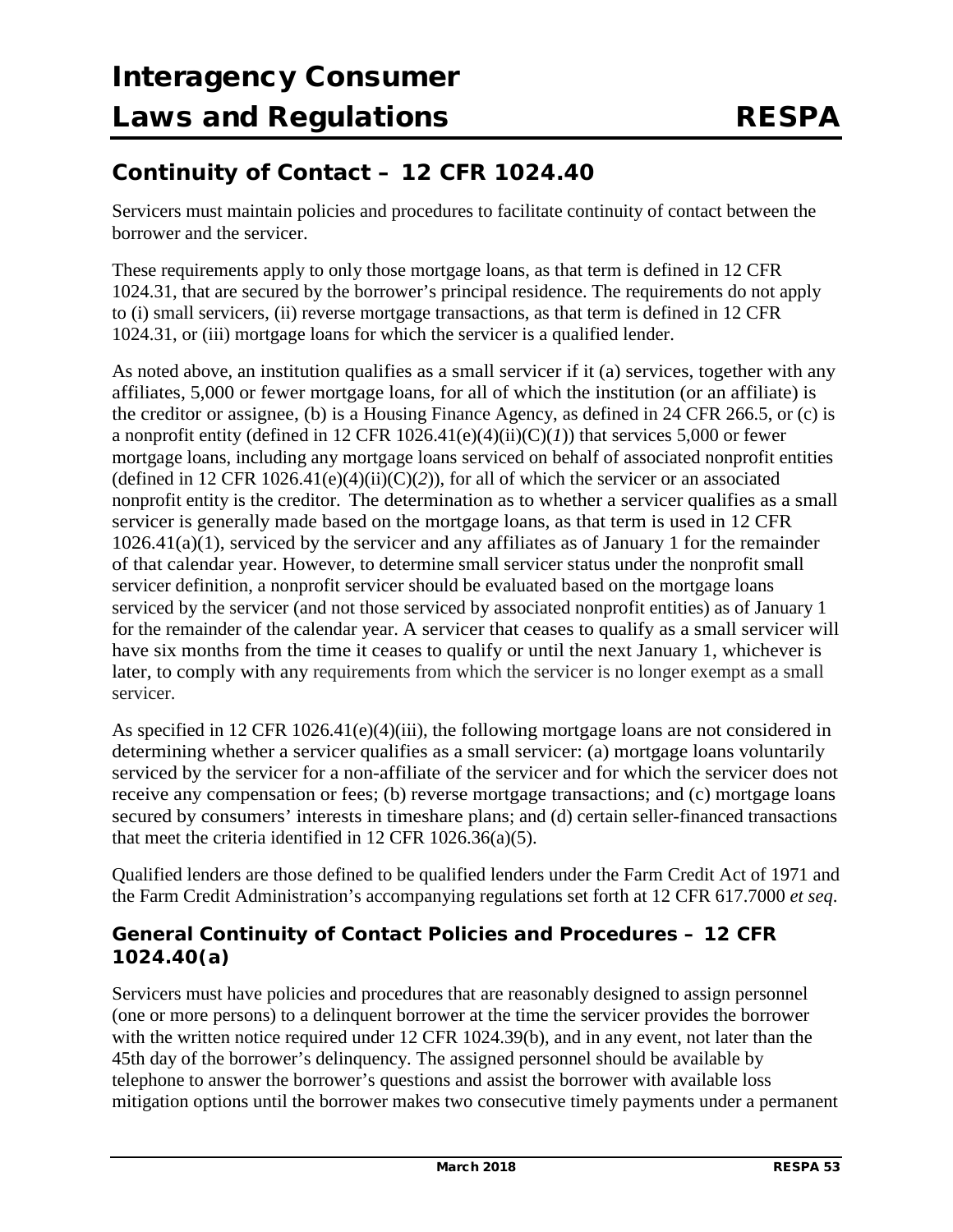loss mitigation agreement. If the borrower contacts the assigned personnel and does not receive an immediate live response, the servicer must have policies and procedures reasonably designed to ensure the servicer can provide a live response in a timely manner.

### **Functions of Servicer Personnel – 12 CFR 1024.40(b)**

The servicer must also maintain policies and procedures reasonably designed to ensure that the assigned personnel can perform certain functions, including: providing the borrower with accurate information about (1) loss mitigation options available to the borrower from the owner or assignee of the borrower's loan, (2) actions the borrower must take to be evaluated for such options, including the steps the borrower needs to take to submit a complete loss mitigation application and appeal a denial of a loan modification option (if applicable), (3) the status of any loss mitigation application the borrower has submitted, (4) the circumstances under which the servicer may refer the borrower's account to foreclosure, and (5) any loss mitigation deadlines.

The servicer must also have policies and procedures reasonably designed to ensure that assigned personnel are able to (1) timely retrieve a complete record of the borrower's payment history and all written information the borrower has provided to the servicer (or prior servicers) in connection with a loss mitigation application, (2) provide these documents to other people required to evaluate the borrower for loss mitigation options, if applicable, and (3) provide the borrower with information about submitting an error notice or information request under 12 CFR 1024.35 or 12 CFR 1024.36.

### **Loss Mitigation Procedures – 12 CFR 1024.41**

Servicers must comply with certain loss mitigation procedures. The procedures differ depending on how far in advance of foreclosure a borrower submits a loss mitigation application. Regulation X does not impose a duty on a servicer to provide any borrower with any specific loss mitigation option.

The requirements set forth in 12 CFR 1024.41 apply to only those mortgage loans, as that term is defined in 12 CFR 1024.31, that are secured by the borrower's principal residence. Except as noted below in 12 CFR 1024.41(j), the requirements do not apply to (i) small servicers, (ii) reverse mortgage transactions, as that term is defined in 12 CFR 1024.31, or (iii) mortgage loans for which the servicer is a qualified lender.

As noted above, an institution qualifies as a small servicer if it (a) services, together with any affiliates, 5,000 or fewer mortgage loans, for all of which the institution (or an affiliate) is the creditor or assignee, (b) is a Housing Finance Agency, as defined in 24 CFR 266.5 or (c) is a nonprofit entity (defined in 12 CFR  $1026.41(e)(4)(ii)(C)(I)$ ) that services 5,000 or fewer mortgage loans, including any mortgage loans serviced on behalf of associated nonprofit entities (defined in 12 CFR 1026.41(e)(4)(ii)(C)(2)), for all of which the servicer or an associated nonprofit entity is the creditor. The determination as to whether a servicer qualifies as a small servicer is generally made based on the mortgage loans, as that term is used in 12 CFR 1026.41(a)(1), serviced by the servicer and any affiliates as of January 1 for the remainder of that calendar year. However, to determine small servicer status under the nonprofit small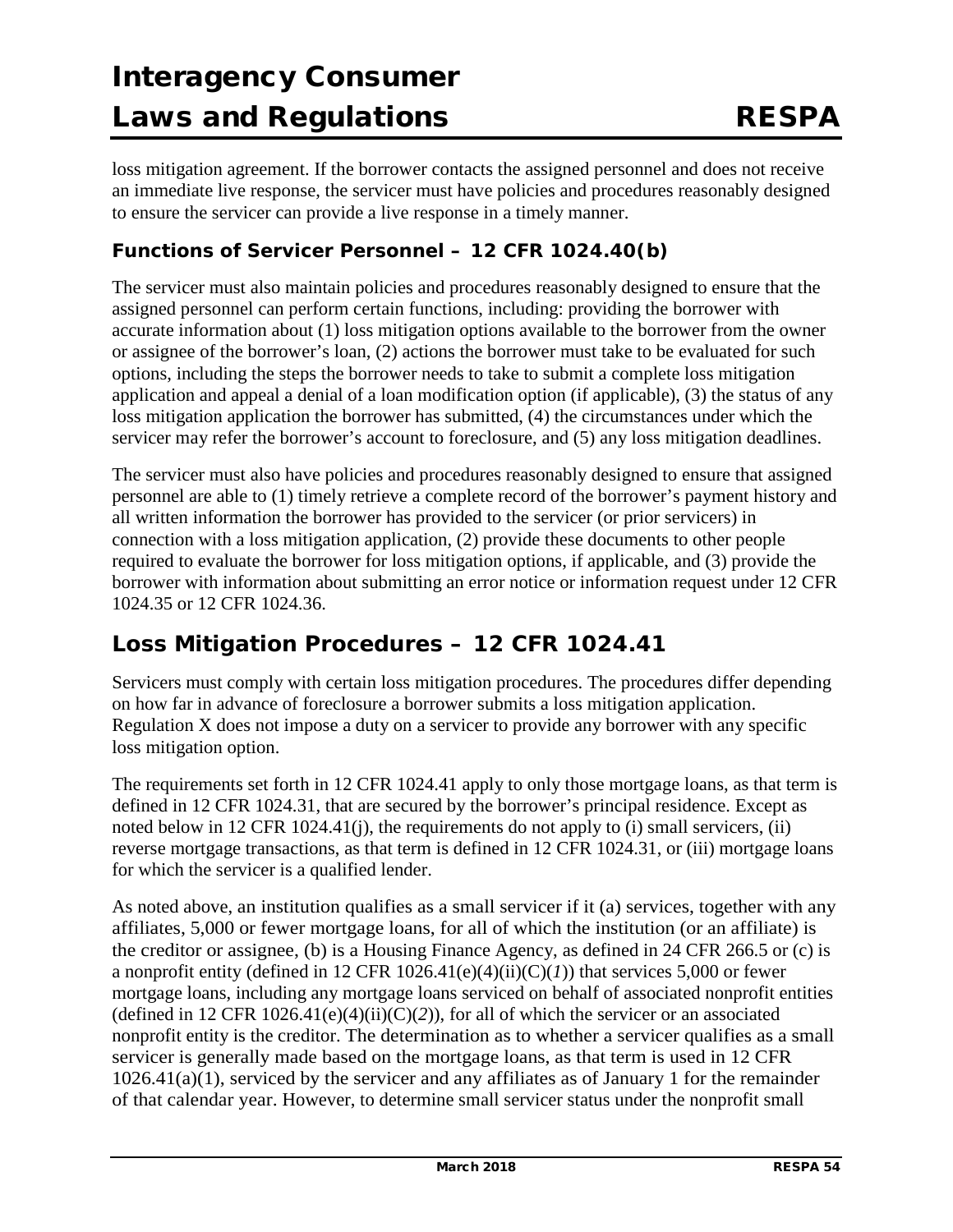servicer definition, a nonprofit servicer should be evaluated based on the mortgage loans serviced by the servicer (and not those serviced by associated nonprofit entities) as of January 1 for the remainder of the calendar year. A servicer that ceases to qualify as a small servicer will have six months from the time it ceases to qualify or until the next January 1, whichever is later, to comply with any requirements from which the servicer is no longer exempt as a small servicer.

As specified in 12 CFR 1026.41(e)(4)(iii), the following mortgage loans are not considered in determining whether a servicer qualifies as a small servicer: (a) mortgage loans voluntarily serviced by the servicer for a non-affiliate of the servicer and for which the servicer does not receive any compensation or fees; (b) reverse mortgage transactions; and (c) mortgage loans secured by consumers' interests in timeshare plans; and (d) certain seller-financed transactions that meet the criteria identified in 12 CFR 1026.36(a)(5).

Qualified lenders are those defined to be qualified lenders under the Farm Credit Act of 1971 and the Farm Credit Administration's accompanying regulations set forth at 12 CFR 617.7000 *et seq*.

The CFPB issued an interpretive rule clarifying, among other things, that when a servicer that is a debt collector under the FDCPA with respect to a borrower's mortgage loan responds to a borrower-initiated communication concerning loss mitigation after the borrower's invocation of FDCPA Section 805(c)'s cease communication protections with regard to that loan, the servicer does not violate FDCPA Section 805(c) with respect to such communications as long as the servicer's response is limited to a discussion of any potentially available loss mitigation option.<sup>[27](#page-54-0)</sup> Only if the borrower provides a communication to the servicer specifically withdrawing the request for loss mitigation does the cease communication prohibition apply to communicating about the specific loss mitigation action.

### **Receipt of a Loss Mitigation Application – 12 CFR 1024.41(b)**

A servicer that receives a loss mitigation application at least 45 days before a foreclosure sale must take two steps. First, the servicer must promptly review the application to determine if it is complete. Second, the servicer must notify the borrower in writing within five days (excluding legal public holidays, Saturdays, and Sundays) that, among other things, it has received the application and state whether it is complete or incomplete.

A loss mitigation application includes an oral or written request by the borrower where the borrower expresses an interest in applying for a loss mitigation option and provides information a servicer would evaluate in connection with a loss mitigation application. A loss mitigation application is considered expansively and includes any "prequalification" for a loss mitigation option. For example, if a borrower requests that a servicer determine whether the borrower is "prequalified" for a loss mitigation program by evaluating the borrower against preliminary criteria to determine eligibility for a loss mitigation option, the request constitutes a loss mitigation application. A loss mitigation application does not include oral inquiries about loss

j

<span id="page-54-0"></span><sup>27</sup> *See* 2016 FDCPA Interpretive Rule (81 Fed. Reg. 71977, 71980-81). *See also* Comment 39(d)-2.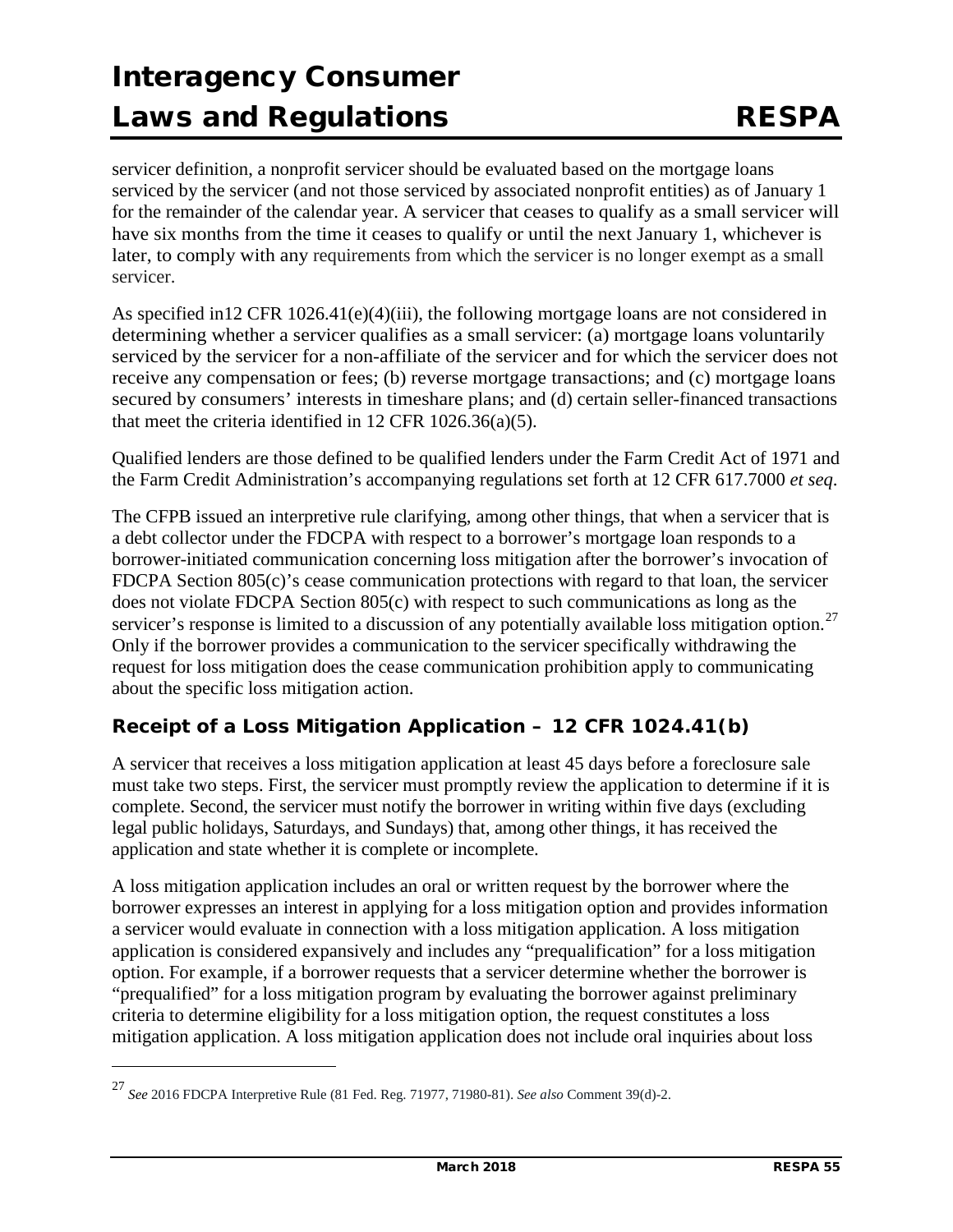mitigation options where the borrower does not provide any information that the servicer would use to evaluate an application, including where the borrower requests information only about the application process but does not provide any information to the servicer.

#### *Complete Loss Mitigation Application – 12 CFR 1024.41(b)(1)*

An application is complete when it contains all the information the servicer requires from the borrower to evaluate an application for loss mitigation options. (12 CFR 1024.41(b)(1)). Upon receiving an application that is not complete, a servicer is generally required to exercise reasonable diligence<sup>[28](#page-55-0)</sup> in obtaining documents and information to complete the application. A servicer has flexibility to establish its own application requirements, but, with certain exceptions, a servicer is generally prohibited from offering a loss mitigation based on an evaluation of any information provided by a borrower in connection with an incomplete loss mitigation application.

#### *Review of Loss Mitigation Application Submission – 12 CFR 1024.41(b)(2)*

As stated above, if the servicer receives a loss mitigation application 45 days or more before a foreclosure sale, the servicer must notify the borrower in writing within five days (excluding legal public holidays, Saturdays, and Sundays) that it has received the application and state whether it is complete or incomplete. If the application is incomplete, the notice must advise (i) what additional documents or information are needed, and (ii) a reasonable date by which the borrower must submit them.

Generally, 30 days from the date the servicer provides the written notice is a "reasonable date." (Comment  $41(b)(2)(ii)$ -1). Furthermore, the reasonable date must be no later than the earliest of:

- The date by which any document or information submitted by a borrower will be considered stale or invalid pursuant to any requirements applicable to any loss mitigation option available to the borrower,
- The date that is the 120th day of the borrower's delinquency,
- The date that is 90 days before a foreclosure sale,
- The date that is 38 days before a foreclosure sale.

(Comment  $41(b)(2)(ii) - 2$ ).

j

A reasonable date, however, must never be less than seven days from the date on which the servicer provides the written notice. (Comment 41(b)(2)(ii)-3).

As explained above, servicers must exercise reasonable diligence in obtaining documents and information to complete an incomplete loss mitigation application (e.g., promptly contacting the

<span id="page-55-0"></span><sup>28</sup> *See* Comment 41(b)(1)-4 for examples of what constitutes reasonable diligence.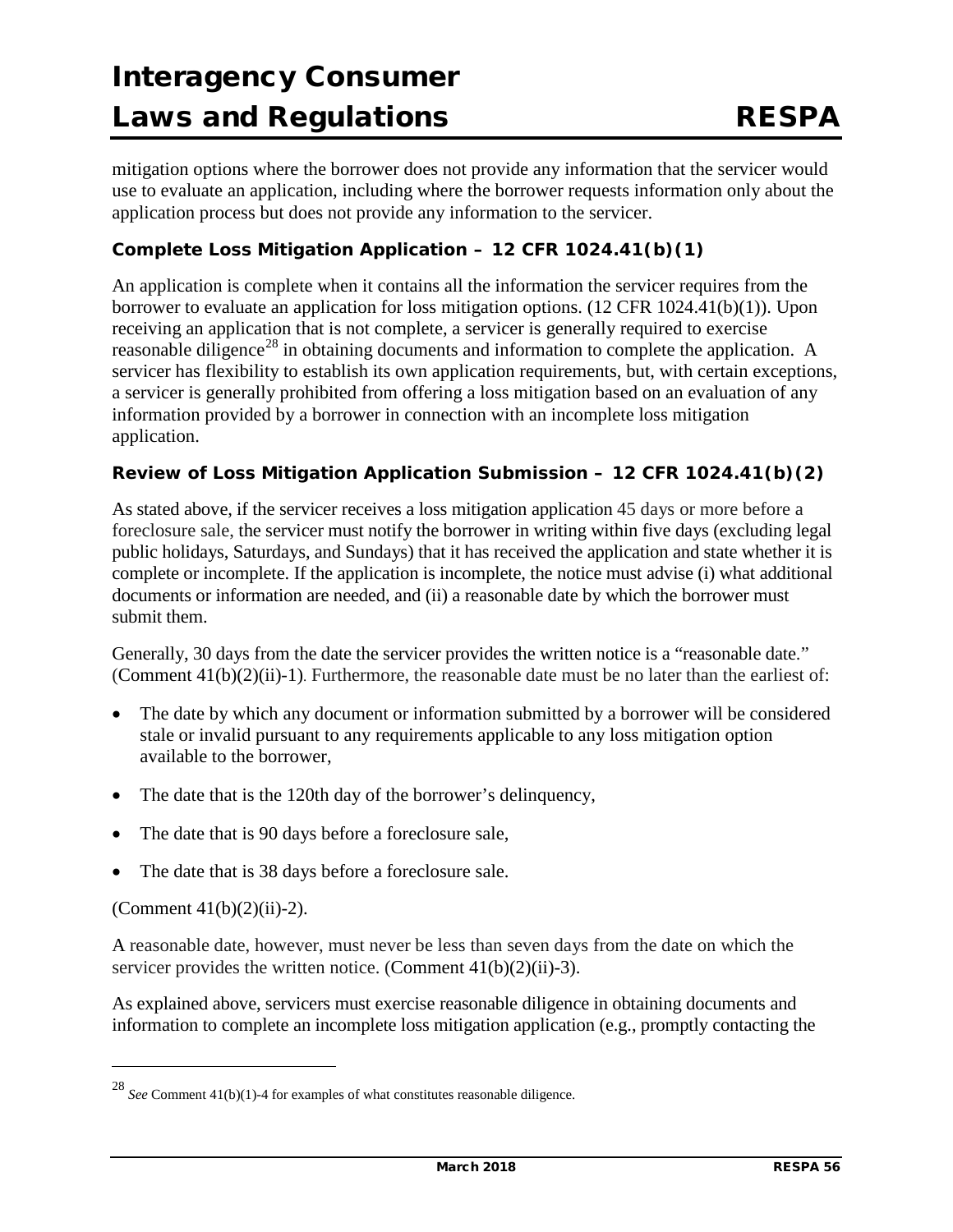borrower to obtain missing information or determining whether information exists in the servicer's files already that may provide the information missing from the borrower's application). (12 CFR  $1024.41(b)(1)$ ).

In the course of gathering documents and information from a borrower to complete a loss mitigation application, a servicer may stop collecting documents and information for a particular loss mitigation option after receiving information confirming that, pursuant to any requirements established by the owner or assignee of the borrower's mortgage loan, the borrower is ineligible for that option. A servicer may not stop collecting documents and information for any loss mitigation option based solely upon the borrower's stated preference. The servicer, however, may stop collecting documents and information for any loss mitigation option based on the borrower's stated preference *in conjunction with* other information, as prescribed by any requirements established by the owner or assignee. A servicer must continue to exercise reasonable diligence to obtain documents and information from the borrower that the servicer requires to evaluate the borrower as to all other loss mitigation options available to the borrower. (Comment 41(b)(1)-1).

For example, assume applicable requirements established by the owner or assignee provide that a borrower is not eligible for home retention options if the borrower states a preference for a short sale and provides evidence of another applicable hardship, such as military Permanent Change of Station orders or a specified employment transfer more than 50 miles away. If the borrower indicates a preference for a short sale, the servicer may not stop collecting documents and information pertaining to available home retention options solely because the borrower has indicated the preference. The servicer, however, may stop collecting such documents and information once it receives information confirming that the borrower meets the applicable hardship standards.

If a servicer has informed a borrower that the application was complete (or identified particular information needed to complete the application), and the servicer subsequently determines that additional information or corrected documents are required, the servicer must promptly request such information or documents from the borrower and treat the application as complete under 12 CFR 1024.41(f)(2) and (g) until the borrower is given a reasonable opportunity to complete the application.

#### *Calculating Time Periods and Determining Protections – 12 CFR 1024.41(b)(3)*

12 CFR 1024.41 provides borrowers certain protections depending on whether the servicer received a complete loss mitigation application at least a specified number of days before a foreclosure sale. *See*, e.g*.*, 12 CFR 1024.41(c)(1) (37 days); 12 CFR 1024.41(e) and (h) (90 days). These time periods are calculated as of the date the servicer receives a complete loss mitigation application. Thus, scheduling or rescheduling a foreclosure sale after the servicer receives the complete loss mitigation application will not affect the borrower's protections.

If no foreclosure sale is scheduled as of the date the servicer receives a complete loss mitigation application, the application is considered received more than 90 days before a foreclosure sale.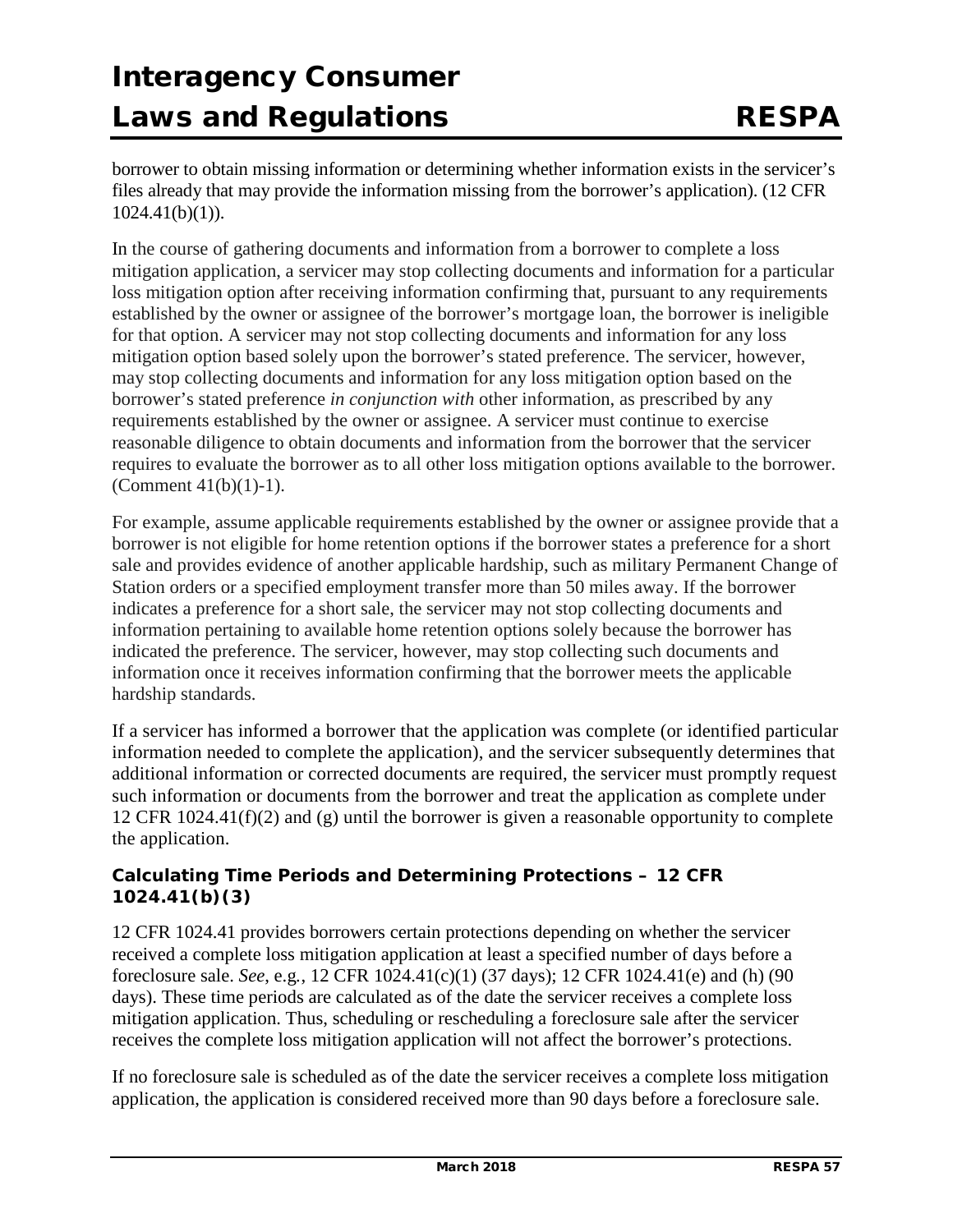### **Evaluation of a Loss Mitigation Application – 12 CFR 1024.41(c)**

#### *Evaluation of a Timely Complete Loss Mitigation Application – 12 CFR 1024.41(c)(1)*

A servicer that receives a complete loss mitigation application more than 37 days before a foreclosure sale must take two steps within 30 days:

- *First*, the servicer must evaluate the borrower for all loss mitigation options available to the borrower from the owner or investor of the borrower's mortgage loan. The criteria on which a servicer offers or does not offer a loss mitigation option need not meet any particular standard. Nonetheless, a servicer's failure to follow requirements imposed by an owner or investor may demonstrate the servicer's failure to comply with the 12 CFR  $1024.38(b)(2)(v)$ requirement that the servicer must maintain policies and procedures that are reasonably designed to ensure that the servicer can properly evaluate a borrower for all loss mitigation options for which the borrower may be eligible pursuant to any requirements established by the mortgage loan's owner or assignee; and
- *Second*, the servicer must provide the borrower with a written notice stating which loss mitigation options, if any, the servicer will offer to the borrower. The notice must state the amount of time the borrower has to accept or reject an offered loss mitigation option pursuant to 12 CFR 1024.41(e), and, if applicable, that the borrower has the right to appeal a denial of a loan modification option as well as the time period and any requirements for making an appeal pursuant to 12 CFR 1024.41(h).

#### *Evaluation of Incomplete Loss Mitigation Application – 12 CFR 1024.41(c)(2)(i)-(iii)*

With limited exceptions, a servicer may not offer a loss mitigation option based on an evaluation of an incomplete application.

- 1. *Offers permitted if not based on an evaluation of an incomplete application*. Regulation X does not prohibit a servicer from offering loss mitigation options to a borrower who has not submitted a loss mitigation application. Further, nothing prohibits a servicer from offering a loss mitigation option to a borrower who has submitted an incomplete loss mitigation application where the offer of the loss mitigation option is not based on any evaluation of information submitted by the borrower in connection with such application.
- 2. *Reasonable Time Exception*. If the servicer has exercised reasonable diligence in obtaining documents and information to complete the application but the application still remains incomplete for a significant period of time without further progress by the borrower, the servicer may evaluate an incomplete application and offer the borrower a loss mitigation option. What qualifies as a significant period of time may depend on the timing of the foreclosure process. For example, 15 days may be a more significant period of time if the borrower is less than 50 days before a foreclosure sale than if the borrower is less than 120 days delinquent. The requirements in 12 CFR 1024.41 do not apply to this evaluation, and it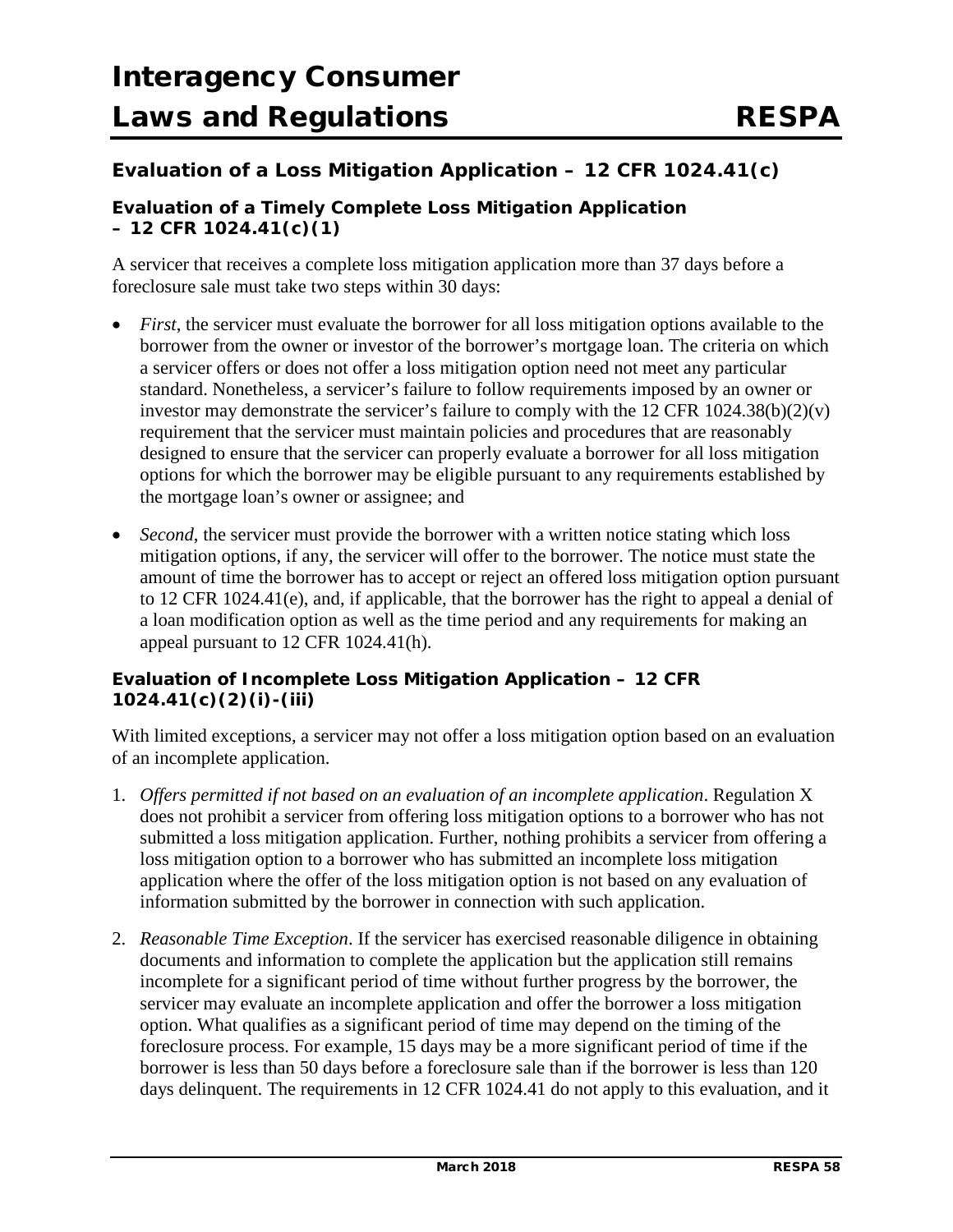is not considered an evaluation of a complete loss mitigation application for purposes of determining whether a request for a loss mitigation evaluation is duplicative under 12 CFR 1024.41(i).

- 3. *Short-Term Loss Mitigation Options Exception*. A servicer may offer a short-term payment forbearance program or a short-term repayment plan to a borrower based upon an evaluation of an incomplete loss mitigation application. Promptly after offering a payment forbearance program or a repayment plan, unless the borrower has rejected the offer, the servicer must provide the borrower a written notice stating:
	- The specific payment terms and duration of the program or plan,
	- That the servicer offered the program or plan based on an evaluation of an incomplete application,
	- That other loss mitigation options may be available, and
	- That the borrower has the option to submit a complete loss mitigation application to receive an evaluation for all loss mitigation options available to the borrower regardless of whether the borrower accepts the program or plan.

If the borrower is performing pursuant to the terms of a forbearance program or repayment plan offered under this provision, a servicer may not make the first notice or filing required by applicable law for any judicial or non-judicial foreclosure process, and it may not move for foreclosure judgment or an order of sale or conduct a foreclosure sale. A servicer may also offer a short-term payment forbearance program in conjunction with a short-term repayment plan.

A servicer must comply with the remaining loss mitigation requirements in 12 CFR 1024.41 with respect to the incomplete application, such as the requirement in 12 CFR 1024.41(b)(2) to review the application to determine if it is complete, the requirement in  $12$  CFR  $1024.41(b)(1)$  to exercise reasonable diligence in obtaining documents and information to complete a loss mitigation application, and the requirement in 12 CFR  $1024.41(b)(2)(i)(B)$  to provide the borrower with written notice that the servicer acknowledges the receipt of the application and has determined that the application is incomplete. (Comment  $41(c)(2)(iii)$ -2).

For instance, a servicer must exercise reasonable diligence as clarified in part in Comment 41(b)(1)-4.iii. The comment states that, if a borrower is complying with a short-term payment forbearance program or short-term repayment plan and the borrower does not request further assistance, the servicer may suspend reasonable diligence efforts until near the end of the program or plan. However, if the borrower fails to comply with the short-term loss mitigation option or requests further assistance, the servicer must immediately resume reasonable diligence efforts. Additionally, near the end of a short-term payment forbearance program, and prior to the end of the forbearance period, if the borrower remains delinquent, a servicer must contact the borrower to determine if the borrower wishes to complete the loss mitigation application and proceed with a full loss mitigation evaluation. (Comment 41(b)(1)-4.iii).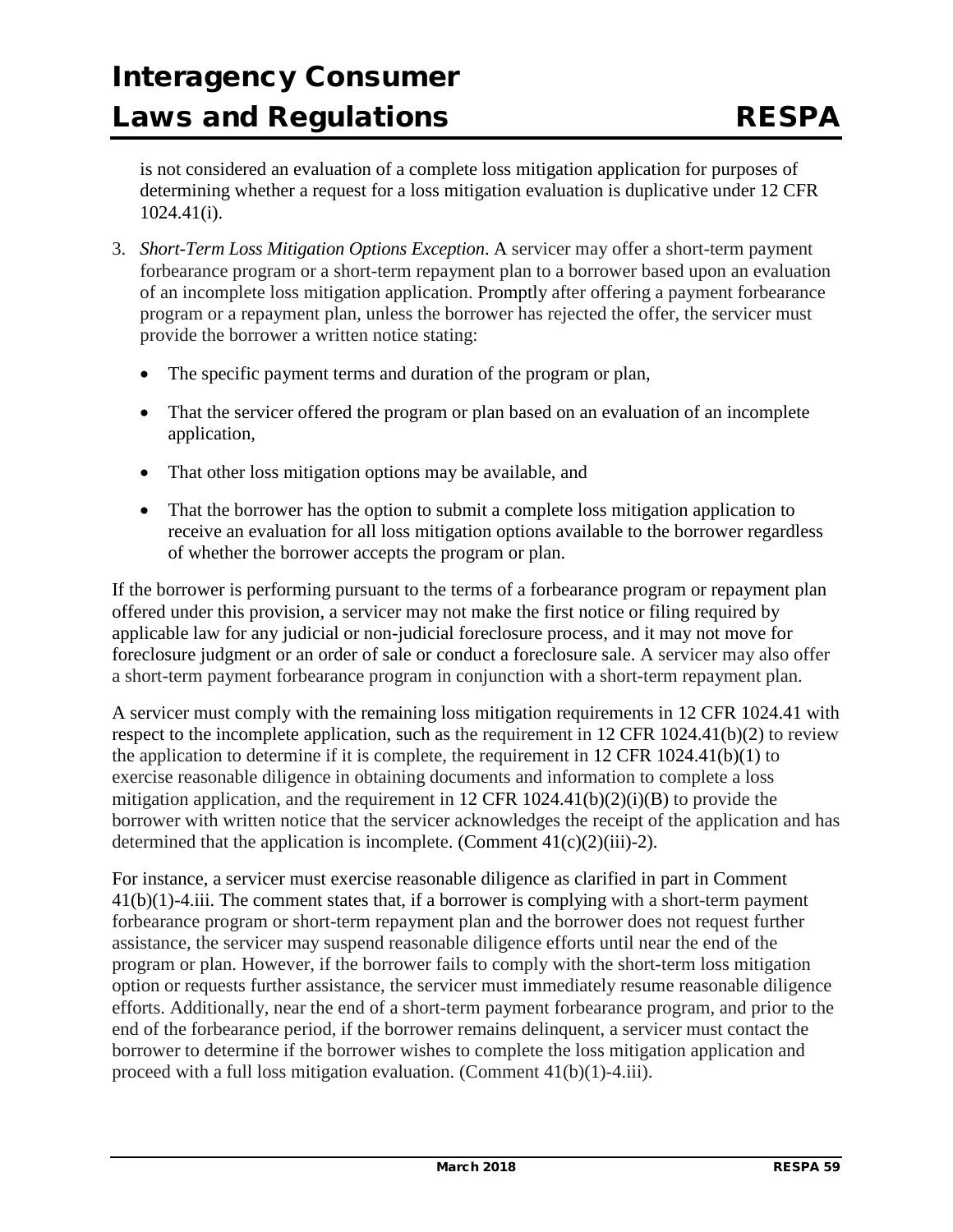If the borrower completes the loss mitigation application, the servicer must comply with all of the loss mitigation procedure requirements in 12 CFR 1024.41 even if the servicer has offered a short-term payment forbearance program or short-term repayment plan based on an evaluation of an incomplete application. (Comment  $41(c)(2)(iii)$ -3).

### *Facially Complete Applications – 12 CFR 1024.41(c)(2)(iv)*

A loss mitigation application is facially complete when (i) the servicer's initial notice under 12 CFR 1024.41(b) advised the borrower that the application was complete, (ii) the servicer's initial notice under 12 CFR 1024.41(b) requested additional information from the borrower to complete the application and the borrower submits such additional information, or (iii) the servicer is required to provide the borrower a written notice of a complete application under 12 CFR 1024.41(c)(3)(i).

If the servicer later discovers that additional information or corrections to a previously submitted document are required to complete the facially complete application, the servicer must promptly request the missing information or corrected documents and treat the application as complete for purposes of 12 CFR 1024.41(f)(2) and (g) until the borrower is given a reasonable opportunity to complete the application. A reasonable opportunity depends on the particular facts and circumstances, but must provide the borrower sufficient time to gather the necessary information and documents.

If the borrower completes the application within this period, the application is considered complete as of the date it was actually complete for purposes of 12 CFR 1024.41(c), and the application is considered complete as of the date it was facially complete for purposes of 12 CFR  $1024.41(d)$ , (e),  $(f)(2)$ , (g), and (h).

If the borrower does not complete the application within this period, the application is considered incomplete.

### *Notice of Complete Application – 12 CFR 1024.41(c)(3)*

Within five days (excluding legal public holidays, Saturdays, and Sundays) after receiving the borrower's complete loss mitigation application, the servicer shall provide the borrower a written notice setting forth the following information:

- That the loss mitigation application is complete;
- The date the servicer received the complete application;
- That the servicer expects to complete its evaluation within 30 days of the date it received the complete application;
- That the borrower is entitled to certain foreclosure protections because the servicer has received the complete application, and, as applicable, either: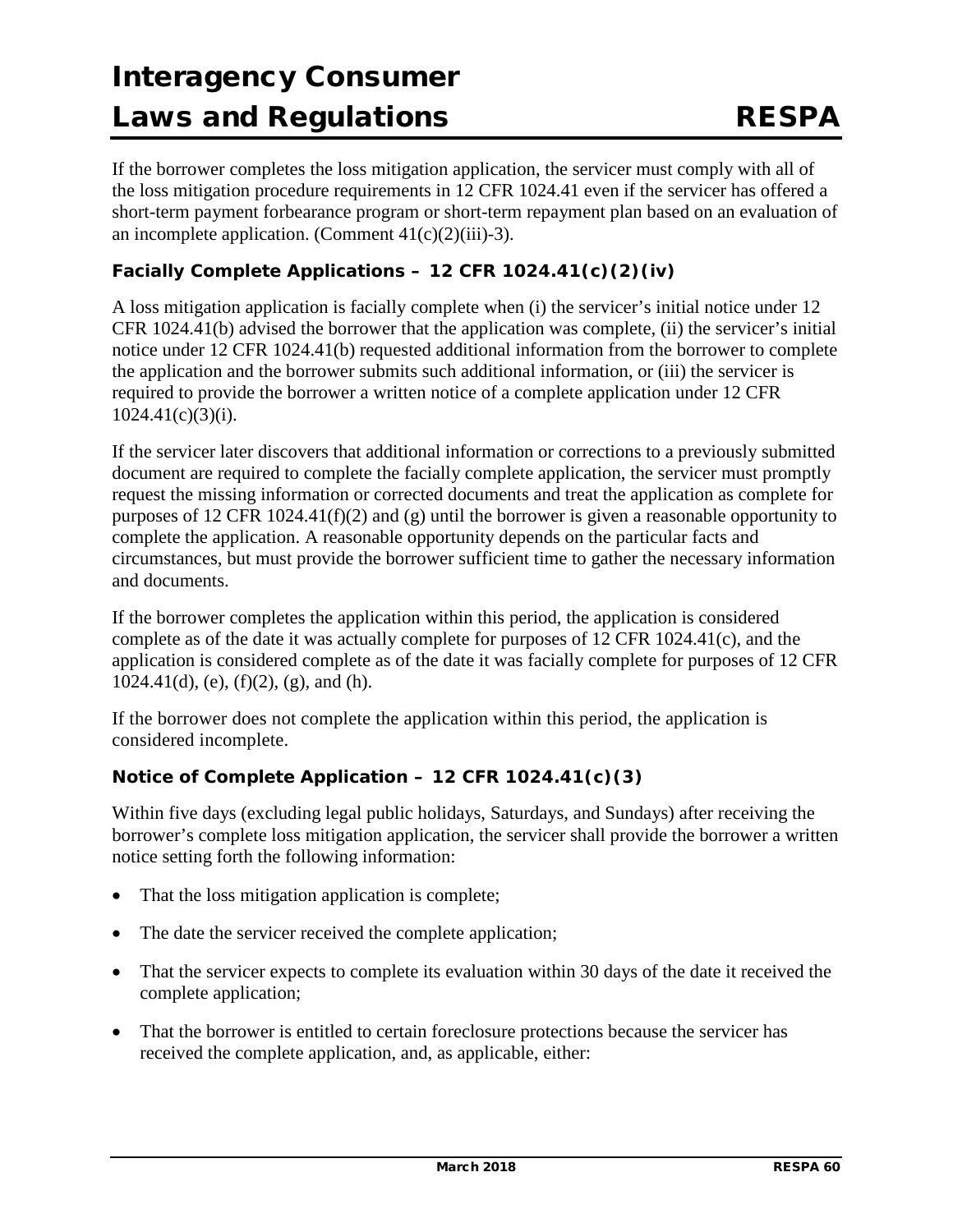- o If the servicer has not made the first foreclosure notice or filing required by applicable law, that the servicer cannot make the first notice or filing to commence a foreclosure before evaluating the borrower's complete application; or
- o If the servicer has made the first foreclosure notice or filing, that the servicer has begun the foreclosure process and that the servicer cannot conduct a foreclosure sale before evaluating the borrower's complete application.
- That the servicer may need additional information at a later date; and
- That the borrower may be entitled to additional protections under state or federal law.

A servicer is not required, however, to provide a notice of complete application if:

- The servicer has already provided the borrower a notice under  $12 \text{ CFR } 1024.41(b)(2)(i)(B)$ informing the borrower the application is complete and the servicer has not requested any additional information;
- The application was not complete more than 37 days before a foreclosure sale; or
- The servicer has already provided the borrower a notice regarding its determination of the borrower's application under 12 CFR 1024.41(c)(1)(ii).

#### *Information not in* **the** *Borrower's Control – 12 CFR 1024.41(c)(4)*

If a servicer requires documents or information not in the borrower's control to determine which loss mitigation options, if any, it will offer to the borrower, the servicer must exercise reasonable diligence in obtaining such documents or information. A servicer must not deny a complete loss mitigation application solely because the servicer lacks required documents or information not in the borrower's control, unless the servicer has been unable to obtain the documents and information for a significant period of time following the 30-day evaluation period provided under Section 1024.41(c)(1) and is unable to make a determination on the complete application. However, a servicer is permitted to *offer* a borrower a loss mitigation option, even if the servicer does not obtain the requested documents or information.

The servicer lacking third-party information must provide the borrower a written notice under 12 CFR  $1024.41(c)(4)(ii)(B)$  informing the borrower:

- That the servicer has not received the third-party documents or information that the servicer requires to determine which loss mitigation options, if any, it will offer to the borrower;
- Of the specific documents or information that the servicer lacks;
- That the servicer has requested such documents or information; and
- That the servicer will complete its evaluation of the borrower for all available loss mitigation options promptly upon receiving the documents or information.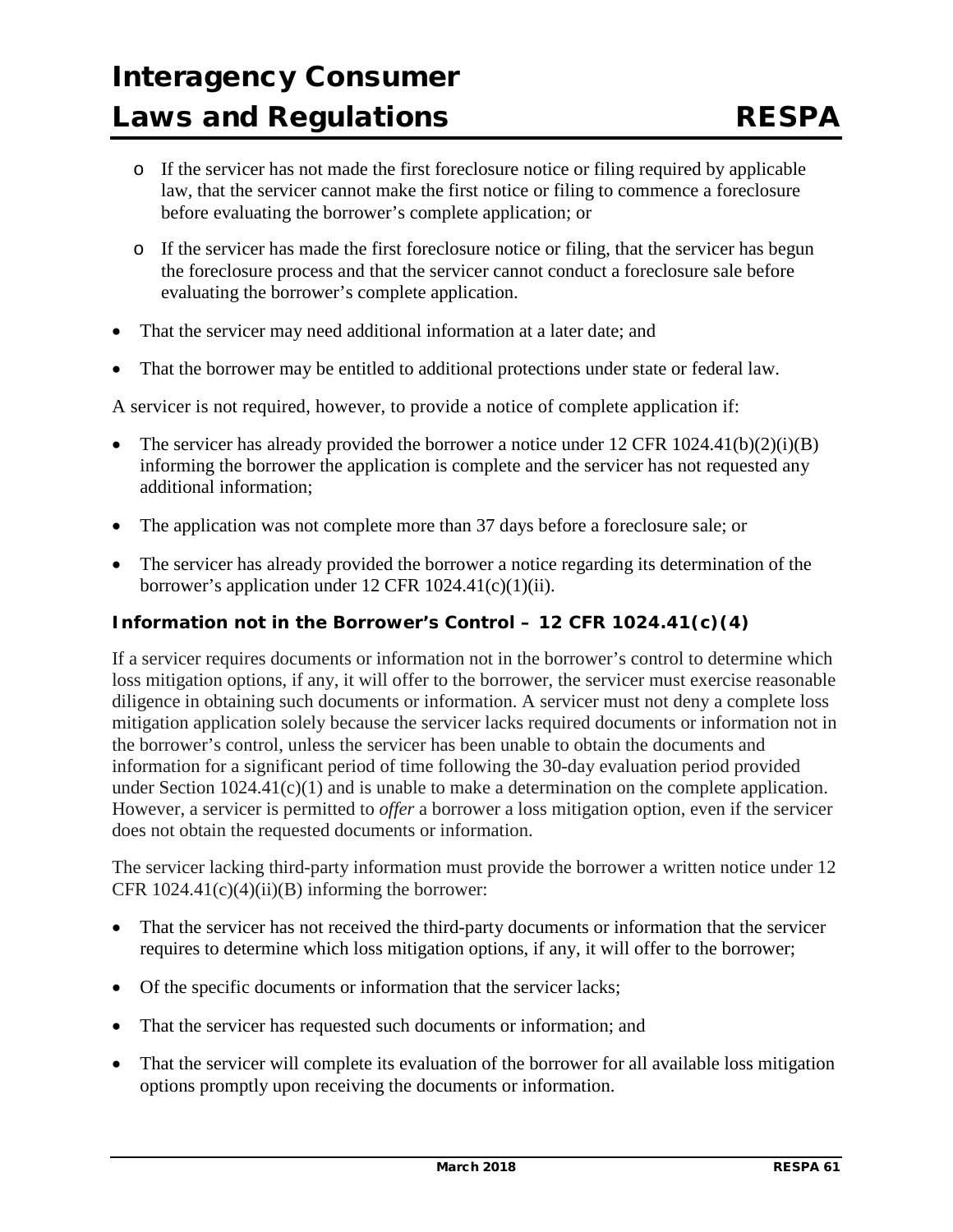If a servicer has exercised reasonable diligence to obtain the third-party information, but the servicer has been unable to do so for a significant period of time and cannot complete its determination without the required documents or information, the servicer may deny the application and provide the borrower with a written notice in accordance with 12 CFR  $1024.41(c)(1)(ii)$ . In conjunction with such notice, the servicer must provide a copy of the written notice provided under 12 CFR 1024.41(c)(4)(ii)(B).

### **Denial of any Loss Mitigation Option – 12 CFR 1024.41(d)**

If the servicer denies a loss mitigation application for any trial or permanent loan modification option, the notice provided to the borrower must also state the servicer's specific reason or reasons for denying each trial or permanent loan modification option, and, if applicable, that the borrower was not evaluated on other criteria. Certain disclosures are required when a servicer denies an application for the following reasons or using the following procedures:

- *Investor criteria and use of a waterfall*.
	- o If the servicer denies a loan modification option based upon investor criteria, the servicer must identify the owner or assignee of the mortgage loan and the specific criteria that the borrower failed to satisfy.
	- o When an owner or assignee has established an evaluation criteria that sets an order ranking for evaluation of loan modification options (commonly known as a "waterfall") and a borrower has qualified for a particular loan modification option in the waterfall, it is sufficient for the servicer to inform the borrower, with respect to other loan modification options ranked below any such option offered to a borrower, that the investor's requirements include the use of such a waterfall and that an offer of a loan modification option necessarily results in a denial for any other loan modification options below the option for which the borrower is eligible in the ranking.
- *Net present value calculation*. If the denial was based upon a net present value calculation, the servicer must disclose the inputs used in the calculation.
- *Reasons listed*. The following applies if the servicer uses a hierarchy of eligibility criteria and, after reaching the first criterion that causes a denial, does not evaluate whether the borrower would have satisfied the remaining criteria. In this instance, the servicer need only (i) provide the specific reason or reasons why the borrower was actually rejected, and (ii) notify the borrower that the borrower was not evaluated on other criteria. A servicer is not required to determine or disclose whether a borrower would have been denied based on other criteria if the servicer did not actually evaluate these additional criteria.

### **Borrower Response – 12 CFR 1024.41(e)**

A servicer offering a loss mitigation option must provide the borrower with a minimum period of time to accept or reject the option, depending on when the servicer receives a complete application. If the application was complete 90 days or more before a foreclosure sale, the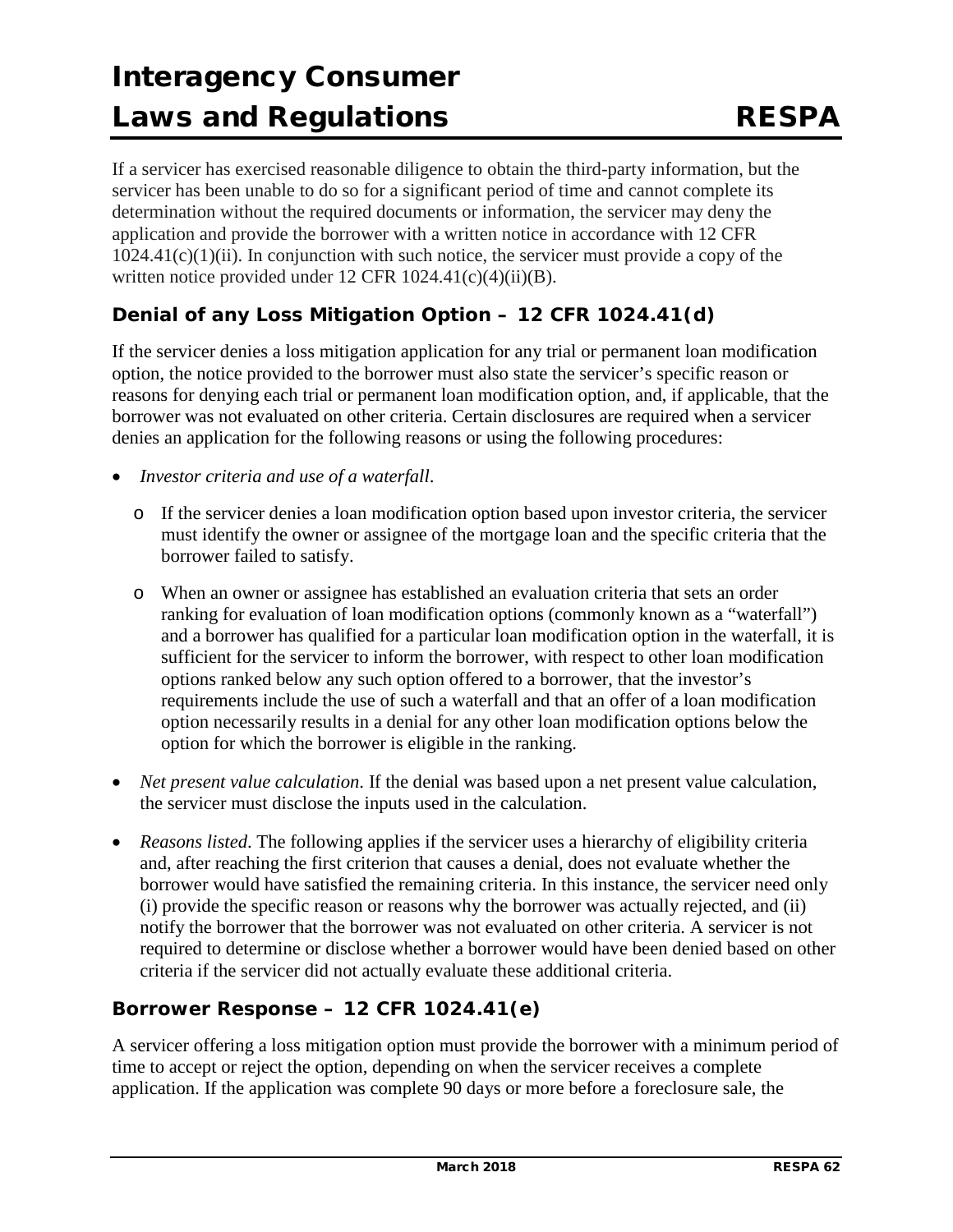servicer must give the borrower at least 14 days to decide. If it was complete fewer than 90 but more than 37 days before a foreclosure sale, the servicer must give the borrower at least seven days to decide.

A borrower's failure to respond on time can be treated as a rejection of the loss mitigation options, with two exceptions. First, a borrower who is offered a trial loan modification plan and submits payments that would have been owed under that plan before the deadline for accepting must be given a reasonable time to fulfill any remaining requirements of the servicer for acceptance of the trial loan modification plan. Second, a servicer must give a borrower who has a pending appeal until 14 days after the servicer provides notice of its determination regarding resolution of that appeal to decide whether to accept any offered loss mitigation option.

#### **Prohibition on Foreclosure Referral – 12 CFR 1024.41(f)**

A servicer cannot make the first foreclosure notice or filing for any judicial or non-judicial process until (i) the borrower is more than 120 days delinquent, (ii) the foreclosure is based on a borrower's violation of a due-on-sale clause, or (iii) the servicer is joining a superior or subordinate lienholder's foreclosure action. The commentary states that whether a document qualifies as the first notice or filing depends on the foreclosure process at issue:

- *Judicial foreclosure*. Where foreclosure procedure requires a court action or proceeding, the first notice or filing is the earliest document required to be filed with a court or other judicial body to commence the action or proceeding. Depending on the particular foreclosure process, examples of these documents could be a complaint, petition, order to docket, or notice of hearing;
- *Non-judicial foreclosure – recording or publication requirement*. Where foreclosure procedure does not require an action or court proceeding (such as under a power of sale), the first notice or filing is the earliest document required to be recorded or published to initiate the foreclosure process; or
- *Non-judicial foreclosure – no recording or publication requirement*. Where foreclosure procedure does not require an action or court proceeding, and also does not require any document to be recorded or published, the first notice or filing is the earliest document that establishes, sets, or schedules a date for the foreclosure sale.

The commentary further states that a document provided to the borrower but not initially required to be filed, recorded, or published is not considered the first notice or filing on the sole basis that the documents must later be included as an attachment accompanying another document that is required to be filed, recorded, or published to carry out a foreclosure.

If a borrower submits a complete loss mitigation application before the 120th day of delinquency or before the servicer makes the first foreclosure notice or filing, then the servicer cannot make the first foreclosure notice or filing unless one of the following occurs: (i) the servicer sends a notice to the borrower stating that the borrower is ineligible for any loss mitigation option and if an appeal is available, either the borrower did not timely appeal, or the appeal has been denied;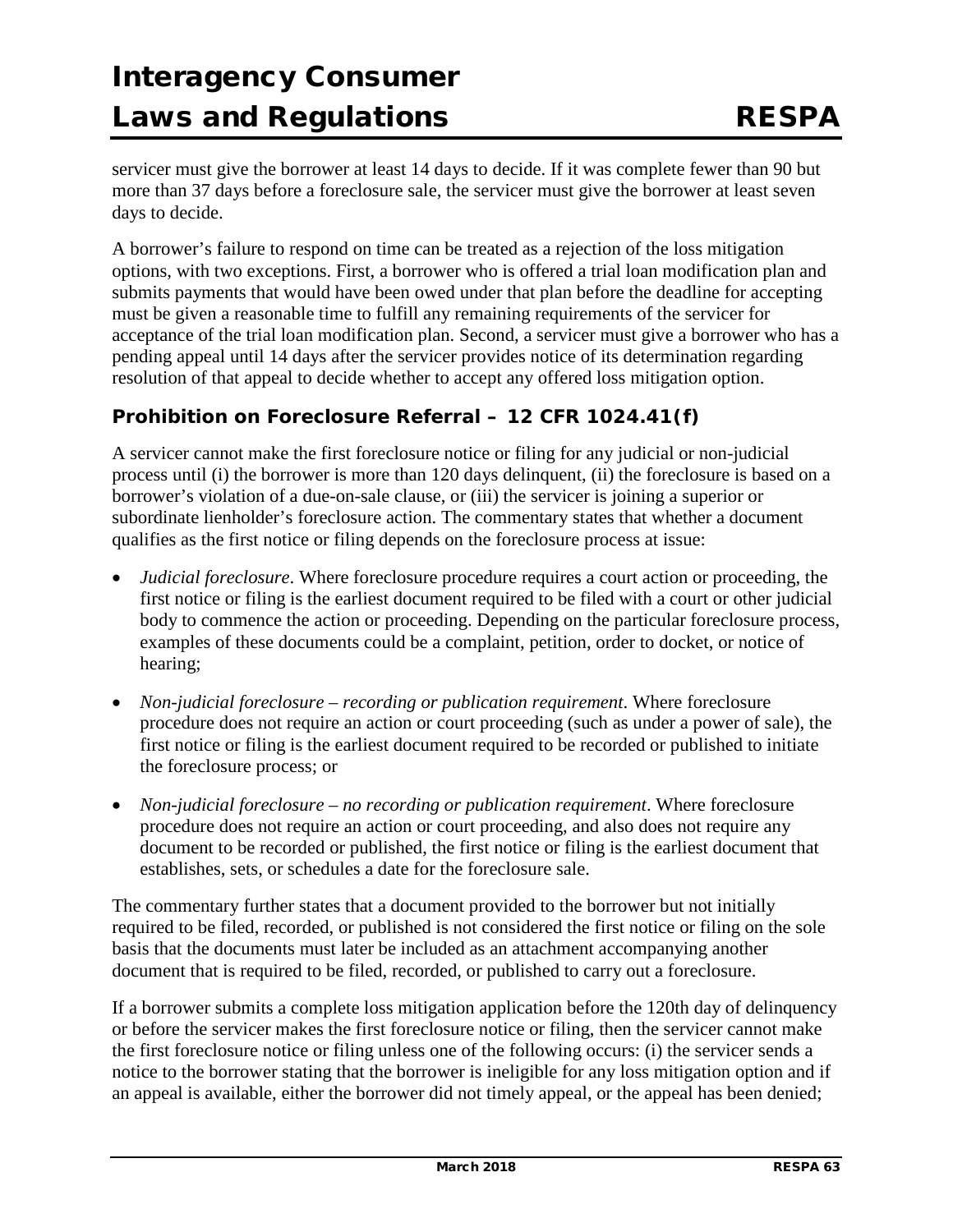(ii) the borrower rejects all the offered loss mitigation options; or (iii) the borrower fails to perform under a loss mitigation agreement.

### **Prohibition on Foreclosure Sale – 12 CFR 1024.41(g)**

If a borrower submits a complete loss mitigation application after the servicer has made the first foreclosure notice or filing but more than 37 days before a foreclosure sale, the servicer cannot conduct a foreclosure sale or move for foreclosure judgment or order of sale. The servicer must instruct foreclosure counsel promptly not to make a dispositive motion for foreclosure judgment or order of sale; to avoid a ruling on the motion or issuance of an order of sale where such a dispositive motion is pending; and, where a sale is scheduled, to prevent conduct of a foreclosure sale, except as provided below. The servicer may move forward with those specific foreclosure proceedings (or need not instruct foreclosure counsel as provided above) if one of the following occurs: (i) the servicer sends a notice to the borrower stating that the borrower is ineligible for any loss mitigation option and the appeal process is inapplicable, the borrower did not timely appeal, or the appeal has been denied; (ii) the borrower rejects all the offered loss mitigation options; or (iii) the borrower fails to perform under a loss mitigation agreement. A servicer is not relieved of its obligations because foreclosure counsel's actions or inaction caused a violation. Absent one of the specified circumstances, conduct of the sale violates the regulation, even if a person other than the servicer administers or conducts the foreclosure sale proceedings.

### **Appeal Process – 12 CFR 1024.41(h)**

A borrower has the right to appeal a servicer's denial of a loss mitigation application for any trial or permanent loan modification available to the borrower if the borrower submitted a complete application 90 days or more before a foreclosure sale (or during the pre-foreclosure period set forth in 12 CFR 1024.41(f)). The borrower must commence the appeal within 14 days after the servicer provides the notice stating the servicer's determination of which loss mitigation options, if any, it will offer to the borrower.

Within 30 days of the borrower making the appeal, the servicer must provide a notice to the borrower stating: (i) whether it will offer the borrower a loss mitigation option based on the appeal, and (ii) if applicable, how long the borrower has to accept or reject this loss mitigation option or a previously offered loss mitigation option. If the servicer offers a loss mitigation option after an appeal, the servicer must provide the borrower at least 14 days to decide whether to accept the offered loss mitigation option.

The servicer's personnel who evaluated the borrower's application cannot also evaluate the appeal, although personnel who supervised the initial evaluation may evaluate the appeal so long as they were not directly involved in the initial evaluation.

### **Duplicative Requests – 12 CFR 1024.41(i)**

A servicer must comply with these loss mitigation procedures for a borrower's loss mitigation application, unless the servicer has previously complied with the loss mitigation requirements for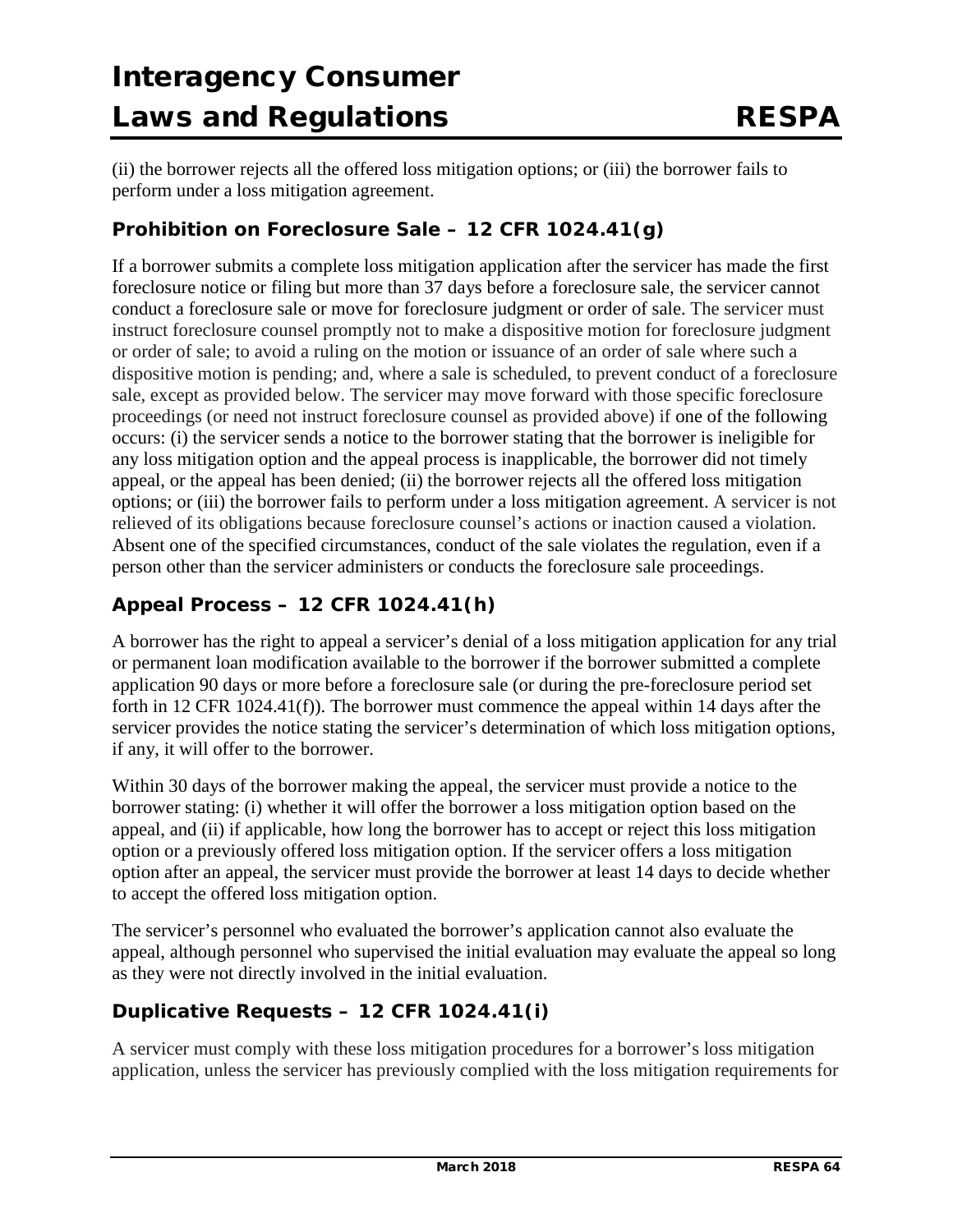a complete loss mitigation application submitted by the borrower and the borrower has been delinquent at all times since submitting the prior complete application.

Thus, for example, if the borrower has previously submitted a complete loss mitigation application and the servicer complied fully with 12 CFR 1024.41 for that application, but the borrower then ceased to be delinquent and later became delinquent again, the servicer is required to again comply with 12 CFR 1024.41 for any subsequent loss mitigation application submitted by the borrower.

### **Small Servicer Requirements – 12 CFR 1024.41(j)**

Although small servicers are exempt from most of the policy-and-procedure requirements (12 CFR 1024.38), continuity of contact requirements (12 CFR 1024.40), and loss mitigation requirements (12 CFR 1024.41) of Regulation X, certain provisions still apply to them. Small servicers cannot make the first foreclosure notice or filing required by any judicial or nonjudicial foreclosure process until (i) the borrower is more than 120 days delinquent, (ii) the foreclosure is based on a borrower's violation of a due-on-sale clause, or (iii) the servicer is joining a superior or subordinate lienholder's foreclosure action. If the borrower is performing according to the terms of a loss mitigation agreement, a small servicer also cannot make the first foreclosure notice or filing, move for a foreclosure judgment or order of sale, or conduct a foreclosure sale.

### **Servicing Transfers – 12 CFR 1024.41(k)**

When a transferee servicer acquires the servicing of a mortgage loan for which there is a loss mitigation application pending as of the transfer date, it must comply with  $12$  CFR 1024.41(k), which addresses and clarifies how loss mitigation procedures and timelines apply to these pending loss mitigation applications. A loss mitigation application is considered pending if the application is subject to the loss mitigation rules but was not fully resolved prior to the transfer date. (Comment  $41(k)-1$ ). The transfer date is defined for these provisions as the date on which the transferee servicer will begin accepting payments relating to the mortgage loan, as disclosed on the notice of transfer of loan servicing pursuant to 12 CFR 1024.33(b)(4)(iv).

#### Specifically:

- Subject to the exceptions below, for loss mitigation applications pending as of the transfer date, a transferee servicer must comply with the loss mitigation requirements within the same timeframes that applied to the transferor servicer based on the date the transferor servicer received the loss mitigation application;
	- o A transferor servicer must timely transfer, and a transferee servicer must obtain from the transferor servicer, documents and information submitted by a borrower in connection with a loss mitigation application.
	- o Subject to the modifications of timing requirements below, a borrower's rights and protections under the loss mitigation procedures to which the borrower was entitled to before a transfer continue to apply post-transfer.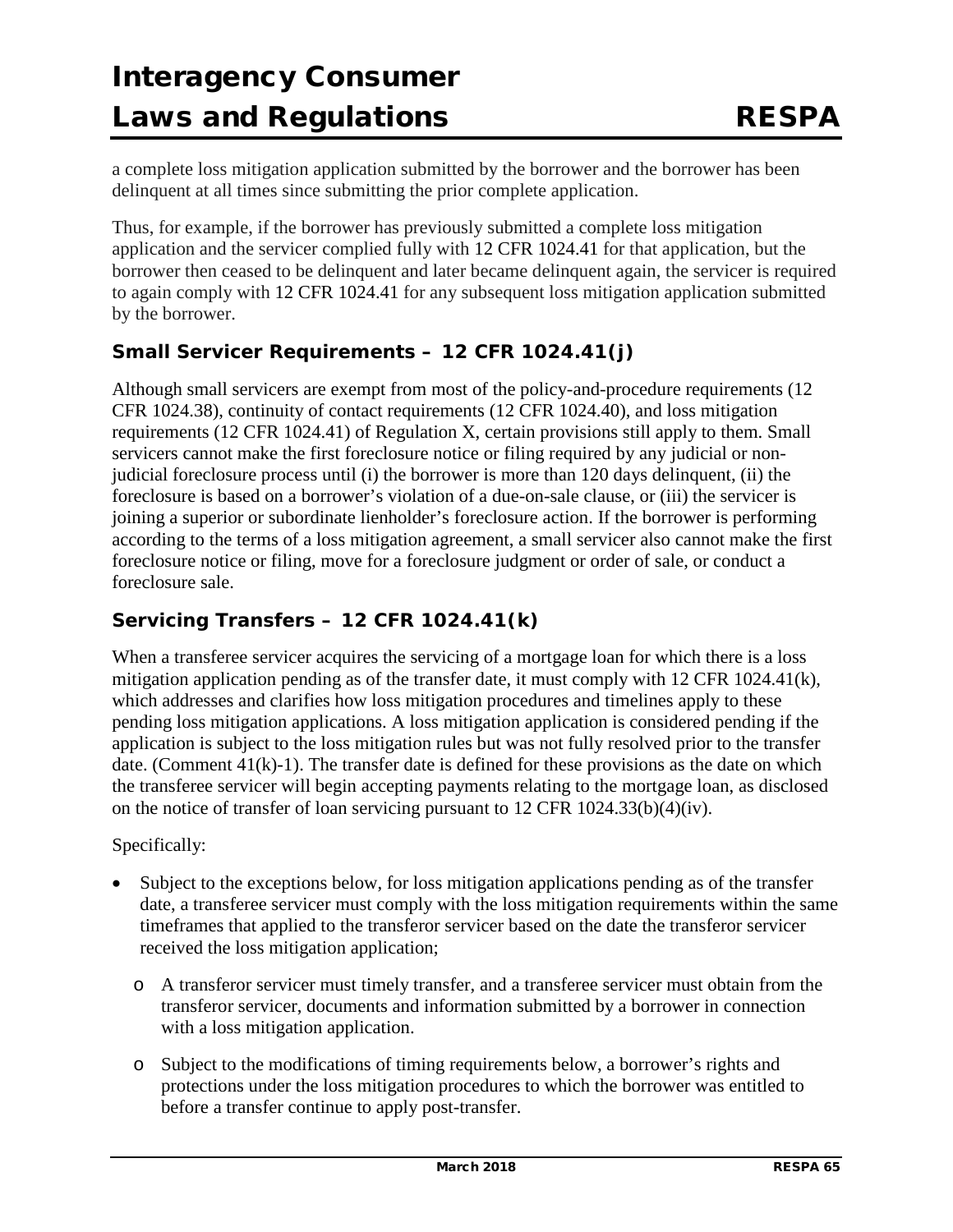- o In the transfer context, reasonable diligence under 12 CFR 1024.41(b)(1) includes ensuring that a borrower is informed of any changes to the application process, such as a change in address to which the borrower should submit documents and information to complete the application, as well as ensuring that the borrower is informed about which documents and information are necessary to complete the application.
- Within 10 days (excluding legal public holidays, Saturdays, and Sundays) of the transfer date, a transferee servicer must provide the borrower an acknowledgement notice under 12 CFR  $1024.41(b)(2)(i)(B)$  if the prior transferor had not provided such notice and the applicable period to provide the notice has not expired as of the transfer date;
	- o If a transferee servicer is required to provide the acknowledgment notice as described above, the transferee servicer is prohibited from making the first foreclosure notice or filing required by applicable law for any judicial or non-judicial foreclosure process until a date that is after the reasonable date disclosed in the acknowledgment notice.
	- o If a borrower submits a complete loss mitigation application to the transferee or transferor servicer 37 or fewer days before the foreclosure sale but on or before the reasonable date disclosed in the acknowledgement notice, the servicer must evaluate the application in accordance with 12 CFR 1024.41(c) and provide a denial notice in accordance with 12 CFR 1024.41(d) (if applicable), and is prohibited from moving for foreclosure judgment or sale in accordance with 12 CFR 1024.41(g).
- For a complete application pending as of the transfer date, the transferee servicer must evaluate the application within 30 days of the transfer date;
- A transferee servicer must make a determination on appeals pending as of the transfer date if it is able to do so or, if unable to do so, must treat the appeal as a pending complete loss mitigation application;
	- o If the transferee servicer is required to make a determination on an appeal, the servicer must complete the determination and provide the notice required under 12 CFR 1024.41(h)(4) within the later of 30 days of the transfer date or 30 days of the date the borrower made the appeal.
- A transfer does not affect a borrower's ability to accept or reject a pending loss mitigation offer if the time period to accept or reject has not expired as of the transfer date. In this instance, the transferee servicer must allow the borrower to accept or reject the offer during the unexpired balance of the applicable time period.

### **Loss Mitigation Applications from Potential Successors in Interest (Effective April 19, 2018)**

If a servicer receives a loss mitigation application from a potential successor in interest before confirming that person's identity and ownership interest in the property, the servicer may, but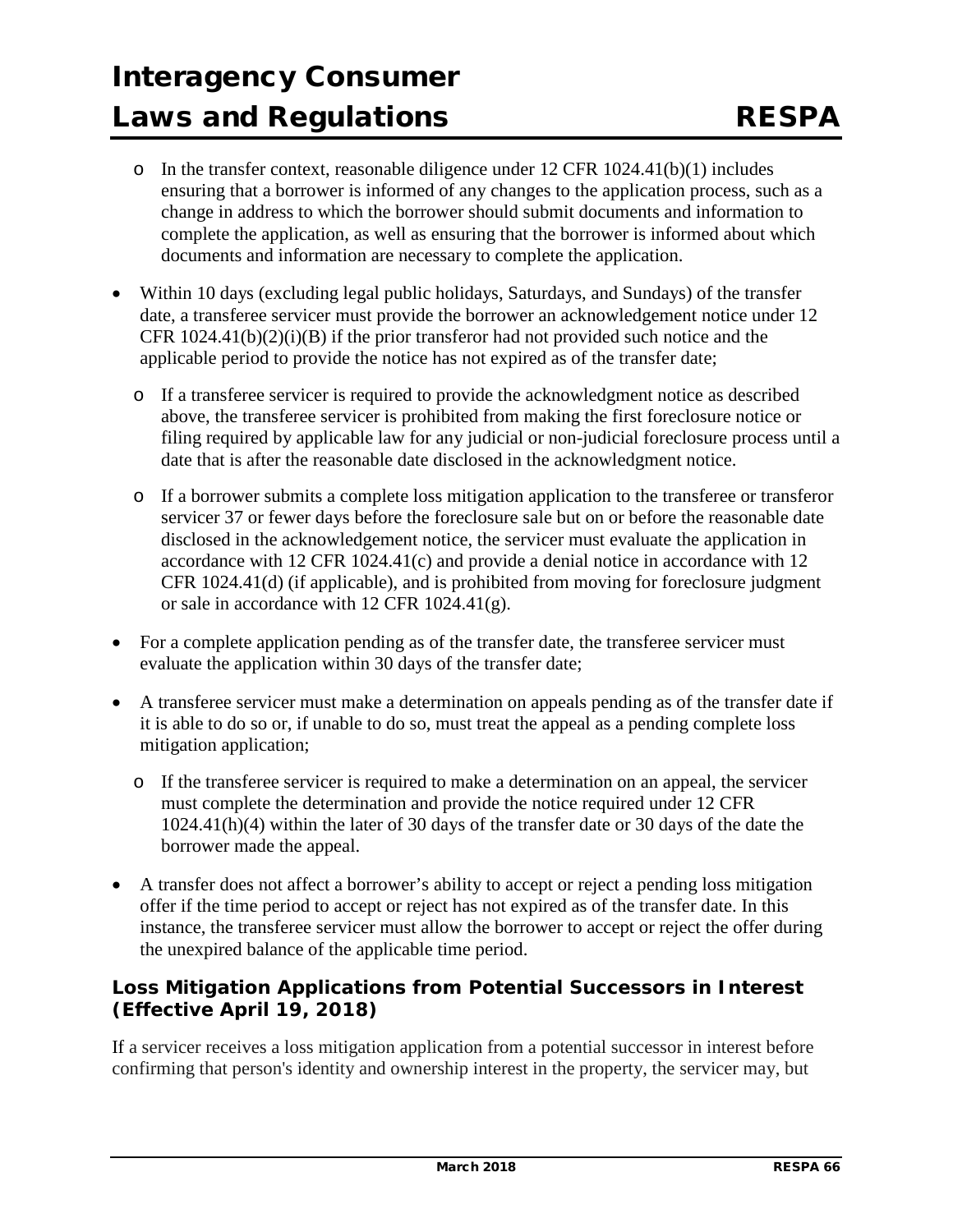need not, review and evaluate the loss mitigation application in accordance with the procedures set forth in 12 CFR 1024.41. (Comment 41(b)-1.i).

If a servicer receives a loss mitigation application from a potential successor in interest and elects not to review and evaluate the loss mitigation application before confirming that person's identity and ownership interest in the property, the servicer must preserve the loss mitigation application and all documents submitted in connection with the application. Upon confirmation of the successor in interest's status, the servicer must review and evaluate the loss mitigation application in accordance with the procedures set forth in 12 CFR 1024.41 if the property is the confirmed successor in interest's principal residence and the loss mitigation procedures are otherwise applicable. For purposes of 12 CFR 1024.41, the servicer must treat the loss mitigation application as if it had been received on the date that the servicer confirmed the successor in interest's status. If the loss mitigation application is incomplete at the time of confirmation because documents submitted by the successor in interest became stale or invalid after they were submitted and confirmation is 45 days or more before a foreclosure sale, the servicer must identify the stale or invalid documents that need to be updated in a notice pursuant to 12 CFR 1024.41(b)(2). Comment 41(b)-1.ii.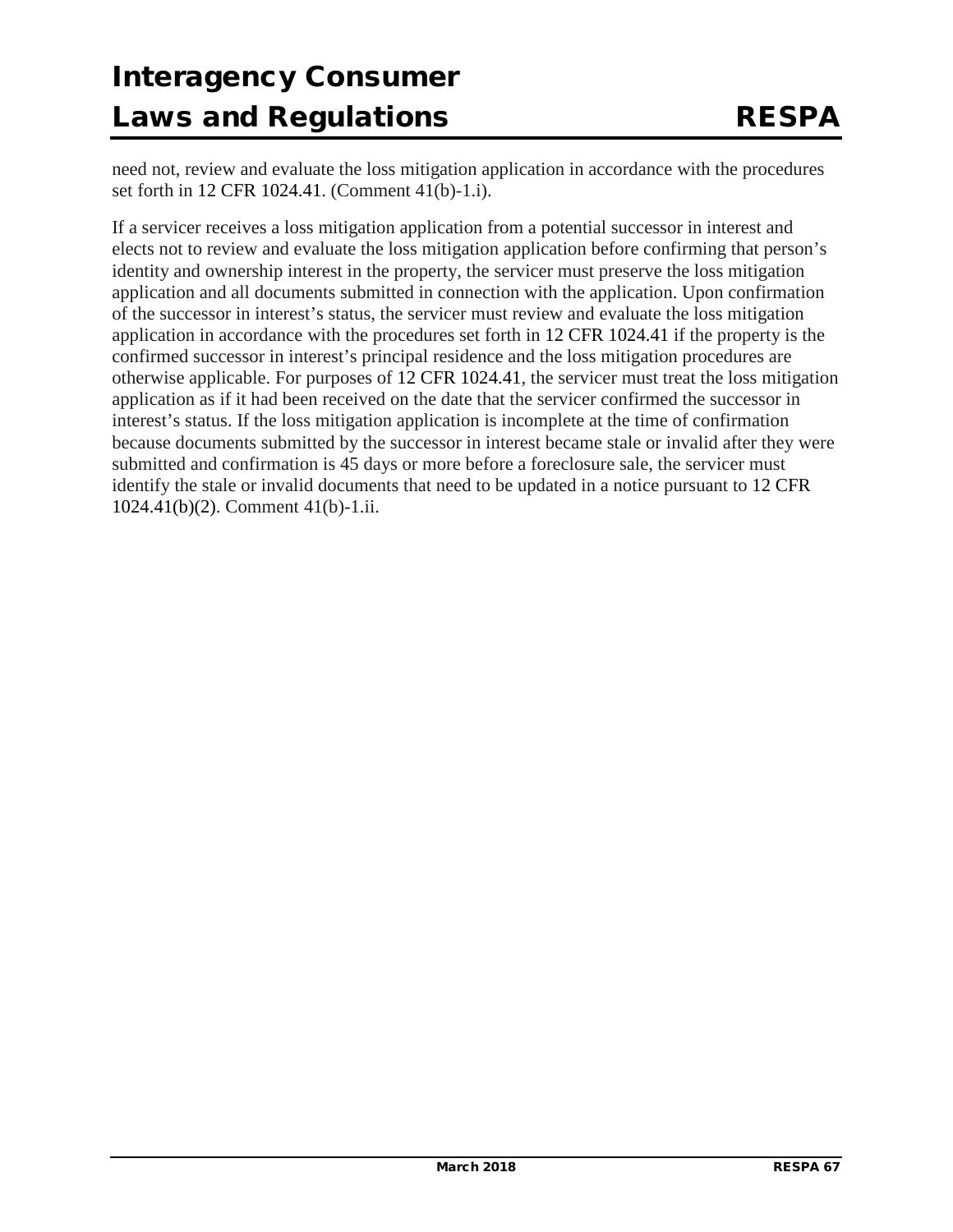### **REFERENCES**

### **Laws**

12 U.S.C. 2601 *et seq*. Real Estate Settlement Procedures Act (RESPA)

### **Regulations**

Consumer Financial Protection Bureau Regulation 12 CFR Part 1024, Real Estate Settlement Procedures Act (Regulation X)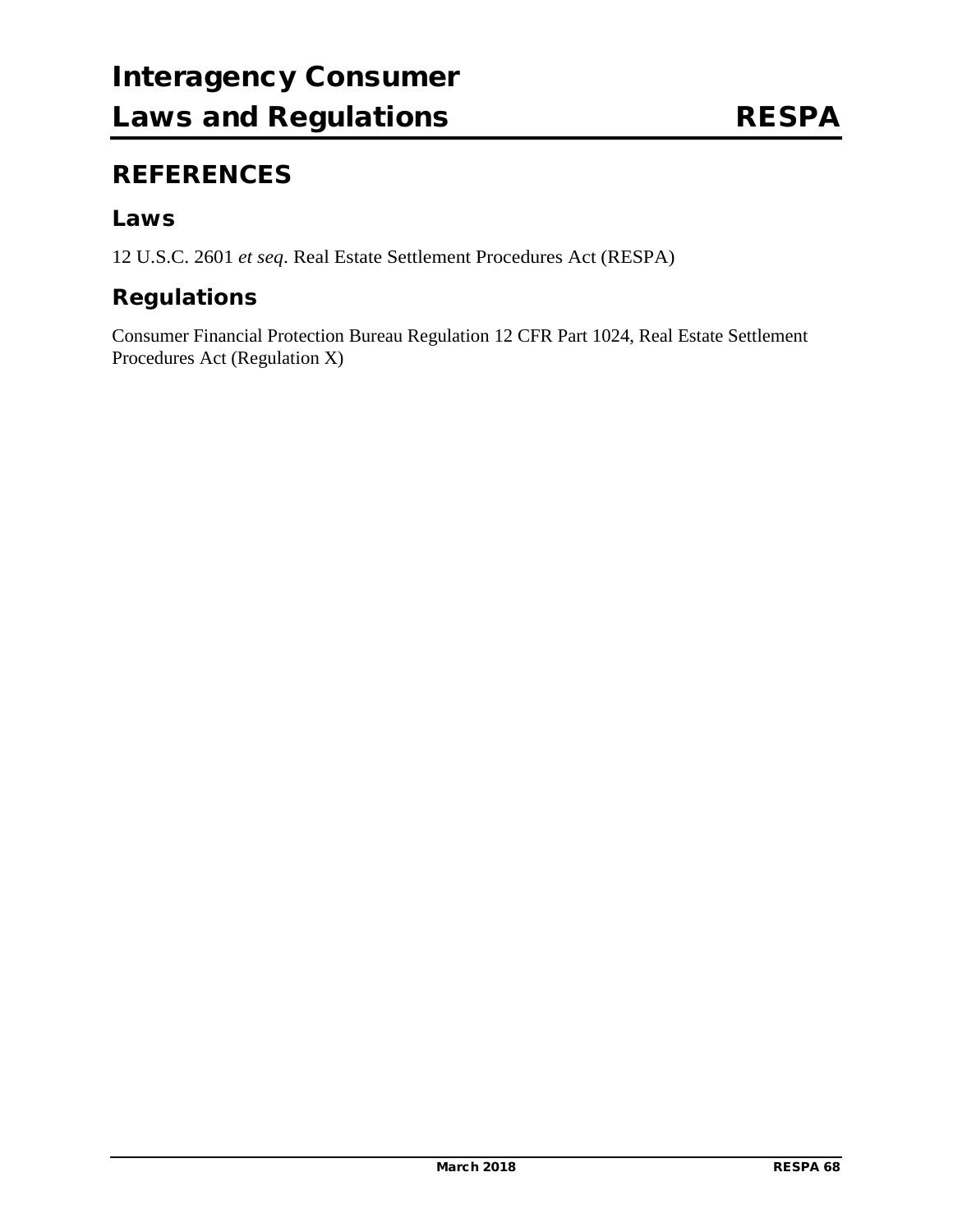### **Real Estate Settlement Procedures Act**

### **Examination Objectives**

- To determine the financial institution's compliance with the Real Estate Settlement Procedures Act (RESPA) and Regulation X.
- To initiate corrective action when policies or internal controls are deficient, or when violations of law or regulation are identified.

### **Examination Procedures**

Each examination should be risk-based and may not require an examiner to address all of the procedures below. In addition, each supervising agency may have its own supervisory strategy that will dictate which examination procedures are required to be completed.

If the financial institution has loans covered by RESPA, determine whether the institution's policies, practices, and procedures ensure compliance with RESPA and Regulation X.

### **General Procedures**

- 1. Review the types of loans covered by RESPA, applicable exemptions, loan policies, and operating procedures in connection with federally related mortgage loans. 12 CFR 1024.5 provides RESPA's general coverage and applicable exemptions, though other RESPA and Regulation X provisions include additional exemptions.
- 2. Assess whether mortgage personnel are knowledgeable about the requirements of RESPA and Regulation X.
- 3. Determine whether the loan disclosure and timing requirements of Regulation X (rather than Regulation Z, 12 CFR 1026.19(e) and (f)) apply to the loans being reviewed (generally for closed-end reverse mortgages).
- 4. Review the Special Information Booklet, good faith estimate (GFE) form, Uniform Settlement Statement form (HUD-1 or HUD-1A), and mortgage servicing transfer disclosure forms for compliance with the requirements of Regulation X. Review standardized and model forms and clauses in the appendices to the regulation.
- 5. Review the affiliated business arrangement disclosure form for compliance with the requirements of Regulation X. Review standardized and model forms and clauses in the appendices to the regulation.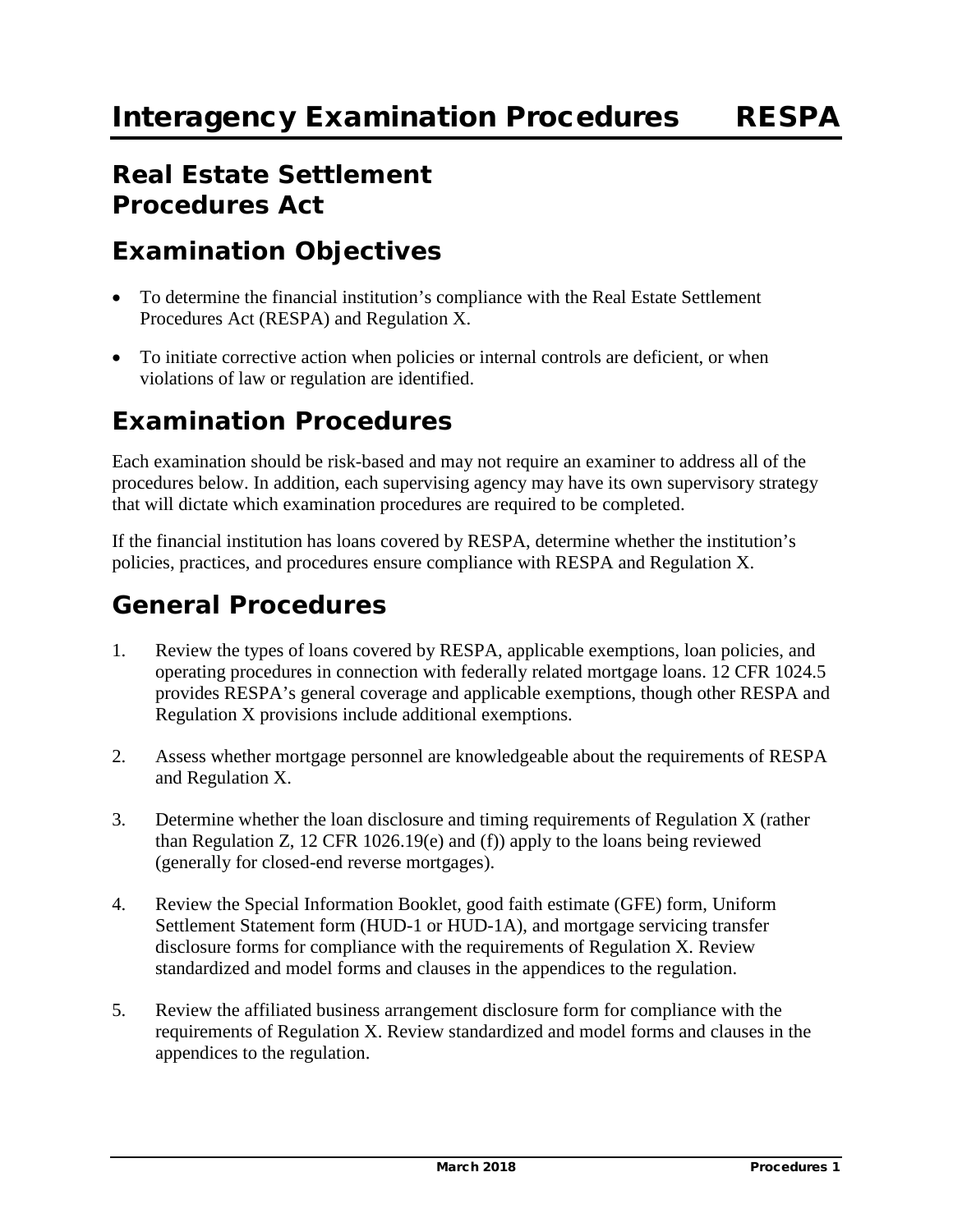### Interagency Examination Procedures RESPA

- 6. If electronic disclosures are provided, determine whether the institution has policies and procedures to provide electronic delivery in accordance with the Electronic Signatures in Global and National Commerce Act (E-Sign).
- 7. Through reviewing written loan policies and operating procedures in connection with federally related mortgage loans that are not partially exempt under 12 CFR 1024.5(d) (i.e., reverse mortgages) and by discussing them with institution personnel, or through other appropriate methods, determine whether the financial institution has policies and procedures that address the following:
	- The information that will be collected from applicants in connection with issuing a GFE, and what information will be relied on to issue a GFE.
	- Provision of a revised GFE in the event of changed circumstances, both in the course of a new home purchase and in other kinds of transactions.
	- To cure a tolerance violation by reimbursing the borrower the amount by which the tolerance was exceeded within 30 calendar days from date of settlement.
	- To cure a technical or inadvertent error on the HUD-1/1A by providing a revised settlement statement to the borrower within 30 calendar days of settlement.
- 8. Through interviews with mortgage lending personnel or other appropriate methods, determine:
	- The identity of persons or entities referring federally related mortgage loan business;
	- The nature of services provided by referral sources, if any;
	- Settlement service providers used by the institution; and
	- Any providers whose services are required by the institution.
- 9. Through interviews with mortgage lending personnel or other appropriate methods, assess how the institution complies with the general servicing policies and procedures required by Regulation X, as applicable, including:
	- How and for how long the institution maintains documentation and information related to a mortgage loan account and the institution's process for aggregating such information into a servicing file within five days;
	- How the institution determines whether to engage third-party service providers, including the criteria the institution considers to evaluate potential service providers;
	- How the institution monitors the performance of third-party service providers;
	- How the institution ensures that it receives all necessary documentation and information concerning mortgage loan files that are transferred to it by another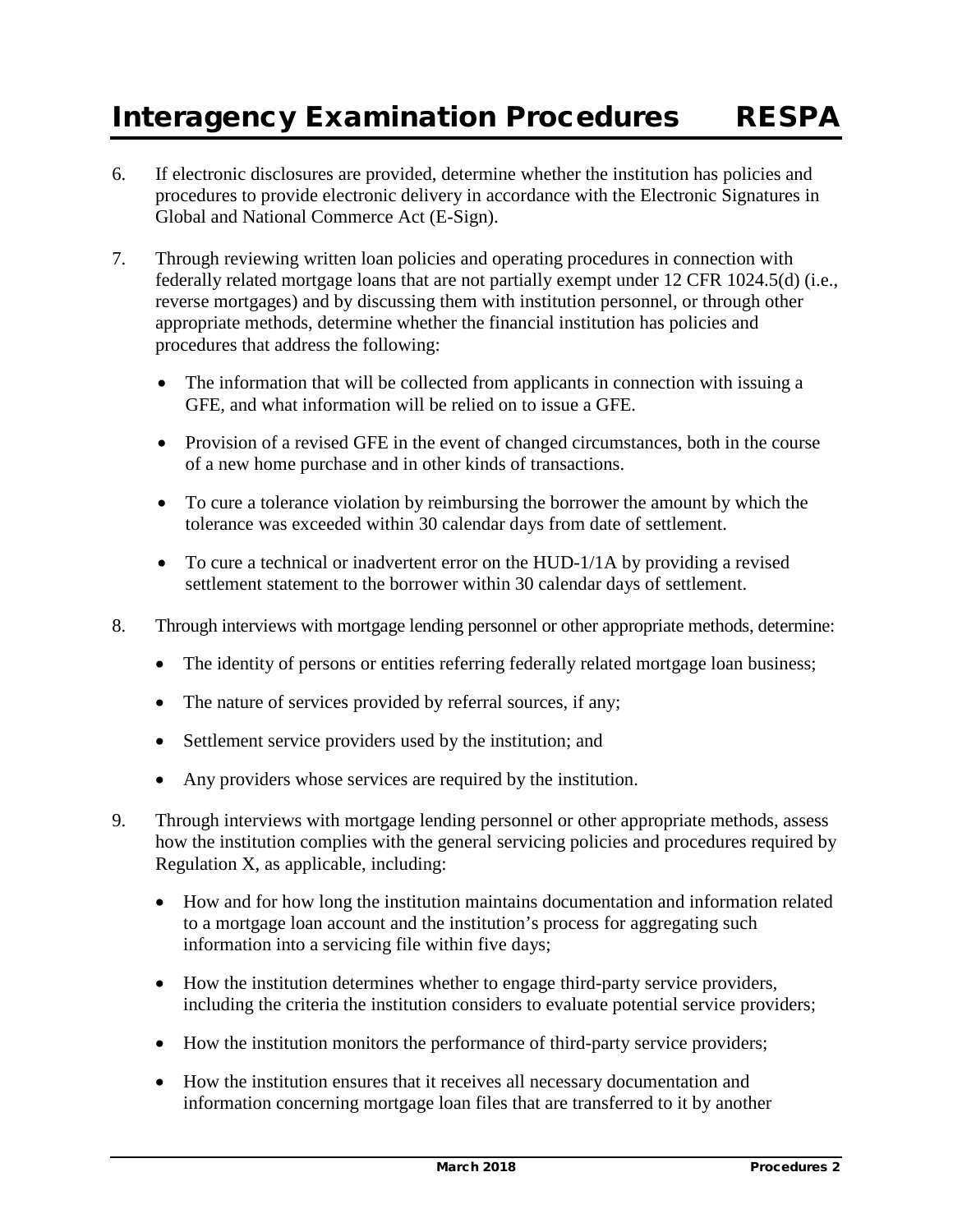institution; and

- How the institution ensures that it sends all necessary documentation and information concerning mortgage loan files to another institution when it transfers files to that institution.
- 10. Determine if the institution is a small servicer. (12 CFR 1026.41(e)(4)(ii) and (iii)). Small servicers are exempt from a number of Regulation X requirements.

NOTE: A small servicer is defined as (1) a servicer that, together with any affiliates, services 5,000 or fewer loans, for all of which the servicer or any affiliate is the creditor or assignee; (2) a servicer that is a housing finance agency under 24 CFR 226.5; or (3) a nonprofit entity (defined in 12 CFR  $1026.41(e)(4)(ii)(C)(1)$ ) that services 5,000 or fewer mortgage loans, including any mortgage loans serviced on behalf of associated nonprofit entities (defined in 12 CFR 1026.41(e)(4)(ii)(C)(2)), for all of which the servicer or an associated nonprofit is the creditor. Small servicer status is generally based on the loans serviced by the servicer and any affiliates as of January 1 for the remainder of the year. However, to determine small servicer status under the nonprofit small servicer definition, a nonprofit servicer should be evaluated based on the mortgage loans serviced by the servicer (and not those serviced by associated nonprofit entities) as of January 1 for the remainder of the calendar year. Servicers that cease to qualify as a small servicer will have the later of six months after the date they ceased to qualify, or until the next January 1 to come into compliance. Under 12 CFR 1026.41(e)(4)(iii), the following mortgage loans are not considered in determining whether a servicer qualifies as a small servicer: (a) mortgage loans voluntarily serviced by the servicer for a non-affiliate of the servicer and for which the servicer does not receive any compensation or fees; (b) reverse mortgage transactions; and (c) mortgage loans secured by consumers' interests in timeshare plans; and (d) certain seller-financed transactions that meet the criteria identified in 12 CFR 1026.36(a)(5).

### **Subpart B – Mortgage Settlement and Escrow Accounts**

### **Special Information Booklet – 12 CFR 1024.6**

11. For mortgages that are not subject to the TILA-RESPA Integrated Disclosure Rule under 12 CFR  $1026.19(e)$  and (f), other than reverse mortgages, determine through appropriate methods such as discussions with management and reviewing credit files whether the Special Information Booklet, if required, is provided within three business days after the financial institution or broker receives a written application for a loan  $(12 \text{ CFR } 1024.6(a)(1))$ .

NOTE: The Special Information Booklet may be required under 12 CFR 1026.19(g) for closed-end mortgage loans subject to the TILA-RESPA Integrated Disclosure Rule.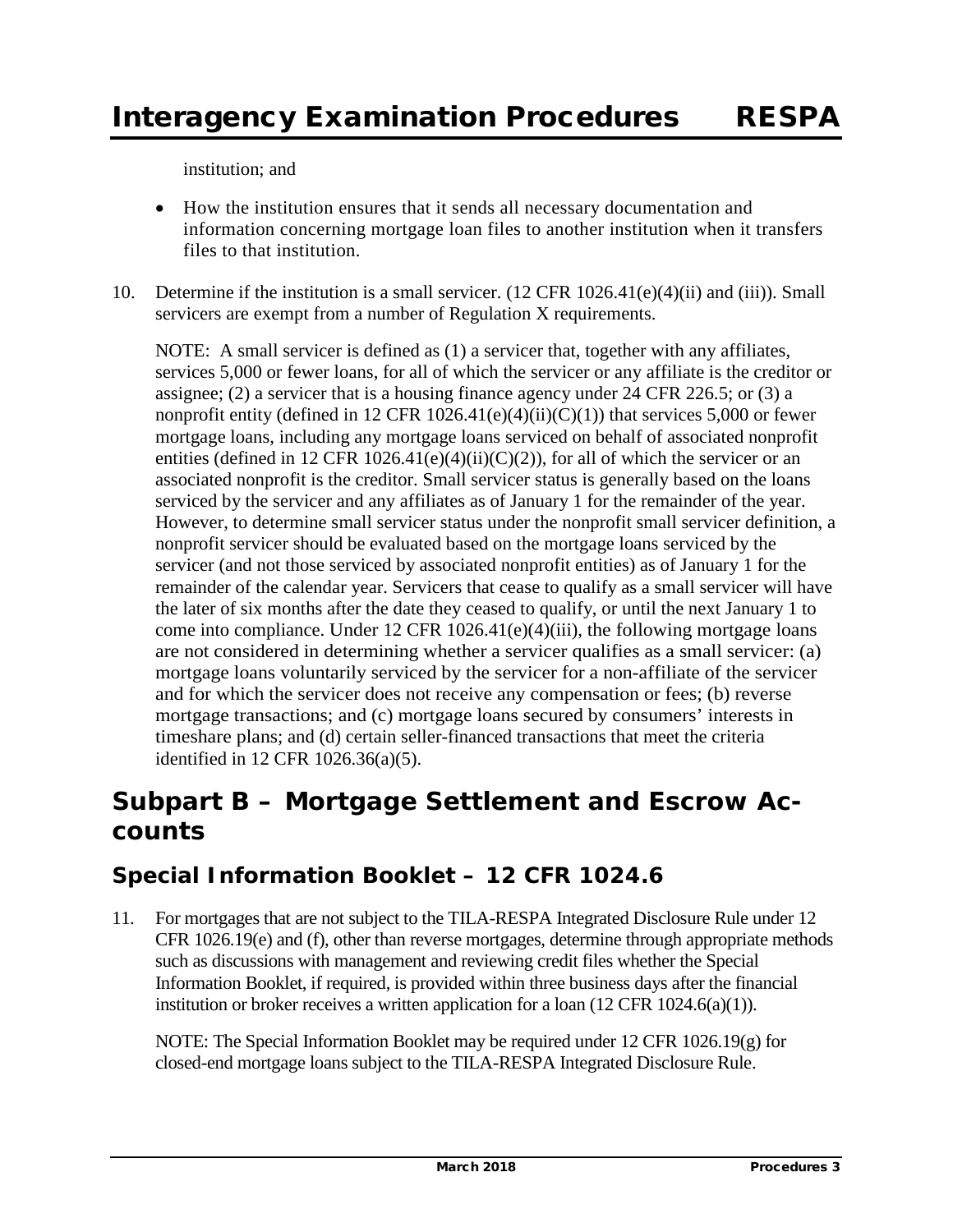### **Good Faith Estimate – 12 CFR 1024.7**

- 12. For closed-end reverse mortgages (*see* 12 CFR 1024.5(d)), determine whether the financial institution provides a GFE of charges for settlement services, if required, within three business days after receipt of a written application (12 CFR 1024.7(a)).
- 13. Review the GFE to determine if it appears exactly as set forth in Appendix C to Part 1024.
- 14. Review a sample of loan files that include GFEs to determine the following:
	- Whether the financial institution followed GFE application requirements.
	- Whether the institution provided revised GFEs to applicants when warranted due to changed circumstances.
	- If the institution provided a revised GFE to the applicant due to changed circumstances, determine whether the institution followed regulatory requirements for issuing a revised GFE due to changed circumstances.
	- Whether the GFE was completed as required in the regulations and instructions (12) CFR 1024.7 and Appendix C to 12 CFR Part 1024) and whether it included the following information:
		- o Interest rate expiration date;
		- o Settlement charges expiration date;
		- o Rate lock period;
		- o Number of days before settlement the interest rate must be locked, if applicable;
		- o Summary of loan information;
		- o Escrow account information;
		- o Estimates for settlement charges; and
		- o Left hand column on trade-off table completed for loan in the GFE.
	- Whether, for no cost loans, all third-party fees paid by the financial institution are itemized and listed in the appropriate blocks on the second page of the GFE.
	- Whether a separate sheet was provided with the GFE that identifies the settlement service providers for the services listed on the GFE.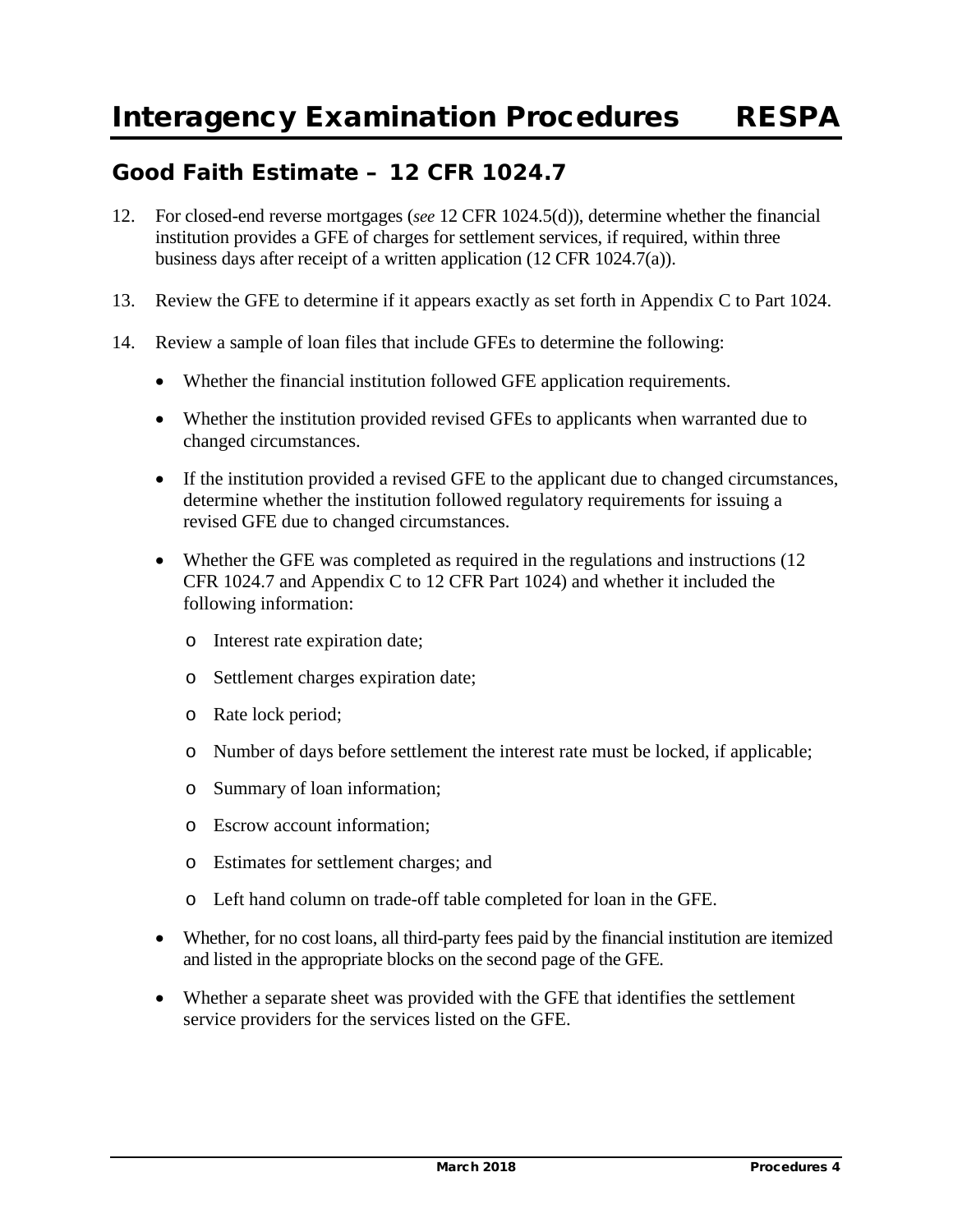## **Uniform Settlement Statement Form (HUD-1 and HUD-1A) – 12 CFR 1024.8**

- 15. Using the same sample of loan files as used for the review of the GFE (i.e., for reverse mortgages), review the Uniform Settlement Statement (HUD-1 or HUD-1A, as appropriate) (12 CFR 1024.8 and Appendix A to 12 CFR Part 1024) to determine whether:
	- Charges are properly itemized in accordance with the instructions for completion of the HUD-1 or HUD-1A (Appendix A to 12 CFR Part 1024);
	- All charges paid by the borrower and the seller are itemized and include the name of the recipient  $(12 \text{ CFR } 1024.8(b)$ , Appendix A);
	- Average charges for settlement services are calculated in accordance with 12 CFR 1024.8(b)(2); and
	- Charges required by the financial institution but paid outside of closing are itemized on the settlement statement, marked as "paid outside of closing" or "P.O.C.," but not included in cost totals (12 CFR 1024.8(b); Appendix A).
- 16. If the financial institution conducts the settlement, determine whether:
	- The borrower, upon request, is allowed to inspect the HUD-1 or HUD-1A at least one business day prior to settlement (12 CFR 1024.10(a));
	- The HUD-1 or HUD-1A is provided to the borrower and seller at or before settlement (except where the borrower has waived the right to delivery and in the case of exempt transactions) (12 CFR 1024.10(b)); or
	- In cases where the right to delivery is waived or the transaction is exempt, the HUD-1/1A is mailed as soon as practicable after settlement (12 CFR 1024.10(b), (c), and (d)).
- 17. Determine whether, in the case of an inadvertent or technical error on the HUD-1/1A, the financial institution provides a revised HUD-1/1A to the borrower within 30 calendar days after settlement (12 CFR 1024.8(c)).
- 18. Review the HUD-1 or HUD-1A form prepared in connection with each GFE reviewed to determine if the amount stated for any itemized service exceeds the amount shown on the GFE for that service. If the amount stated on the HUD-1 exceeds the amount shown on the GFE and such overcharge violates the tolerance for that category of settlement services, determine whether the financial institution cured the tolerance violation by reimbursing to the borrower the amount by which the tolerance was exceeded, at settlement or within 30 calendar days from date of settlement (12 CFR 1024.7(i)).
- 19. Determine whether HUD-1 and HUD-1A forms are retained for five years after settlement if the institution retains its interest in the mortgage and/or services. If the financial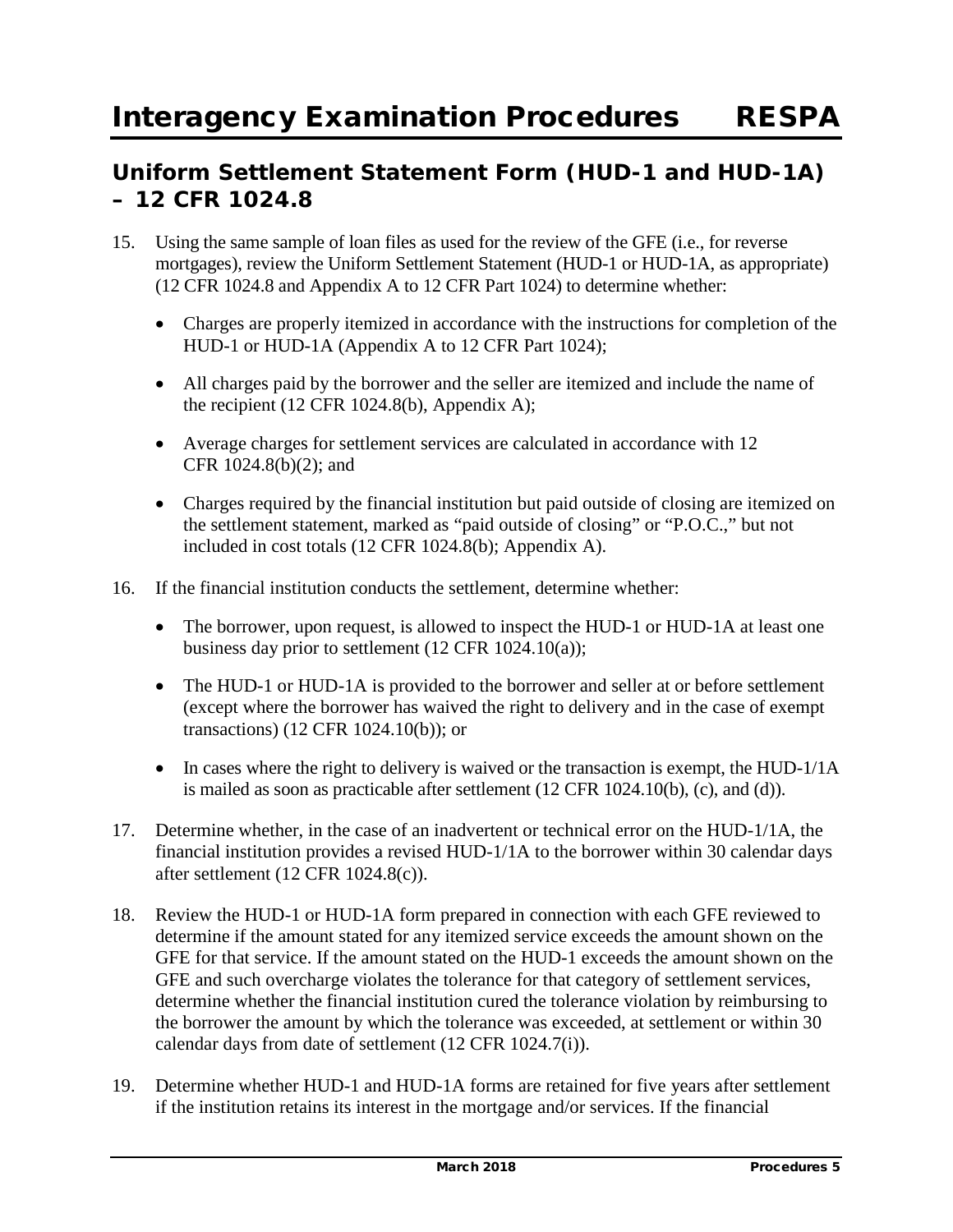institution disposes of its interest in the mortgage and does not service the loan, determine whether the HUD-1 or HUD-1A form is transferred to the new asset owner with the loan file (12 CFR 1024.10(e)).

# **Homeownership Counseling Organization List – 12 CFR 1024.20**

- 20. Determine whether the lender (or a mortgage broker or dealer) provided a clear and conspicuous written list of homeownership counseling services in the applicant's location no later than three business days after the lender, mortgage broker or dealer received the application or information sufficient to complete an application (for RESPA-covered loans except for reverse mortgages or timeshare loans) (12 CFR 1024.20(a) and (c)). The written list does not need to be provided if, within the three-business-day period, the lender denies the application or the applicant withdraws it (12 CFR 1024.20(a)(5)).
- 21. Determine whether the lender obtained the list from either the website maintained by the CFPB or data made available by the CFPB or HUD for lenders complying with this requirement, no earlier than 30 days prior to the time it was provided to the applicant (12 CFR 1024.20(a)).

# **No Fees for RESPA Disclosures – 12 CFR 1024.12**

- 22. Determine whether the financial institution charges a fee specifically for preparing and distributing the HUD-1 forms, escrow statements, or documents required under TILA (12 CFR 1024.12).
- 23. If any fee is charged before providing a GFE in a reverse mortgage transaction, determine whether such fee is limited to the cost of a credit report (12 CFR 1024.7(a)(4)).

# **Purchase of Title Insurance – 12 CFR 1024.16**

24. When the financial institution owns the property being sold, determine whether it requires that title insurance be purchased from a particular company (12 CFR 1024.16).

# **Payment or Receipt of Referral or Unearned Fees – 12 CFR 1024.14**

25. Through interviews with institution management and reviews of audits, policies, and procedures, or other appropriate methods, determine if management is aware of the prohibition against payment and receipt of any fee, kickback, or thing of value in return for the referral of settlement services business (12 CFR 1024.14).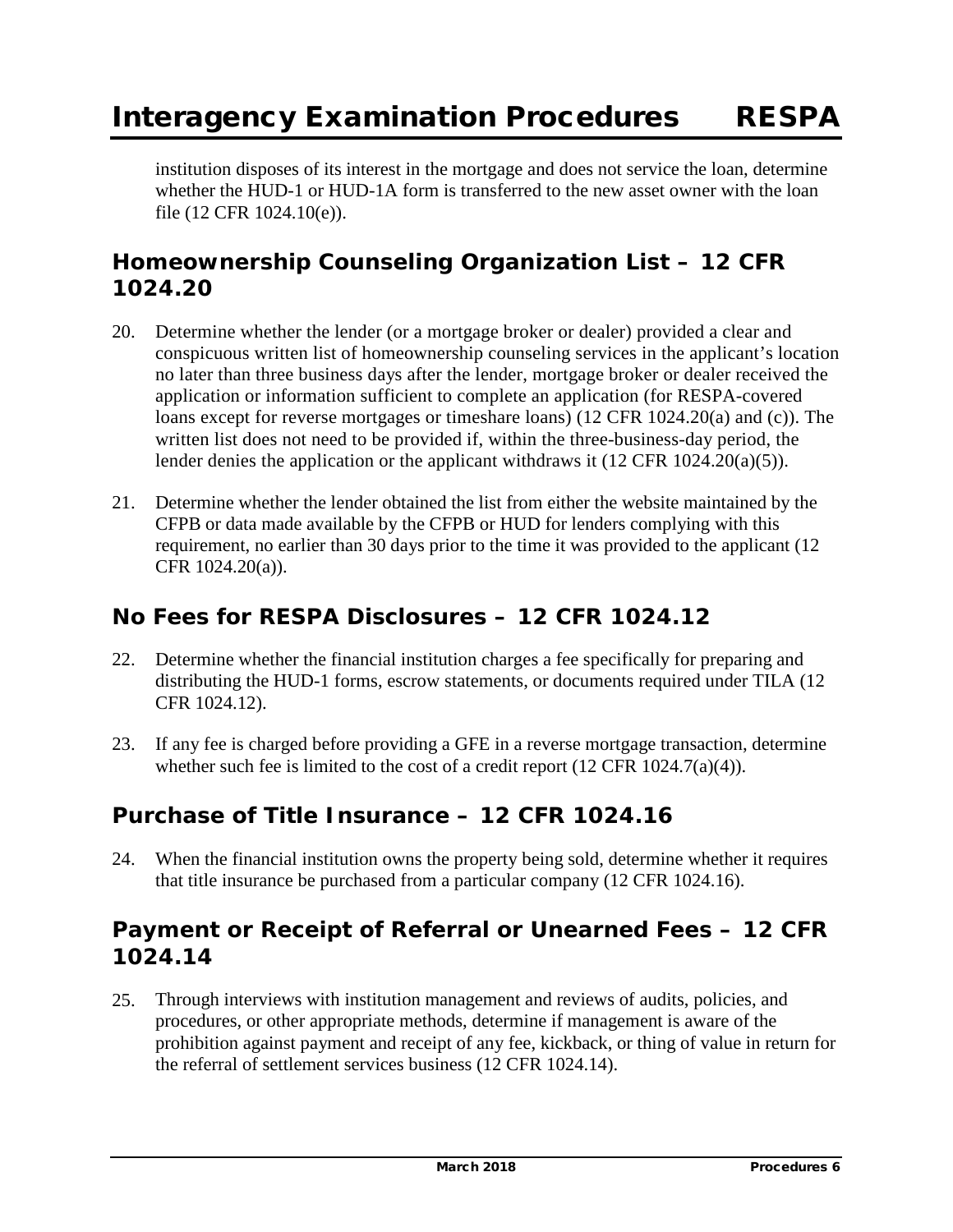- 26. Through interviews with institution management and reviews of audits, policies, and procedures, or other appropriate methods, determine if management is aware of the prohibition against unearned fees where a charge for settlement services is divided between two or more parties.
- 27. Through interviews with institution management and personnel; file reviews; review of: good faith estimates and HUD-1 or HUD-1A (for closed-end reverse mortgages), the TILA-RESPA Integrated Disclosures (for other closed-end mortgages secured by a dwelling); or other appropriate methods, determine if federally related mortgage loan transactions are referred to the institution by brokers, affiliates, or other parties. Also, identify persons or entities to which the institution refers settlement services business in connection with a federally related mortgage transaction.
	- Identify the types of services rendered by the broker, affiliate, or service provider.
	- By a review of the institution's general ledger or otherwise determine if fees were paid to the institution or any parties identified.
	- Determine whether any fees paid or received by the institution are for goods or facilities actually furnished or services actually performed and are not kickbacks or referral fees (12 CFR 1024.14(b)). This includes payments by the institution to an affiliate or the affiliate's employees in connection with real estate settlements.
	- In cases where a fee is split between the institution and one or more other parties, determine whether each party actually performed services for that fee (12 CFR 1024.14(c)). This includes payments by the institution to an affiliate or the affiliate's employees in connection with real estate settlements.

# **Affiliated Business Arrangements – 12 CFR 1024.15**

- 28. Determine from the TILA-RESPA Integrated Disclosures (or the HUD-1 or HUD-1A for reverse mortgages) and from interviews with institution management, or through other appropriate methods, if the institution referred a borrower to a settlement service provider with which the institution was affiliated or in which the institution had a direct or beneficial ownership interest of more than one percent (hereinafter, an "affiliated business arrangement").
- 29. If the financial institution had an affiliated business arrangement, determine whether the affiliated business arrangement disclosure statement (Appendix D to Part 1024) was provided as required by 12 CFR 1024.15(b)(1).
- 30. Other than an attorney, credit reporting agency, or appraiser representing the lender, if the financial institution referred a borrower to a settlement service provider, determine whether the institution required the use of the provider (12 CFR 1024.15(b)(2)).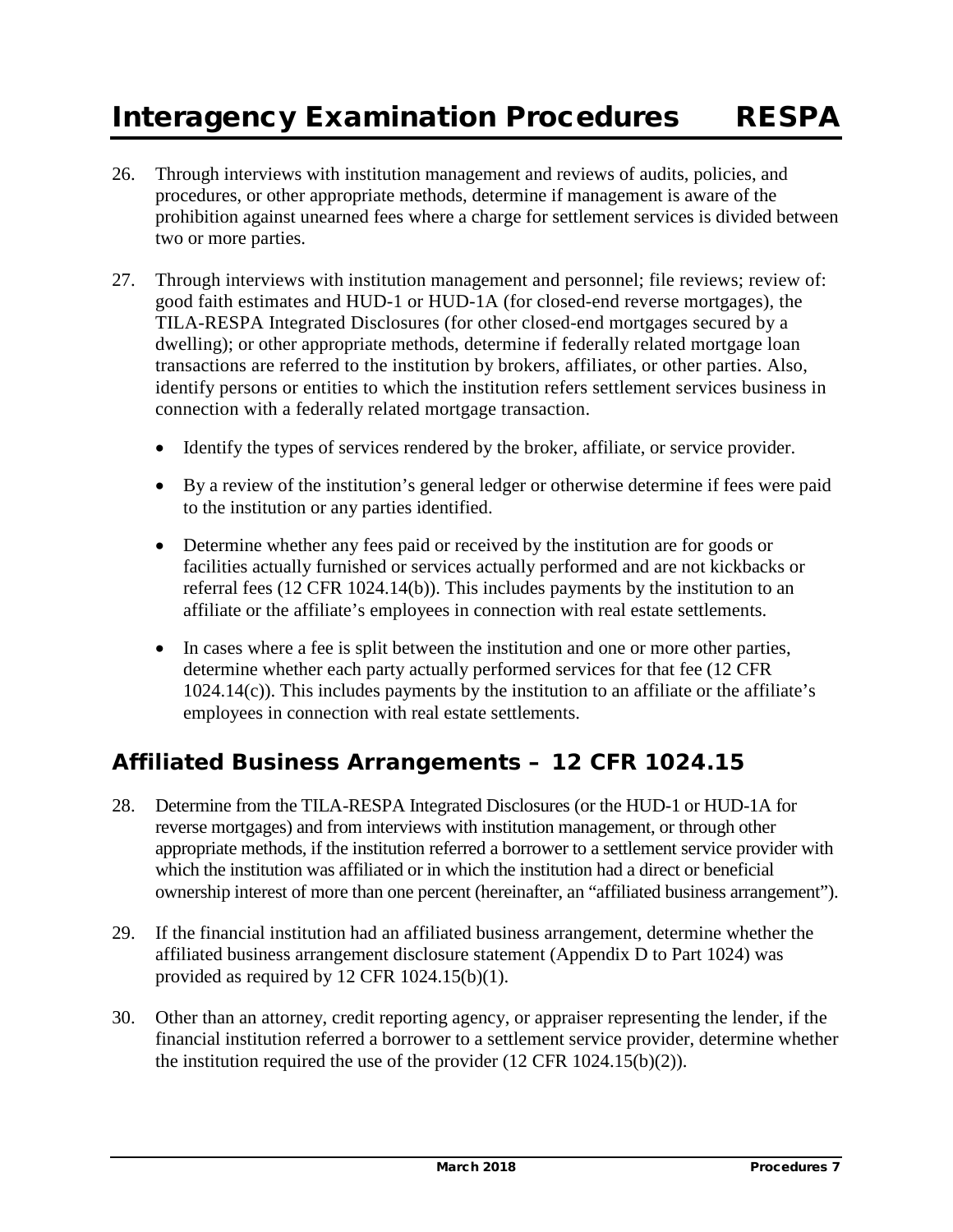31. Determine if compensation received by the lender in connection with an affiliated business arrangement is limited to a return on an ownership interest or other amounts permissible under RESPA (12 CFR 1024.15(b)(3)).

## **Escrow Accounts – 12 CFR 1024.17**

If the institution maintains escrow accounts in connection with a federally related mortgage loan, complete the following procedures. (NOTE: Effective April 19, 2018, a servicer must treat a confirmed successor in interest, as defined in 12 CFR 1024.31, as a borrower for purposes of 12 CFR 1024.17).

- 32. Determine whether the institution performed an initial escrow analysis (12 CFR  $1024.17(c)(2)$  and provided the initial escrow statement required by 12 CFR  $1024.17(g)$ . The statement must contain the following:
	- Amount of monthly payment,
	- Portion of the monthly payment being placed in escrow,
	- Charges to be paid from the escrow account during the first 12 months,
	- Disbursement dates, and
	- Amount of cushion.
- 33. If the institution is a transferee (new) servicer and changed either the monthly payment amount or the accounting method used by the transferor (old) servicer, determine whether the institution provided a borrower with an initial escrow account statement within 60 days of the date of the servicing transfer (12 CFR 1024.17(e)(1)). A transferee servicer providing an initial escrow statement must use the effective date of transfer of servicing to establish the new escrow account computation year  $(12 \text{ CFR } 1024.17(e)(1)(i)).$
- 34. If the institution is a transferee servicer and retains the monthly payments and accounting method used by the prior servicer, but chooses to change the computation year, determine whether the institution provided a short-year statement to the borrower. (12 CFR 1024.17(e)(1)(ii)). *See also* procedures related to 12 CFR 1024.17(i)(4).

NOTE: Where the new servicer retains the monthly payments and accounting method used by the transferor servicer, then the new servicer may continue to use the escrow account computation year established by the transferor servicer or may choose to establish a different computation year using a short-year statement. At the completion of the escrow account computation year or any short year, the new servicer shall perform an escrow analysis and provide the borrower with an annual escrow account statement 12 CFR  $1024.17(e)(1)(ii)$ .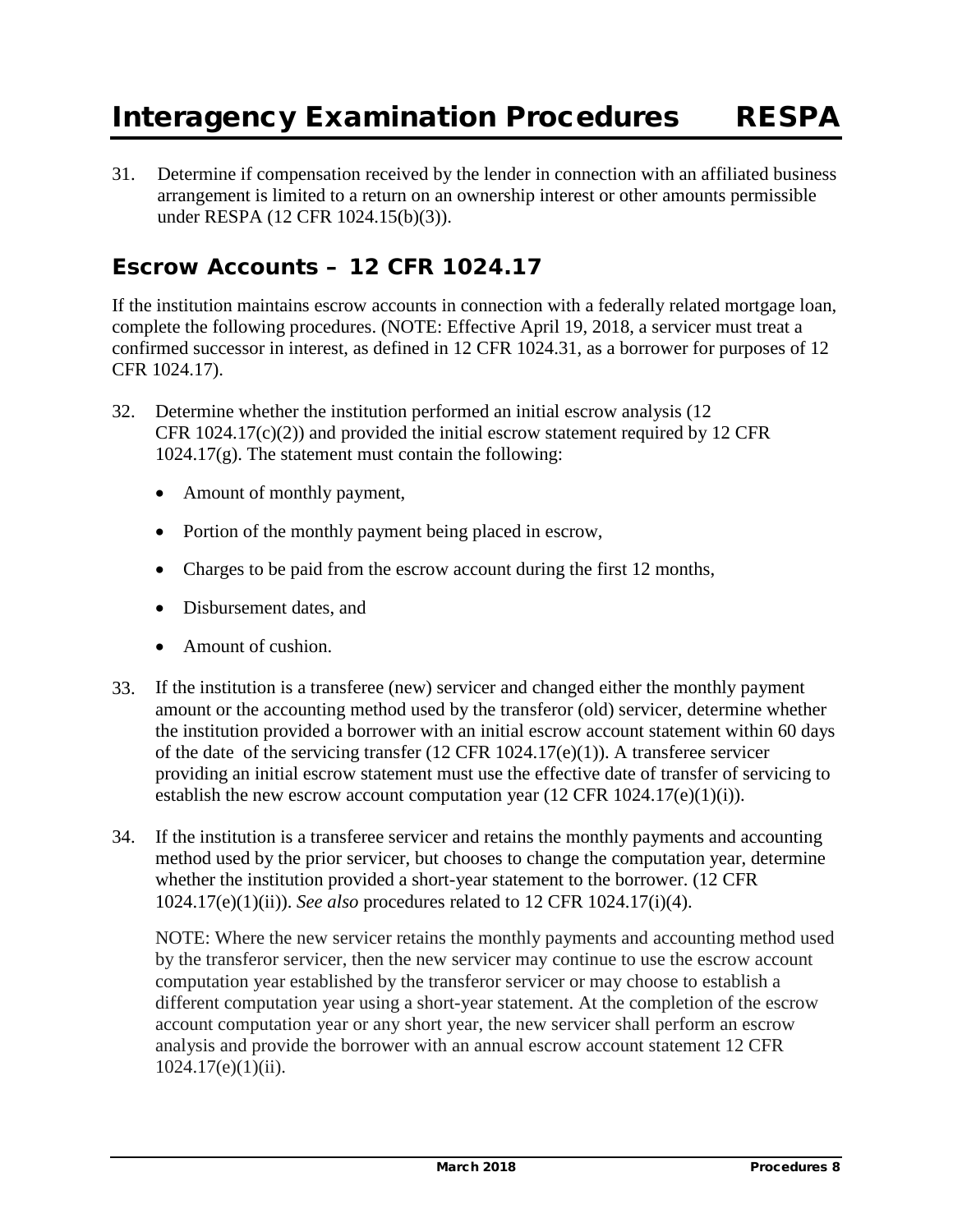- 35. Determine whether the institution treats shortages, surpluses, and deficiencies in the escrow account according to the procedures set forth in 12 CFR 1024.17(f).
- 36. Determine if the statement was given to the borrower at settlement or within 45 days after the escrow account was established. This statement may be incorporated into the HUD-1 statement (12 CFR 1024.17(g)(1) and (2)).
- 37. Determine whether the institution performs an annual analysis of the escrow account (12 CFR 1024.17(c)(3) and (7), and 1024.17(i)).
- 38. Determine whether the annual escrow account statement is provided to the borrower within 30 days of the end of the computation year (12 CFR 1024.17(i)).
- 39. Determine if the annual escrow statement contains the following:
	- Amount of monthly mortgage payment and portion placed in escrow;
	- Amount of past year's monthly mortgage payment and portion that went into escrow;
	- Total amount paid into escrow during the past computation year;
	- Total amount paid out of escrow account during same period for taxes, insurance, and other charges;
	- Balance in the escrow account at the end of the period;
	- How a surplus, shortage, or deficiency is to be paid/handled; and
	- If applicable, the reason why the estimated low monthly balance was not reached (12) CFR 1024.17(i)(1)).
- 40. Determine whether the servicer complied with the requirements relating to short-year statements in 12 CFR 1024.17(i)(4) within 60 days from the end of the short year or within 60 days after receiving funds that pay off the loan.
- 41. Determine whether monthly escrow payments following settlement are within the limits of 12 CFR 1024.17(c).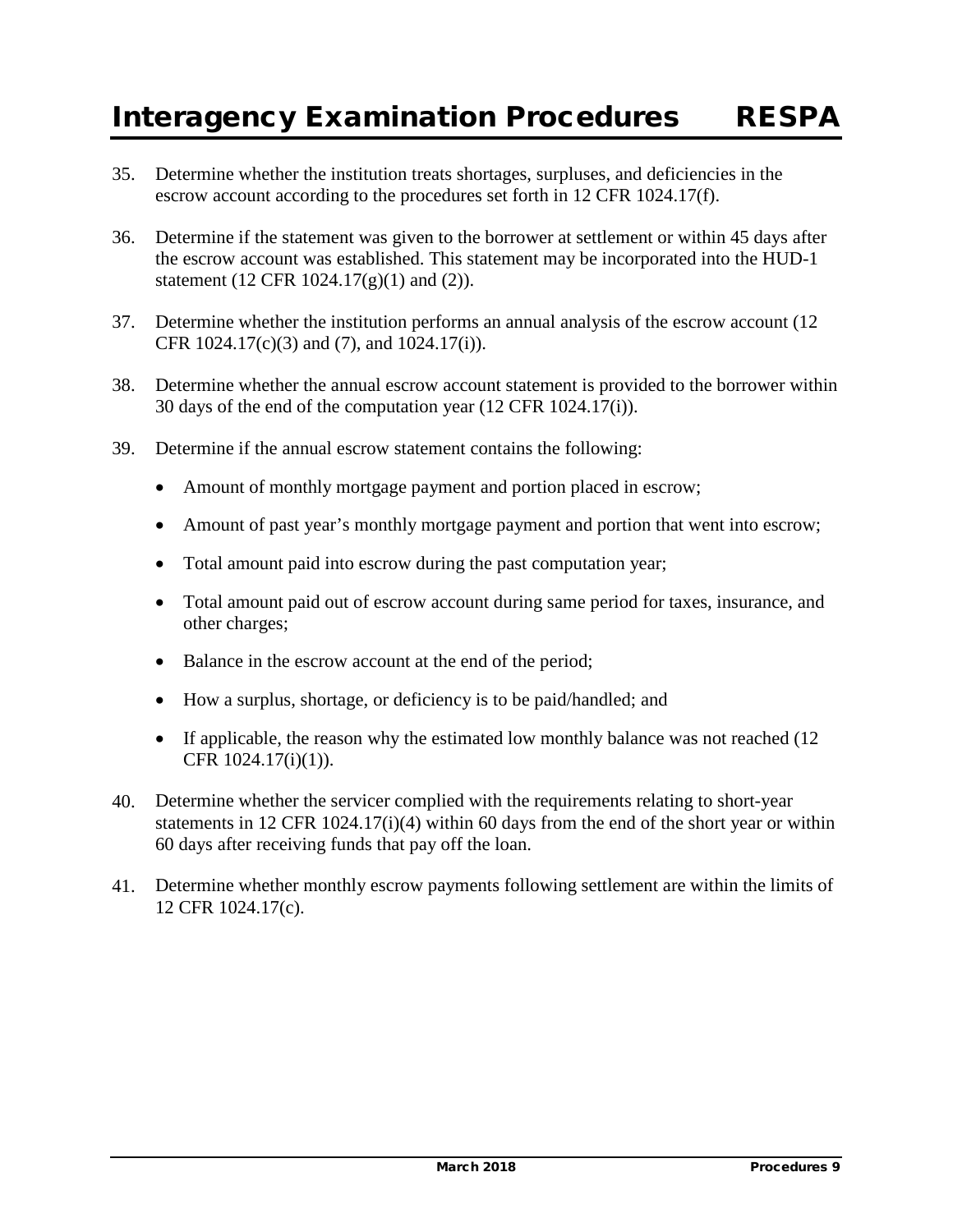# **Timely Payment of Hazard Insurance; Force-Placed Insurance**

NOTE: The procedures in this section do not apply to small servicers.<sup>[1](#page-77-0)</sup> In addition to the information provided in this section, examiners should also refer to 12 CFR 1024.37, which sets forth further requirements relating to force-placed insurance.

In addition, the procedures related to 12 CFR 1024.34 and 1024.37 may be applicable to escrow accounts and fees or charges for force-placed insurance.

42. If the institution purchased force-placed insurance for a borrower who had established an escrow account for the payment of hazard insurance, determine whether the institution was permitted to do so under 12 CFR 1024.17(k)(5). Under that provision, an institution may not purchase force-placed insurance unless (i) the borrower was more than 30 days delinquent, and (ii) the institution was unable to disburse funds from the escrow account to ensure that the borrower's hazard insurance premium charges were paid in a timely manner.

An institution is unable to disburse funds if it has a reasonable basis to believe that either (a) the borrower's property is vacant, or (b) the borrower's hazard insurance has terminated for reasons other than non-payment of the premium charges. An institution is not unable to disburse funds from the borrower's escrow account solely because the account has insufficient funds for paying hazard insurance premium charges (12 CFR  $1024.17(k)(5)(ii)$ ).

43. *Small servicer exception*. Notwithstanding the above, a small servicer may charge borrowers for force-placed insurance. If the institution is a small servicer and charged

 $\overline{a}$ 

<span id="page-77-0"></span><sup>&</sup>lt;sup>1</sup> Refer to 12 CFR 1026.41(e)(4)(ii)) and (iii). A small servicer is defined as (1) a servicer that, together with any affiliates, services 5,000 or fewer loans, for all of which the servicer or any affiliate is the creditor or assignee; (2) a servicer that is a housing finance agency under 24 CFR 226.5; or (3) a nonprofit entity (defined in 12 CFR  $1026.41(e)(4)(ii)(C)(1)$ ) that services 5,000 or fewer mortgage loans, including any mortgage loans serviced on behalf of associated nonprofit entities (defined in 12 CFR 1026.41(e)(4)(ii)(C)(2)), for all of which the servicer or an associated nonprofit is the creditor. Small servicer status is generally based on the loans serviced by the servicer and any affiliates as of January 1 for the remainder of the year. However, to determine small servicer status under the nonprofit small servicer definition, a nonprofit servicer should be evaluated based on the mortgage loans serviced by the servicer (and not those serviced by associated nonprofit entities) as of January 1 for the remainder of the calendar year. Servicers that cease to qualify as a small servicer will have the later of six months after the date they ceased to qualify, or until the next January 1 to come into compliance. Under 12 CFR 1026.41(e)(4)(iii), the following mortgage loans are not considered in determining whether a servicer qualifies as a small servicer: (a) mortgage loans voluntarily serviced by the servicer for a non-affiliate of the servicer and for which the servicer does not receive any compensation or fees; (b) reverse mortgage transactions; and (c) mortgage loans secured by consumers' interests in timeshare plans; and (d) certain seller-financed transactions that meet the criteria identified in 12 CFR 1026.36(a)(5).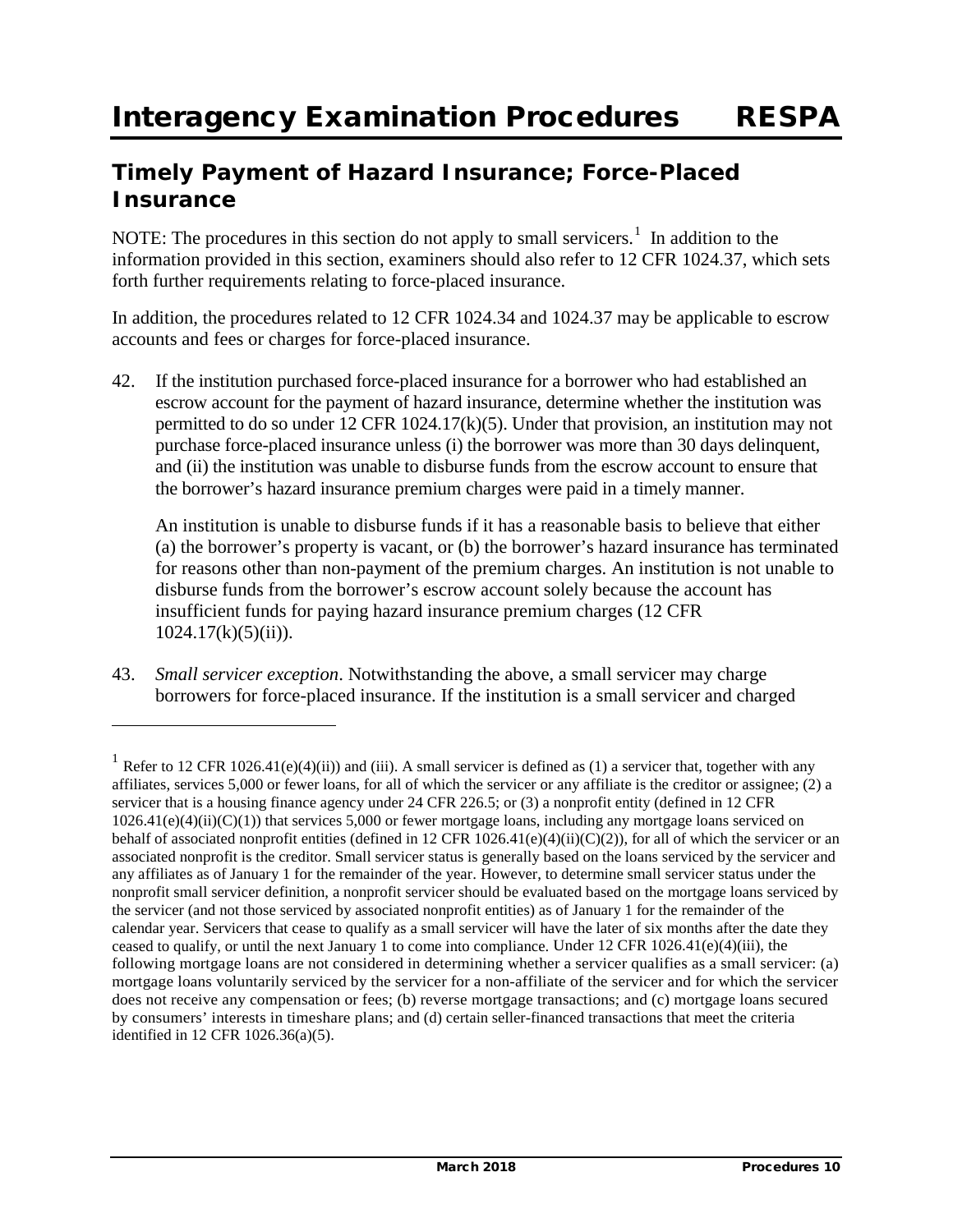borrowers for force-placed insurance, determine whether the cost to each borrower of the force-placed insurance was less than the amount the institution would have needed to disburse from the borrower's escrow account to ensure that hazard insurance charges were paid in a timely manner  $(12 \text{ CFR } 1024.17(k)(5)(iii))$ .

# **Subpart C – Mortgage Servicing**

**Applicability:** Except as otherwise noted below, the provisions of Subpart C – Mortgage Servicing, 12 CFR 1024.30-41, apply to any mortgage loan, as that term is defined in 12 CFR 1024.31. Effective April 19, 2018, a servicer must treat confirmed successors in interest as borrowers under the provisions of Subpart C. (12 CFR 1024.30(d)).

## **General Disclosure Requirements – 12 CFR 1024.32(c) (***Effective April 19, 2018***)**

### **Successors in Interest**

- 44. For servicers providing the optional written notice and acknowledgment form under 12 CFR 1024.32(c) to confirmed successors in interest who have not assumed the mortgage loan and are otherwise liable on it:
	- Determine whether the written notice explains that the confirmed successor in interest may be entitled to receive certain notices and communications about the mortgage loan if the servicer is not providing them to another confirmed successor in interest or borrower on the account. The notice also must explain that in order to receive such notices and communications, the successor in interest must execute and provide to the servicer the acknowledgment form.

NOTE: Servicers that send this type of notice and acknowledgement form are not required to provide to the confirmed successor in interest any written disclosure required by 12 CFR 1024.17, 1024.33, 1024.34, 1024.37, or 1024.39, or to comply with the live contact requirements in 12 CFR 1024.39(a) with respect to the confirmed successor in interest until the confirmed successor in interest either assumes the mortgage loan or executes the acknowledgment form.

• Determine whether the servicer stated in the written notice that, regardless of whether the successor in interest executes the acknowledgement form, the successor in interest is entitled to submit notices of error under 12 CFR 1024.35, requests for information under 12 CFR 1024.36, and requests for a payoff statement under 12 CFR 1026.36. The notice must include a brief explanation of those rights and how to exercise them, including appropriate address information.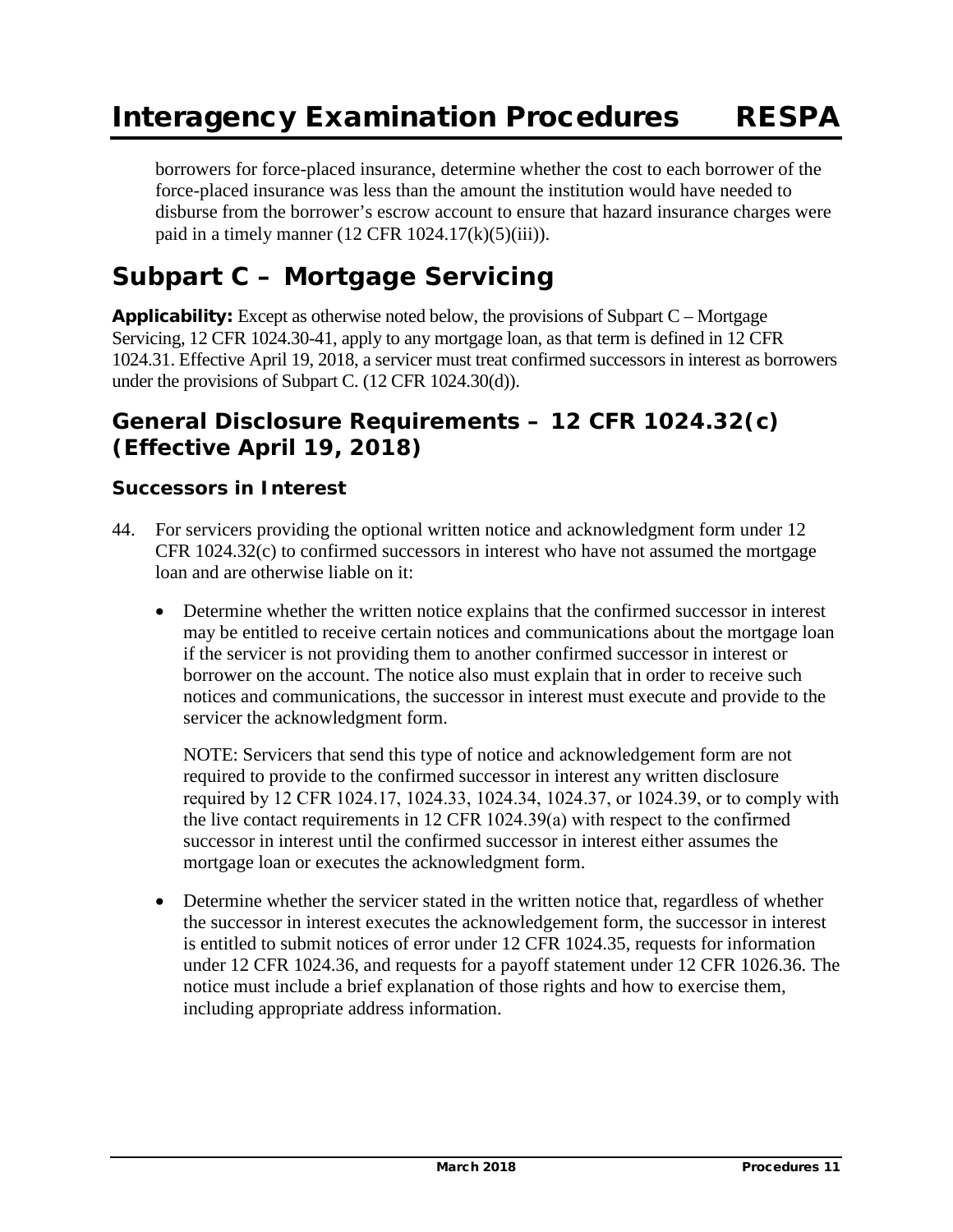# **Mortgage Servicing Transfer Disclosures – 12 CFR 1024.33**

## **Reverse Mortgage Disclosure Statement**

Complete the following if the institution received an application for a reverse mortgage loan, as defined in 12 CFR 1024.31.

45. Determine whether the lender, mortgage broker who anticipates using table funding, or dealer in a first-lien dealer loan provided a proper servicing disclosure statement to the borrower within three days (excluding legal public holidays, Saturdays, and Sundays) after receipt of the application. The disclosure statement must advise whether the servicing of the mortgage loan may be assigned, sold, or transferred to any other person at any time. A model disclosure statement is set forth in Appendix MS-1 (12 CFR 1024.33(a)).

Additionally, the disclosure statement is not required if the institution denied the application within the three-day period.

## **Transfers of Mortgage Servicing Rights – Disclosures**

Complete the following if the institution has transferred or received mortgage servicing rights. The following are generally not considered transfers: (1) transfers between affiliates; (2) transfers resulting from mergers or acquisitions of servicers or subservicers; and (3) transfers between master servicers, when the subservicer remains the same. Additionally, the Federal Housing Administration (FHA) is not required to provide a notice of transfer to the borrower where a mortgage insured under the National Housing Act is assigned to FHA (12 CFR 1024.33(b)).

- 46. If the institution has *transferred* mortgage servicing rights, determine whether notice to the borrower was given at least 15 days prior to the transfer (12 CFR 1024.33(b)(3)). This notice may be combined with the transferee's notice (discussed below) into one notice if delivered to the borrower at least 15 days before the effective date of the transfer. Notices provided at the time of settlement satisfy the timing requirements.
- 47. If the institution has *received* mortgage servicing rights, determine whether notice was given to the borrower within 15 days after the transfer (12 CFR 1024.33(b)(3)). This notice may be combined with the transferor's notice (discussed above) into one notice if delivered to the borrower at least 15 days before the effective date of the transfer. Notices provided at the time of settlement satisfy the timing requirements.
- 48. Determine whether the notice sent by the institution includes the following information (12 CFR 1024.33(b)(4)). Sample language for the notice of transfer is contained in Appendix MS-2 to 12 CFR Part 1024.
	- The effective date of the transfer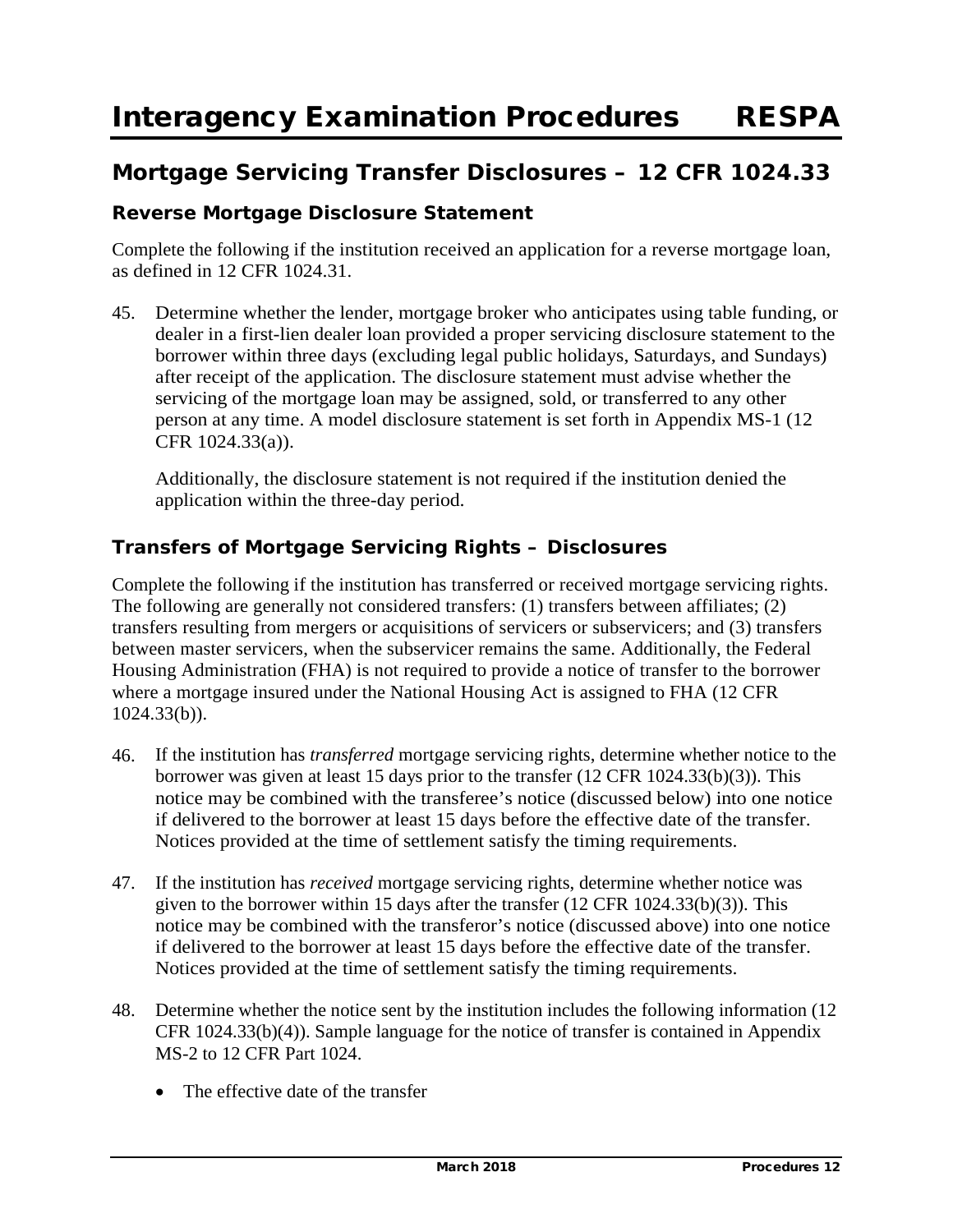- The name, address, and toll-free or collect-call telephone number for an employee or department of the transferee servicer that can be contacted by the borrower to obtain answers to servicing transfer inquiries
- The name, address, and toll-free or collect-call telephone number for an employee or department of the transferor servicer that can be contacted by the borrower to obtain answers to servicing transfer inquiries
- The date on which the transferor servicer will cease accepting payments relating to the loan and the date on which the transferee servicer will begin to accept such payments. The dates must either be the same or consecutive dates
- Whether the transfer will affect the terms or the availability of optional insurance and any action the borrower must take to maintain such coverage and
- A statement that the transfer does not affect the terms or conditions of the mortgage (except as directly related to servicing) (Appendix MS-2 to 12 CFR Part 1024)
- 49. Determine whether the notice by the transferor and transferee was sent to the borrower's address listed in the mortgage loan documents, unless the borrower notified the institution of a new address pursuant to the institution's requirements (12 CFR Part 1024, Supp. I., Comment 1024.33(b)(3)-1).

## **Transfers of Mortgage Servicing Rights – Treatment of Post-Transfer Payments**

Complete the following if the institution has transferred or received mortgage servicing rights.

- 50. If the borrower sent any payments to the transferor servicer within the 60 days following a transfer of servicing rights, determine whether the institution imposed late fees or otherwise treated such payments as late (12 CFR 1024.33(c)(1)).
- 51. If the borrower sent any payments to the transferor servicer within the 60 days following a transfer of servicing rights, determine whether the transferor servicer either (a) forwarded the payment to the transferee servicer, or (b) returned the payment and informed the payor of the proper recipient of the payment (12 CFR 1024.33(c)(2)).

# **Timely Escrow Payments and Treatment of Escrow Account Balances – 12 CFR 1024.34**

Complete the following if the terms of a borrower's mortgage loan, as defined in 12 CFR 1024.31, require the borrower to make payments to the institution for deposit into an escrow account to pay taxes, insurance premiums, and other charges for the mortgaged property.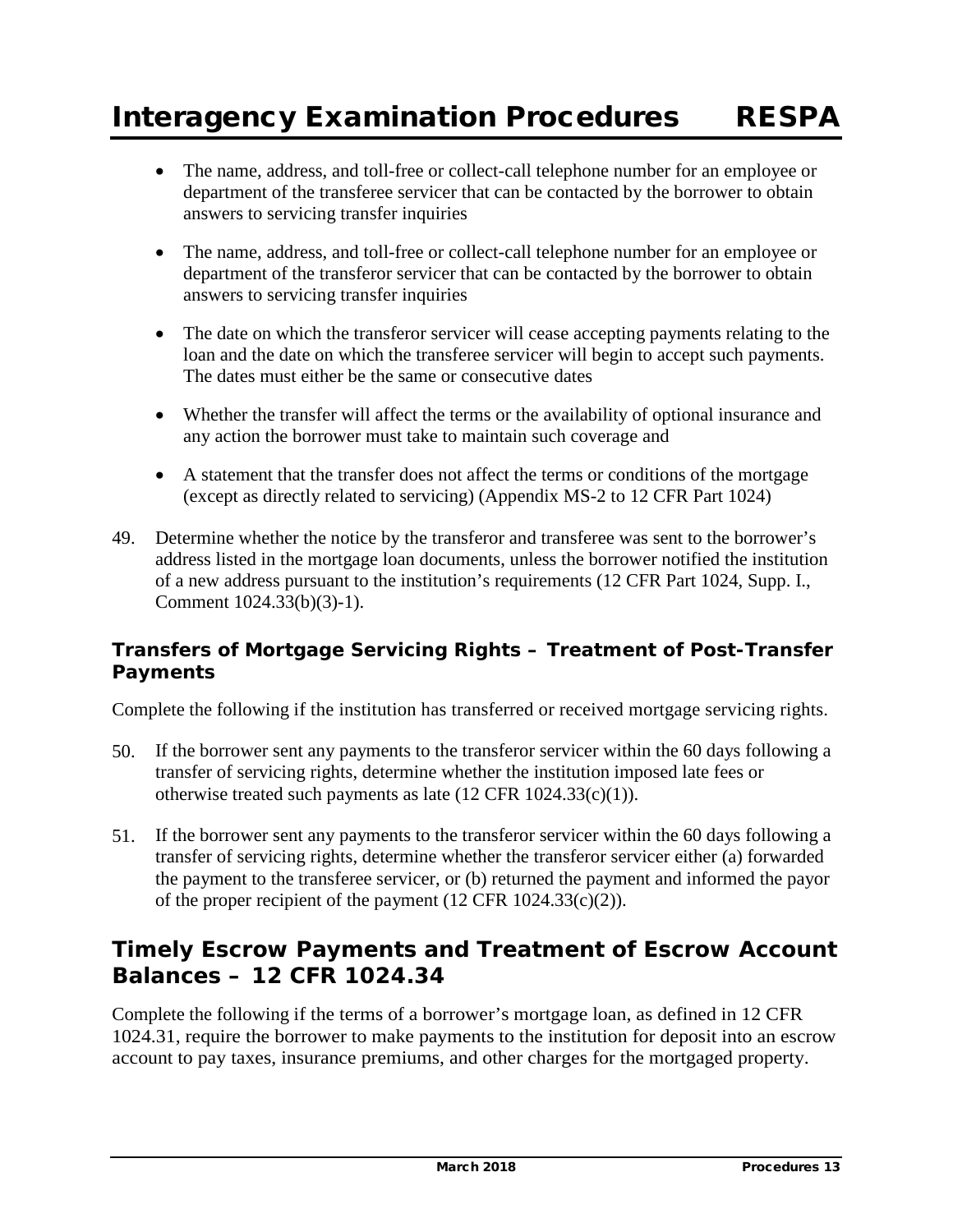- 52. Determine whether the institution made payments from the escrow account in a timely manner (12 CFR 1024.34). A "timely manner" means on or before the deadline to avoid a penalty, as governed by the requirements in 12 CFR 1024.17(k).
- 53. Determine whether the institution returned amounts remaining in escrow within 20 days (excluding legal public holidays, Saturdays, and Sundays) after the borrower paid the mortgage loan in full (12 CFR 1024.34(b)). The institution does not need to return this amount if it and the borrower agree to credit the remaining funds towards an escrow account for certain new mortgage loans.

# **Error Resolution Procedures – 12 CFR 1024.35**

Complete the following based upon a review of a sample of mortgage loan (as defined in 12 CFR 1024.31) files that included written error notices from borrowers or through other appropriate methods.

## **Address for Error Notices**

- 54. If the institution designates an address or addresses to which borrowers must send error notices, complete the following:
	- Determine whether the institution provided written notice of the address to the borrower, along with a statement that the borrower must use that address to assert errors (12 CFR 1024.35(c)).
	- Determine whether the institution also provided that address to the borrower in each of the following three types of communications:
		- o Any periodic statement or coupon book required under 12 CFR 1026.41;
		- o Any website the institution maintains in connection with the servicing of the loan; and
		- o Any notice required pursuant to 12 CFR 1024.39 (early intervention) or .41 (loss mitigation) that includes contact information for assistance (12 CFR Part 1024, Supp. I., Comment 1024.35(c)-2).
	- Determine whether the institution designated the same address for receiving information requests pursuant to 12 CFR 1024.36(b) (12 CFR 1024.35(c)).
	- If the institution establishes an electronic method for submitting error notices that is its exclusive online intake process, determine whether this electronic process was in addition to, and not in lieu of, any process for receiving error notices by mail (12 CFR Part 1024, Supp. I., Comment 1024.35(c)-4).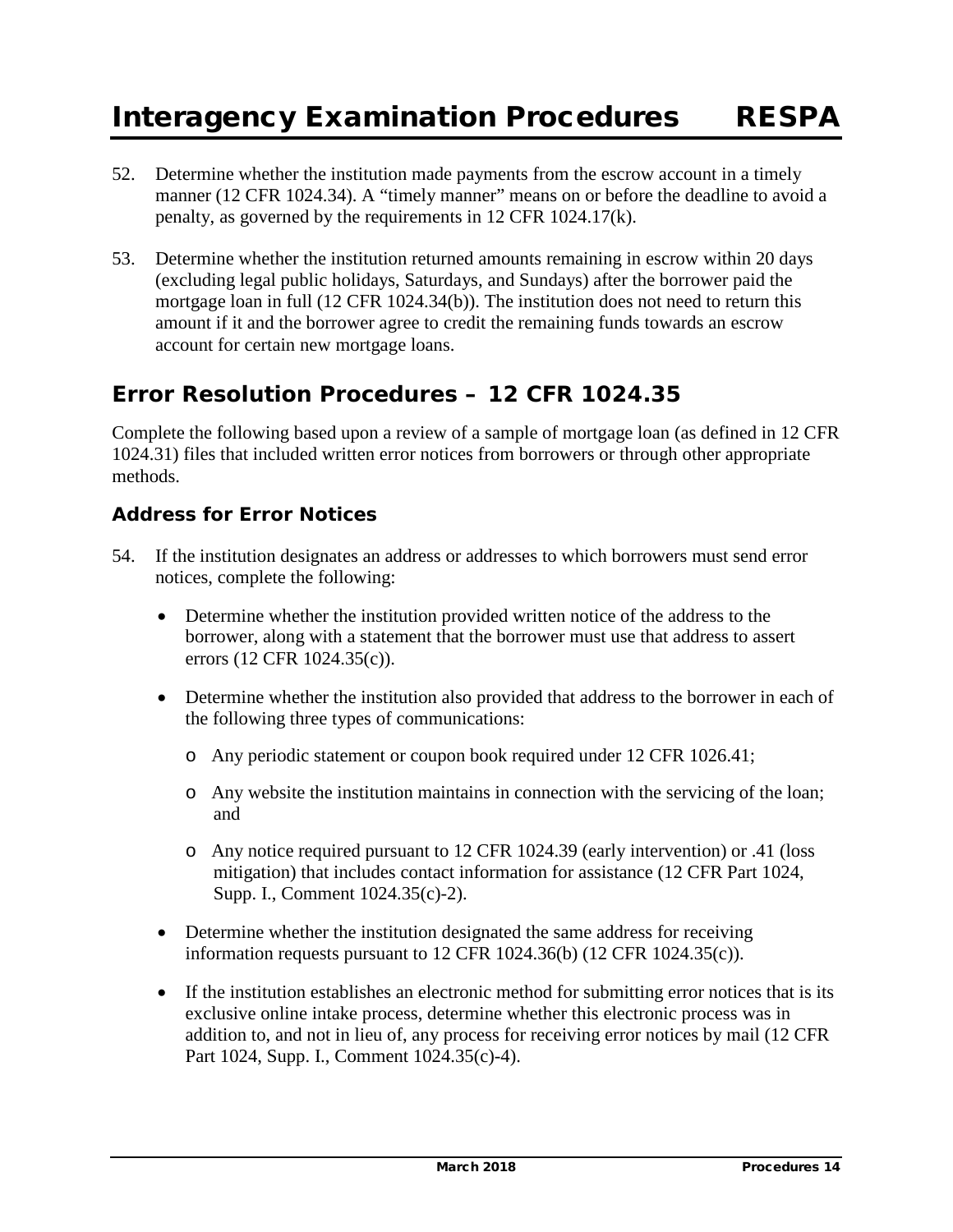55. If the institution does not establish a specific address to which to send error notices, determine whether the institution responds to error notices sent to any of its offices (12 CFR Part 1024, Supp. I., Comment 1024.35(c)-1).

## **Acknowledgement of Error Notices**

- 56. Determine whether:
	- The institution properly acknowledged the error notice by providing written acknowledgement of the error notice to the borrower within five days (excluding legal public holidays, Saturdays, and Sundays) after receiving an error notice (12 CFR  $1024.35(d)$ ; or
	- Acknowledgment was not required because:
		- o The institution corrected the errors asserted and notified the borrower in writing within five days (excluding legal public holidays, Saturdays, and Sundays) of receiving the error notice (12 CFR 1024.35(f));
		- o The institution determined that it was not required to respond and provided written notice, with the basis for its decision not to take any action, to the borrower within five days (excluding legal public holidays, Saturdays, and Sundays) after making that determination (12 CFR 1024.35 $(g)$ ); or
		- o The error notice related to violations of certain loss mitigation procedures under 12 CFR  $1024.35(b)(9)$  or  $(10)$  and was received by the institution seven or fewer days before a foreclosure sale. With respect to such error notices, the institution must make a good faith attempt to respond orally or in writing to the borrower and either correct the error or state the reason the institution determined that no error occurred (12 CFR 1024.35(f)(2)).

## **Response to Error Notices**

- 57. Determine whether:
	- The institution properly responded to a borrower's written error notice by:
		- o Correcting the errors identified by the borrower as well as any different or additional errors that were discovered during the investigation and providing written notice to the borrower of the corrections, the date the corrections took effect, and contact information for further assistance; or
		- o Conducting a reasonable investigation and providing the borrower with a written notice stating that the institution has determined that no error occurred, the reasons for its determination, the borrower's right to request documents relied upon by the institution in reaching its determination and how to do so, and contact information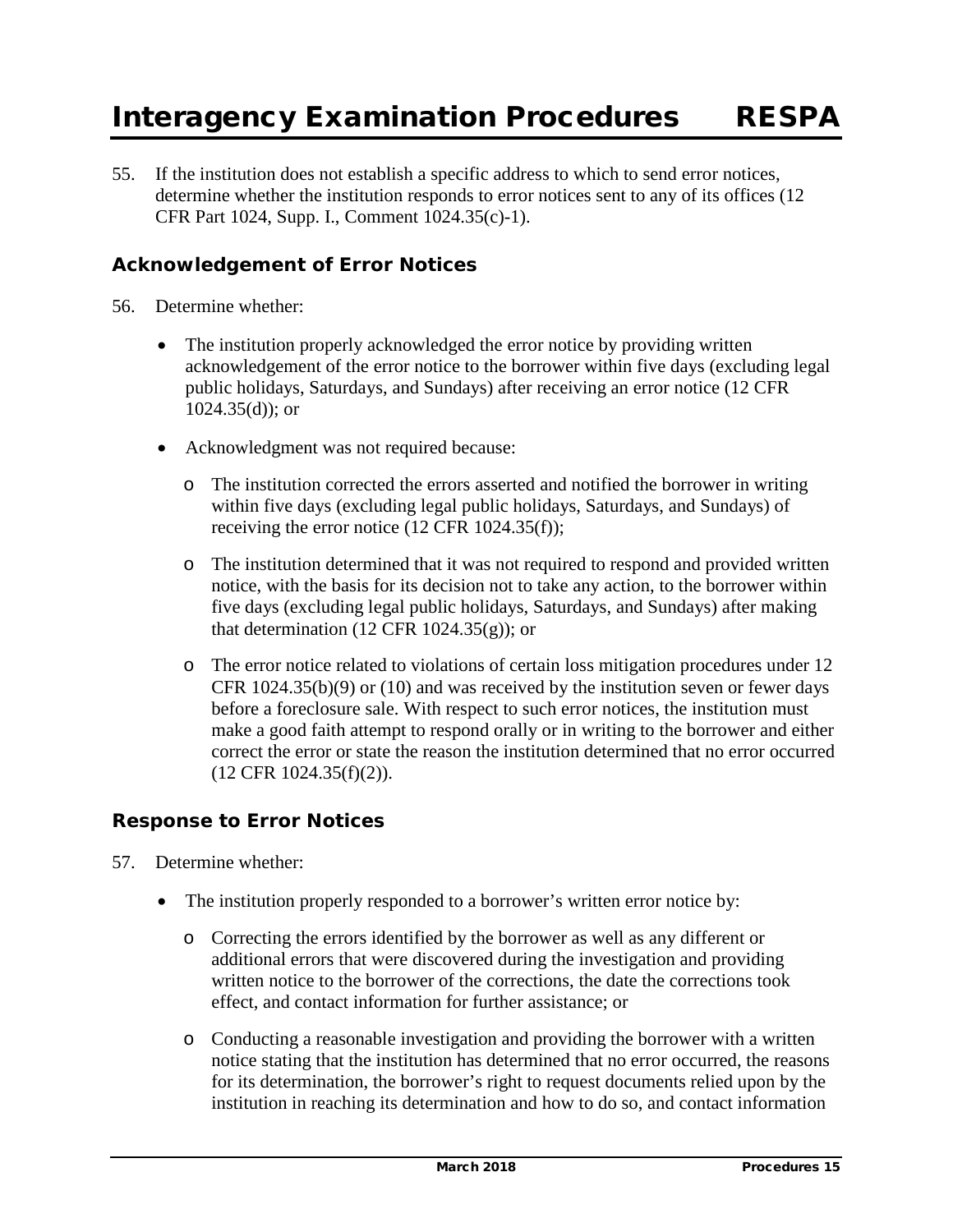for further assistance (12 CFR 1024.35(e)); AND

- o Undertaking one of the above within the following time frames:
	- If the alleged error was a failure to provide an accurate payoff balance amount, the institution responded within seven days (excluding legal public holidays, Saturdays, and Sundays) (12 CFR 1024.35(e)(3)(A));
	- If the alleged error was either  $(1)$  making the first notice or filing for a judicial or non-judicial foreclosure process in violation of 12 CFR 1024.41(f) or (j), or (2) moving for foreclosure judgment or order of sale or conducting a foreclosure sale in violation of 12 CFR 1024.41(g) or (j), the institution responded by the earlier of 30 days (excluding legal public holidays, Saturdays, and Sundays) or the date of a foreclosure sale (12 CFR  $1024.35(e)(3)(B)$ . However, if the institution received the error notice seven or fewer days before a foreclosure sale, the institution is not required to respond in writing, but must nevertheless make a good faith attempt to respond orally or in writing to the borrower and either correct the error or state the reason the institution determined that no error occurred (12 CFR  $1024.35(f)(2)$ ;
	- − For all other alleged errors, the institution responded within 30 days (excluding legal public holidays, Saturdays, and Sundays) unless, prior to the expiration of that 30-day period, the institution extended the time for responding by an additional 15 days (excluding legal public holidays, Saturdays, and Sundays) by notifying the borrower in writing of the extension and the reasons for it  $(12 \text{ CFR } 1024.35(e)(3))$ ; OR
- The above responses were not required because:
	- o The institution corrected the errors asserted and notified the borrower in writing within five days (excluding legal public holidays, Saturdays, and Sundays) of receiving the error notice (12 CFR 1024.35(f));
	- o The institution determined that it was not required to respond and provided written notice, with the basis for its decision not to take any action, to the borrower within five days (excluding legal public holidays, Saturdays, and Sundays) after making that determination (12 CFR 1024.35 $(g)$ ); or
	- o The error notice related to violations of certain loss mitigation procedures under 12 CFR 1024.35(b)(9) or (10) and was received by the institution seven or fewer days before a foreclosure sale. With respect to such error notices, the institution must make a good faith attempt to respond orally or in writing to the borrower and either correct the error or state the reason the institution determined that no error occurred (12 CFR 1024.35(f)(2)).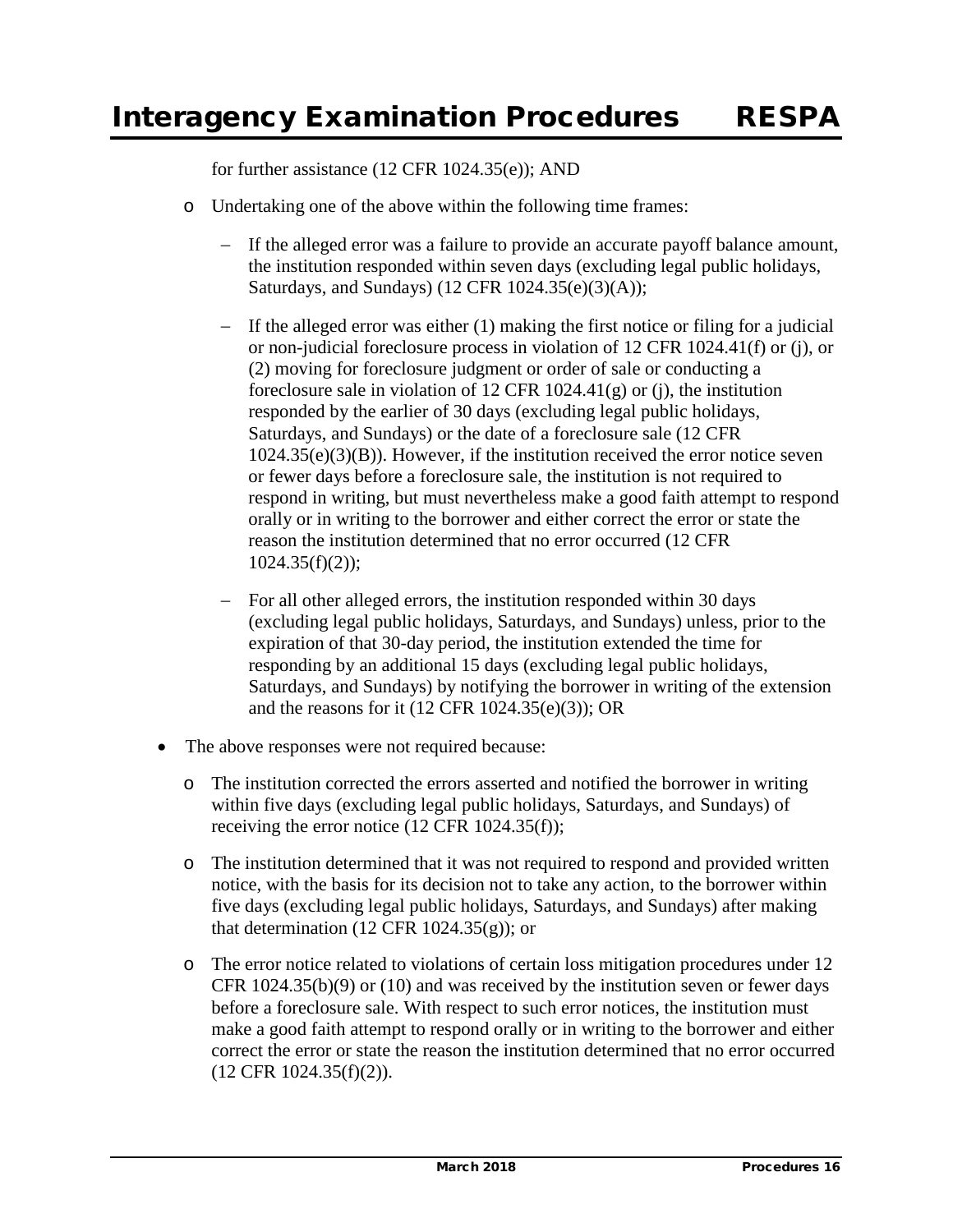## **Determination that No Error Occurred**

- 58. If the institution stated that no error occurred and the borrower requested supporting documentation, determine whether the institution provided the documents that it relied upon to determine that no error occurred within 15 days (excluding legal public holidays, Saturdays, and Sundays) (12 CFR 1024.35(e)(4)). If the institution withheld documents that constituted confidential, proprietary, or privileged information, determine whether it provided written notification to the borrower within 15 days (excluding legal public holidays, Saturdays, and Sundays) (12 CFR 1024.35(e)(4)).
	- NOTE: A servicer responding to a notice of error request for documentation may omit location, contact, and personal financial information (other than information about the terms, status, and payment history of the mortgage loan) if: (i) the information pertains to a potential or confirmed successor in interest who is not the requester; or (ii) the requester is a confirmed successor in interest and the information pertains to any borrower who is not the requester. (12 CFR 1024.35(e)(5)) (Effective April 19, 2018).

## **Determination that No Response was Required**

- 59. If the institution determined that it was exempt from the requirement to respond, determine whether the institution reasonably determined that one of the following three exemptions applied:
	- The error asserted is substantially the same as an error previously asserted by the borrower for which the institution complied with 12 CFR 1024.35(d) and (e), unless the borrower provides new and material information to support the error;
	- The error notice was overbroad. An error notice is overbroad if the institution cannot reasonably determine from the error notice the specific error that has occurred on a borrower's account; or
	- The error notice was untimely. An error notice is untimely if it is delivered to the institution more than one year after either (i) the institution transferred servicing responsibility to another institution, or (ii) the mortgage loan was discharged (12 CFR  $1024.35(g)(1)$ ). A mortgage loan is discharged when both the debt and all corresponding liens have been extinguished or released, as applicable.

## **Asserted Errors Related to Non-Bona Fide Fees**

60. If the borrower asserted that the institution charged a fee without a reasonable basis to do so, determine whether the institution in fact had a reasonable basis to impose the fee (12 CFR 1024.35(b)(5)). An institution lacks a reasonable basis to impose fees that are not bona fide, such as (i) a late fee for a payment that was not late, (ii) a charge for a service that a service provider did not actually provide, (iii) a default management fee for borrowers who are not delinquent, or (iv) a charge for force-placed insurance that is not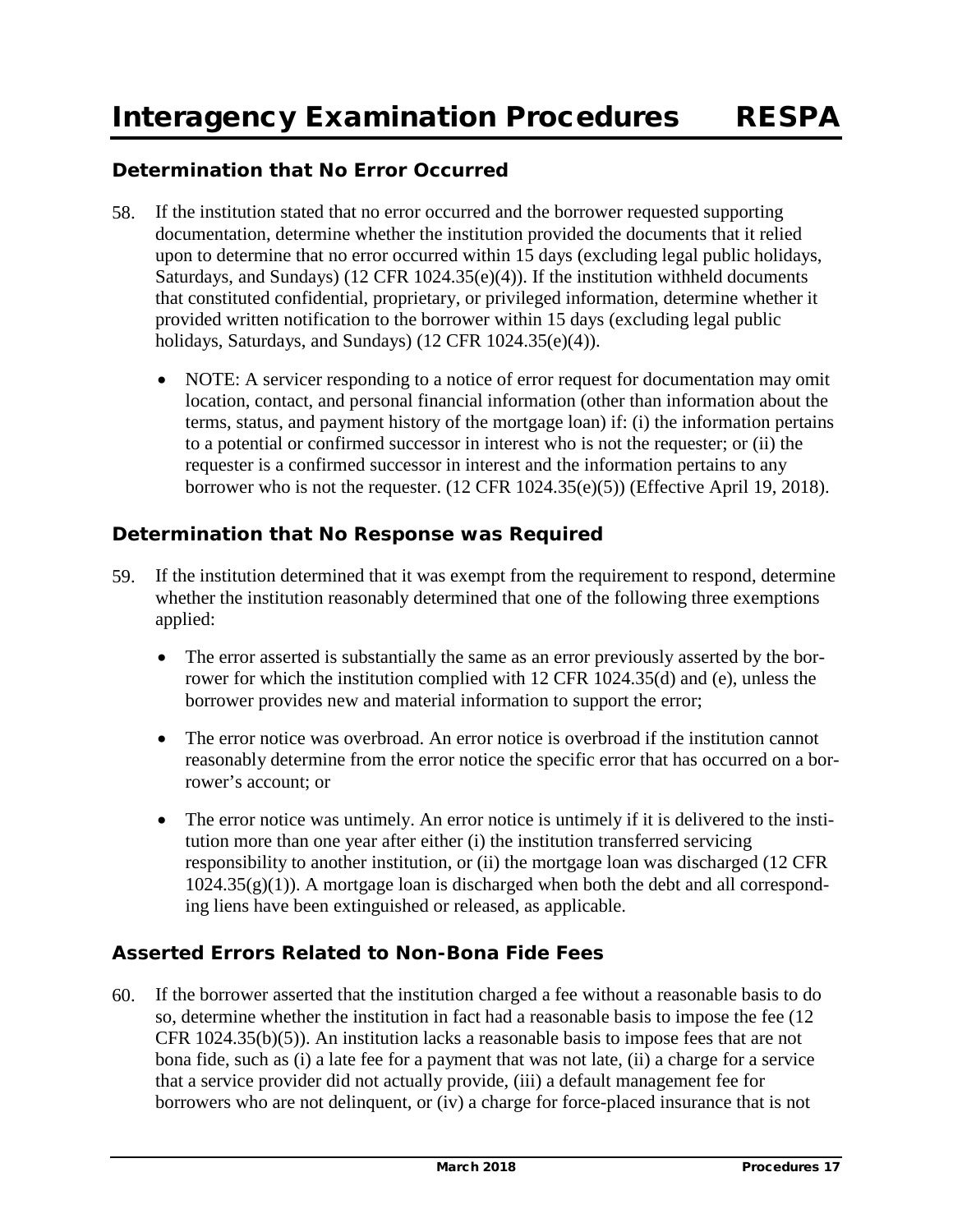permitted by 12 CFR 1024.37 (12 CFR Part 1024, Supp. I., Comment 1024.35(b)-2).

## **Impermissible Fees and Conditions and Other Restrictions**

- 61. Determine whether the institution conditioned its investigation of the asserted error on the borrower providing supporting documentation (12 CFR 1024.35(e)(2)(i)).
- 62. Determine whether the institution determined that no error occurred because the borrower failed to provide any requested information without conducting a reasonable investigation (12 CFR 1024.35(e)(2)(ii)).
- 63. Determine whether the institution charged a fee or required the borrower to make any payments as a condition to responding to an error notice (12 CFR 1024.35(h)).
- 64. Determine whether the institution furnished adverse information to any consumer reporting agency regarding a payment that was the subject of an error notice within 60 days after receiving the notice (12 CFR 1024.35(i)).

## **Requests for Information – 12 CFR 1024.36**

Complete the following based upon a review of a sample of mortgage loan (as defined in 12 CFR 1024.31) files that included written information requests from borrowers or other appropriate methods.

## **Address for Information Requests**

- 65. If the institution designates an address or addresses to which borrowers must send information requests, complete the following:
	- Determine whether the institution provided written notice of the address to the borrower, along with a statement that the borrower must use that address to request information (12 CFR 1024.36(b)).
	- Determine whether the institution also provided that address to the borrower in each of the following three communications:
		- o Any periodic statement or coupon book required under 12 CFR 1026.41;
		- o Any website the institution maintains in connection with the servicing of the loan; and
		- o Any notice required pursuant to 12 CFR 1024.39 (early intervention) or .41 (loss mitigation) that includes contact information for assistance (12 CFR Part 1024, Supp. I., Comment 1024.36(c)-2).
	- Determine whether the institution designated the same address for receiving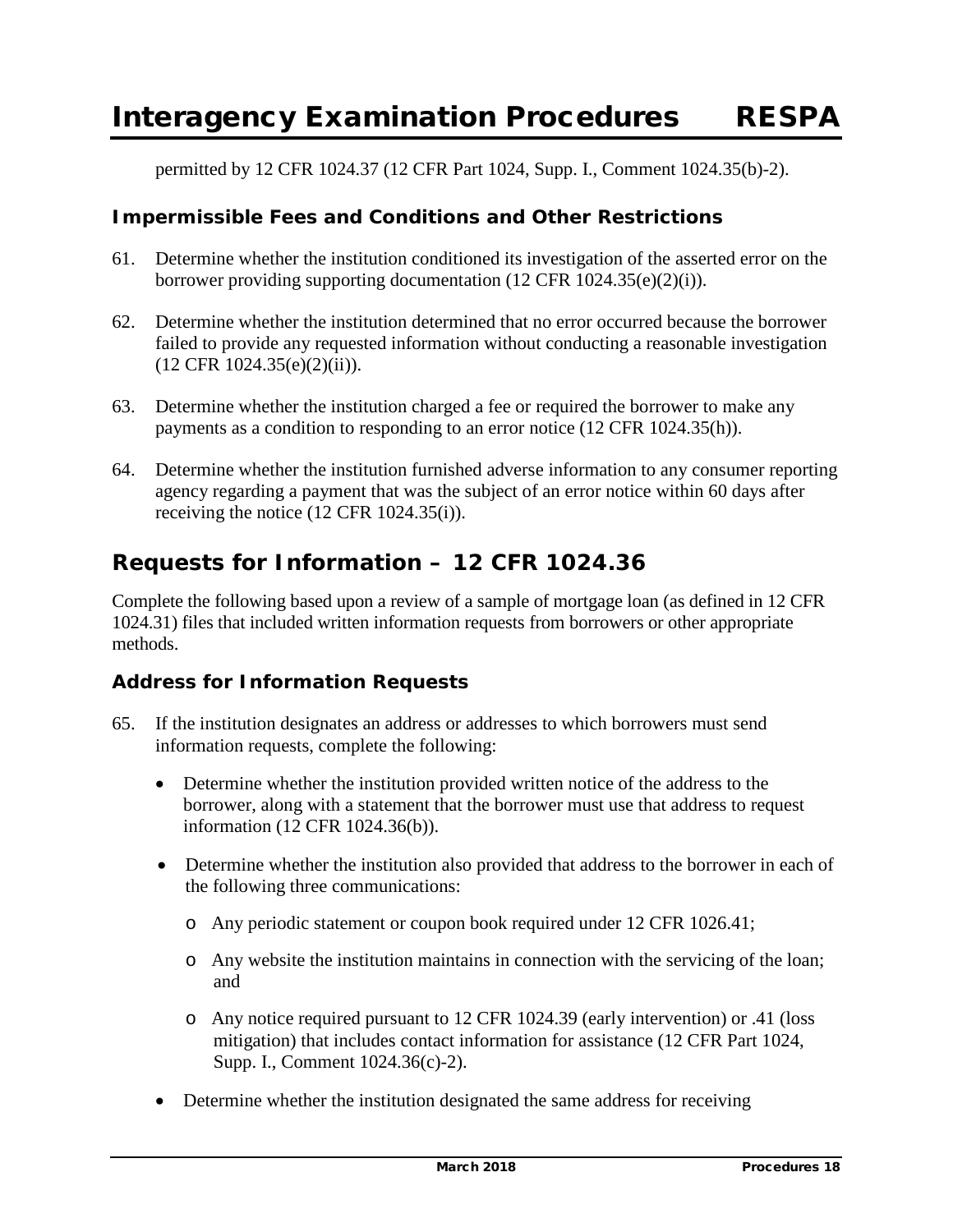information requests pursuant to 12 CFR 1024.35(c) (12 CFR 1024.36(b)).

- If the institution establishes an electronic method for submitting information requests that is its exclusive online intake process, determine whether this electronic process was in addition to, and not in lieu of, any process for receiving information requests by mail (12 CFR Part 1024, Supp. I., Comment 1024.36(c)-4).
- 66. If the institution does not establish a specific address to which to send information requests, determine whether the institution responds to information requests sent to any of its offices (12 CFR Part 1024, Supp. I., Comment 1024.36(b)-1).

## **Acknowledgement of Information Requests**

- 67. Determine whether:
	- The institution properly acknowledged the information request by providing written acknowledgement to the borrower within five days (excluding legal public holidays, Saturdays, and Sundays) after receiving the information request (12 CFR 1024.36(c)); or
	- Acknowledgement was not required because:
		- o The institution provided the borrower with the information requested and contact information (including telephone number) for further assistance within five days (excluding legal public holidays, Saturdays, and Sundays) (12 CFR 1024.36(e)); or
		- o The institution determined that it was not required to respond and provided written notice with the basis for its determination not to respond to the request to the borrower within five days (excluding legal public holidays, Saturdays, and Sundays) after making that determination (12 CFR 1024.36(f)).

## **Response to Information Requests**

- 68. Determine whether:
	- The institution properly responded to the information request by:
		- o Providing the requested information and contact information for further assistance  $(12$  CFR  $1024.36(d)(1)(i))$ ; or
		- o Conducting a reasonable search for the requested information and providing the borrower with a written notice advising the borrower that the institution has determined that the requested information is not available to it, the basis for the institution's determination, and contact information for further assistance (12 CFR  $1024.36(d)(1)(ii)$ ). Information is not available to the institution if the information is not in the institution's control or possession or if it cannot be retrieved in the ordinary course of business through reasonable efforts such as, for example, if electronic backup media is not normally accessible to the institution's personnel and would take an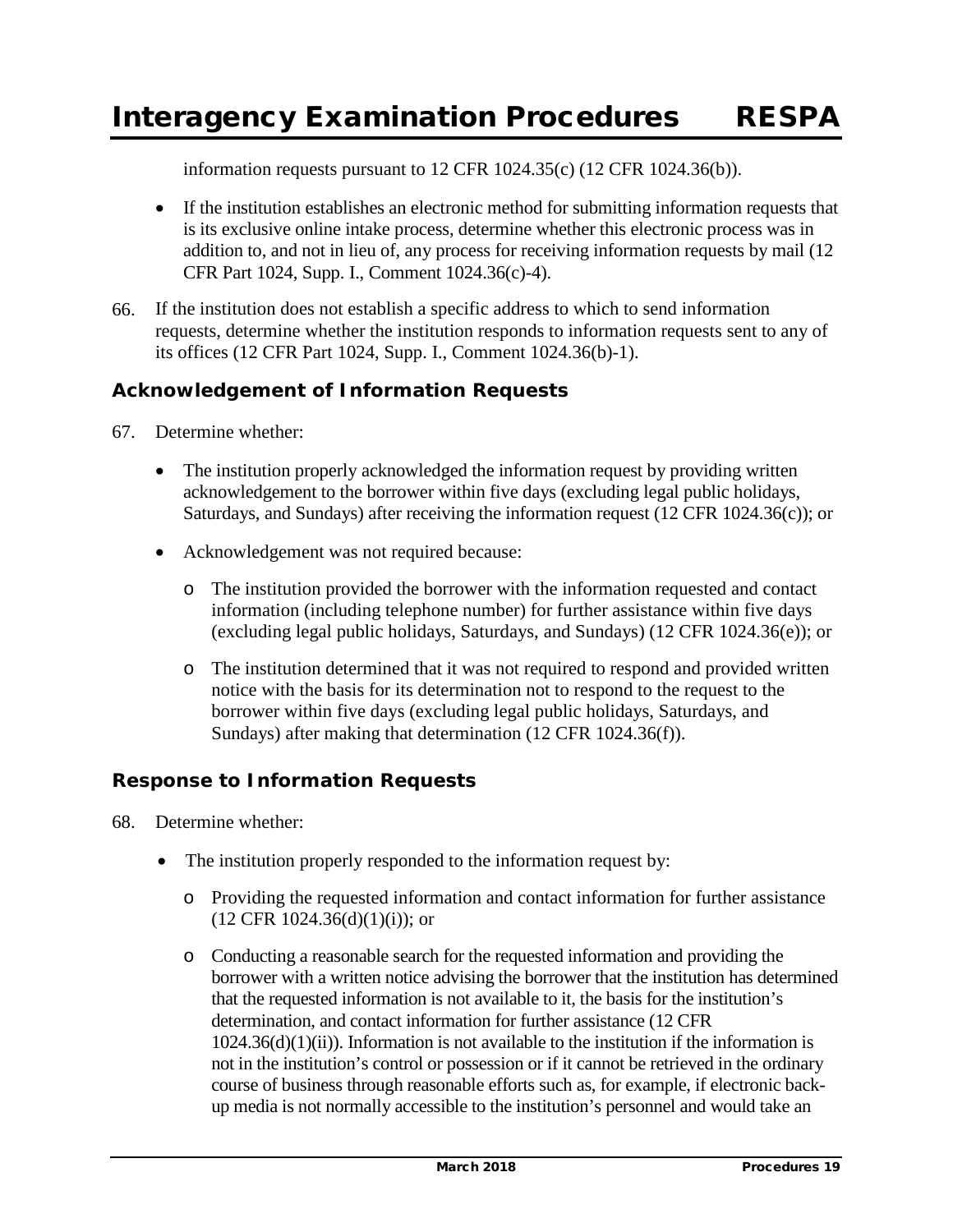extraordinary effort to identify and restore. Information stored offsite but which personnel can access upon request is available to the institution; AND

- o Undertaking one of the above within the following time frames:
	- − If the borrower requested the identity of or contact information for the owner or assignee of a mortgage loan, responding within 10 days (excluding legal public holidays, Saturdays, and Sundays);
	- − For all other information requests, responding within 30 days (excluding legal public holidays, Saturdays, and Sundays) unless, prior to the expiration of that 30-day period, the institution extended the time for responding by an additional 15 days (excluding legal public holidays, Saturdays, and Sundays) by notifying the borrower in writing of the extension and the reasons for it (12 CFR 1024.36(d)); OR
- The above responses were not required because:
	- o The institution provided the borrower with the information requested and contact information (including telephone number) for further assistance within five days (excluding legal public holidays, Saturdays, and Sundays) (12 CFR 1024.36(e)); or
	- o The institution determined that it was not required to respond and provided written notice with the basis for its determination not to respond to the request to the borrower within five days (excluding legal public holidays, Saturdays, and Sundays) after making that determination (12 CFR 1024.36(f)(2)).

NOTE: A servicer in its response to a request for information may omit location, contact, and personal financial information (other than information about the terms, status, and payment history of the mortgage loan) if: (i) the information pertains to a potential or confirmed successor in interest who is not the requester; or (ii) the requester is a confirmed successor in interest and the information pertains to any borrower who is not the requester. (12 CFR 1024.36(d)(3)) (*Effective April 19, 2018)*.

## **Information Requests Regarding the Identity or Contact Information of the Owner or Assignee of a Mortgage Loan**

69. For a borrower's information request regarding the owner or assignee of a mortgage loan, when a loan is not held in trust for which an appointed trustee receives payments on behalf of the trust, determine whether the institution complied by identifying the person on whose behalf the institution receives payments (12 CFR Part 1024, Supp. I., Comment 1024.36(a)-2.i).

However, when the loan is held in a trust for which an appointed trustee receives payments on behalf of the trust, determine first what specific information is being requested, and second whether the servicer complied with the requirements clarified in 12 CFR Part 1024,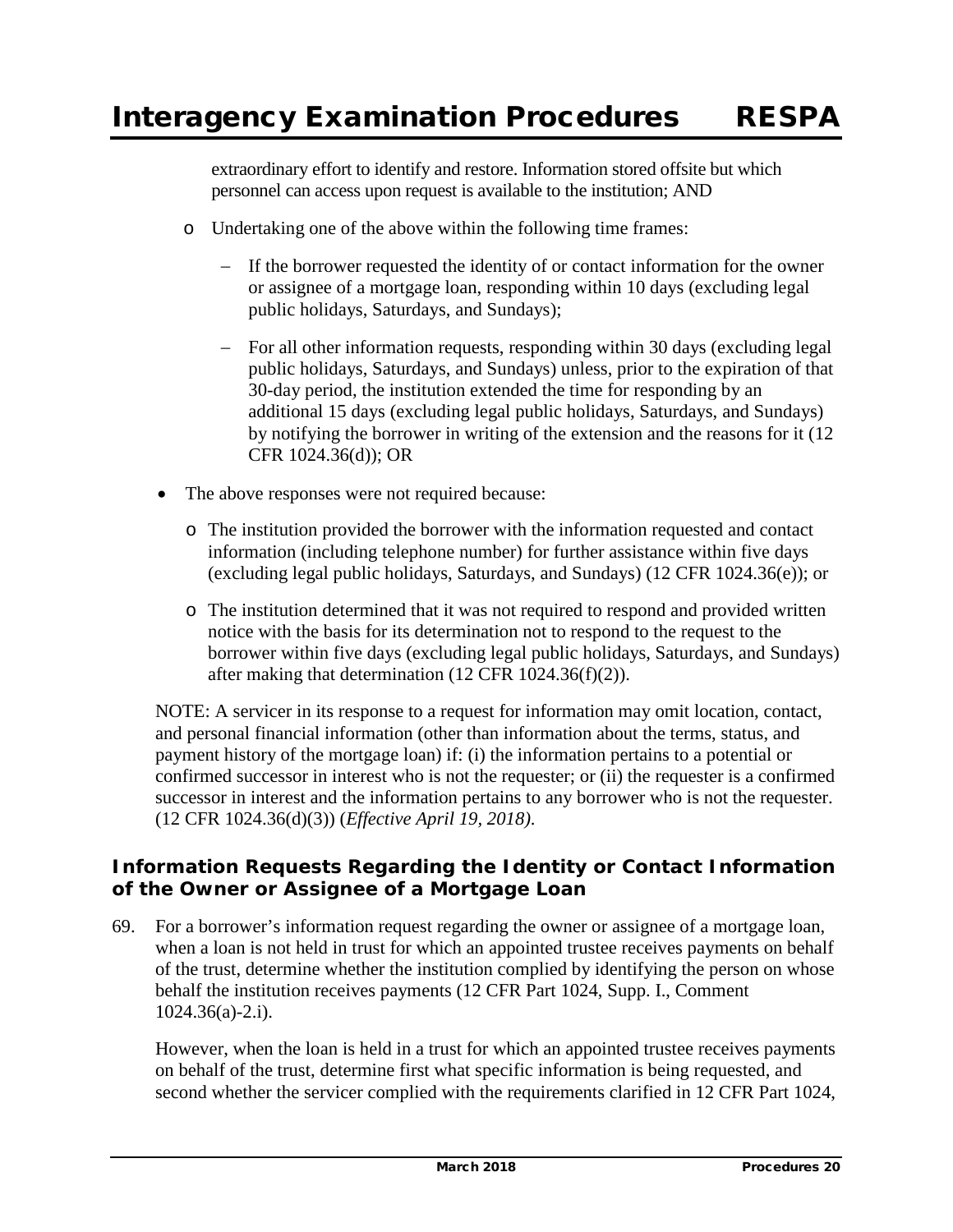Supp. I., Comment 1024.36(a)-2.ii:

- For loans held in trust in which the Federal National Mortgage Association (Fannie) Mae) or the Federal Home Loan Mortgage Corporation (Freddie Mac) is not the owner of the loan or the trustee, determine that the institution complied by identifying the name of the trust, and the name, address, and appropriate contact information for the trustee. (12 CFR Part 1024, Supp. I., Comment 1024.36(a)-2.ii.A)
- For loans held in a trust in which Fannie Mae or Freddie Mac is the owner of the loan or trustee, determine that the institution complied by providing the following information:
	- 1. If the request did not expressly request the name or number of the trust or pool, the name and contact information for Fannie Mae or Freddie Mac, as applicable. The institution does not need to provide the name of the trust.
	- 2. If the request did expressly request the name or number of the trust or pool, the name of the trust, and the name, address, and appropriate contact information for the trustee. (12 CFR Part 1024, Supp. I., Comment 1024.36(a)-2(ii)(B)-(C)).

NOTE: Comment 36(a)-2 clarifies that a servicer is not the owner or assignee for purposes of information requests under 12 CFR 1024.36 if the servicer holds title to the loan, or title is assigned to the servicer, solely for the administrative convenience of the servicer in servicing the mortgage loan obligation. It also states that the Government National Mortgage Association (Ginnie Mae) is not the owner or assignee for purposes of such requests for information solely as a result of its role as the guarantor of the security in which the loan serves as the collateral. (12 CFR Part 1024, Supp. I., Comment 1024.36(a)-2).

## **Determination that No Response was Required**

- 70. If the institution determined that it was exempt from the requirement to respond, determine whether the institution reasonably determined that one of the following five exemptions applied:
	- The information requested is substantially the same as information the borrower previously requested for which the institution has already complied with the requirements for responding to written information requests  $(12 \text{ CFR } 1024.36(f)(1)(i))$ ;
	- The information requested is confidential, proprietary, or privileged (12 CFR)  $1024.36(f)(1)(ii);$
	- The information requested is not directly related to the borrower's mortgage loan account (12 CFR 1024.36(f)(1)(iii));
	- The information request is overbroad or unduly burdensome. A request is overbroad if the borrower requests that the institution provide an unreasonable volume of docu-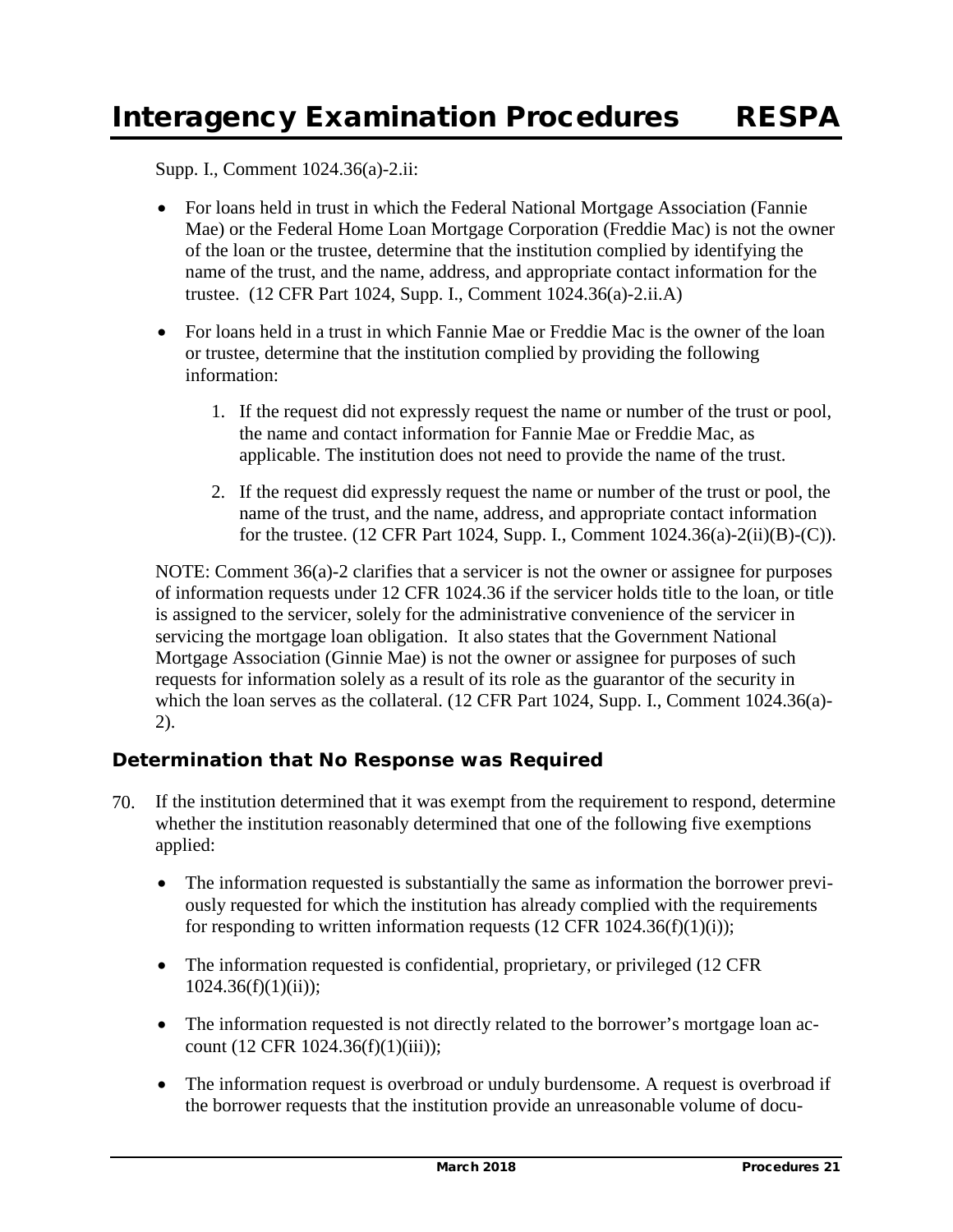ments or information. A request is unduly burdensome if a diligent institution could not respond within the time periods set forth in 12 CFR 1024.46(d)(2) or would incur costs (or have to dedicate resources) that would be unreasonable in light of the circumstances (12 CFR 1024.36(f)(1)(iv)); or

• The information request is sent more than one year after either the mortgage loan balance was discharged or the institution transferred the mortgage loan to another servicer (12 CFR 1024.36(f)(1)(v)). A mortgage loan is discharged when both the debt and all corresponding liens have been extinguished or released, as applicable.

## **Determination that Information Request was Overbroad**

71. If the institution determined that a submitted request was overbroad or unduly burdensome, determine whether the institution could reasonably have identified a valid information request in the submission and whether the institution did so  $(12 \text{ CFR } 1024.36(f)(1)(iv))$ .

### **Impermissible Fees and Conditions**

72. Determine whether the institution charged a fee, or required a borrower to make any payment that was owed on the borrower's account, as a condition of responding to an information request  $(12 \text{ CFR } 1024.36(g))$ .

## **Potential Successors in Interest (***Effective April 19, 2018***)**

- 73. In response to a written request from a potential successor in interest, determine whether the servicer provided the potential successor in interest with a written description of the documents the servicer reasonably required to confirm the person's identity and ownership interest in the property as well as contact information, including a telephone number, for further assistance (12 CFR 1024.36(i)(1)).
- 74. With respect to the written request, determine whether the servicer treated the potential successor in interest as a borrower for purposes of the requirements in 12 CFR 1024.36 (c)-  $(g)$ , including responding to the request not later than the time limits set forth in 12 CFR 1024.36(d)(2). (12 CFR 1024.36(i)(1); 12 CFR Part 1024, Supp. I., Comment 1024.36(i)- 2).

## **Force-Placed Insurance – 12 CFR 1024.37**

**Applicability:** Servicers must comply with restrictions on purchasing, renewing, and assessing fees for "force-placed insurance," which is defined as hazard insurance that a servicer obtains on behalf of the owner or assignee to insure the property securing the mortgage loan (but does not include (i) flood insurance required by the Flood Disaster Protection Act of 1973; (ii) hazard insurance obtained by a borrower but renewed by the borrower's servicer in accordance with 12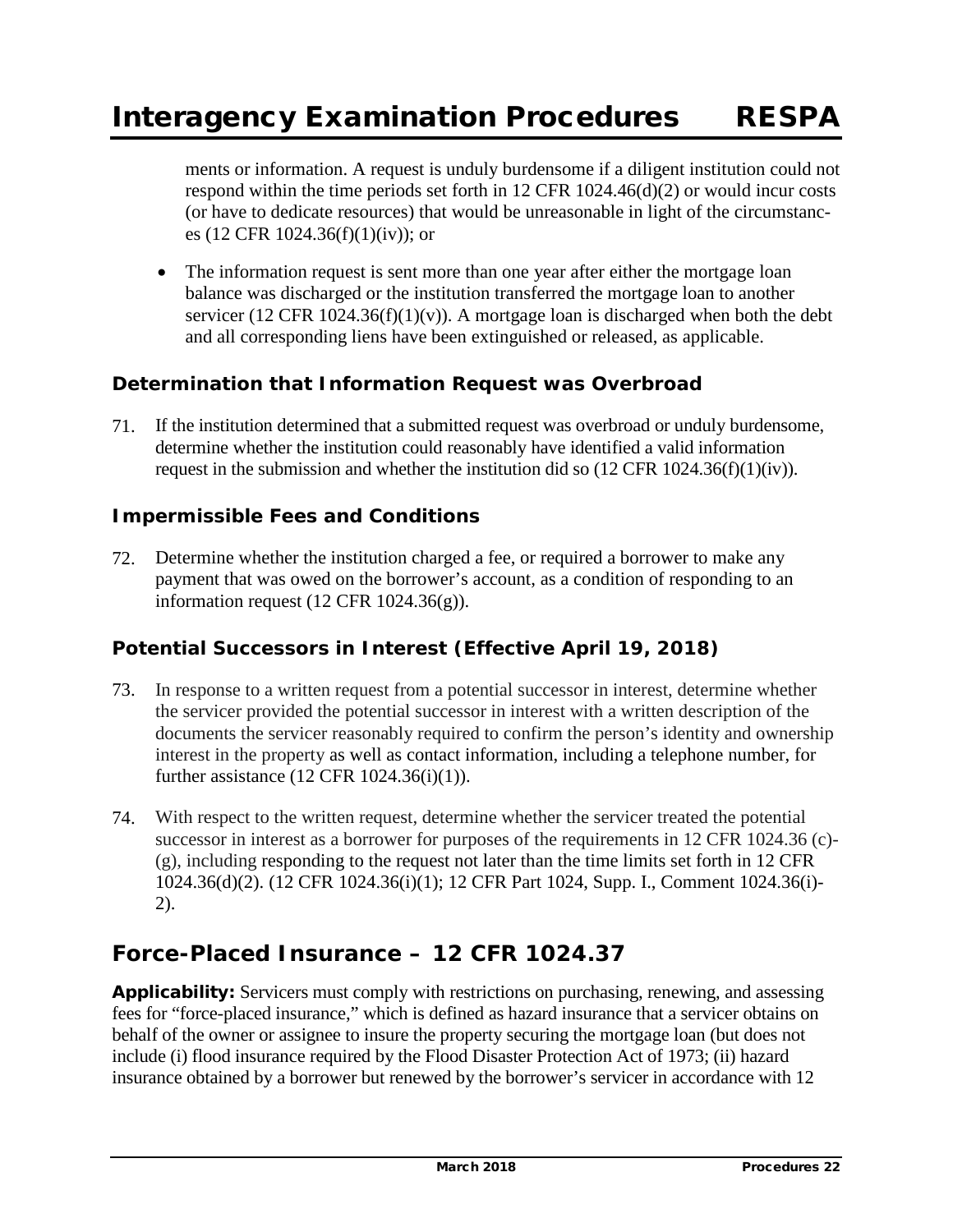CFR 1024.17(k)(1), (2), or (5); or (iii) hazard insurance obtained by a borrower but renewed by the borrower's servicer at its discretion with the borrower's agreement).

The provisions of 12 CFR 1024.37 regulate when an institution may assess a premium charge or fee on borrowers related to force-placed insurance. These provisions apply to any mortgage loan, as that term is defined in 12 CFR 1024.31.

## **Assessing Charges or Fees Related to Force-Placed Insurance**

Complete the following if the institution assessed a charge or fee on a borrower related to forceplaced insurance.

#### *Reasonable Basis*

75. Determine whether the institution had a reasonable basis to believe that the borrower has failed to comply with the mortgage loan contract's requirement to maintain hazard insurance (12 CFR 1024.37(b)). An institution's "reasonable basis" may be based upon information about a borrower's hazard insurance which the institution receives from the borrower, the borrower's insurance provider, or the borrower's insurance agent. If the institution receives no such information, the institution may satisfy the "reasonable basis" standard if it acts with reasonable diligence to ascertain the borrower's hazard insurance status and does not receive evidence of hazard insurance. A servicer that complies with the initial and reminder notice requirements (below) has acted with reasonable diligence (12 CFR Part 1024, Supp. I, Comment 1024.37(b)-1).

#### *Initial Notice*

- 76. Determine whether the institution provided the initial written notice to the borrower at least 45 days before assessing a fee or charge (12 CFR 1024.37(c)).
- 77. Determine whether the initial notice included the following information (12 CFR 1024.37(c)). Sample language for the initial notice is contained in Appendix MS-3(A) to 12 CFR Part 1024.
	- The date of the notice;
	- The institution's name and mailing address;
	- The borrower's name and mailing address;
	- A statement that requests the borrower provide hazard insurance information for the borrower's property and that identifies the property by its physical address;
	- A statement that the borrower's hazard insurance has expired, is expiring, or provides insufficient coverage (as applicable), that the institution lacks evidence that the borrower has hazard insurance coverage past the expiration date or lacks evidence that the borrower has hazard insurance that provides sufficient coverage (as applicable), and (if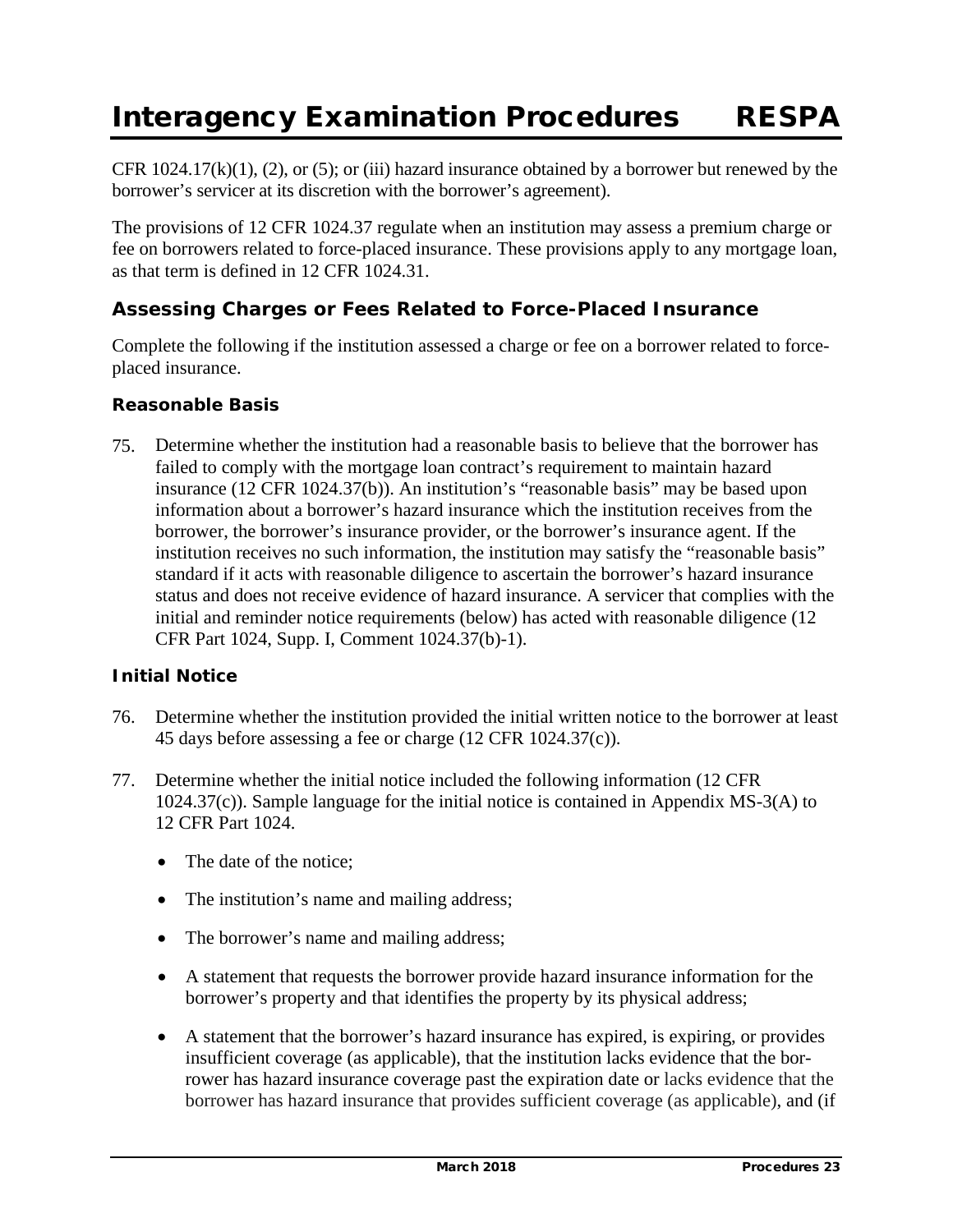applicable) that identifies the type of hazard insurance lacking. (12 CFR  $1024.37(c)(2)(v)$ ;

- A statement that hazard insurance is required on the borrower's property and that the institution has purchased or will purchase insurance at the borrower's expense;
- A request that the borrower promptly provide the institution with insurance information;
- A description of the requested insurance information, how the borrower may provide such information, and (if applicable) that the requested information must be in writing;
- A statement that the insurance coverage the institution has purchased or will purchase may cost significantly more than, and provide less coverage than, hazard insurance purchased by the borrower;
- The institution's phone number for borrower inquiries; and
- A statement advising that the borrower review additional information provided in the same transmittal (if applicable).
- 78. Determine whether the initial notice was in the correct form. The notice must provide certain information in bold text and, other than the specific statements listed above and the loan number, the institution cannot provide any information on the initial notice (though the institution can provide additional information on separate pages of paper contained in the same transmittal) (12 CFR 1024.37(c)(3)-(4)). A sample notice is contained in Appendix MS-3(A) to 12 CFR Part 1024.

### *Reminder Notice*

- 79. If the institution received no hazard insurance information or did not receive evidence of continuous coverage, determine whether the institution provided a reminder notice (i) at least 30 days after mailing or delivering the initial notice, and (ii) at least 15 days before assessing any charges or fees for force-placed insurance (12 CFR 1024.37(d)(1)).
- 80. For borrowers who *did not provide* hazard insurance information, determine whether the reminder notice (i) contains the date of the reminder notice and all of the other information provided in the initial notice; (ii) advises that it is a second and final notice; and (iii) identifies the annual cost of force-placed insurance or, if unknown, a reasonable estimate  $(12 \text{ CFR } 1024.37(d)(2)(i))$ . Sample language for the reminder notice is contained in Appendix MS-3(B) to 12 CFR Part 1024.
- 81. When the institution receives hazard insurance information but does *not* receive evidence of continuous sufficient coverage, determine whether the reminder notice includes the following information (12 CFR 1024.37(d)(2)(ii)). Sample language for the reminder notice is contained in Appendix MS-3(C) to 12 CFR Part 1024.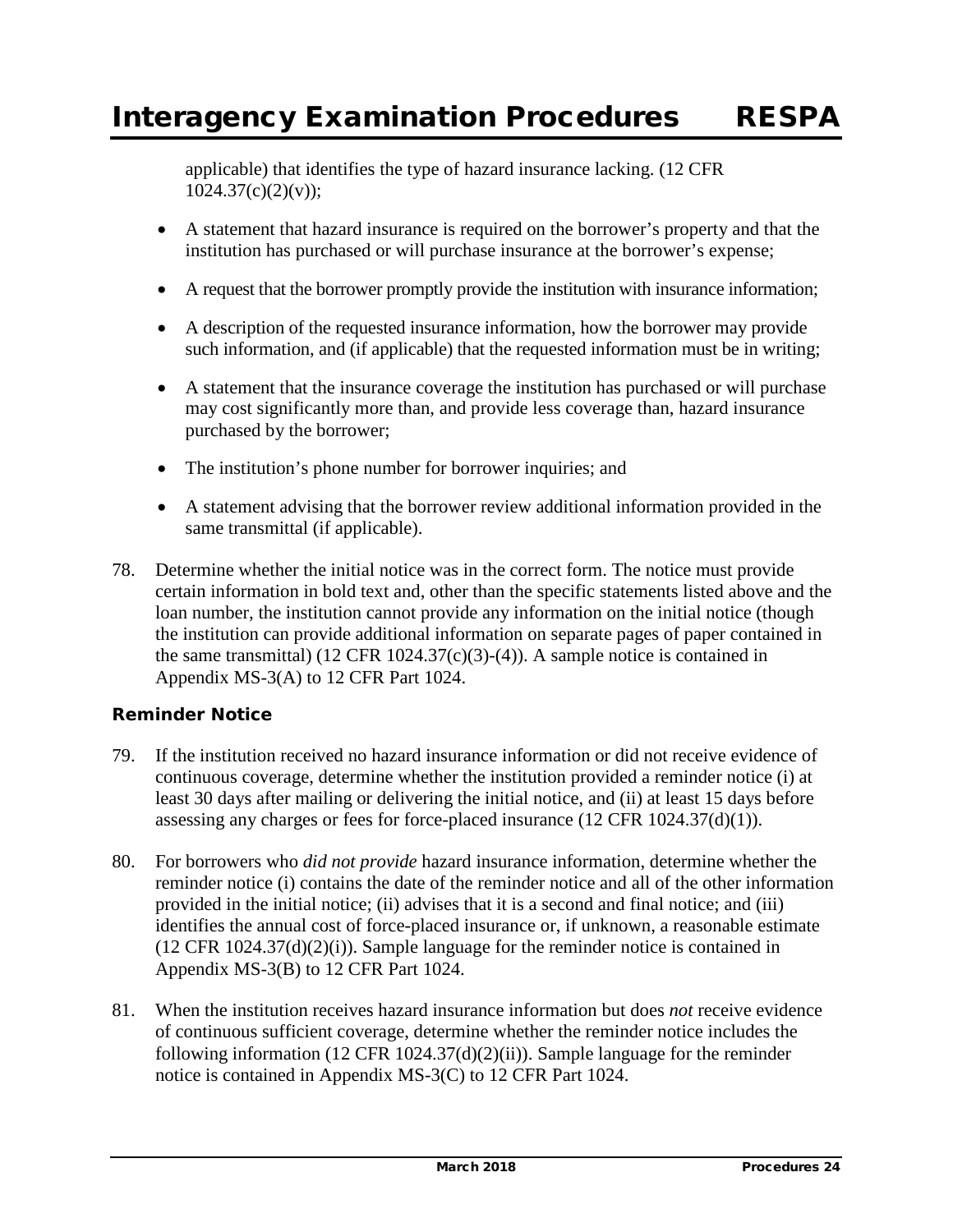- The date of the reminder notice;
- The institution's name and mailing address;
- The borrower's name and mailing address;
- A statement requesting that the borrower provide hazard insurance information for the borrower's property and that identifies the property by its physical address;
- A statement that the insurance coverage the servicer has purchased or will purchase may cost significantly more than, and provide less coverage than, hazard insurance purchased by the borrower;
- The institution's phone number for borrower inquiries;
- A statement advising that the borrower review additional information provided in the same transmittal (if applicable);
- A statement that it is the second and final notice;
- The annual cost of force-placed insurance, or if unknown, a reasonable estimate;
- A statement that the institution has received the hazard insurance information that the borrower provided;
- A request that the borrower provide the missing information; and
- A statement that the borrower will be charged for insurance the institution purchases for the time period in which the institution cannot verify coverage.
- 82. Determine whether the reminder notice was in the correct form. The notice must provide certain information in bold text and, other than the specific statements listed above and the loan number, the institution cannot provide any information on the reminder notice (though the institution can provide additional information on separate pages of paper contained in the same transmittal) (12 CFR 1024.37(d)(3)-(4)). Sample notices are contained in Appendix MS-3(B) and (C) to 12 CFR Part 1024.
- 83. Determine whether, by the end of the 15-day period after the institution sent the reminder notice, the borrower provided evidence that it has had hazard insurance that complies with the loan contract continuously in place. As evidence, the institution may require a copy of the borrower's hazard insurance policy declaration page, the borrower's insurance certificate, the borrower's insurance policy, or other similar forms of written confirmation (12 CFR 1024.37(c)(1)(iii) and 12 CFR Part 1024, Supp. I, Comment 1024.37(c)(1)(iii)-2).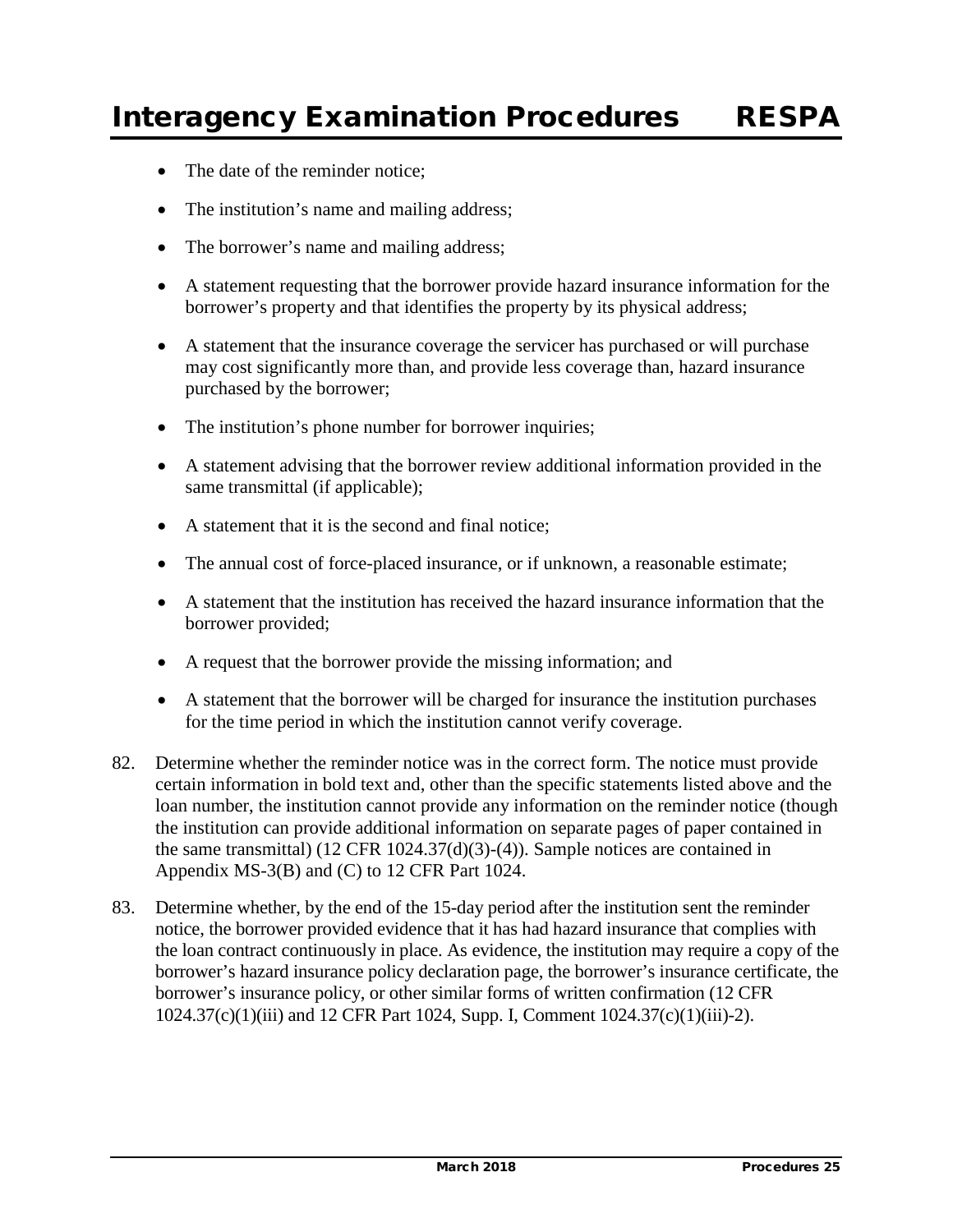## **Assessing Charges or Fees for Renewing or Replacing Force-Placed Insurance**

If the institution assessed a charge or fee on a borrower for renewing or replacing force-placed insurance, complete the following.

- 84. Determine whether the institution provided a written renewal notice to the borrower at least 45 days before assessing any fee or charge (12 CFR 1024.37(e)(1)(i)).
- 85. Determine whether the renewal notice includes the following information (12 CFR 1024.37(e)(2)). Sample language for the renewal of force-placed insurance notice is contained in Appendix MS-3(D) to 12 CFR Part 1024.
	- The date of the renewal notice;
	- The institution's name and mailing address;
	- The borrower's name and mailing address;
	- A statement that requests the borrower to update the hazard insurance information for the borrower's property and that identifies the property by its physical address;
	- A statement that the institution previously purchased force-placed insurance at the borrower's expense because the institution did not have evidence that the borrower had hazard insurance coverage;
	- A statement that the force-placed insurance has expired or is expiring, as applicable, and that the institution intends to renew or replace it because hazard insurance is required on the property;
	- A statement that the insurance coverage the institution has purchased or will purchase may cost significantly more than, and provide less coverage than, insurance purchased by the borrower, and identifying the annual premium cost of force-placed insurance or a reasonable estimate;
	- A statement that if the borrower purchases hazard insurance, the borrower should promptly provide the institution with insurance information;
	- A description of the requested insurance information and how the borrower may provide such information, and if applicable, that the requested information must be in writing;
	- The institution's telephone number for borrower inquiries; and
	- A statement advising the borrower to review additional information provided in the same mailing (if applicable).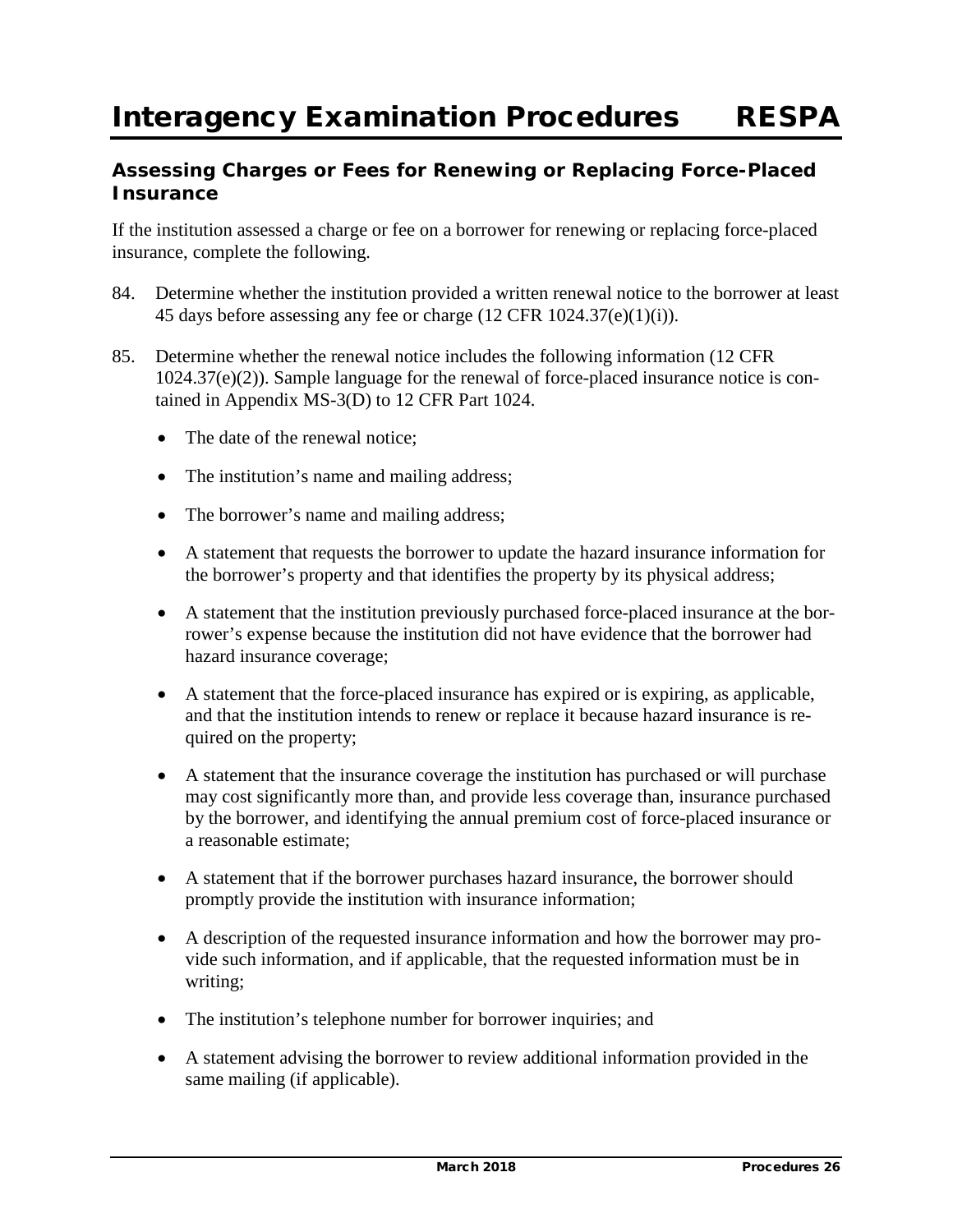- 86. Determine whether the renewal notice was in the correct form. The notice must provide certain information in bold text and, other than the specific statements listed above and the loan number, the institution cannot provide any information on the renewal notice (though the institution can provide additional information on separate pages of paper contained in the same transmittal) (12 CFR 1024.37(e)(3)-(4)). A sample notice is contained in Appendix MS-3(D) to 12 CFR Part 1024.
- 87. Determine whether in the 45 days after sending the renewal notice the institution received evidence demonstrating that the borrower had purchased hazard insurance coverage (12 CFR  $1024.37(e)(1)(ii)$ ). As evidence, the institution may require a copy of the borrower's hazard insurance policy declaration page, the borrower's insurance certificate, the borrower's insurance policy, or other similar forms of written confirmation.

## **General Mailing Requirements, Canceling Force-Placed Insurance, and Bona Fide and Reasonable Fee Requirements**

- 88. If the institution mailed any of the written initial, reminder, or renewal notices  $(12 \text{ CFR } 1024.37(c)(1)(i), (c)(1)(ii), or (e)(1)),$  determine whether the servicer used a class of mail not less than first-class mail (12 CFR 1024.27(f)).
- 89. If the institution received evidence that the borrower had required hazard insurance coverage in place, determine whether the institution did the following within 15 days:
	- Canceled the force-placed insurance,
	- Refunded force-placed insurance premiums charges and fees for the period of overlapping coverage, and
	- Removed all force-placed charges and fees from the borrower's account for the period of overlapping coverage (12 CFR 1024.37(g)).
- 90. Determine whether all fees or charges assessed on the borrower related to force-placed insurance are bona fide and reasonable (except for charges subject to State regulation and charges authorized by the Flood Disaster Protection Act of 1973). A "bona fide and reasonable charge" is one that is reasonably related to the institution's cost of providing the service and is not otherwise prohibited by law (12 CFR 1024.37(h)).

## **General Servicing Policies, Procedures, and Requirements – 12 CFR 1024.38**

**Applicability:** The general servicing policies, procedures, and requirements apply to all mortgage loans, as that term is defined in 12 CFR 1024.31, except that the requirements do not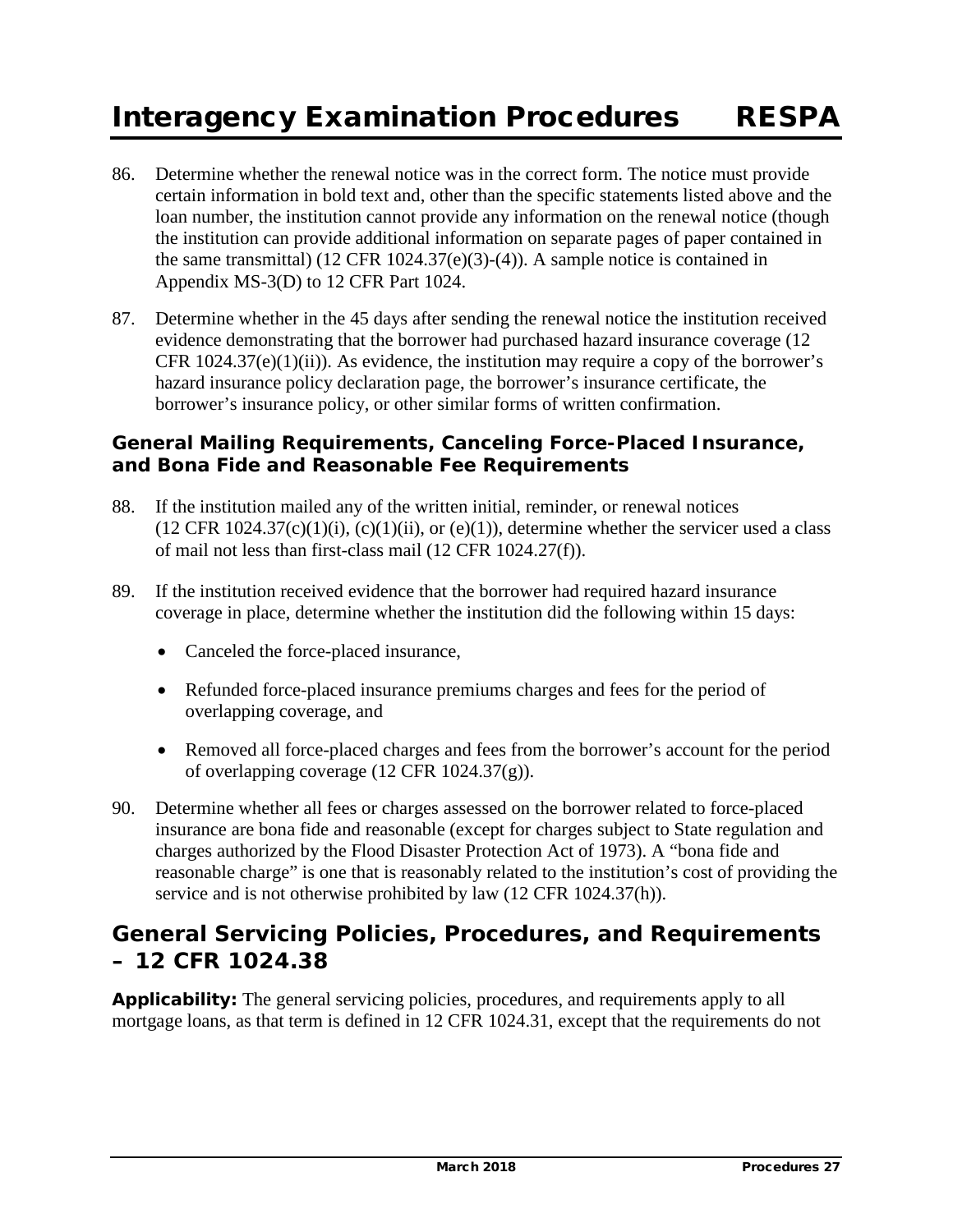apply to (i) small servicers, as that term is defined in 1[2](#page-95-0) CFR 1026.41(e)(4)(ii);<sup>2</sup> (ii) reverse mortgage transactions, as that term is defined in 12 CFR 1026.33(a); and (iii) qualified lenders, as defined under the Farm Credit Act of 1971 and accompanying regulations.

## **Policies and Procedures – Accessing and Providing Timely and Accurate Information**

- 91. Determine whether the institution has policies and procedures that are reasonably designed to ensure that it has access to and provides timely and accurate information (12 CFR 1024.38(a) and (b)(1)). This includes policies and procedures that are reasonably designed to ensure the following:
	- Providing accurate and timely disclosures to the borrower;

 $\overline{a}$ 

- Investigating, responding to, and making corrections in response to borrowers' complaints, including promptly obtaining information from service providers to investigate and if applicable correct errors resulting from actions of service providers;
- Providing borrowers with accurate and timely information and documents in response to borrower requests for information with respect to the borrower's mortgage loan;
- Providing owners and assignees of mortgage loans with accurate and current information and documents about all the mortgage loans they own, including information about the institution's evaluations of borrowers for loss mitigation options and loss mitigation agreements with borrowers;
- Submitting accurate and current information and documents that comply with applicable law during the foreclosure process;

<span id="page-95-0"></span><sup>&</sup>lt;sup>2</sup> Refer to 12 CFR 1026.41(e)(4)(ii)) and (iii). A small servicer is defined as (1) a servicer that, together with any affiliates, services 5,000 or fewer loans, for all of which the servicer or any affiliate is the creditor or assignee; (2) a servicer that is a housing finance agency under 24 CFR 226.5; or (3) a nonprofit entity (defined in 12 CFR  $1026.41(e)(4)(ii)(C)(1)$ ) that services 5,000 or fewer mortgage loans, including any mortgage loans serviced on behalf of associated nonprofit entities (defined in 12 CFR  $1026.41(e)(4)(ii)(C)(2)$ ), for all of which the servicer or an associated nonprofit is the creditor. Small servicer status is generally based on the loans serviced by the servicer and any affiliates as of January 1 for the remainder of the year. However, to determine small servicer status under the nonprofit small servicer definition, a nonprofit servicer should be evaluated based on the mortgage loans serviced by the servicer (and not those serviced by associated nonprofit entities) as of January 1 for the remainder of the calendar year. Servicers that cease to qualify as a small servicer will have the later of six months after the date they ceased to qualify, or until the next January 1 to come into compliance. Under 12 CFR 1026.41(e)(4)(iii), the following mortgage loans are not considered in determining whether a servicer qualifies as a small servicer: (a) mortgage loans voluntarily serviced by the servicer for a non-affiliate of the servicer and for which the servicer does not receive any compensation or fees; (b) reverse mortgage transactions; and (c) mortgage loans secured by consumers' interests in timeshare plans; and (d) certain seller-financed transactions that meet the criteria identified in 12 CFR 1026.36(a)(5).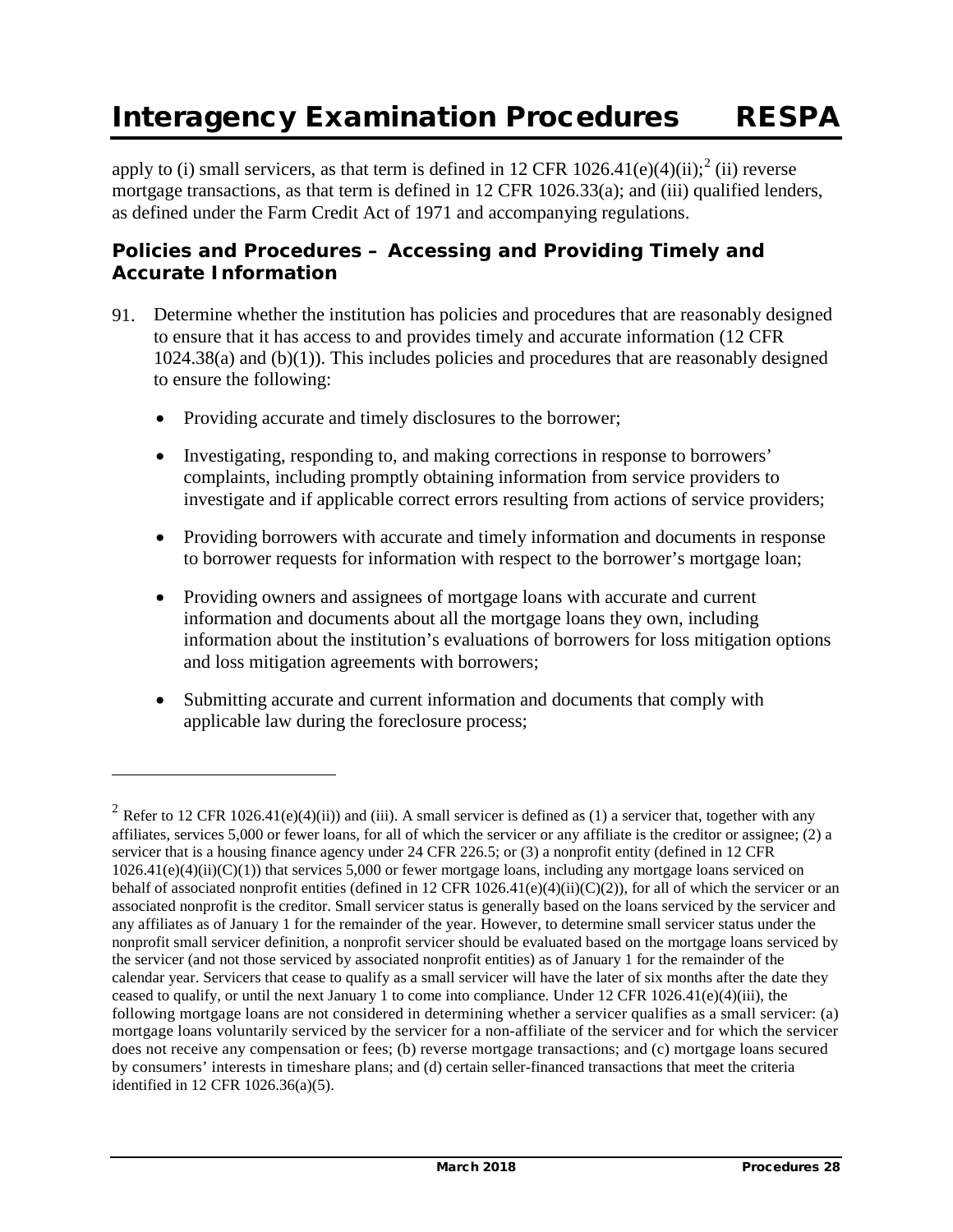- Upon notification of a borrower's death, promptly communicating with the borrower's successor in interest concerning the secured property (*Effective until April 19, 2018*);
- Upon receiving notice of a borrower's death or of any transfer of the secured property, promptly facilitating communication with any potential or confirmed successors in interest regarding the property (*Effective April 19, 2018*);
- Upon receiving notice of the existence of a potential successor in interest, promptly determining the documents the servicer reasonably requires to confirm the person's identity and ownership interest in the property (see commentary to 12 CFR 1024.38(b)(1)(vi) for illustrative examples) and promptly providing to the potential successor in interest a description of those documents and how the person may submit a written request under 12 CFR 1024.36(i) (*Effective April 19, 2018*)*;* and
- Upon the receipt of such documents, promptly making a confirmation determination and promptly notifying the person, as applicable, that the servicer has confirmed the person's status, has determined that additional documents are required (and what those documents are), or has determined that the person is not a successor in interest (*Effective April 19, 2018*)*.*

## **Policies and Procedures – Proper Evaluation of Loss Mitigation Applications**

- 92. Determine whether the institution has policies and procedures that are reasonably designed to ensure that its personnel properly evaluate loss mitigation applications (12 CFR 1024.38(a) and (b)(2)). This includes policies and procedures that are reasonably designed to ensure the following:
	- Providing accurate information regarding available loss mitigation options from the owner or assignee of the borrower's loan;
	- Identifying with specificity all loss mitigation options for which a borrower may be eligible, including identifying, with respect to each owner or assignee, all of the loss mitigation options the institution may consider when evaluating a borrower, as well as the criteria the institution should apply for each option;
	- Providing the loss mitigation personnel assigned to the borrower's mortgage loan pursuant to 12 CFR 1026.40 with prompt access to all of the documents and information that the borrower submitted in connection with a loss mitigation option;
	- Identifying the documents and information a borrower must submit to complete a loss mitigation application;
	- In response to a complete loss mitigation application, properly evaluating the borrower for all eligible loss mitigation options pursuant to any requirements established by the owner or assignee of the mortgage loan, even if those requirements are otherwise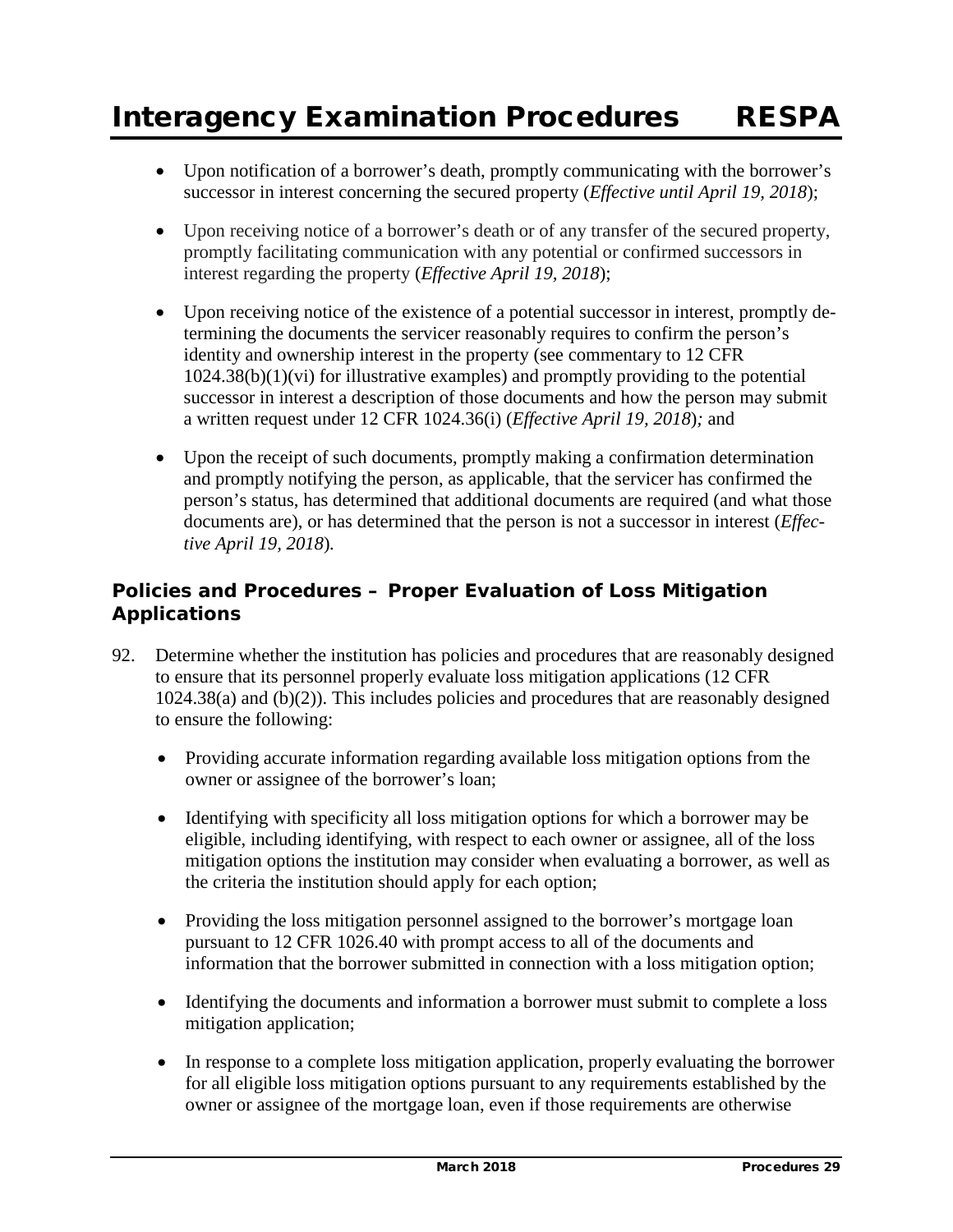beyond the requirements of 12 CFR 1024.41; and

• Promptly identifying and obtaining documents or information not in the borrower's control that the servicer requires to determine which loss mitigation options, if any, to offer the borrower in accordance with the requirements of 12 CFR 1024.41(c)(4).

## **Policies and Procedures – Oversight of Servicer Providers**

- 93. Determine whether the institution has policies and procedures that are reasonably designed to facilitate oversight of, and compliance by, service providers (12 CFR 1024.38(a) and (b)(3)). This includes policies and procedures that are reasonably designed to ensure the following:
	- Providing appropriate personnel with access to accurate and current documents and information concerning the service providers' actions;
	- Facilitating periodic reviews of service providers; and
	- Facilitating the sharing of accurate and current information regarding the status of a borrower's loss mitigation application and any foreclosure proceeding among appropriate institution personnel, including the loss mitigation personnel assigned to the borrower's mortgage loan, and appropriate service provider personnel, including service provider personnel responsible for handling foreclosure proceedings.
		- o For instance, the policies and procedures must be reasonably designed to ensure that the servicer promptly informs service provider personnel handling foreclosure proceedings that the servicer has received a complete loss mitigation application and promptly instructs foreclosure counsel to take any step required by 12 CFR 1024.41(g) sufficiently timely to avoid violating the prohibition against moving for judgment or order of sale, or conducting a foreclosure sale.

## **Policies and Procedures – Transfer of Information**

- 94. Determine whether the institution has policies and procedures that are reasonably designed to facilitate the transfer of information during servicing transfers (12 CFR 1024.38(a) and (b)(4)). This includes policies and procedures that are reasonably designed to ensure the following:
	- For a transferor servicer, the timely and accurate transfer of all information and documents in its possession and control related to a transferred mortgage loan to the transferee servicer in a manner that ensures its accuracy and that allows the transferee to comply with the terms of the mortgage loan and applicable law, including any information about the status of any loss mitigation agreements or discussions with the borrower and any analysis performed with respect to potential recovery from nonperforming mortgage loans; and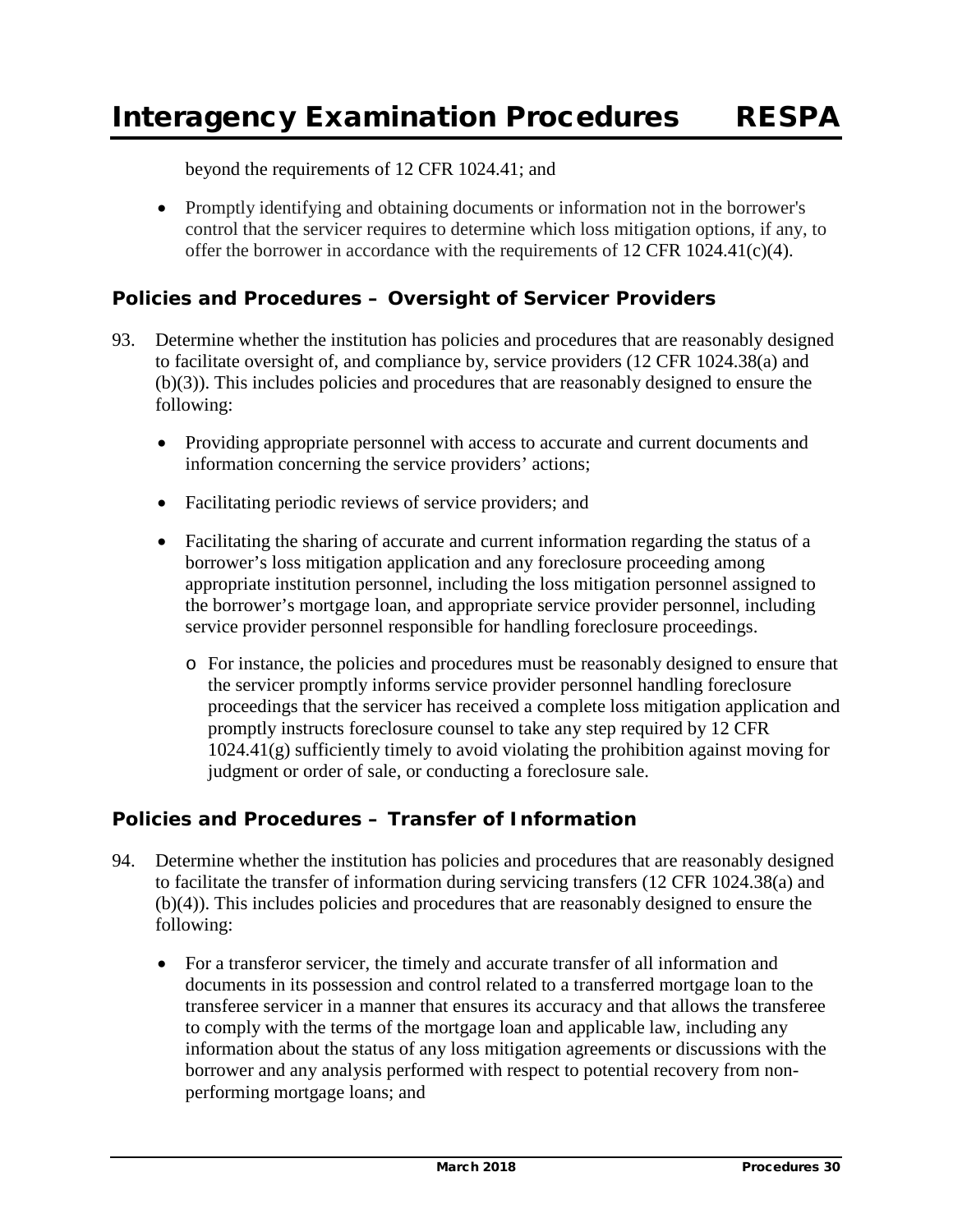• For a transferee servicer, identifying necessary documents or information that may not have been transferred, obtaining such missing documentation or information from the transferor servicer (for documents and information related to loss mitigation, the transferee's policies and procedures must address obtaining missing documents from the transferor servicer before attempting to obtain such documents from the borrower).

## **Policies and Procedures – Notifying Borrowers of Error Notice and Information Request Procedures**

95. Determine whether the institution has policies and procedures that are reasonably designed to inform borrowers of procedures for submitting written error notices and written information requests  $(12 \text{ CFR } 1024.38(a)$  and  $(b)(5)$ ). This includes policies and procedures reasonably designed to ensure that the institution informs borrowers who are dissatisfied with the institution's response to oral complaints or information requests of the procedures for submitting written error notices under 12 CFR 1024.35 and written information requests under 12 CFR 1024.36.

## **Record Retention – Accurate Records**

96. For any mortgage loan, determine if the institution is retaining accurate records that document actions with respect to the mortgage loan account (which includes any mortgage loan that has been transferred or paid in full). The institution must retain these records until one year after the loan is discharged or the institution transfers servicing for the mortgage loan to a transferee servicer.  $(12 \text{ CFR } 1024.38(c)(1)).$ 

## **Servicing File – Facilitating Aggregation of Information**

- 97. For documents or information created on or after January 10, 2014, determine whether the institution maintains the following five items for each mortgage loan file in a manner that allows the institution to aggregate these items into a servicing file within five days:
	- A schedule of all credits and debits to the account (including escrow accounts and suspense accounts);
	- A copy of the security instrument that establishes the lien securing the mortgage loan;
	- Any notes created by institution personnel reflecting communications with the borrower concerning the account;
	- A report of the data fields relating to the borrower's account created by the institution's electronic systems (if applicable); and
	- Copies of any information or documents provided by the borrower to the institution in connection with written error notices or loss mitigation  $(12 \text{ CFR } 1024.38(c)(2))$ .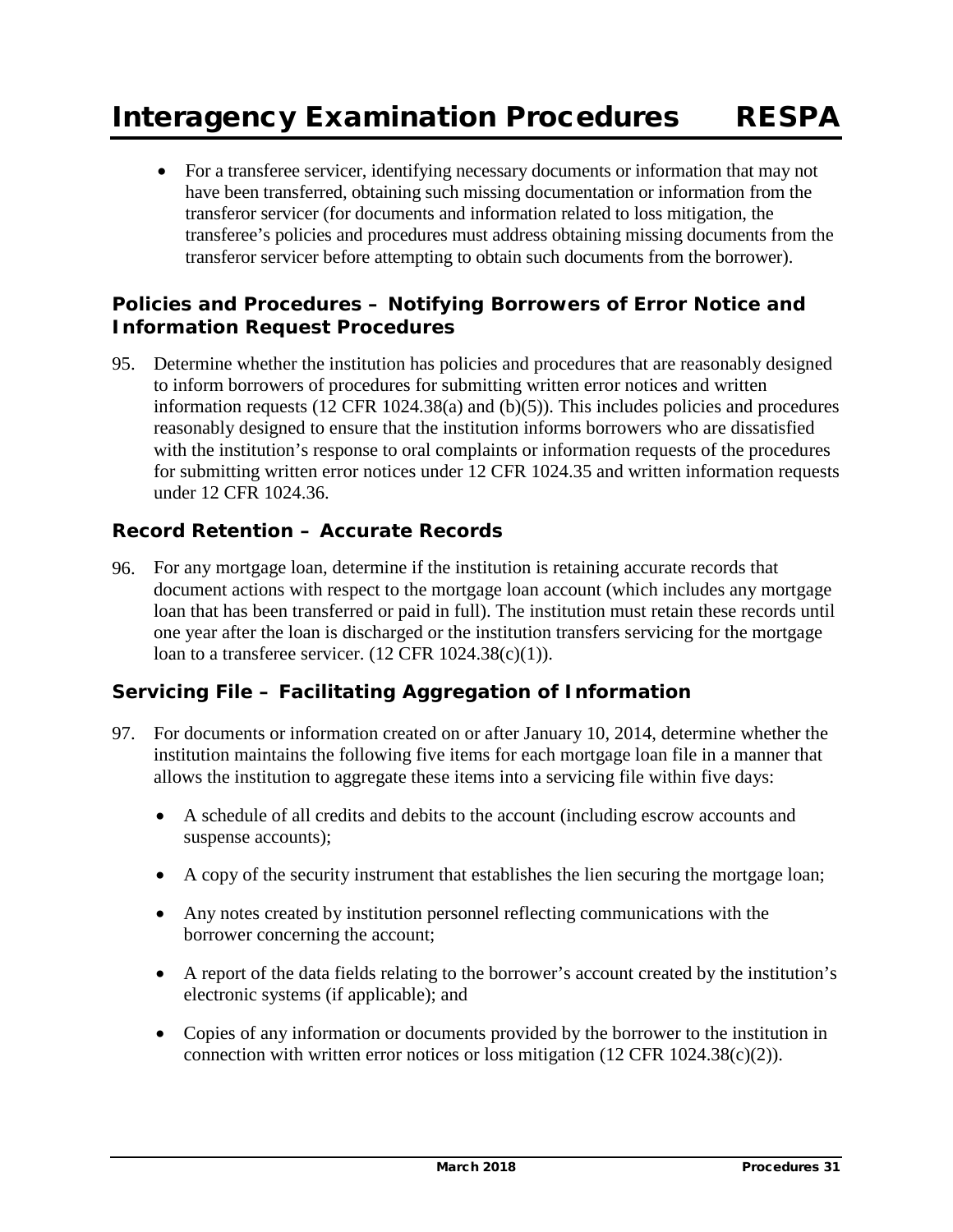## **Early Intervention Requirements for Certain Borrowers – 12 CFR 1024.39**

**Applicability:** The early intervention requirements apply to only those mortgage loans, as that term is defined in 12 CFR 1024.31, that are secured by the borrower's principal residence (12 CFR  $1024.30(c)(2)$ ). The requirements do not apply to (i) small servicers, as that term is defined in 12 CFR 1026.41(e)(4)(ii),<sup>[3](#page-99-0)</sup> (ii) reverse mortgage transactions, as that term is defined in 12 CFR 1026.33(a), and (iii) qualified lenders, as defined under the Farm Credit Act of 1971 and accompanying regulations (12 CFR 1024.30(b)). Refer to 12 CFR 1024.39(c)-(d) and associated commentary for an institution's obligation to comply with the live contact requirements under 12 CFR 1024.39(a) and written notice requirements under 12 CFR 1024.39(b) for borrowers in bankruptcy and for borrowers who have invoked cease communication rights under the FDCPA.

Complete the following for any delinquent borrowers.

NOTE: Delinquency for purposes of 12 CFR 1024.39 (and certain other sections in Regulation X) means a period of time during which a borrower and a borrower's mortgage loan obligation are delinquent. A borrower and a borrower's mortgage loan obligation are delinquent beginning on the date a periodic payment sufficient to cover principal, interest, and, if applicable, escrow becomes due and unpaid, until such time as no periodic payment is due and unpaid. (12 CFR 1024.31). For purposes of 12 CFR 1024.39, this definition does not include borrowers performing as agreed under a loss mitigation agreement designed to bring the borrower current on a previously missed payment. (12 CFR Part 1024, Supp. I., Comment 1024.39(a)-1.ii).

### **Live Contact**

 $\overline{a}$ 

98. Determine whether the institution made good faith efforts to establish live contact with the

<span id="page-99-0"></span> $3$  Refer to 12 CFR 1026.41(e)(4)(ii)) and (iii). A small servicer is defined as (1) a servicer that, together with any affiliates, services 5,000 or fewer loans, for all of which the servicer or any affiliate is the creditor or assignee; (2) a servicer that is a housing finance agency under 24 CFR 226.5; or (3) a nonprofit entity (defined in 12 CFR  $1026.41(e)(4)(ii)(C)(1)$ ) that services 5,000 or fewer mortgage loans, including any mortgage loans serviced on behalf of associated nonprofit entities (defined in 12 CFR 1026.41(e)(4)(ii)(C)(2)), for all of which the servicer or an associated nonprofit is the creditor. Small servicer status is generally based on the loans serviced by the servicer and any affiliates as of January 1 for the remainder of the year. However, to determine small servicer status under the nonprofit small servicer definition, a nonprofit servicer should be evaluated based on the mortgage loans serviced by the servicer (and not those serviced by associated nonprofit entities) as of January 1 for the remainder of the calendar year. Servicers that cease to qualify as a small servicer will have the later of six months after the date they ceased to qualify, or until the next January 1 to come into compliance. Under 12 CFR 1026.41(e)(4)(iii), the following mortgage loans are not considered in determining whether a servicer qualifies as a small servicer: (a) mortgage loans voluntarily serviced by the servicer for a non-affiliate of the servicer and for which the servicer does not receive any compensation or fees; (b) reverse mortgage transactions; and (c) mortgage loans secured by consumers' interests in timeshare plans; and (d) certain seller-financed transactions that meet the criteria identified in 12 CFR 1026.36(a)(5).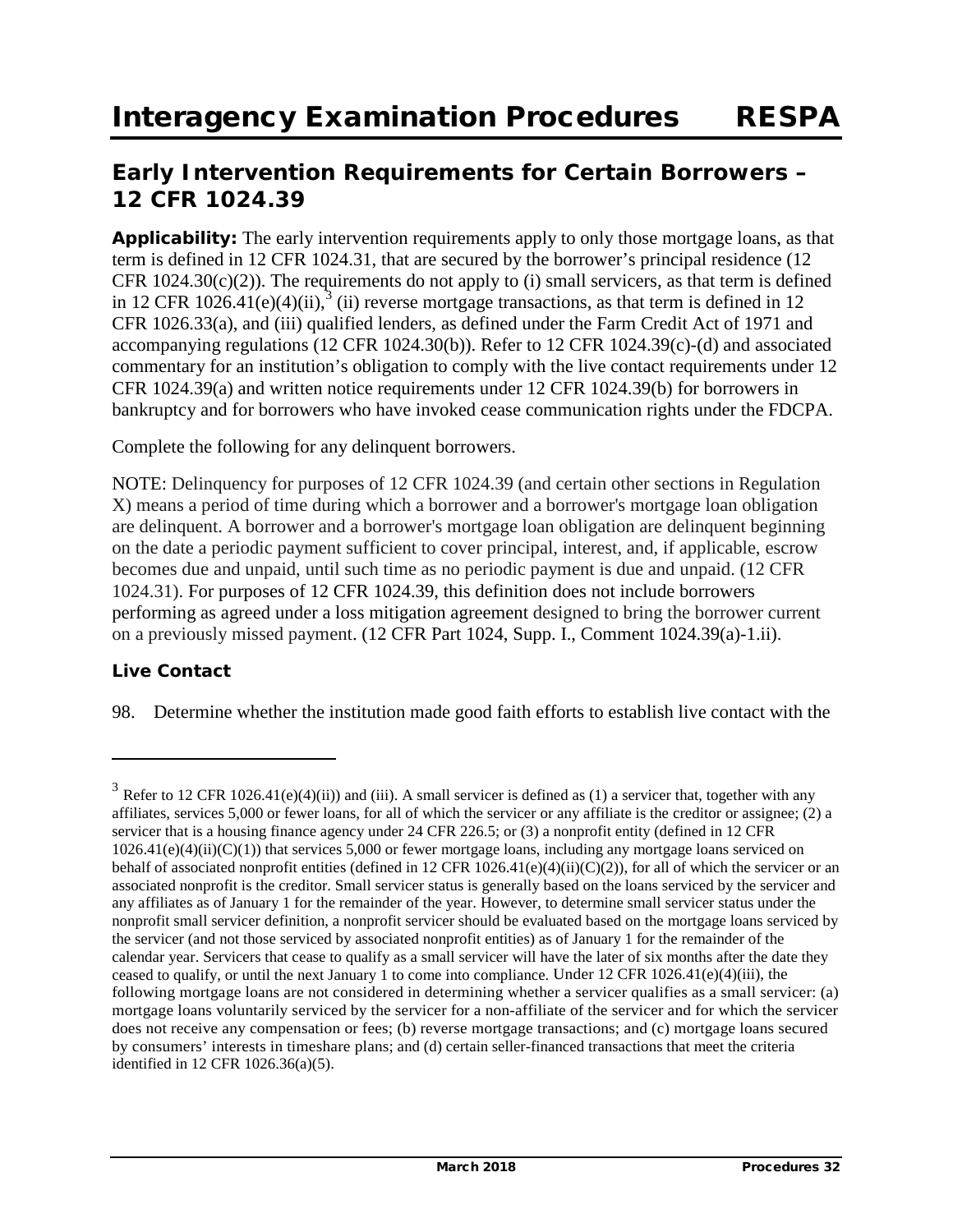borrower within 36 days after each time the borrower became delinquent (12 CFR 1024.39(a)).

99. After the institution established live contact, determine whether the institution promptly informed the borrower of loss mitigation options, if appropriate (as determined based on the institution's reasonable discretion) (12 CFR 1024.39(a)).

## **Written Notice**

- 100. Determine whether the institution sent a written notice to the borrower within 45 days after the borrower became delinquent (12 CFR 1024.39(b)(1)). The institution generally does not need to send the notice to a borrower more than once in a 180-day period. Different timing requirements might apply when a borrower has filed for bankruptcy (*see* 12 CFR 1024.39(c)) or has provided a cease communication notice pursuant to Section 805(c) of the FDCPA (*see* 12 CFR 1024.39(d)).
- 101. Determine whether the notice included the following items (12 CFR 1024.39(b)(2)). Sample language for the notice is contained in Appendix MS-4(A), MS-4(B), MS-4(C), and MS-4(D) (that servicers subject to the FDCPA can use to comply with a new disclosure requirement for the written notice) to 12 CFR Part 1024.
	- A statement encouraging the borrower to contact the institution;
	- The telephone number to access assigned loss mitigation personnel;
	- A brief description of examples of loss mitigation options that may be available to the borrower (if applicable);
	- Loss mitigation application instructions or instructions as to how to obtain more information about loss mitigation options (such as by contacting the institution), if applicable;
	- Either the CFPB's or HUD's website to access homeownership counselors or counseling organizations list and HUD's toll-free number to access homeownership counselors or counseling organizations; and
	- If a mortgage servicer is a debt collector under the FDCPA with regard to a borrower's mortgage loan, a statement that the servicer may or intends to invoke its specified remedy of foreclosure.

### **Borrowers in Bankruptcy**

102. Determine whether the institution is exempt under 12 CFR 1024.39(c)(1)(i) for purposes of the live contact requirements or exempt under 12 CFR  $1024.39(c)(1)(ii)$  for purposes of the written notice requirements.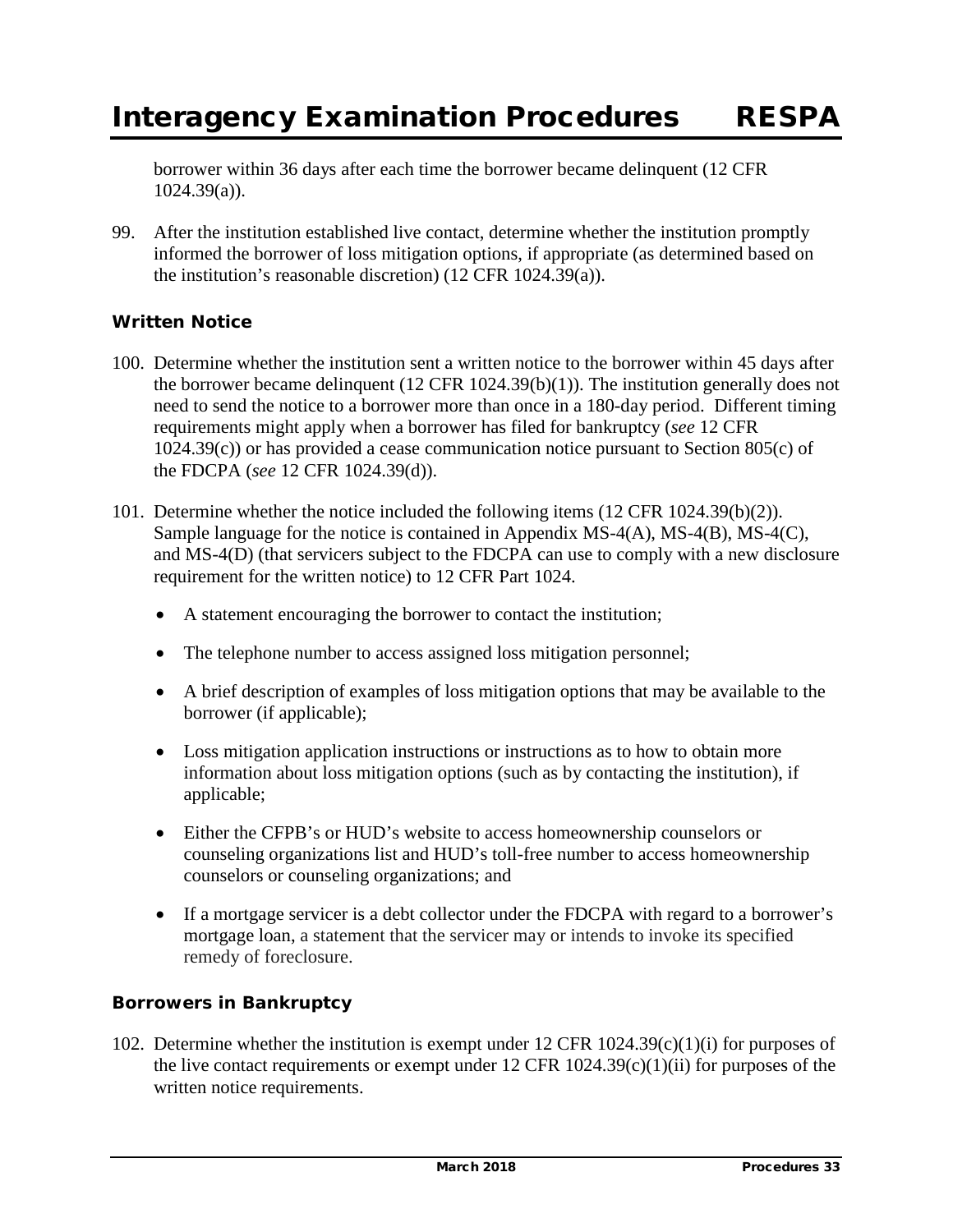- 103. For servicers that are not exempt under  $12$  CFR  $1024.39(c)(1)(i)$  or (ii), determine whether the servicer complied with, as applicable, the live contact requirements under 12 CFR 1024.39(a) or the written notice requirements under 12 CFR 1024.39(b) as modified by 12 CFR 1024.39(c)(1)(iii).
- 104. For servicers that were exempt under 12 CFR 1024.39(c)(1)(i) and (ii) (unless they have discharged personal liability for the mortgage loan through bankruptcy), determine whether the servicer resumed compliance with the live contact and written notice requirements after the next payment due date that followed the earliest of the following events: (i) the bankruptcy case is dismissed; (ii) the bankruptcy case is closed; or (iii) the borrower reaffirms personal liability for the mortgage loan.  $(12 \text{ CFR } 1024.39(c)(2)(i)).$
- 105. With respect to a mortgage loan for which the borrower has discharged personal liability under Sections 727, 1141, 1228, or 1328 of Title 11 of the United States Code, determine whether the servicer resumed compliance with the written notice requirements under 12 CFR 1024.39(b) if the borrower has made any partial or periodic payment on the mortgage loan after the commencement of the borrower's bankruptcy case. (12 CFR  $1024.39(c)(2)(ii)$ ). (The servicer need not resume compliance with the live contact requirements under 12 CFR 1024.39(a) if the borrower has discharged personal liability as set forth above.)

## **Fair Debt Collection Practices Act (FDCPA)**

NOTE: Servicers subject to the FDCPA can use MS-4(D) to comply with a new disclosure requirement for the written notice.

- 106. If a mortgage servicer was a debt collector under the FDCPA with regard to a borrower's mortgage loan for which any borrower has invoked cease communication rights pursuant to Section 805(c) of the FDCPA:
	- Determine whether the servicer was exempt from the written notice requirements under 12 CFR 1024.39(b) because either:
		- o No loss mitigation option was available; or
		- o A borrower on the mortgage loan was a debtor in bankruptcy under Title 11 of the United States Code. (12 CFR 1024.39(d)(2)).
	- Determine whether the servicer was required to provide a modified written early intervention notice and that notice complied with the following:
		- o Content:
			- The modified written notice included a statement that the servicer may or intends to invoke its remedy of foreclosure.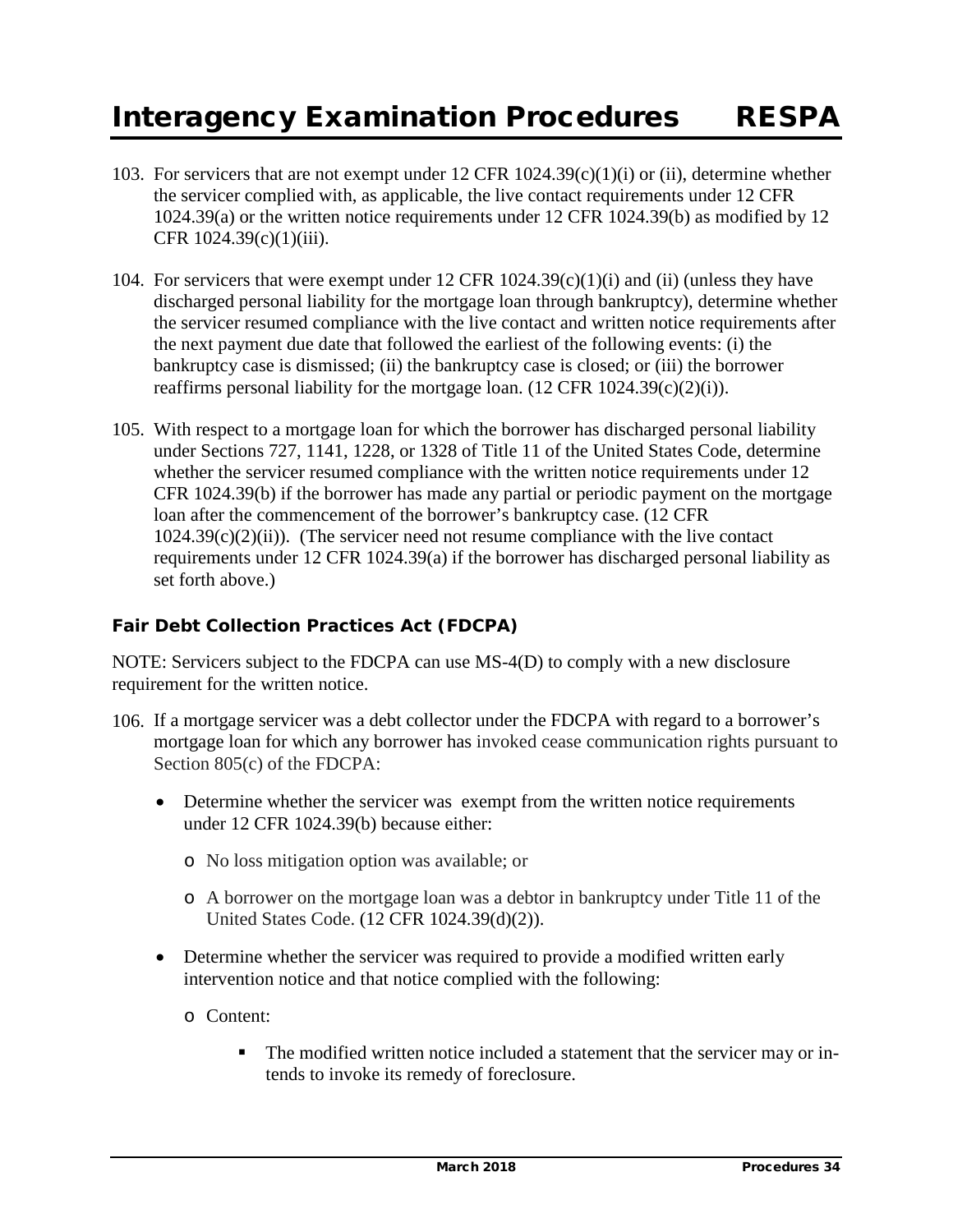- The written notice did not contain a request for payment.
- o Timing:
	- The servicer did not provide the written notice more than once during any 180-day period.
		- − If a borrower was 45 days or more delinquent at the end of any 180 day period after the servicer had provided the written notice, determine whether the servicer provided the written notice again no later than 190 days after the provision of the prior written notice.
		- − If a borrower was less than 45 days delinquent at the end of any 180 day period after the servicer has provided the written notice, determine whether the servicer provided the written notice again no later than 45 days after the payment due date for which the borrower remained delinquent or 190 days after the provision of the prior written notice, whichever was later.

### (12 CFR 1024.39(d)(3)).

 $\overline{a}$ 

 NOTE: A mortgage servicer that is a debt collector under the FDCPA with regard to a borrower's mortgage loan for which any borrower has invoked cease communication rights pursuant to Section 805(c) of the FDCPA institution is exempt from the live contact requirements under 12 CFR 1024.39(a).

# **Continuity of Contact – 12 CFR 1024.40**

**Applicability:** The continuity of contact requirements apply to only those mortgage loans, as that term is defined in 12 CFR 1024.31, that are secured by the borrower's principal residence  $(12 \text{ CFR } 1024.30(c)(2))$ . The requirements do not apply to (i) small servicers, as that term is defined in 12 CFR 1026.[4](#page-102-0)1(e)(4)(ii),<sup>4</sup> (ii) reverse mortgage transactions, as that term is defined

<span id="page-102-0"></span> $4$  Refer to 12 CFR 1026.41(e)(4)(ii)) and (iii). A small servicer is defined as (1) a servicer that, together with any affiliates, services 5,000 or fewer loans, for all of which the servicer or any affiliate is the creditor or assignee; (2) a servicer that is a housing finance agency under 24 CFR 226.5; or (3) a nonprofit entity (defined in 12 CFR  $1026.41(e)(4)(ii)(C)(1)$ ) that services 5,000 or fewer mortgage loans, including any mortgage loans serviced on behalf of associated nonprofit entities (defined in 12 CFR  $1026.41(e)(4)(ii)(C)(2)$ ), for all of which the servicer or an associated nonprofit is the creditor. Small servicer status is generally based on the loans serviced by the servicer and any affiliates as of January 1 for the remainder of the year. However, to determine small servicer status under the nonprofit small servicer definition, a nonprofit servicer should be evaluated based on the mortgage loans serviced by the servicer (and not those serviced by associated nonprofit entities) as of January 1 for the remainder of the calendar year. Servicers that cease to qualify as a small servicer will have the later of six months after the date they ceased to qualify, or until the next January 1 to come into compliance. Under 12 CFR 1026.41(e)(4)(iii), the following mortgage loans are not considered in determining whether a servicer qualifies as a small servicer: (a) mortgage loans voluntarily serviced by the servicer for a non-affiliate of the servicer and for which the servicer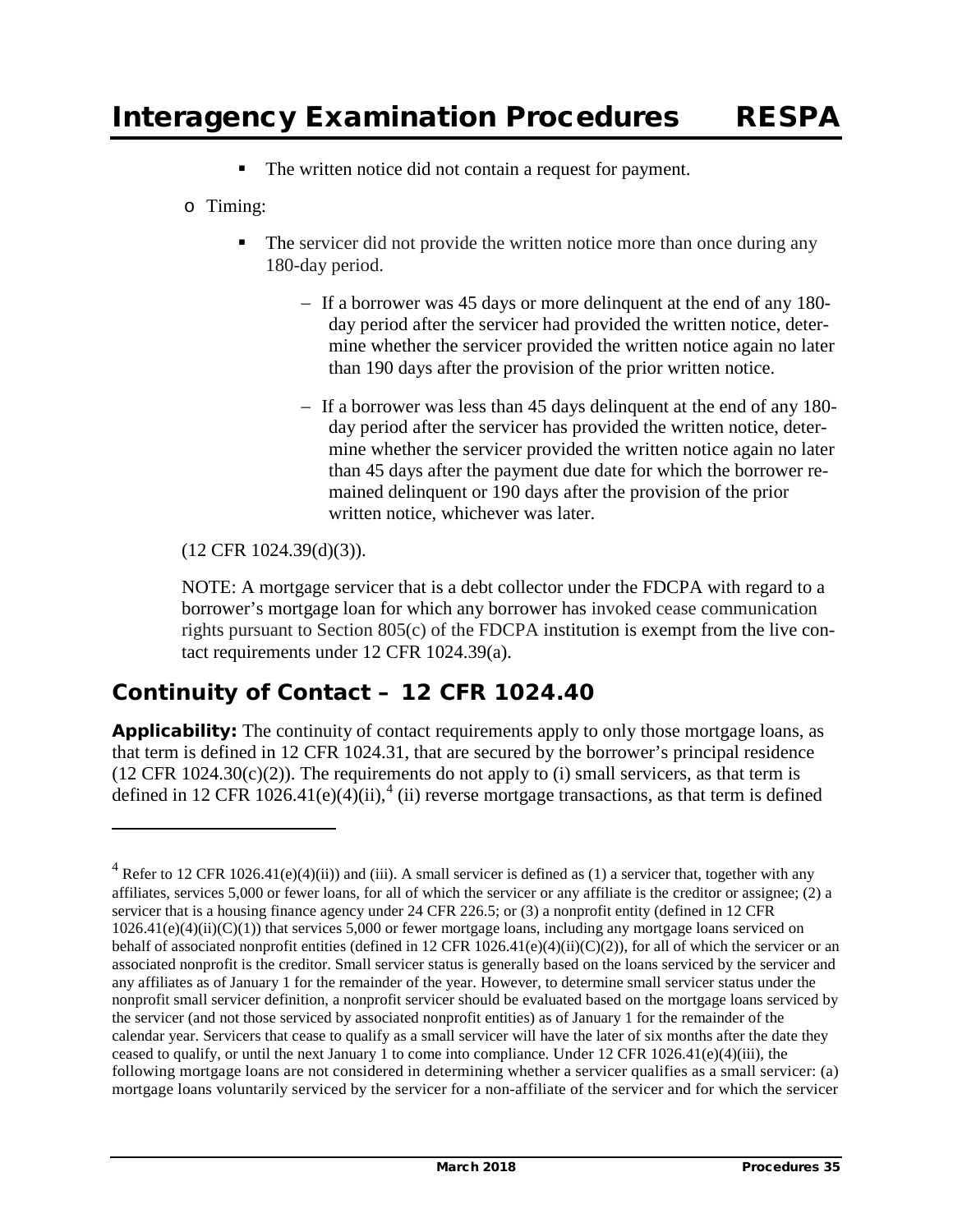in 12 CFR 1026.33(a), and (iii) qualified lenders, as defined under the Farm Credit Act of 1971 and accompanying regulations (12 CFR 1024.30(b)).

- 107. Determine whether the institution had policies and procedures reasonably designed to assign personnel to a delinquent borrower by the time the written early intervention notice was provided, and in any event, within 45 days after the borrower became delinquent (12) CFR 1024.40(a)).
- 108. Determine whether the institution had policies and procedures reasonably designed to ensure that the assigned personnel were available, via telephone, to answer the borrower's questions and (as applicable) assist the borrower with available loss mitigation options until the borrower has made, without incurring a late charge, two consecutive mortgage payments in accordance with the terms of a permanent loss mitigation agreement (12 CFR 1024.40(a)(2)).
- 109. Determine whether the institution had policies and procedures reasonably designed to ensure that, if a borrower contacts the assigned personnel and does not immediately receive a live response, the institution can provide a live response in a timely manner (12 CFR 1024.40(a)(3)).
- 110. Determine whether the institution maintains policies and procedures reasonably designed to ensure that the assigned personnel can perform, among others, the following tasks:
	- Provide the borrower with accurate information about available loss mitigation options, including the steps the borrower must take to be evaluated for such options, including how to complete a loss mitigation application or appeal a denial of a loan modification option (if applicable);
	- Provide the borrower with accurate information about the status of any loss mitigation application submitted;
	- Provide the borrower with accurate information about the circumstances under which the institution may refer the account to foreclosure;
	- Provide the borrower with accurate information about applicable loss mitigation deadlines;
	- Timely retrieve a complete record of the borrower's payment history and all written information the borrower has provided to the institution (or the institution's predecessors) in connection with a loss mitigation application, and provide these

 $\overline{a}$ 

does not receive any compensation or fees; (b) reverse mortgage transactions; (c) mortgage loans secured by consumers' interests in timeshare plans; and (d) certain seller-financed transactions that meet the criteria identified in 12 CFR 1026.36(a)(5).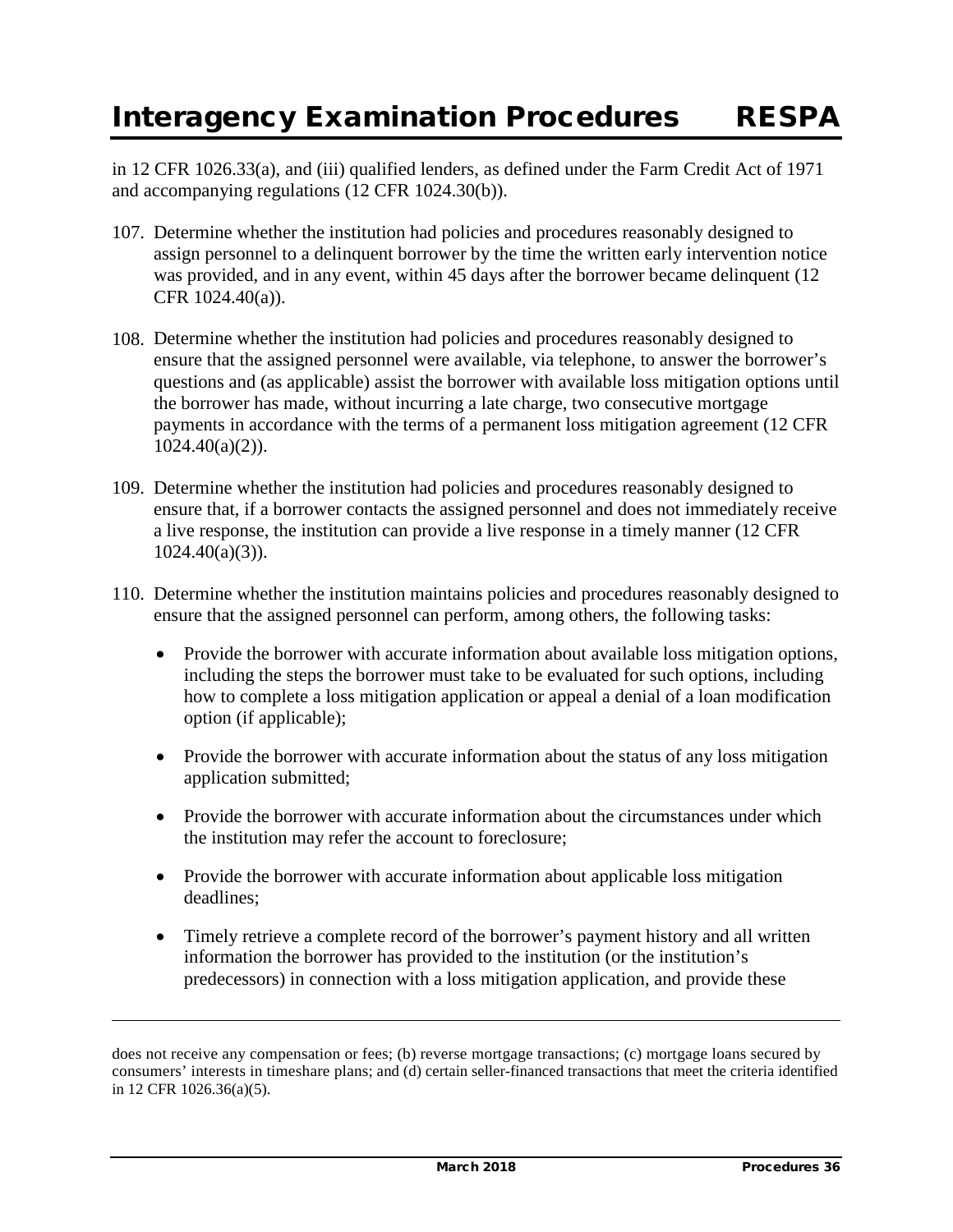documents to other persons required to evaluate the borrower for available loss mitigation options; and

• Provide the borrower with information about submitting a written error notice or written request for information (12 CFR 1024.40(b)).

# **Loss Mitigation Procedures – 12 CFR 1024.41**

 $\overline{a}$ 

**Applicability:** The loss mitigation procedure requirements apply to only those mortgage loans, as that term is defined in 12 CFR 1024.31, that are secured by the borrower's principal residence  $(12 \text{ CFR } 1024.30(c)(2))$ . Except for the requirements of 12 CFR 1024.41(j), the loss mitigation procedure requirements do not apply to (i) small servicers, as that term is defined in 12 CFR  $1026.41(e)(4)(ii)$ ,  $\frac{5}{1}$  $\frac{5}{1}$  $\frac{5}{1}$  (ii) reverse mortgage transactions, as that term is defined in 12 CFR 1026.33(a), and (iii) qualified lenders, as defined under the Farm Credit Act of 1971 and accompanying regulations (12 CFR 1024.30(b)). A servicer must comply with the loss mitigation procedures for subsequent loss mitigation applications, unless the servicer previously complied with the requirements for a complete loss mitigation application from a borrower and the borrower has been delinquent at all times since submitting the prior complete application. (12 CFR 1024.41(i)).

**Calculating Time Periods:** 12 CFR 1024.41 provides borrowers certain protections if the institution receives a complete loss mitigation application at least a specified number of days before a foreclosure sale. See, e.g., 12 CFR 1024.41(c)(1) (37 days), and 12 CFR 1024.41(e) and (h) (90 days). These time periods are calculated as of the date the servicer receives a complete loss mitigation application. Thus, scheduling or rescheduling a foreclosure sale after the servicer receives the complete loss mitigation application will not affect the borrower's protections (12 CFR Part 1024, Supp. I., Comment 1024.41(b)(3)-2). (However, scheduling the sale is not

<span id="page-104-0"></span> $5$  Refer to 12 CFR 1026.41(e)(4)(ii)) and (iii). A small servicer is defined as (1) a servicer that, together with any affiliates, services 5,000 or fewer loans, for all of which the servicer or any affiliate is the creditor or assignee; (2) a servicer that is a housing finance agency under 24 CFR 226.5; or (3) a nonprofit entity (defined in 12 CFR  $1026.41(e)(4)(ii)(C)(1)$ ) that services 5,000 or fewer mortgage loans, including any mortgage loans serviced on behalf of associated nonprofit entities (defined in 12 CFR 1026.41(e)(4)(ii)(C)(2)), for all of which the servicer or an associated nonprofit is the creditor. Small servicer status is generally based on the loans serviced by the servicer and any affiliates as of January 1 for the remainder of the year. However, to determine small servicer status under the nonprofit small servicer definition, a nonprofit servicer should be evaluated based on the mortgage loans serviced by the servicer (and not those serviced by associated nonprofit entities) as of January 1 for the remainder of the calendar year. Servicers that cease to qualify as a small servicer will have the later of six months after the date they ceased to qualify, or until the next January 1 to come into compliance. Under 12 CFR 1026.41(e)(4)(iii), the following mortgage loans are not considered in determining whether a servicer qualifies as a small servicer: (a) mortgage loans voluntarily serviced by the servicer for a non-affiliate of the servicer and for which the servicer does not receive any compensation or fees; (b) reverse mortgage transactions; and (c) mortgage loans secured by consumers' interests in timeshare plans; and (d) certain seller-financed transactions that meet the criteria identified in 12 CFR 1026.36(a)(5).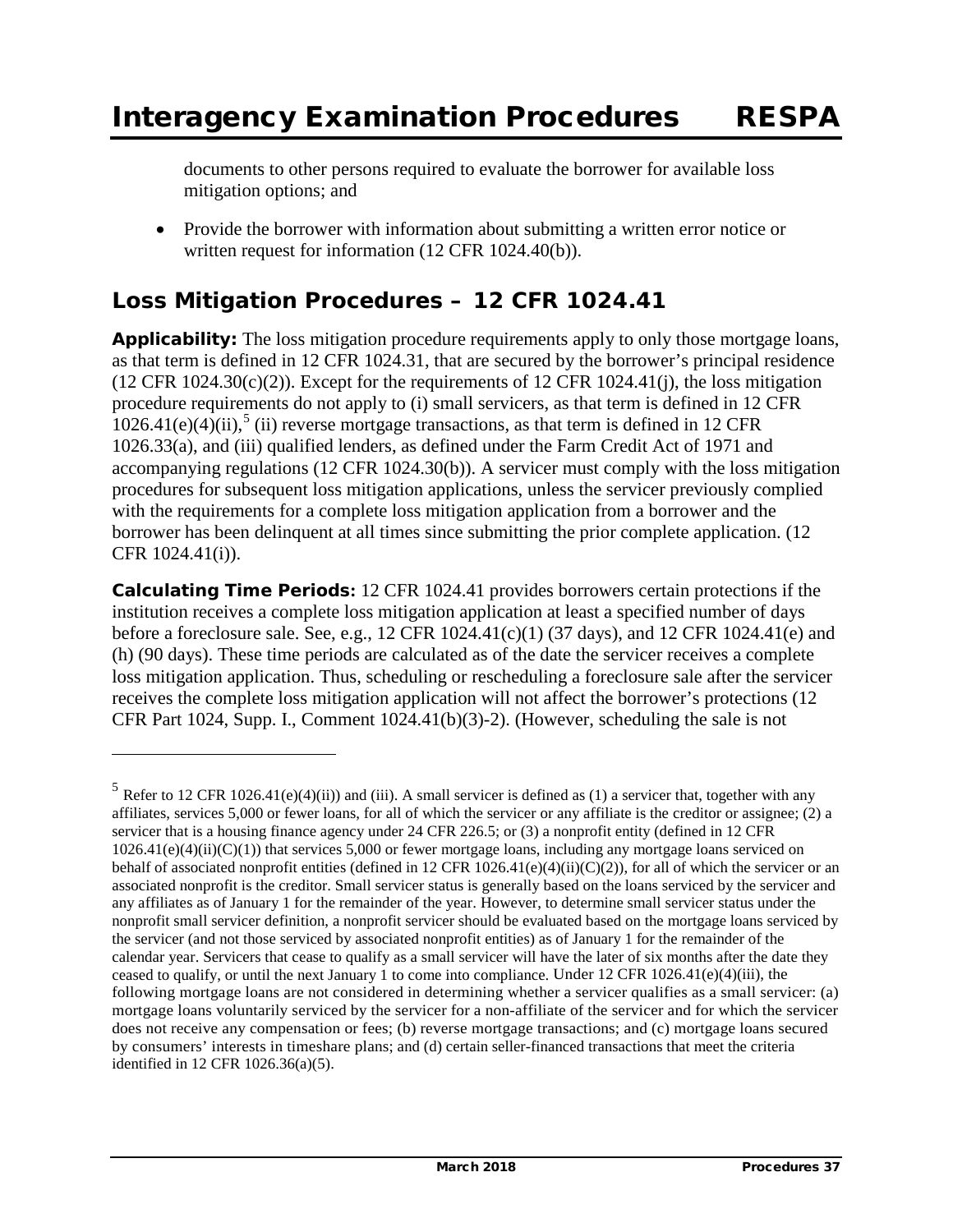necessarily the same as making the first notice or filing. If the servicer has not made the first notice or filing required by applicable law by the time it receives a complete application, it is generally prohibited from doing so before evaluating the application, pursuant to 1024.41(c).) If no foreclosure sale is scheduled as of the date the servicer receives a complete loss mitigation application, the application is considered received more than 90 days before a foreclosure sale (12 CFR Part 1024, Supp. I., Comment 1024.41(b)(3)-1).

**Definition of First Notice or Filing:** 12 CFR 1024.41 includes certain prohibitions on making the first notice or filing for a judicial or non-judicial foreclosure and provides borrowers certain protections depending on whether such a notice or filing has been made at the time the servicer receives a complete application. Whether a particular document qualifies as the first notice or filing depends on the foreclosure process under the applicable state law at issue:

- *Judicial foreclosure*. Where foreclosure procedure requires a court action or proceeding, the first notice or filing is the earliest document required to be filed with a court or other judicial body to commence the action or proceeding. Depending on the particular foreclosure process, examples of these documents could be a complaint, petition, order to docket, or notice of hearing;
- *Non-judicial foreclosure – recording or publication requirement*. Where foreclosure procedure does not require an action or court proceeding (such as under a power of sale), the first notice or filing is the earliest document required to be recorded or published to initiate the foreclosure process; or
- *Non-judicial foreclosure – no recording or publication requirement*. Where foreclosure procedure does not require an action or court proceeding, and also does not require any document to be recorded or published, the first notice or filing is the earliest document that establishes, sets, or schedules a date for the foreclosure sale.

Note that a document provided to the borrower but not initially required to be filed, recorded, or published is not considered the first notice or filing on the sole basis that the documents must later be included as an attachment accompanying another document that is required to be filed, recorded, or published to carry out a foreclosure (12 CFR Part 1024, Supp. I., Comment 1024.41(f)-1).

## **Receipt of a Loss Mitigation Application (12 CFR 1024.41(b))**

### *Review of an application received at least 45 days before a foreclosure sale (12 CFR 1024.41(b)(2))*

- 111. If the institution received a loss mitigation application at least 45 days before a foreclosure sale, determine that the institution:
	- Promptly upon receipt of a loss mitigation application, reviewed the loss mitigation application to determine if the loss mitigation application was complete. (12 CFR 1024.41(b)(2)(i)(A); 12 CFR 1024.41(b)(1)).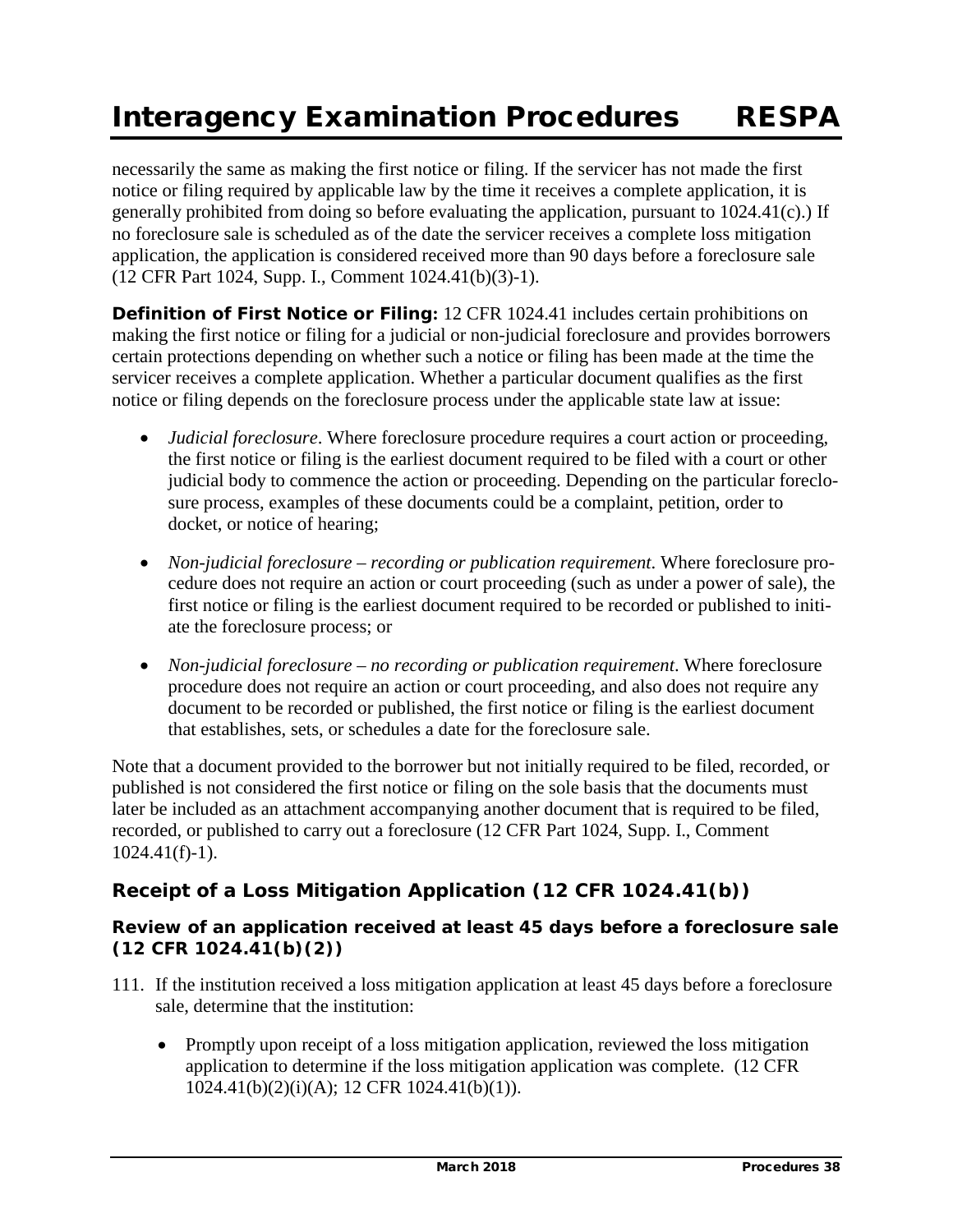#### NOTE:

- o A loss mitigation application that would trigger this requirement is viewed expansively and includes oral inquiries by the borrower where the borrower also provides information the institution would use to evaluate loss mitigation applications, or where a borrower requests that the institution determines whether the borrower is "prequalified" for a loss mitigation application by evaluating the borrower against preliminary criteria (12 CFR Part 1024, Supp. I., Comment 1024.41(b)(1)-2).
- o A complete loss mitigation application means an application in connection with which a servicer has received all the information that the servicer requires from a borrower in evaluating applications for the loss mitigation options available to the borrower (12 CFR 1024.41(b)(1)).
- o If no foreclosure sale has been scheduled as of the date a servicer receives a loss mitigation application, the servicer must treat the application as having been received 45 days or more before any foreclosure sale (12 CFR Part 1024, Supp. I., Comment 1024.41(b)(2)(i)-1).
- Notified the borrower in writing within five days (excluding legal public holidays, Saturdays, and Sundays) after receiving the loss mitigation application that the servicer acknowledged receipt of the loss mitigation application and determined that the loss mitigation application was either complete or incomplete (12 CFR 1024.41(b)(2)).
	- o If the application is complete, determine that the written acknowledgement stated that the application was complete and included a statement that the borrower should consider contacting servicers of any other mortgage loans secured by the same property to discuss available loss mitigation options  $(12 \text{ CFR } 1024.41(b)(2)(i)(B))$ and  $(b)(2)(ii)$ ).
	- o If a loss mitigation application is incomplete, stated, in the notice: (i) the additional documents and information the borrower must submit to make the loss mitigation application complete, (ii) the reasonable date by which the borrower must submit such documents or information, and (iii) a statement that the borrower should consider contacting servicers of any other mortgage loans secured by the same property to discuss available loss mitigation options (12 CFR 1024.41(b)(2)).

NOTE: For the reasonable date deadline, 30 days from the date the servicer provides the written notice is generally reasonable. The reasonable date, however, must be no later than the earliest of following milestones, but not less than seven days from the date of the notice: (a) the date by which any document or information submitted by the borrower will be stale or invalid, (b) the 120th day of the borrower's delinquency, (c) 90 days before a foreclosure sale; or (d) 38 days before a foreclosure sale (12 CFR Part 1024, Supp. I., Comments 1024.  $41(b)(2)(ii)$ -1 through .41(b)(2)(ii)-3).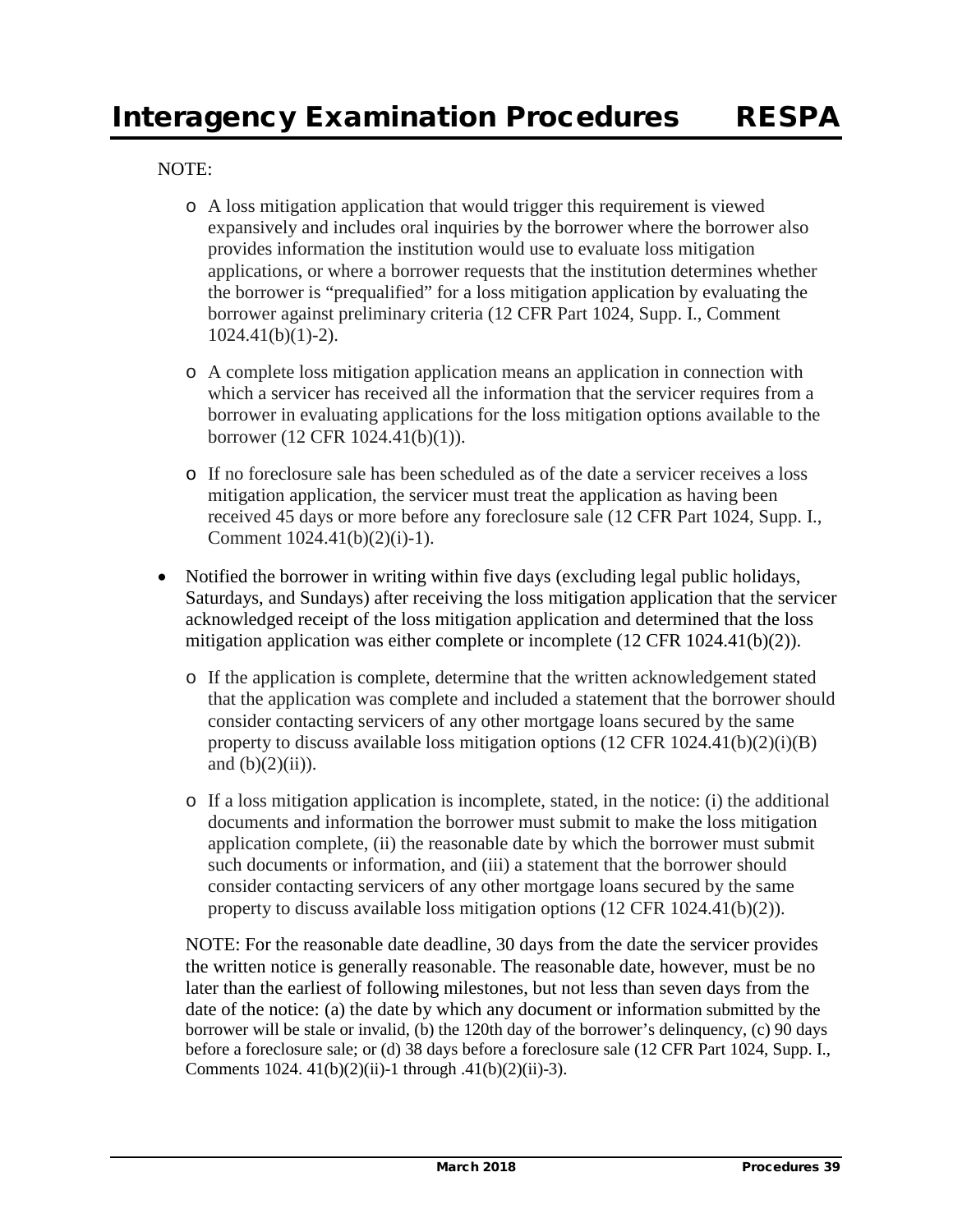## *Reasonable diligence requirements (12 CFR 1024.41(b)(1))*

112. If the institution received an incomplete loss mitigation application, determine whether the institution exercised reasonable diligence to collect information needed to complete the application after receiving the loss mitigation application. (12 CFR 1024.41(b)(1); 12 CFR Part 1024, Supp. I., Comments 1024.41(b)(1)-1, and .41(b)(1)-4).

#### NOTE:

- Examples of reasonable diligence include: (a) where the institution requires additional information from the borrower (such as an address or telephone number to verify employment), promptly contacting the borrower to obtain the information; and (b) where the borrower's loan is transferred to the institution from another servicer, reviewing documents the institution received from the prior servicer to determine if the required information is contained in those documents (12 CFR Part 1024, Supp. I., Comments 1024.41(b)(1)-4i and .41(b)(1)-4ii).
- For borrowers offered short-term payment forbearance programs or short-term repayment plans on the basis of an incomplete application under 12 CFR  $1024.41(c)(2)(iii)$ , refer to Comment  $1024.41(b)(1)$ -4.iii for guidance relating to a servicer's reasonable diligence obligations (12 CFR Part 1024, Supp. I., Comment  $1024.41(b)(2)(ii)$ ).
- 113. If the institution stopped collecting documents and information for a particular loss mitigation option, determine whether its decision was based on receiving information confirming that, pursuant to requirements established by the owner or assignee of the borrower's mortgage loan, the borrower was ineligible for that option (12 CFR Part 1024, Supp. I., Comment 1024.41(b)(1)-1).

NOTE: A servicer may not stop collecting documents and information for any loss mitigation option based solely upon the borrower's stated preference but may stop collecting documents and information for any loss mitigation option based on the borrower's stated preference in conjunction with other information, as prescribed by any requirements established by the owner or assignee (12 CFR Part 1024, Supp. I., Comment  $1024.41(b)(1)-1$ ).

## **Evaluation of Loss Mitigation Applications (12 CFR 1024.41(c))**

### *Complete loss mitigation application evaluation (12 CFR 1024.41(c)(1))*

- 114. If the institution received a complete loss mitigation application more than 37 days before a foreclosure sale, determine whether the institution, within 30 days of receiving the complete loss mitigation application:
	- Evaluated the borrower for all loss mitigation options available to the borrower (12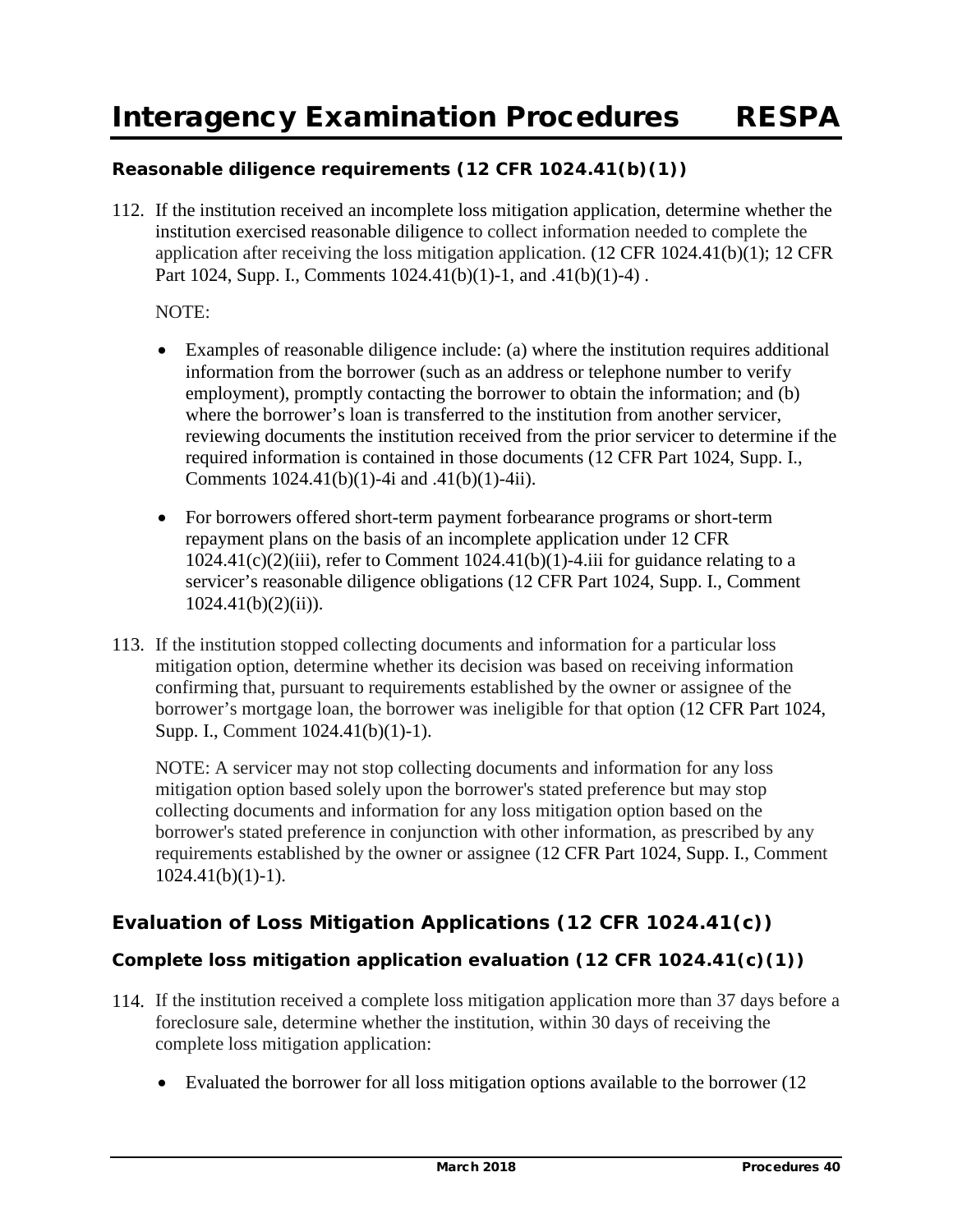CFR  $1024.41(c)(1)(i)$ ; and

- Provided the borrower with a written notice of the institution's determination stating:
	- o Which loss mitigation options (if any) the institution would offer the borrower,
	- o The amount of time the borrower has to accept or reject an offered loss mitigation option pursuant to 12 CFR 1024.41(e), and
	- o If applicable, that the borrower has the right to appeal a denial of a loan modification option and the time period for making any appeal pursuant to 12 CFR 1024.41(h)

(12 CFR 1024.41(c)(1)).

## *Incomplete loss mitigation application evaluation (12 CFR 1024.41(c)(2)(i)-(iii))*

- 115. If the borrower submitted an incomplete application and the institution has offered a loss mitigation option, determine whether the institution's offer was permitted because:
	- The offer of the loss mitigation option was not based on any evaluation of information submitted by the borrower in connection with such application (12 CFR Part 1024, Supp. I., Comment 1024.41(c)(2)(i)-1);
	- The institution offered a loss mitigation option upon the evaluation of an incomplete application after it exercised reasonable diligence in obtaining documents and information to complete the loss mitigation application, but the application remained incomplete for a significant period of time under circumstances without any further progress by the borrower to complete the application  $(12 \text{ CFR } 1024.41(c)(2)(ii))$ ; or

NOTE: Any such evaluation and offer is not subject to the requirements of this section and shall not constitute an evaluation of a single complete loss mitigation application for purposes of the duplicative request exception in 12 CFR 1024.41(i)

- The institution offered a short-term payment forbearance program or a short-term repayment plan based upon an evaluation of an incomplete application (12 CFR  $1024.41(c)(2)(iii)$ .
- 116. If the institution offered the borrower a short-term payment forbearance plan or short-term repayment plan based upon information contained in an incomplete loss mitigation application, determine whether the institution promptly provided the borrower, unless the borrower rejected the offer, a written notice stating:
	- The specific payment terms and duration of the program or plan;
	- That the servicer offered the program or plan based on an evaluation of an incomplete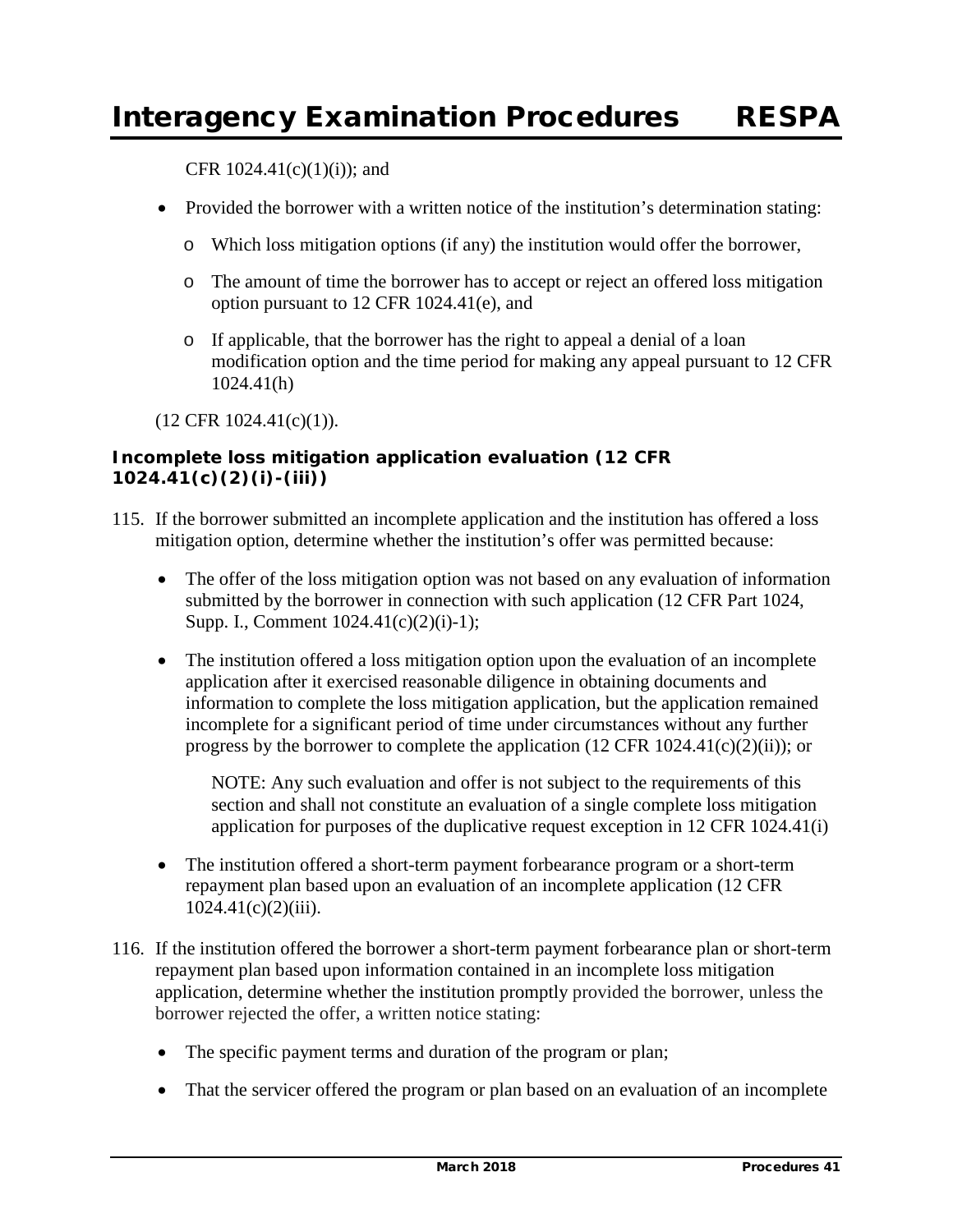application,

- That other loss mitigation options may be available, and
- That the borrower has the option to submit a complete loss mitigation application to receive an evaluation for all loss mitigation options available to the borrower regardless of whether the borrower accepts the program or plan.

#### $(12$  CFR  $1024.41(c)(2)(iii))$ .

#### NOTE:

- A short-term payment forbearance program for these purposes allows a borrower to forgo making certain payments or portions of payments due over a period of no more than six months (12 CFR Part 1024, Supp. I., Comment 1024.41(c)(2)(iii)-1).
- A short-term repayment plan for these purposes is a loss mitigation option with terms under which a borrower would repay all past due payments over a specified period of time to bring the mortgage loan account current. A short-term repayment plan allows for the repayment of no more than three months of past due payments and allows a borrower to repay the arrearage over a period lasting no more than six months (12 CFR Part 1024, Supp. I., Comment 1024.41(c)(2)(iii)-4).
- 117. If the institution offered the borrower a short-term payment forbearance plan or short-term repayment plan based upon information contained in an incomplete loss mitigation application, determine whether the institution improperly (a) made the first notice or filing for any judicial or non-judicial foreclosure process, (b) moved for foreclosure judgment or an order of sale, or (c) conducted a foreclosure sale while the borrower was performing under such plan (12 CFR 1024.41(c)(2)(iii)).

## *Facially Complete Application – Additional Information or Corrected Documents Required (12 CFR 1024.41(c)(2)(iv))*

- 118. If the application was facially complete but the servicer later discovered that additional information or corrected documents were required to complete the application, determine whether:
	- The institution (i) promptly requested the missing information or corrected documents, and (ii) gave the borrower a reasonable opportunity to complete the application (12 CFR 1024.41(c)(2)(iv)).

## NOTE:

A loss mitigation application is facially complete when (i) the institution's initial notice under 12 CFR  $1024.41(b)(2)(i)(B)$  advised the borrower that the application was complete, (ii) the institution's initial notice under  $12$  CFR  $1024.41(b)(2)(i)(B)$  requested additional information from the borrower to complete the application and the borrower submits such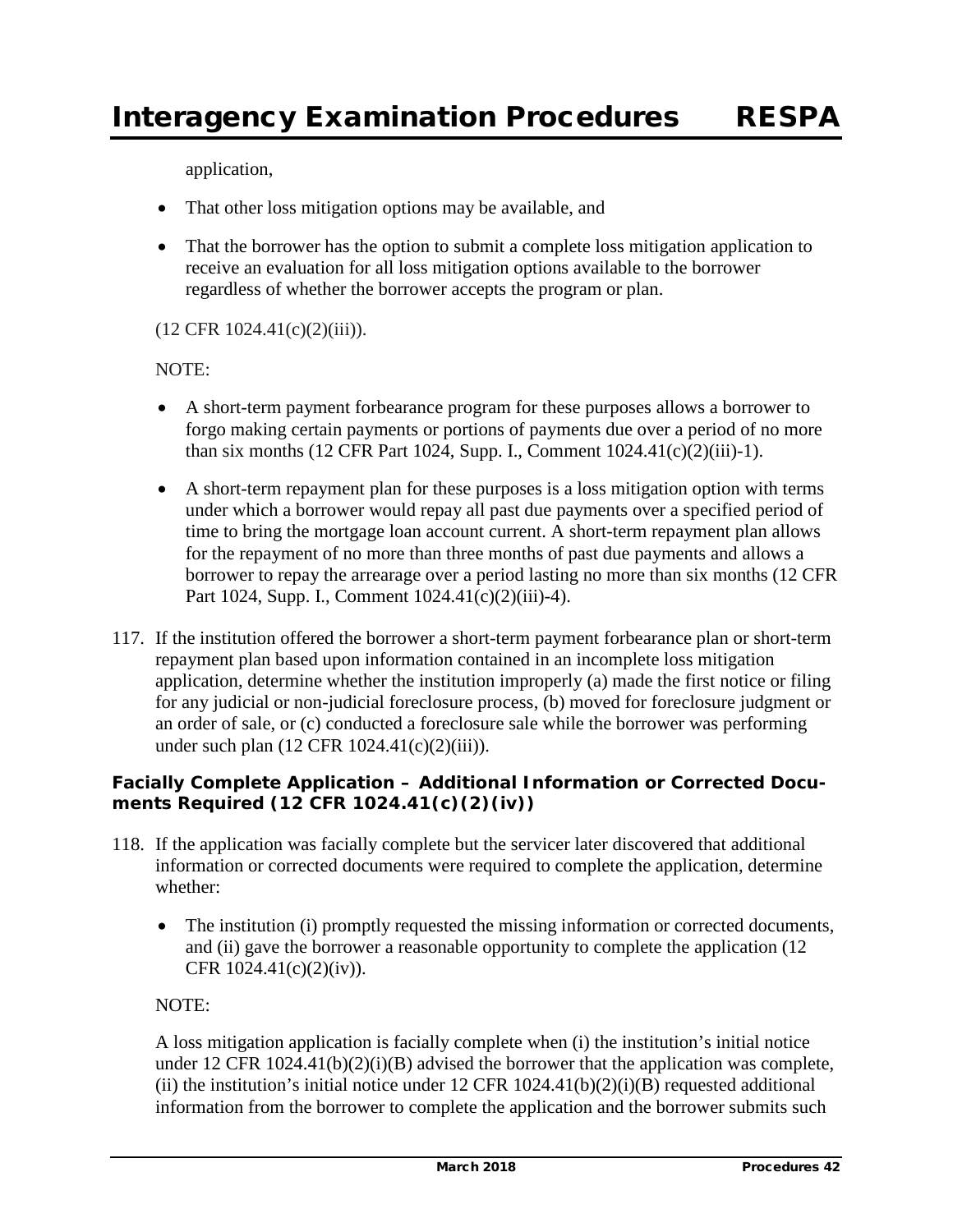additional information; or (iii) the servicer is required to provide the borrower a written notice of a complete application under 12 CFR 1024.41(c)(3)(i).

A reasonable opportunity depends on the particular facts and circumstances, but must provide the borrower sufficient time to gather the necessary information and documents (12 CFR Part 1024, Supp. I., Comment 1024.41(c)(2)(iv)-1).

119. In this same scenario, determine whether the institution treated the borrower's application as complete for purposes of 12 CFR 1024.41(f)(2) ("Application received before foreclosure referral") and 12 CFR 1024(g) ("Prohibition on foreclosure sale") until the borrower is given a reasonable opportunity to submit additional information or corrected documents (12 CFR  $1024.41(c)(2)(iv)$ ).

## *Notice of Complete Application (12 CFR 1024.41(c)(3))*

- 120. If none of the exceptions to the notice of complete application requirement listed in 12 CFR  $1024.41(c)(3)(ii)$  apply (see Note below), determine whether the institution has provided a written notice that the application is complete in accordance with 12 CFR  $1024.41(c)(3)(i)$ . The notice of complete application must be provided within five days (excluding legal public holidays, Saturdays, and Sundays) after receiving a borrower's complete loss mitigation application and must include the following information:
	- That the loss mitigation application is complete;
	- The date the servicer received the complete application;
	- That the servicer expects to complete its evaluation within 30 days of the date it received the complete application;
	- That the borrower is entitled to certain foreclosure protections because the servicer has received the complete application, and, as applicable, either:
		- o If the servicer has not made the first notice or filing required by applicable law for any judicial or non-judicial foreclosure process, that the servicer cannot make the first notice or filing required to commence or initiate the foreclosure process under applicable law before evaluating the borrower's complete application; or
		- o If the servicer has made the first notice or filing required by applicable law for any judicial or non-judicial foreclosure process, that the servicer has begun the foreclosure process, and that the servicer cannot conduct a foreclosure sale before evaluating the borrower's complete application;
	- That the servicer may need additional information at a later date to evaluate the application, in which case the servicer will request that information from the borrower and give the borrower a reasonable opportunity to submit it, the evaluation process may take longer, and the foreclosure protections could end if the servicer does not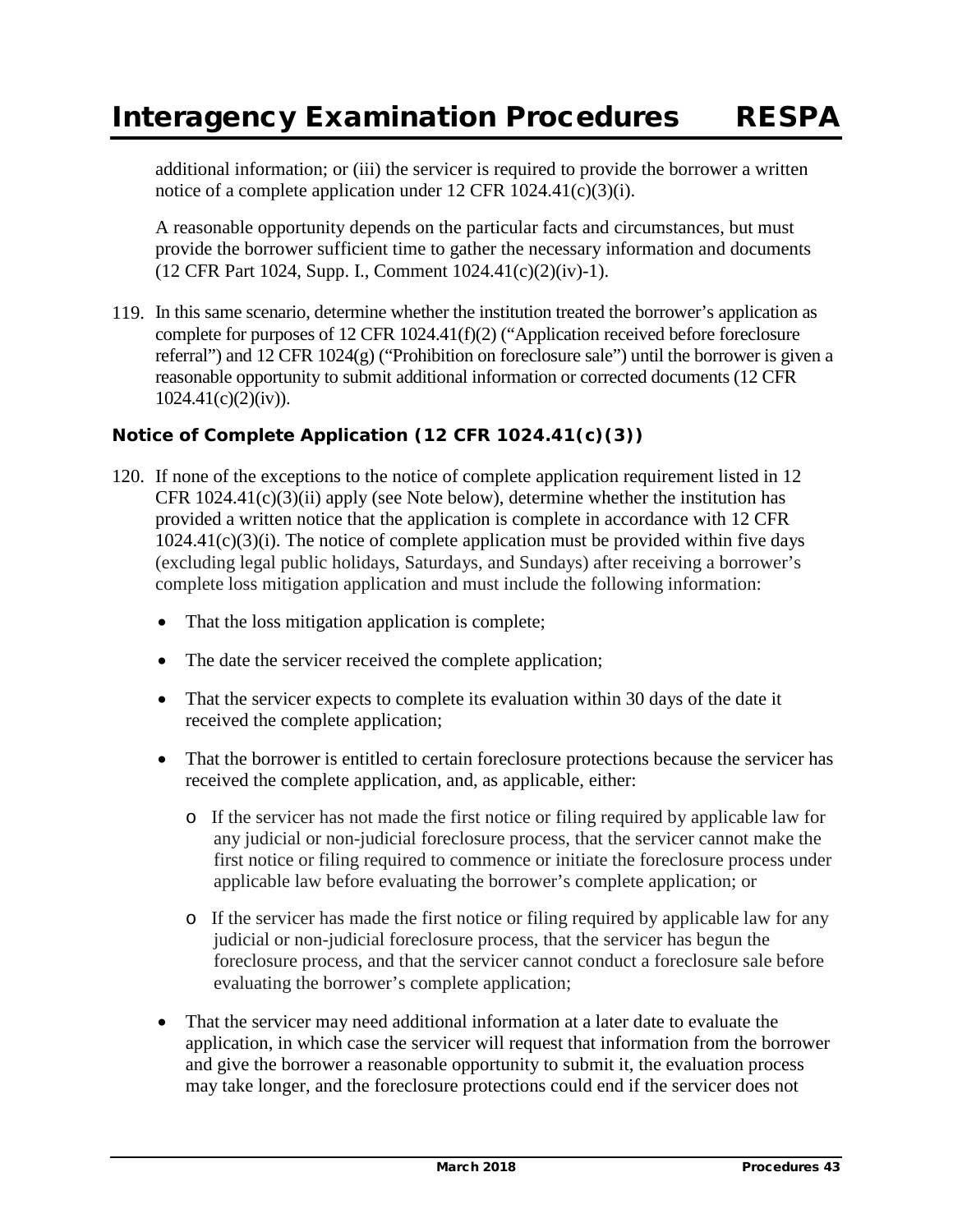receive the information as requested; and

• That the borrower may be entitled to additional protections under state or federal law.

NOTE: Under 12 CFR  $1024.41(c)(3)(ii)$ , a servicer is not required to provide a notice of complete application if:

- o The servicer has already provided the borrower an acknowledgement notice under 1024.41(b)(2)(i)(B) stating the application is complete and the servicer has not subsequently requested additional information or corrected versions of previously submitted documents;
- o The application was not complete or facially complete more than 37 days before a foreclosure sale; or
- o The servicer has already provided the borrower a notice of its determination under  $1024.41(c)(1)(ii)$ .

## *Information not in the borrower's control (12 CFR 1024.41(c)(4))*

- 121. Determine whether the servicer exercised reasonable diligence in obtaining information not in the borrower's control that the servicer needs to determine which loss mitigation options to offer the borrower ( $12$  CFR  $1024.41(c)(4)(i)$ ).
- 122. Determine whether the servicer improperly denied the borrower's complete loss mitigation application solely because the servicer lacks required documents or information not in the borrower's control,  $(12 \text{ CFR } 1024.41(c)(4)(ii)(A)(i))$ , unless it was unable to obtain the documents and information for a significant period of time following the 30-day evaluation period and was unable to make a determination on the complete application. (12 CFR  $1024.41(c)(4)(ii)(A)(2)$ . If this is the case, determine whether the servicer provided the written denial notice in accordance with 12 CFR1024.41(c)(1)(ii) and the written notice required under 12 CFR 1024.41(c)(4)(ii)(B) (*see* question below).

NOTE: A servicer, however, is permitted to offer a borrower a loss mitigation option, even if the servicer does not obtain the requested documents or information. (12 CFR Part 1024, Supp. I., Comment 1024.41(c)(4)(ii)-2).

- 123. If the servicer is unable to make a determination within 30 days of receiving a borrower's complete loss mitigation application due to the lack of the third-party information, review whether the servicer provided the written required notice to the borrower under 12 CFR  $1024.41(c)(4)(ii)(B)$  containing the following information:
	- That the servicer has not received the third-party documents or information that the servicer requires to determine which loss mitigation options, if any, it will offer to the borrower;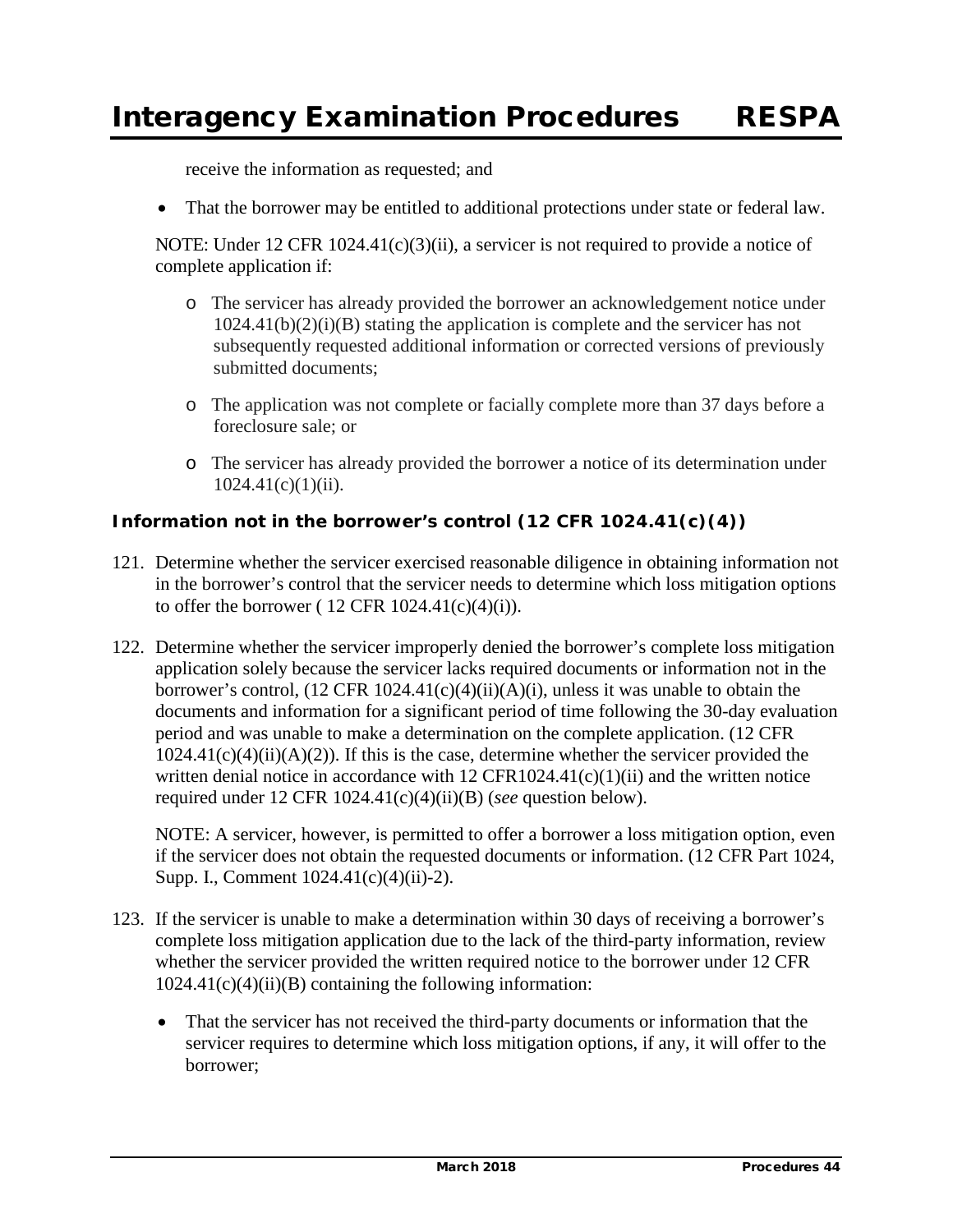- The specific documents or information that the servicer lacks;
- That the servicer has requested such documents or information; and
- That the servicer will complete its evaluation of the borrower for all available loss mitigation options promptly upon receiving the documents or information.

# **Denial of loan modification options (12 CFR 1024.41(d))**

- 124. If the institution denied the borrower's complete application for any trial or permanent loan modification option available to the borrower, determine whether the notice provided to the borrower pursuant to 12 CFR 1024.41(c)(1)(ii) also stated the specific reason or reasons for denying each such option, and, if applicable, that the borrower was not evaluated on other criteria (12 CFR 1024.41 (d)). Specifically:
	- If the institution denied an application for a loan modification option due to a failure to meet investor guidelines, determine whether the institution identified in its notice to the borrower (i) the owner or assignee of the mortgage loan, and (ii) the specific criteria the borrower failed to meet (12 CFR 1024.41(d); 12 CFR Part 1024, Supp. I., Comment 41(d)-1).
	- NOTE: If the borrower's application was evaluated under an investor's waterfall and the borrower qualified for a particular option, it is sufficient for the institution to inform the borrower that the investor's requirements include a ranking of options and that an offer of a loan modification option necessarily results in a denial of any other options ranked below the option for which the borrower is eligible (12 CFR Part 1024, Supp. I., Comment 41(d)-1).
	- If the institution denied the application due to a net present value calculation, determine whether the institution disclosed the inputs used in that calculation (12 CFR Part 1024, Supp. I., Comment 41(d)-2).
	- If the institution established a hierarchy of eligibility criteria and, after reaching the first criterion that causes a denial, did not evaluate whether the borrower would have satisfied the remaining criteria, determine whether the institution identified in the notice: (i) the specific reason or reasons why the borrower was actually rejected, and (ii) that the borrower was not evaluated on other criteria. (12 CFR Part 1024, Supp. I., Comment 41(d)-4).

NOTE: An institution is not required to determine or disclose whether a borrower would have been denied based on other criteria if the servicer did not actually evaluate these additional criteria (12 CFR Part 1024, Supp. I., Comment 41(d)-4).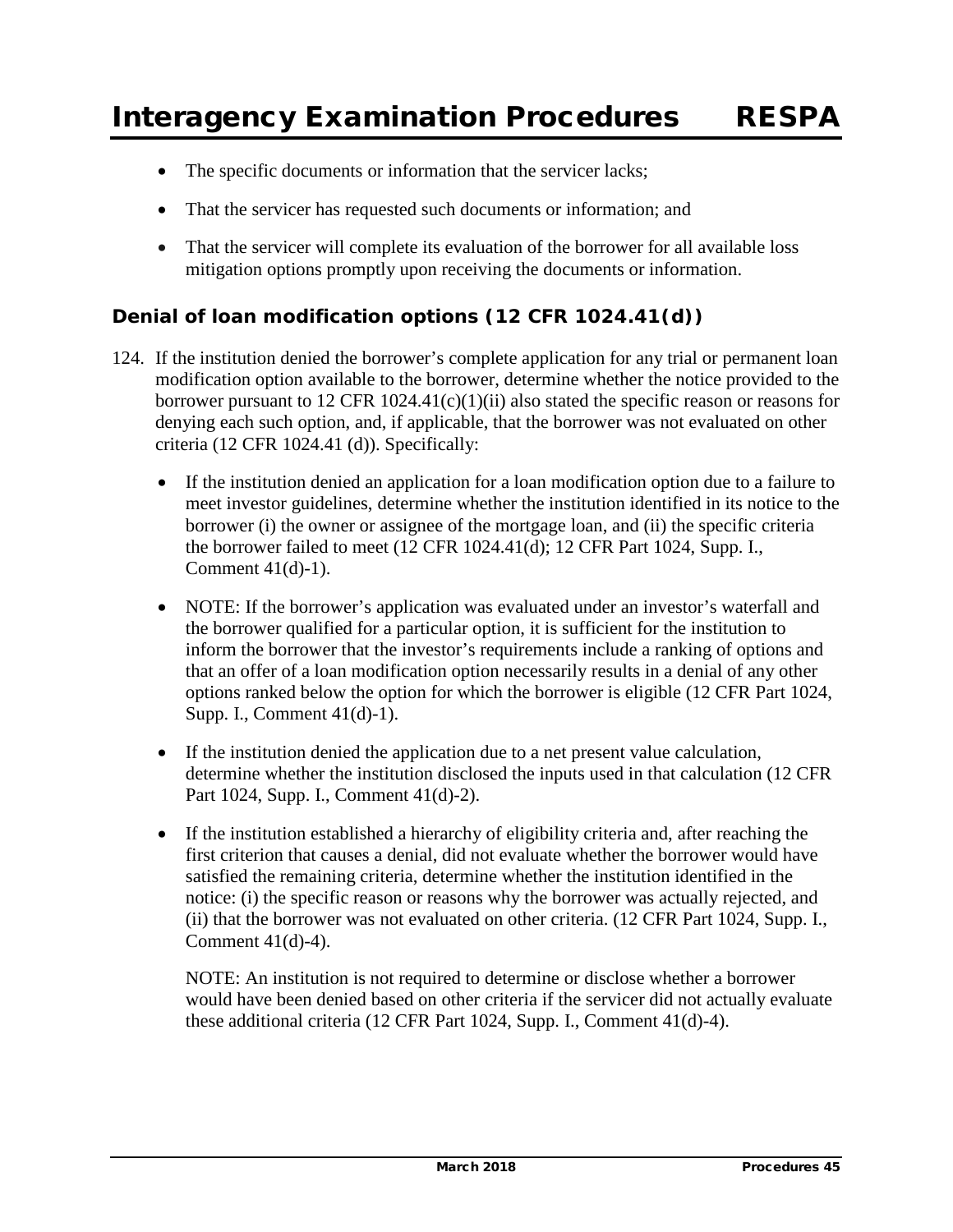## **Borrower response (12 CFR 1024.41(e))**

125. If institution received the complete application at least 90 days before a foreclosure sale and offered a loss mitigation option, determine whether the institution provided the borrower with at least 14 days to accept or reject any offered loan modification option after the servicer provided notice of the offer to the borrower  $(12 \text{ CFR } 1024.41(e)(1)).$ 

#### NOTE:

- If no foreclosure sale was scheduled when the servicer received the application, the application is considered to have been received more than 90 days before any foreclosure sale. (12 CFR Part 1024, Supp. I., Comment 41(b)(3)-1).
- The acceptance period can be extended if, within 14 days, the borrower makes an appeal of a denial of any loan modification option pursuant to 12 CFR 1024.41(h). (12 CFR  $1024.41(e)(2)(iii)$ . In the event of an appeal, the borrower's time for acceptance is extended to 14 days after the institution provides a notice of its determination of the appeal. (12 CFR 1024.41(e)(2)(iii)).
- 126. If institution received the complete application fewer than 90 days before a foreclosure sale but more than 37 days before the sale and offered a loss mitigation option, determine whether the institution provided the borrower with at least seven days to accept or reject any offered loss mitigation options after the servicer provided notice of the offer to the borrower (12 CFR 1024.41(e)(1)).
- 127. If the institution offered a borrower a trial loan modification plan and the borrower did not respond within seven or 14 days (as applicable under 12 CFR 1024.41(e)(1)), determine (i) whether the borrower submitted payments in accordance with the offered plan, and (ii) if so, whether the institution gave the borrower a reasonable period of time to fulfill any remaining requirements to accept the plan (12 CFR 1024.41(e)(2)(ii)).

## **Prohibition on foreclosure referral and sale (12 CFR 1024.41(f) and 1024.41(g))**

- 128. Determine whether the institution made the first judicial or non-judicial foreclosure notice or filing without meeting one of the following conditions: (i) the borrower was more than 120 days delinquent; (ii) the foreclosure is based on a borrower's violation of a due-on-sale clause; or (iii) the institution is joining the foreclosure action of a subordinate or superior lienholder (12 CFR 1024.41(f)(1)). (Note that this requirement as applicable to small servicers is addressed below.)
- 129. If the institution received a complete loss mitigation application either within the first 120 days of delinquency or before the institution made the first judicial or non-judicial foreclosure notice or filing, determine whether the institution made the first foreclosure notice or filing only after one of the following occurred: (i) the institution notified the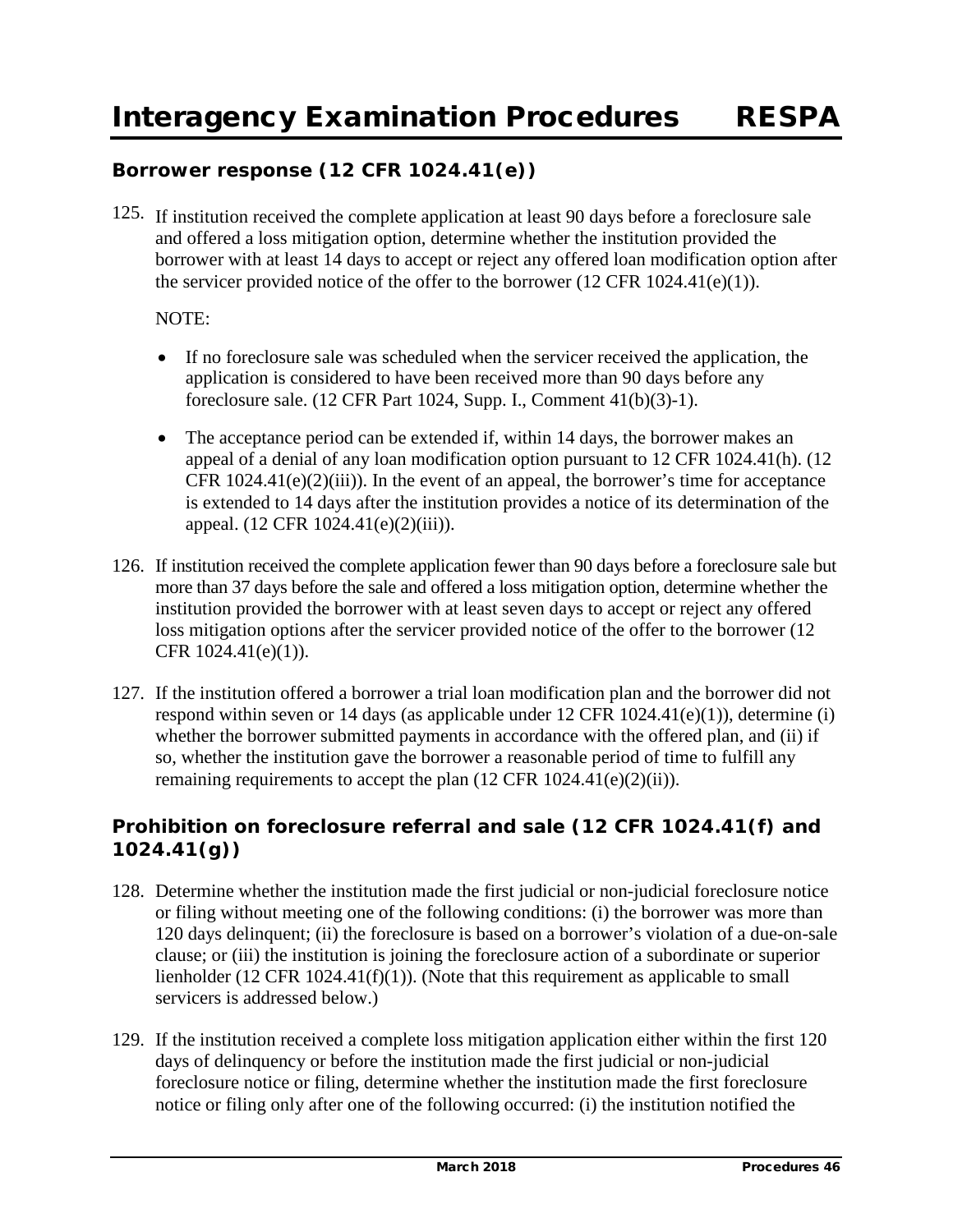# Interagency Examination Procedures RESPA

borrower that the borrower is ineligible for any loss mitigation option and if an appeal is available, either the appeal period expired or the appeal had been denied; (ii) the borrower rejected all the offered loss mitigation options; or (iii) the borrower failed to perform under a loss mitigation agreement  $(12 \text{ CFR } 1024.41(f)(2)).$ 

130. If the institution received a complete loss mitigation application after the institution made the first foreclosure notice or filing required under applicable law but more than 37 days before a foreclosure sale, determine whether the institution improperly conducted a foreclosure sale or moved for foreclosure judgment or order of sale before one of the following occurred: (i) the institution notified the borrower that it had denied the loss mitigation application for any loss mitigation option and if an appeal is available, either the appeal period had expired or the appeal had been denied; (ii) the borrower rejected all the offered loss mitigation options; or (iii) the borrower fails to perform under a loss mitigation agreement (12 CFR 1024.41(g)).

NOTE: A servicer must instruct foreclosure counsel promptly not to make a dispositive motion for foreclosure judgment or order of sale; where such a dispositive motion is pending, to avoid a ruling on the motion or issuance of an order of sale; and, where a sale is scheduled, to prevent conduct of a foreclosure sale, unless one of the conditions in 12 CFR  $1024.41(g)(1)$  through (3) is met. (12 CFR Part 1024, Supp. I., Comment  $41(g)-3$ ). A servicer is not relieved of its obligations because foreclosure counsel's actions or inaction caused a violation. Absent one of the specified circumstances, conduct of the sale violates the regulation, even if a person other than the servicer administers or conducts the foreclosure sale proceedings.

# **Appeal Process (12 CFR 1024.41(h))**

Complete the following if (a) the institution denied a complete loss mitigation application for any trial or permanent loan modification option, and (b) the institution received that complete application (i) before the borrower was more than 120 days delinquent, (ii) before the institution made the first judicial or non-judicial foreclosure notice or filing, or (iii) at least 90 days before a foreclosure sale.

- 131. For any borrower who timely appealed a denial of an available loan modification option, determine whether the institution provided a notice to the borrower within 30 days stating (i) whether it will offer the borrower a loss mitigation option based on the appeal, and (ii) if applicable, how long the borrower has to accept or reject this loss mitigation option or a previously offered loss mitigation option (12 CFR 1024.41(h)(4)).
- 132. For any appeal that the institution granted, determine whether the institution afforded the borrower 14 days to accept or reject any offered loan modification option (12 CFR  $1024.41(h)(4)$ .
- 133. Determine whether the institution used different personnel to evaluate the appeal than the personnel who had evaluated the borrower's loss mitigation application (12 CFR 1024.41(h)(3)).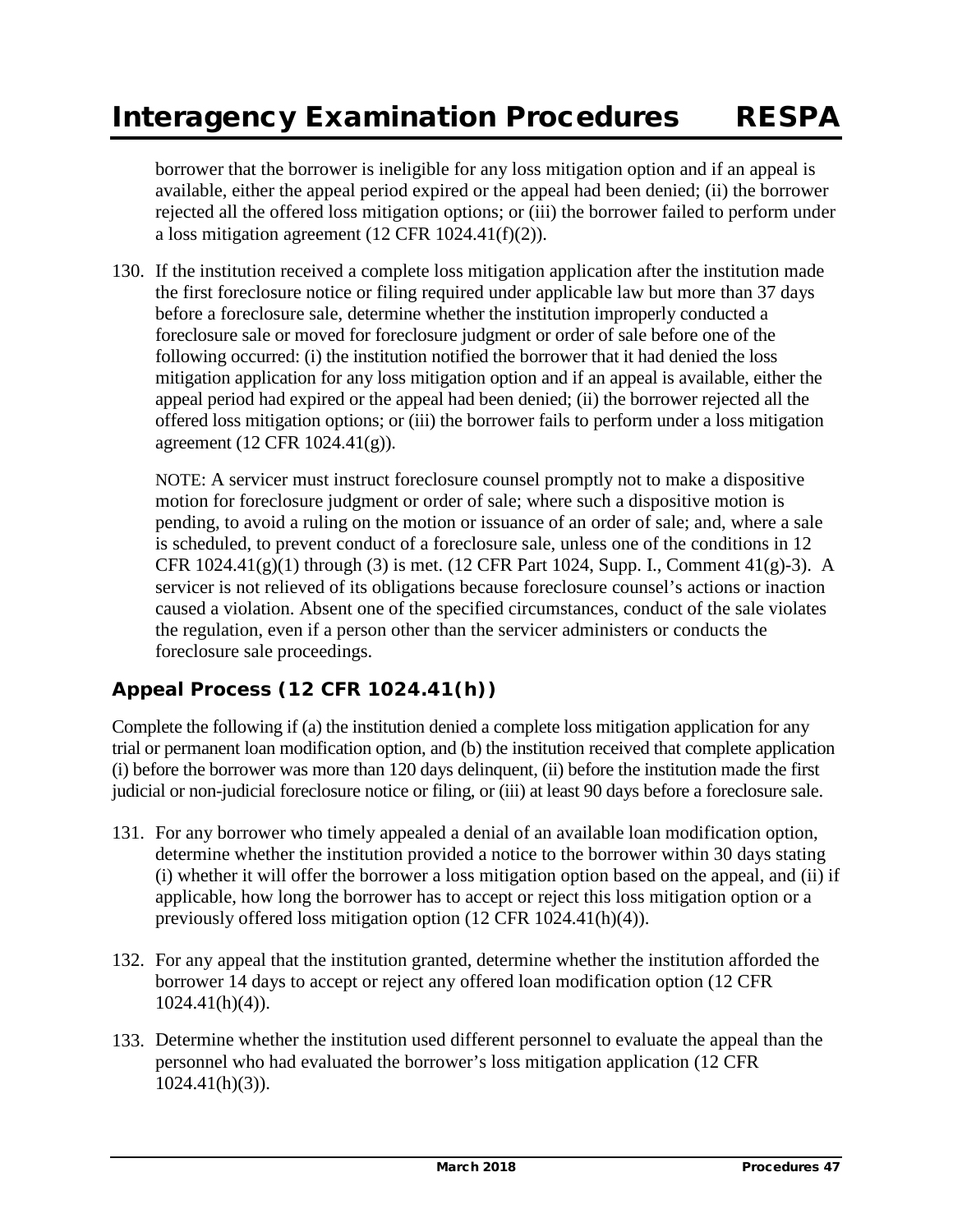# **Duplicative Requests (12 CFR 1024.41(i))**

134. Determine whether the institution complied with the loss mitigation procedures for all loss mitigation applications, unless the servicer previously complied for a complete loss mitigation application from a borrower and the borrower has been delinquent at all times since submitting the prior complete application.

# **Small Servicers (12 CFR 1024.41(j))**

- 135. If the institution is a small servicer, determine whether the institution made the first foreclosure notice or filing before (i) the borrower was more than 120 days delinquent, (ii) the foreclosure is based on a borrower's violation of a due-on-sale clause, or (iii) the institution is joining a subordinate or superior lienholder's foreclosure action (12 CFR  $1024.41(j)$ ).
- 136. If the institution is a small servicer and the borrower is performing according to the terms of a loss mitigation agreement, determine whether the institution (i) made the first foreclosure notice or filing, (ii) moved for a foreclosure judgment or order of sale, or (iii) conducted a foreclosure sale (12 CFR 1024.41(j)).

## **Servicing Transfers – (12 CFR 1024.41(k))**

137. If the transferee (new) servicer acquired the servicing of a mortgage loan with a pending loss mitigation application as of the transfer date, determine whether the transferee servicer complied with the requirements of the loss mitigation procedures within the applicable timeframes. (The transfer date is defined for these provisions as the date on which the transferee servicer will begin accepting payments relating to the mortgage loan, as disclosed on the notice of transfer of servicing pursuant to 12 CFR 1024.33(b)(4)(iv). (12 CFR 1024.41(k)(1)(ii)).)

NOTE: In general, subject to the modifications below, the institution must comply within the timeframes that were applicable to the transferor (previous) servicer based on the date the transferor servicer received the loss mitigation application. A borrower continues to retain the rights and protections under 12 CFR 1024.41(c) through (h) to which a borrower was entitled before the servicing was transferred.  $(12 \text{ CFR } 1024.41(k)(1)(i))$ . A loss mitigation application is considered pending if the application is subject to the loss mitigation rules but was not fully resolved prior to the transfer date (12 CFR Part 1024, Supp. I., Comment 41(k)-1).

a. If a transferee servicer acquired the servicing of a mortgage loan for which the period to provide the acknowledgement notice required by 12 CFR 1024.41(b)(2)(i)(B) had not expired as of the transfer date and the transferor did not provide the acknowledgement notice, determine whether the transferee servicer provided the acknowledgment notice within 10 days (excluding legal public holidays, Saturdays, and Sundays) of the transfer date.  $(12 \text{ CFR } 1024.41(k)(2)(i)).$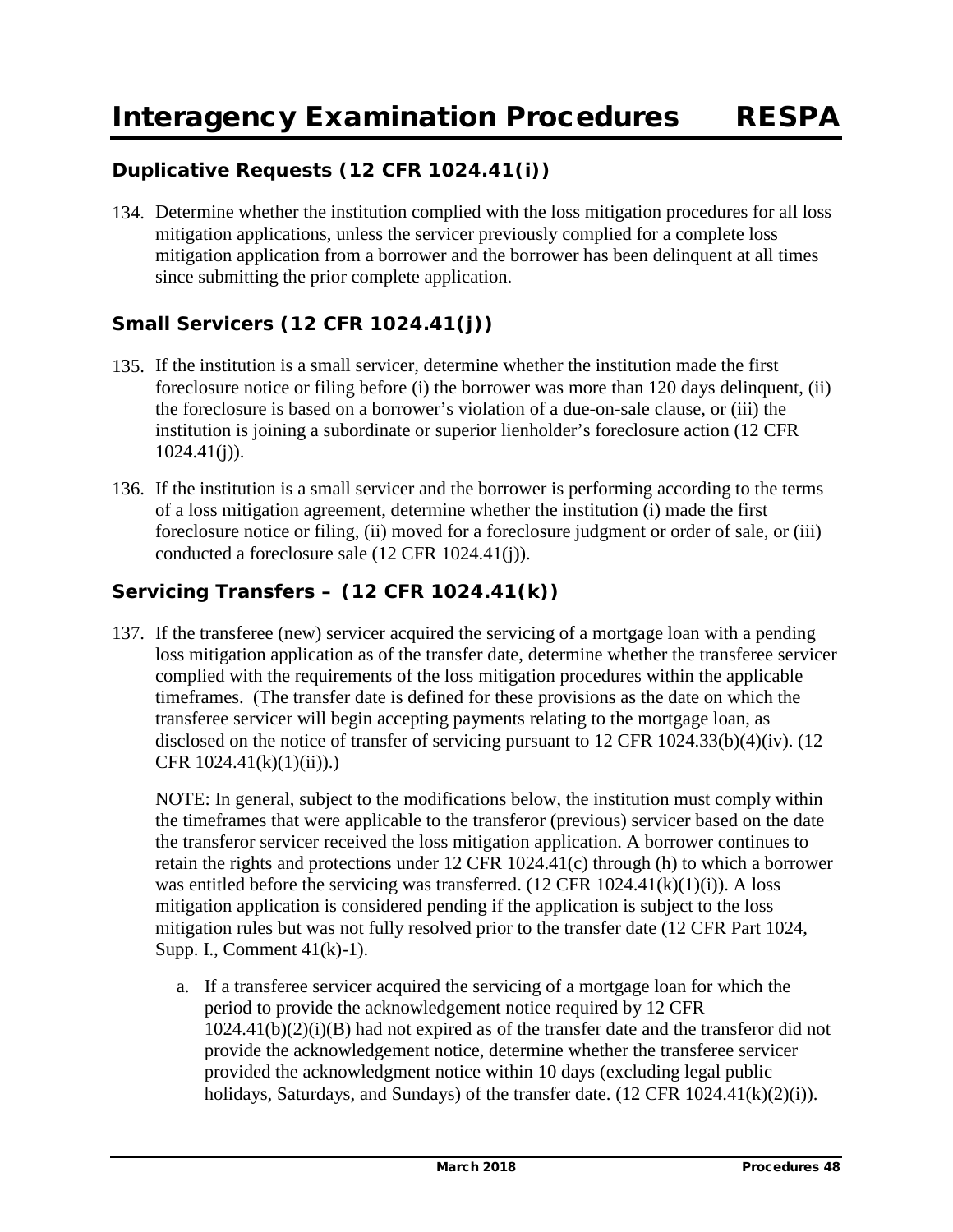- b. If a transferee servicer was required to provide the acknowledgment notice as discussed in the previous question:
	- i. Determine that the servicer did not make the first notice or filing for any judicial or non-judicial foreclosure process prior to the reasonable date disclosed in the acknowledgment notice to submit documents and information necessary to complete the application, notwithstanding the exceptions contained in 12 CFR 1024.41(f)(1). (12 CFR  $1024.41(k)(2)(ii)(A)$ .
	- ii. And the borrower submitted a complete loss mitigation application to the transferee or transferor servicer 37 or fewer days before the foreclosure sale but on or before the reasonable date disclosed in the acknowledgment notice, determine whether the servicer complied with the requirements regarding the evaluation of the loss mitigation application (12 CFR 1024.41(c)); denial of loan modification options (12 CFR 1024.41(d), and prohibition on foreclosure sale  $(1024.41(g))$ .  $(12 \text{ CFR } 1024.41(k)(2)(ii)(B))$ .
- c. For pending complete loss mitigation applications as of the transfer date, determine whether the transferee servicer complied with the applicable requirements regarding complete loss mitigation applications  $(12 \text{ CFR } 1024.41(c)(1))$  and information not in the borrower's control (12 CFR 1024.41 $(c)(4)$ ) within 30 days of the transfer date (12 CFR 1024.41(k)(3)).
- d. For applications subject to the appeal process, if a transferee servicer acquired the servicing of a mortgage loan for which an appeal of a transferor servicer's determination pursuant to 12 CFR 1024.41(h) had not been resolved by the transferor servicer as of the transfer date or was timely filed after the transfer date, determine whether:
	- i. The transferee servicer made a determination on the appeal, if it was able to do so, and provided the required appeal determination notice under 12 CFR 1024.41(h)(4) within 30 days of the transfer date or 30 days of the date the borrower made the appeal, whichever is later  $(12 \text{ CFR } 1024.41(k)(4)(i)).$
- e. If a transferee servicer was unable to make a determination on an application subject to the appeal process, determine whether the servicer complied with the loss mitigation provisions, including evaluating the borrower for all loss mitigation options available to the borrower from the transferee servicer (12 CFR  $1024.41(k)(4)(ii)$ ).
- f. Determine whether the transferee servicer allowed the borrower to accept or reject a pending loss mitigation offer during the unexpired balance of the applicable time period as required by 12 CFR  $1024.41(k)(5)$ .